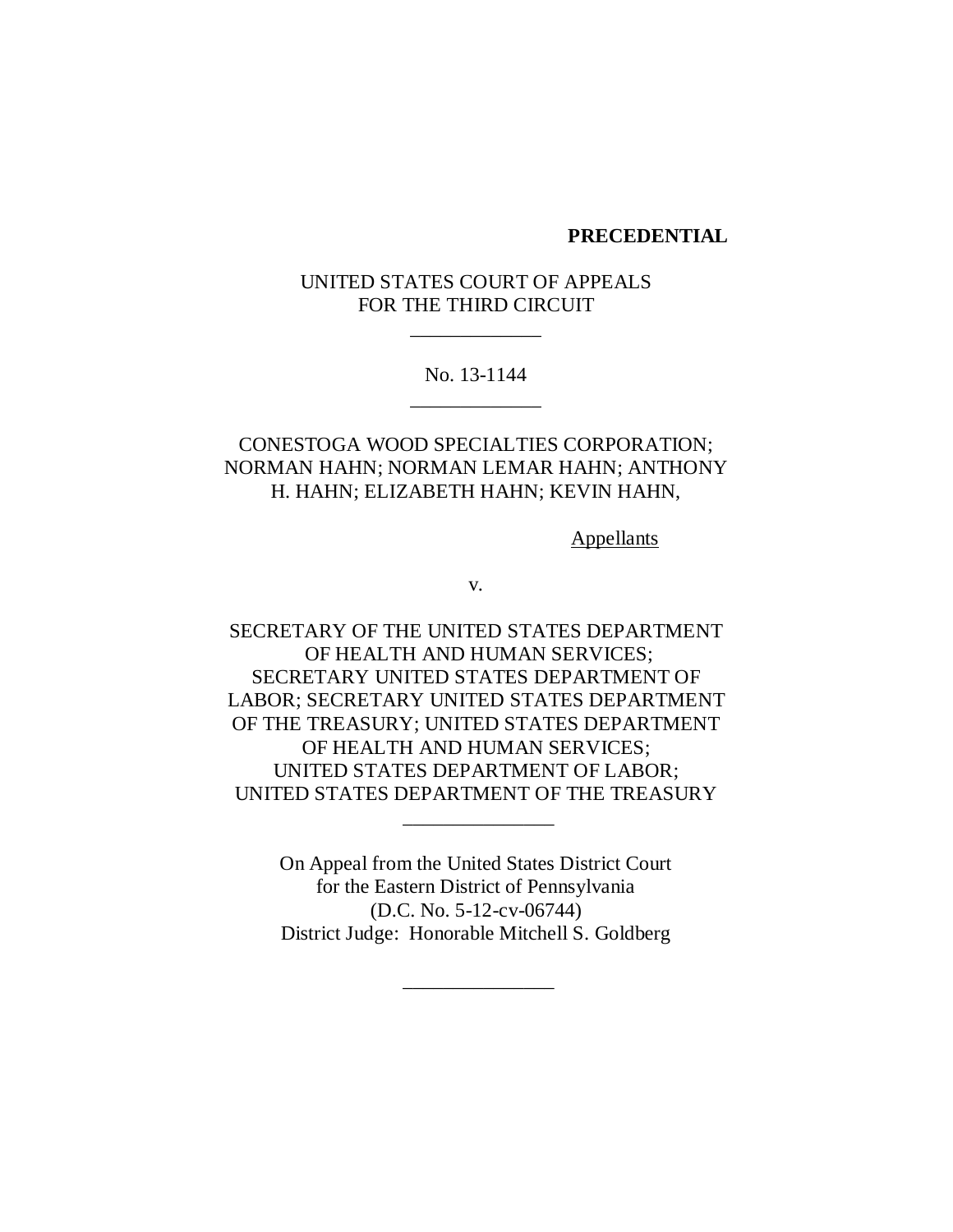### Argued May 30, 2013

# BEFORE: JORDAN, VANASKIE and COWEN, Circuit Judges

(Filed: July 26, 2013)

Charles W. Proctor, III, Esq. (Argued) Law Offices of Proctor, Lindsay & Dixon 1204 Baltimore Pike, Suite 200 Chadds Ford, PA 19317

Randall L. Wenger, Esq. Independence Law Center 23 North Front Street Harrisburg, PA 17101

Counsel for Appellants

Michelle Renee Bennett, Esq. United States Department of Justice Civil Division, Federal Programs Branch 20 Massachusetts Avenue, N.W., Rm. 7130 Washington, DC 20530

Alisa B. Klein, Esq. (Argued) Mark B. Stern, Esq. United States Department of Justice Civil Division 950 Pennsylvania Avenue, N.W., Rm. 7531 Washington, DC 20530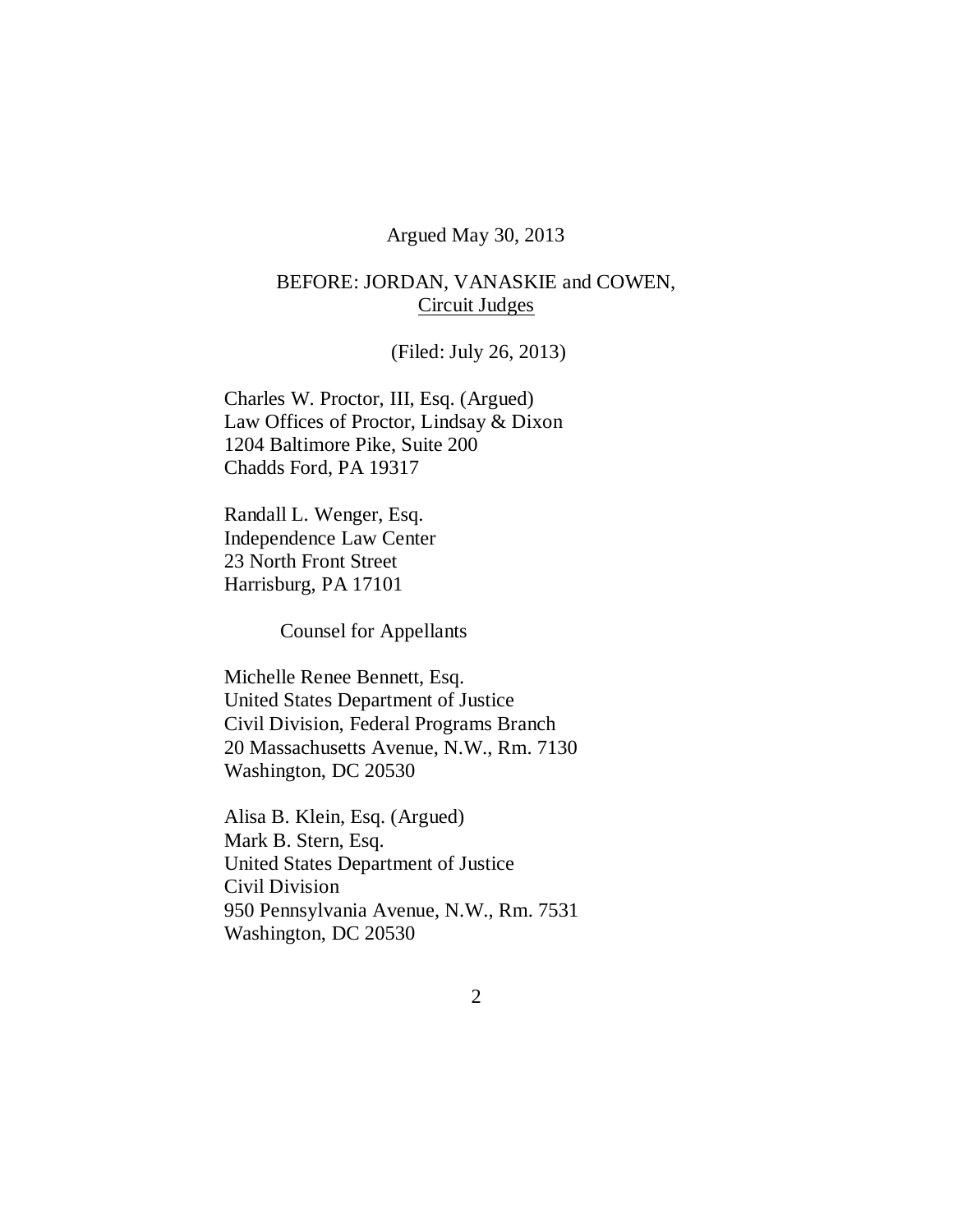Counsel for Appellees

Angela C. Thompson, Esq. P.O. Box 163461 Sacramento, CA 95816

> Counsel for United States Justice Foundation Amicus on Behalf of Appellants

Ayesha N. Khan, Esq. Gregory M. Lipper, Esq. Americans United for the Separation of Church and State 1301 K Street, N.W. Suite 850, East Tower Washington, DC 20005

> Counsel for Americans United for Separation of Church and State; Union for Reform Judaism; Central Conference of American Rabbis; Hindu American Foundation; Women of Reform Judaism Amici on Behalf of Appellees

Travis S. Weber, Esq. Boyle Litigation 4660 Trindle Road, Suite 200 Camp Hill, PA 17011

Counsel for Democrats For Life of America;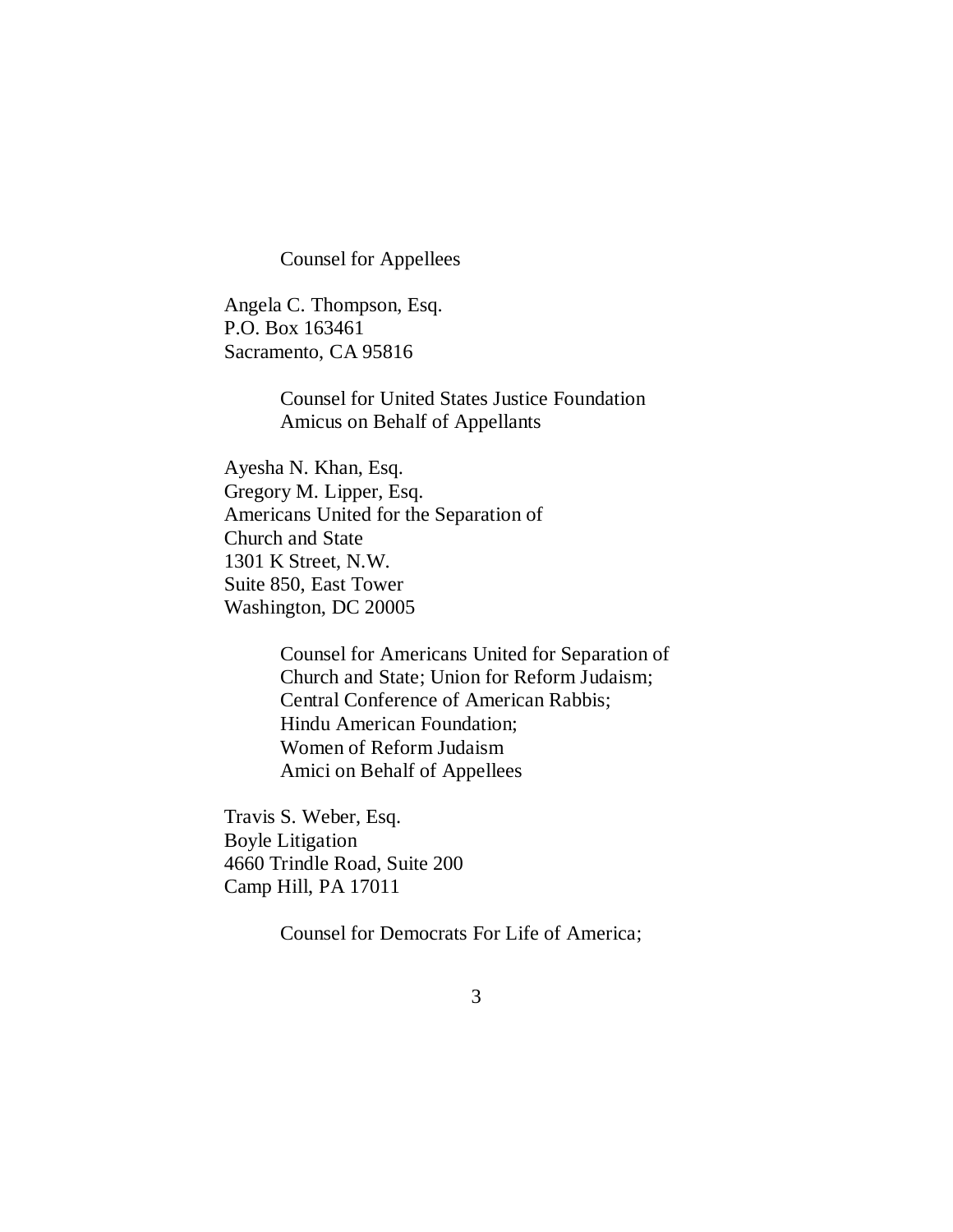Bart Stupak Amici on Behalf of Appellants

Mailee R. Smith, Esq. Americans United for Life 655 Fifteenth Street, N.W. Suite 410 Washington, DC 20005

> Counsel for Association of American Physicians and Surgeons; American Association of Pro Life Obstetricians and Gynecologists; Christian Medical Association; Catholic Medical Association; Physicians for Life; National Catholic Bioethics; National Association of Pro Life Nurses Amici on Behalf of Appellants

Bruce H. Schneider, Esq. Stroock, Stroock & Lavan 180 Maiden Lane, 38<sup>th</sup> Floor New York, NY 10038

> Counsel for American Society for Reproductive Medicine; Society for Adolescent Health and Medicine; American Medical Women's Association; National Association of Nurse Practitioners in Women's Health; Society of Family Planning; James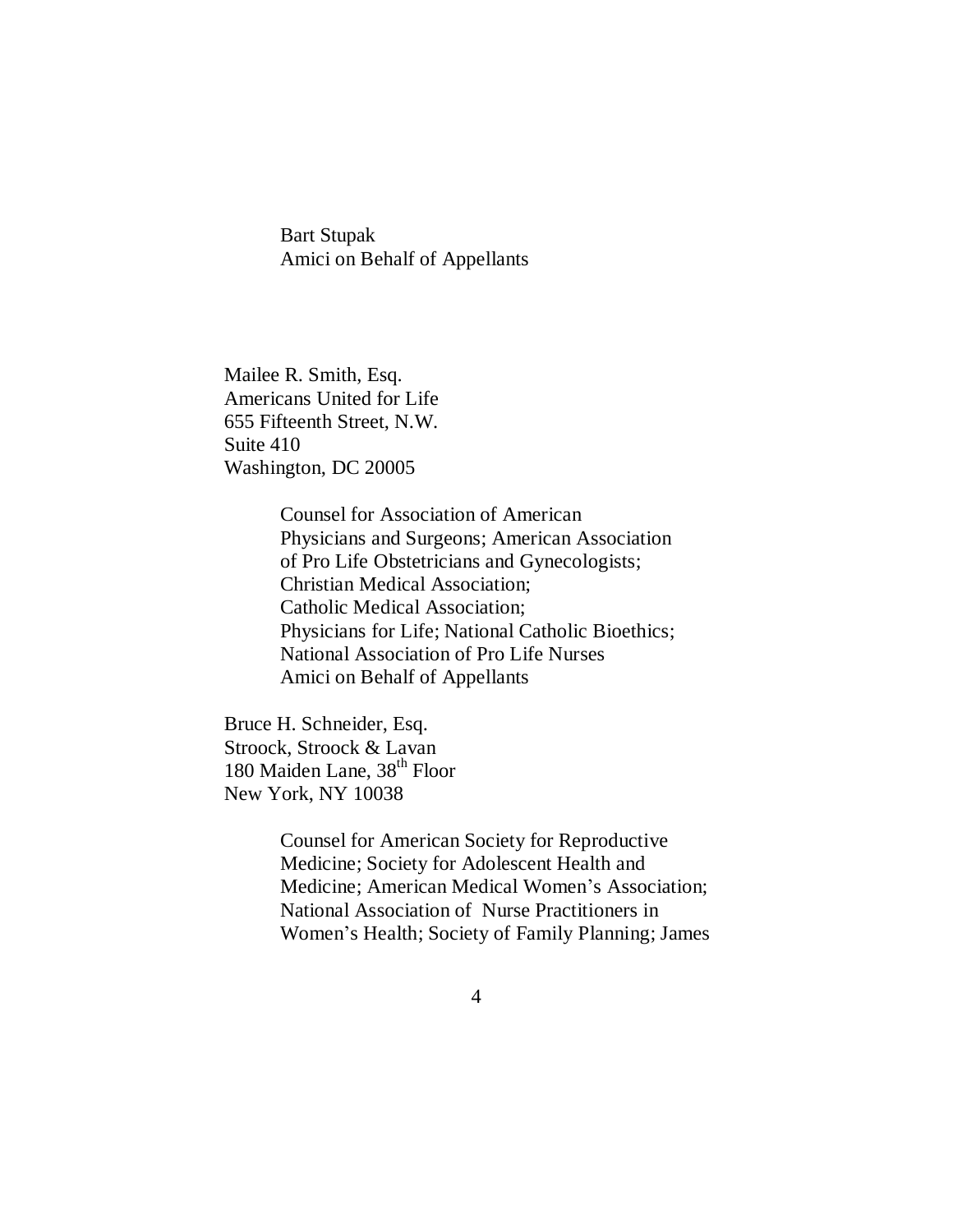Trussell; Susan F. Wood; Don Downing; Kathleen Besinque; American Society for Emergency Contraception; Association of Reproductive Health Professionals; American College of Obstetricians and Gynecologists; Physicians for Reproductive Choice and Health Amici on Behalf of Appellees

Lisa S. Blatt, Esq. Arnold & Porter 555 Twelfth Street, N.W. Washington, DC 20004

> Counsel for Center for Reproductive Rights; American Public Health Association; Guttmacher Institute; National Family Planning and Reproductive Health Association; National Latina Institute for Reproductive Health; National Womens Health Network; Reproductive Health Technologies Project; R Alta Charo Amici on Behalf of Appellees

Kimberlee W. Colby, Esq. Christian Legal Society Center for Law & Religious Freedom 8001 Braddock Road, Suite 302 Springfield, VA 22151

> Counsel for Institutional Religious Freedom Alliance; C12 Group; Christian Legal Society; Ethics and Religious Liberty Commission of the Southern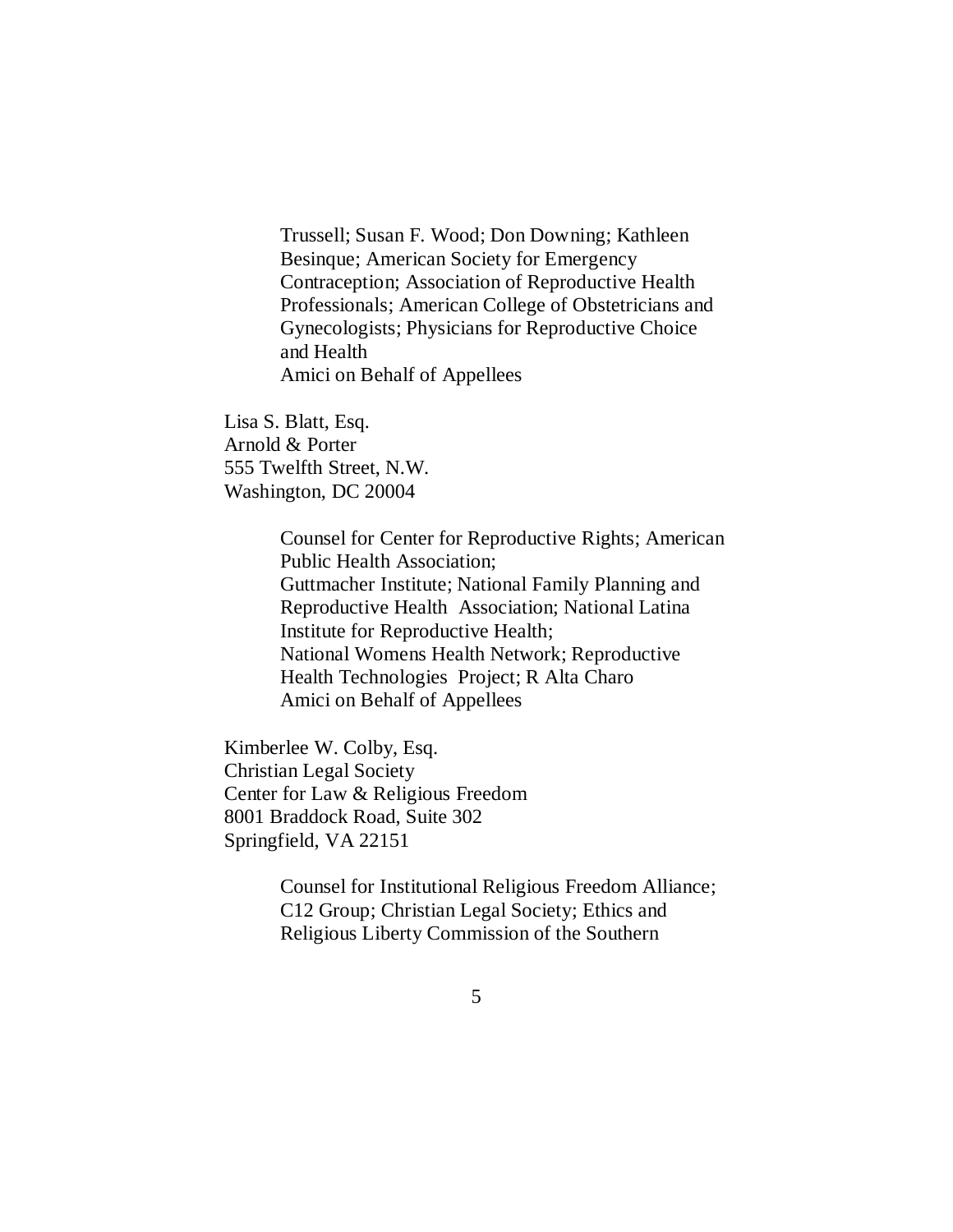Baptist Convention; Association of Christian Schools; Association for Gospel Rescue Missions; National Association of Evangelicals; Patrick Henry College; Prison Fellowship Ministries Amici on Behalf of Appellants

Sarah Somers, Esq. National Health Law Program 101 East Weaver Street Carrboro, NC 27510

> Counsel for Asian Pacific American Legal Center; Black Women's Health Imperative; Campaign to End Aids; Forward Together; Housing Works; Mexican American Legal Defense and Educational Fund; National Health Program; National Hispanic Medical Association; National Women and AIDS Collective; Sexuality Information & Education Council of the United States; IPAS; HIV Law Project Amici on Behalf of Appellants

Brendan M. Walsh, Esq. Pashman Stein 21 Main Street Court Plaza South, Suite 100 Hackensack, NJ 07601

> Counsel for Orrin G. Hatch; James M. Inhofe; Daniel R. Coats; Mitch McConnell; Rob Portman; Pat Roberts Amici on Behalf of Appellants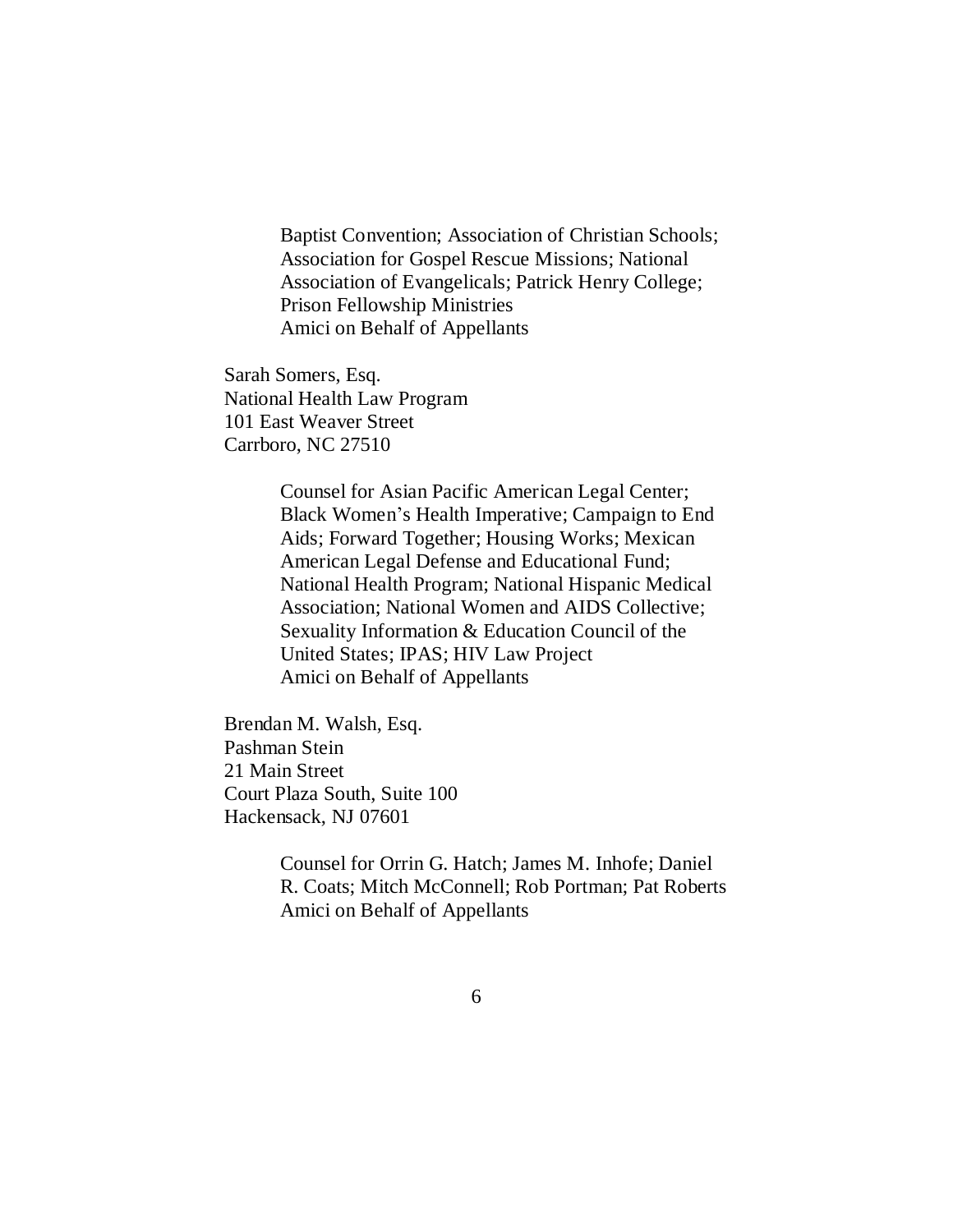Deborah J. Dewart, Esq. 620 East Sabiston Drive Swansboro, NC 28584

> Counsel for Liberty Life and Law Foundation Amicus on Behalf of Appellants

Jason P. Gosselin, Esq. Richard M. Haggerty, Jr., Esq. Drinker, Biddle & Reath 18<sup>th</sup> and Cherry Streets One Logan Square, Suite 2000 Philadelphia, PA 19103

> Counsel for New Jersey Family Policy Council Amicus on Behalf of Appellants

Steven W. Fitschen, Esq. The National Legal Foundation 2224 Virginia Beach Blvd., Suite 204 Virginia Beach, VA 23454

> Counsel for National Legal Foundation; Bradley P. Jacob; Texas Center for Defense of Life Amici on Behalf of Appellees

Charles E. Davidow, Esq. Paul, Weiss, Rifkind, Wharton & Garrison 2001 K Street, N.W., Suite 600 Washington, DC 20006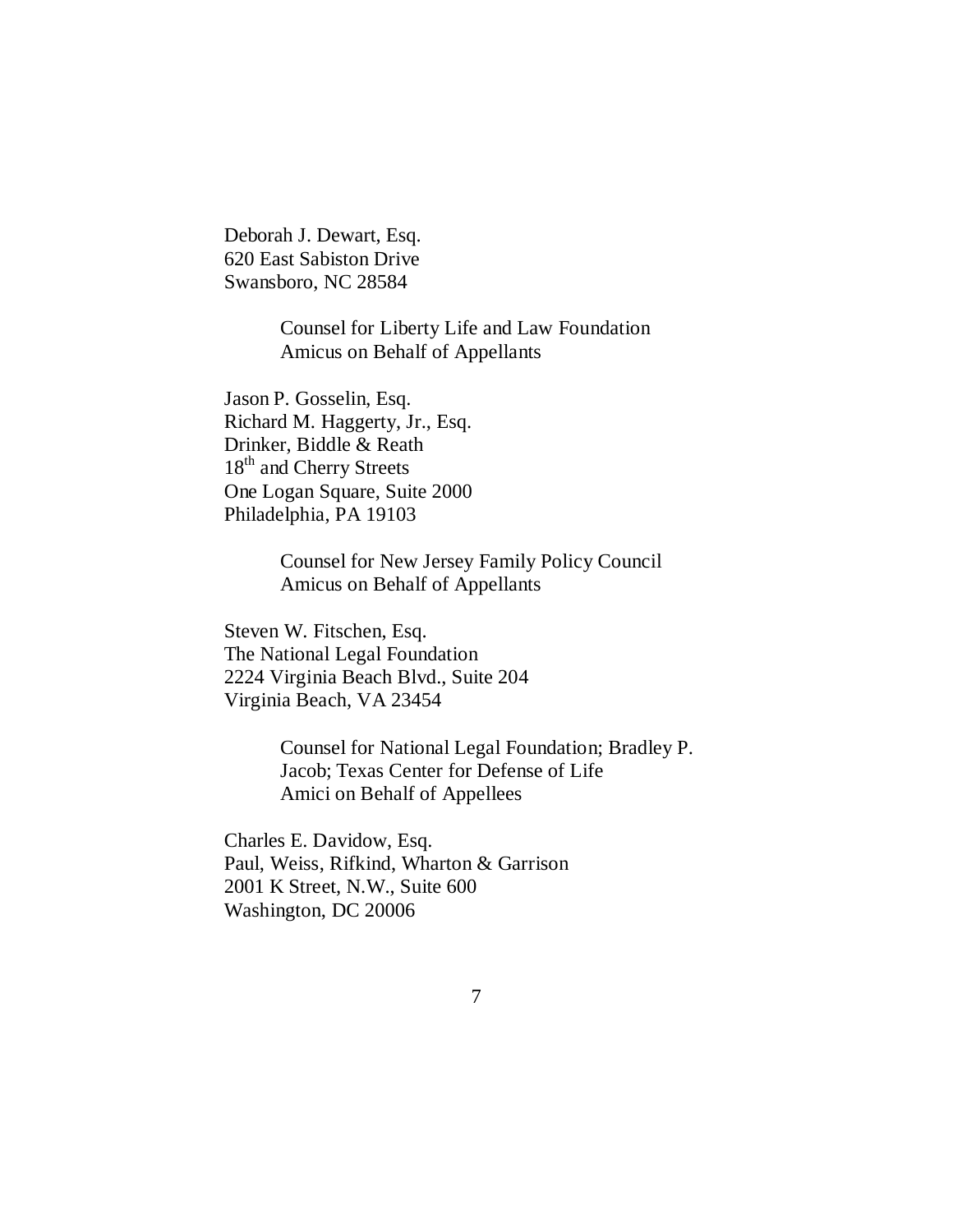Counsel for National Organization for Women Foundation; National Women's Law Center; Population Connection; Service Employees International Union; Ibis Reproductive Health; MergerWatch; Naral Pro Choice America; Planned Parenthood Association of the Mercer Area Inc.; Planned Parenthood of Central Pennsylvania; Planned Parenthood of Delaware Inc.; Planned Parenthood of Northeast Middle Pennsylvania and Bucks County; Planned Parenthood of Southeastern Pennsylvania; Planned Parenthood of Western Pennsylvania; Raising Women's Voices for the Health Care We Need; Women's Law Project; American Association University Women Amici on Behalf of Appellees

Emily M. Bell, Esq. Clymer, Musser, Brown & Conrad 408 West Chestnut Street Lancaster, PA 17603

> Counsel for Breast Cancer Prevention Institute Coalition on Abortion Breast Cancer; Polycarp Research Institute; Amici on Behalf of Appellants

Daniel Mach, Esq. American Civil Liberties Union 915  $15<sup>th</sup>$  Street, N.W.,  $6<sup>th</sup>$  Floor Washington, DC 20005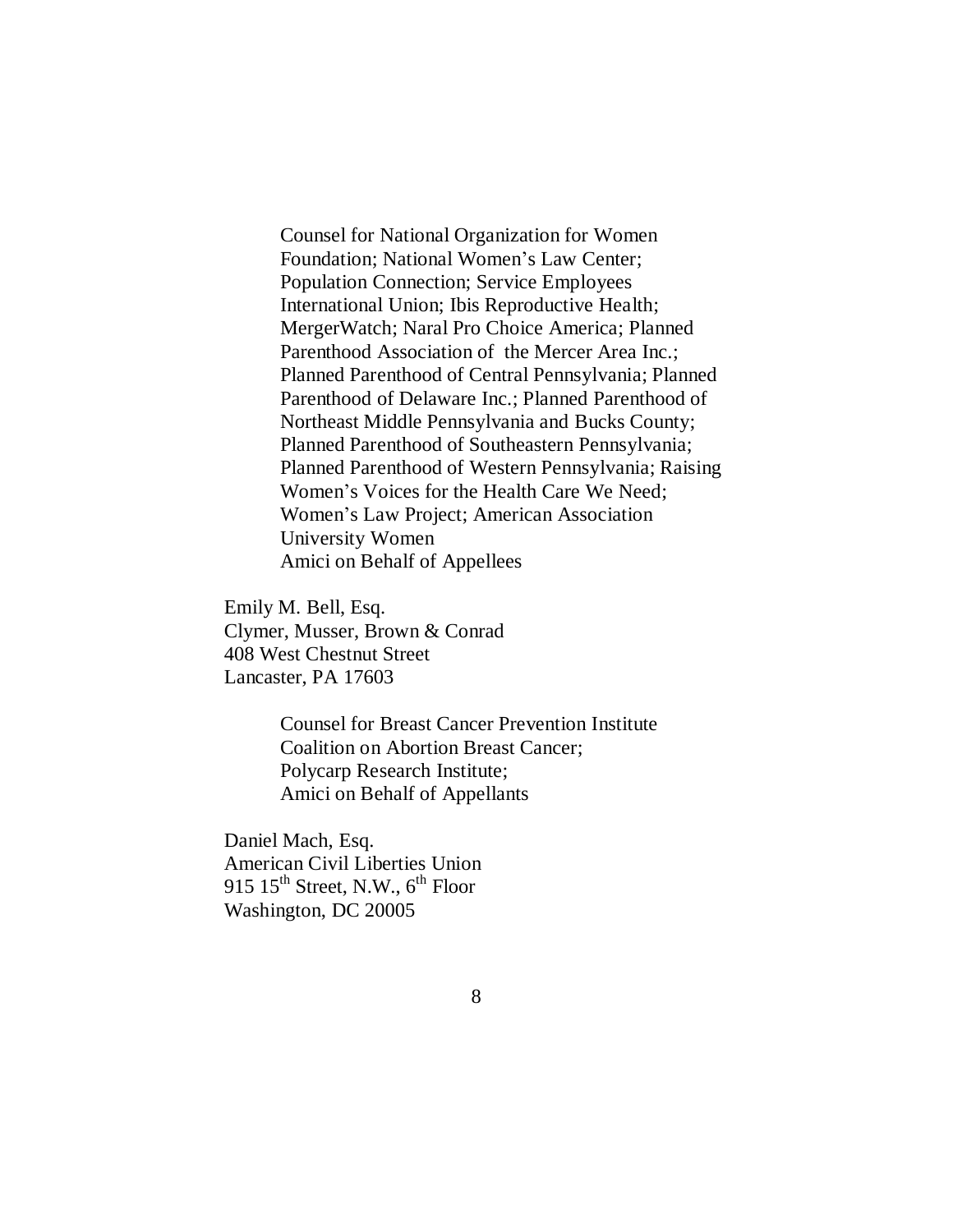Counsel for American Civil Liberties Union; American Civil Liberties Union of Pennsylvania; Anti Defamation League; Catholics for a Free Choice; Hadassah; Women's Zionist Organization of America Inc. Interfaith Alliance Foundation; National Coalition of American Nuns; National Council of Women Inc. Religious Coalition for Reproductive Choice Religious Institute; Unitarian Universalist Association; Unitarian Universalist Women's Federation Amici on Behalf of Appellees

Thomas W. Ude, Esq. Lambda Legal Defense & Education Fund, Inc. 120 Wall Street,  $19<sup>th</sup>$  Floor New York, NY 10005

> Counsel for Lambda Legal Defense & Education Fund Inc. Amicus on Behalf of Appellees

## OPINION \_\_\_\_\_\_\_\_\_\_\_\_\_\_\_

\_\_\_\_\_\_\_\_\_\_\_\_\_\_

COWEN, Circuit Judge.

Appellants Conestoga Wood Specialties Corporation (―Conestoga‖), Norman Hahn, Elizabeth Hahn, Norman Lemar Hahn, Anthony Hahn, and Kevin Hahn (collectively, "the Hahns") appeal from an order of the District Court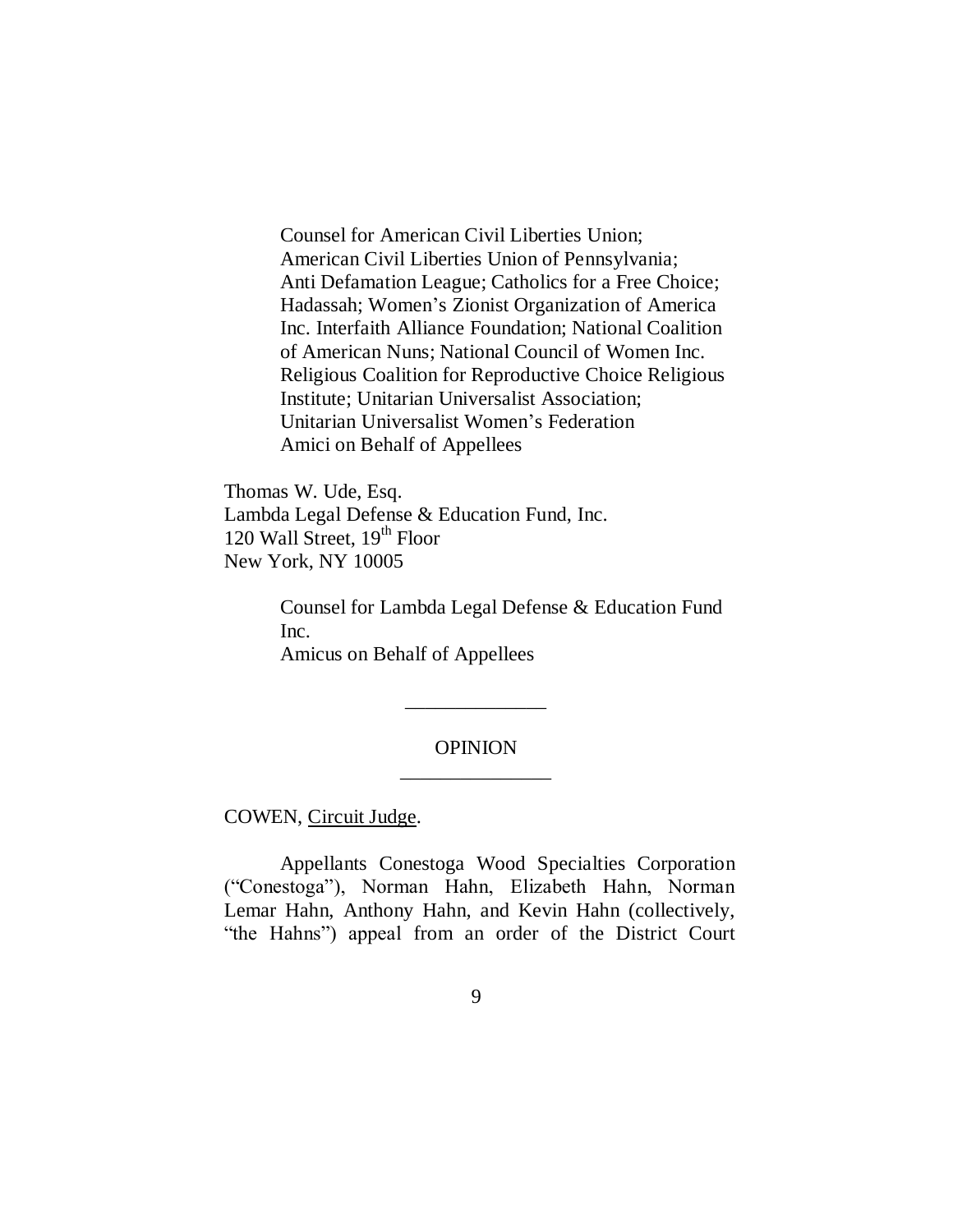denying their motion for a preliminary injunction. In their Complaint, Appellants allege that regulations promulgated by the Department of Health and Human Services ("HHS"), which require group health plans and health insurance issuers to provide coverage for contraceptives, violate the Religious Freedom Restoration Act,  $42$  U.S.C.  $\&$  2000bb ("RFRA") and the Free Exercise Clause of the First Amendment of the United States Constitution.<sup>1</sup> The District Court denied a preliminary injunction, concluding that Appellants were unlikely to succeed on the merits of their claims. *See Conestoga Wood Specialties Corp. v. Sebelius*, No. 12-CV-6744, 2013 WL 140110 (E.D. Pa. Jan. 11, 2013). Appellants then filed an expedited motion for a stay pending appeal with this Court, which was denied. *See Conestoga Wood Specialties Corp. v. Sec'y of the United States Dep't of Health & Human Servs.*, No. 13-1144, 2013 WL 1277419 (3d Cir. Feb. 8, 2013). Now, we consider the fully briefed appeal from the District Court's denial of a preliminary injunction.

Before we can even reach the merits of the First Amendment and RFRA claims, we must consider a threshold issue: whether a for-profit, secular corporation is able to

<sup>&</sup>lt;sup>1</sup> The Complaint also alleges that the regulations violate the Establishment Clause, the Free Speech Clause, the Due Process Clause, and the Administrative Procedure Act. While the District Court's opinion addressed some of these additional claims, Appellants have limited their appeal to whether the regulations violate the RFRA and the Free Exercise Clause.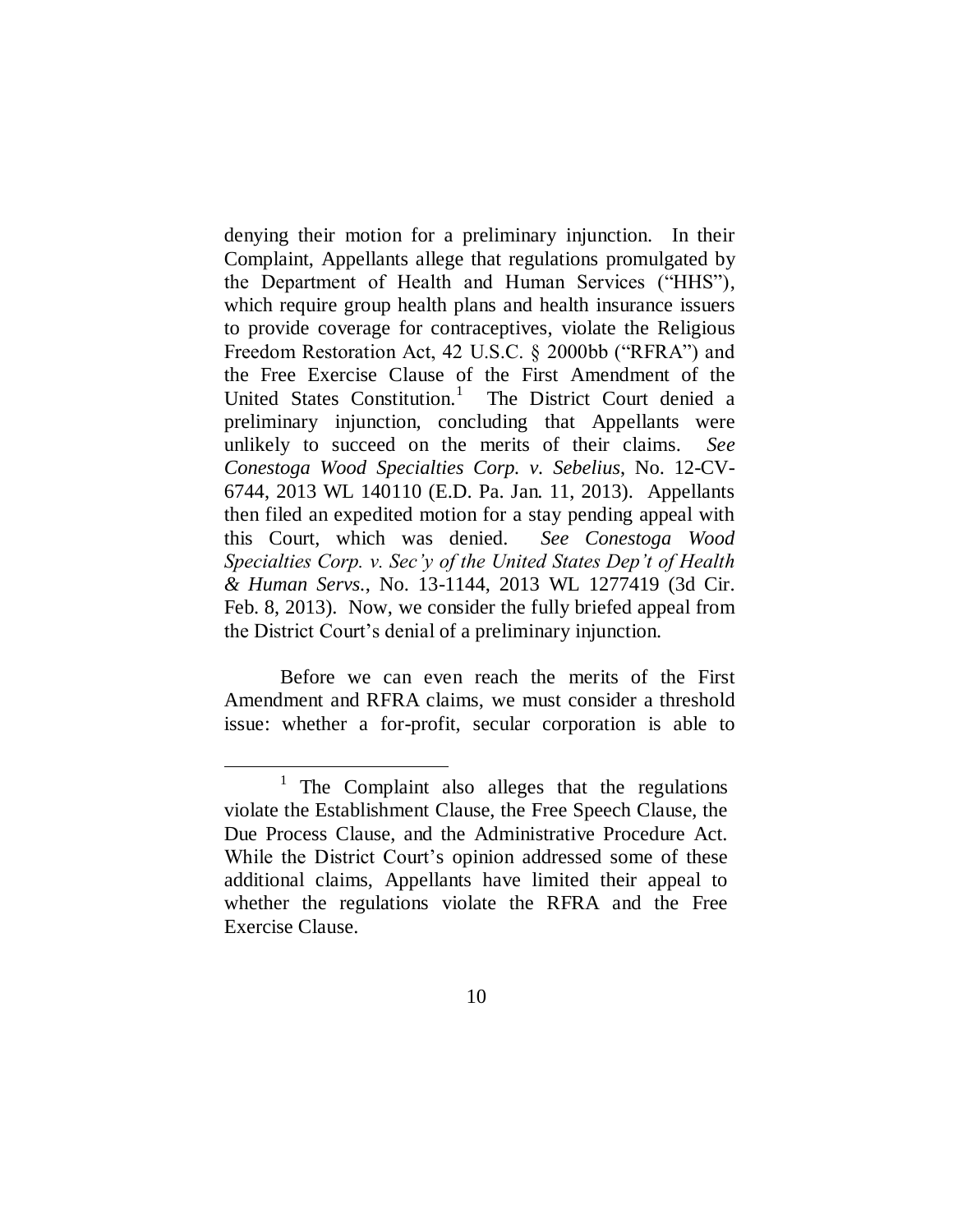engage in religious exercise under the Free Exercise Clause of the First Amendment and the RFRA. As we conclude that forprofit, secular corporations cannot engage in religious exercise, we will affirm the order of the District Court.

In 2010, Congress passed the Patient Protection and Affordable Care Act, Pub. L. No. 111-148 (March 23, 2010)  $("ACA")$ . The ACA requires employers with fifty or more employees to provide their employees with a minimum level of health insurance. The ACA requires non-exempt group plans to provide coverage without cost-sharing for preventative care and screening for women in accordance with guidelines created by the Health Resources and Services Administration ("HRSA"), a subagency of HHS. *See* 42 U.S.C. § 300gg-13(a)(4).

The HRSA delegated the creation of guidelines on this issue to the Institute of Medicine ("IOM"). The IOM recommended that the HRSA adopt guidelines that require non-exempt group plans to cover "[a]ll Food and Drug Administration approved contraceptive methods, sterilization procedures, and patient education and counseling for women with reproductive capacity. $n^2$  These recommended guidelines

 $\overline{a}$ 

I.

<sup>2</sup> *See* Women's Preventive Services: Required Health Plan Coverage Guidelines*, available at* www.hrsa.gov/womensguidelines (last visited July 25, 2013).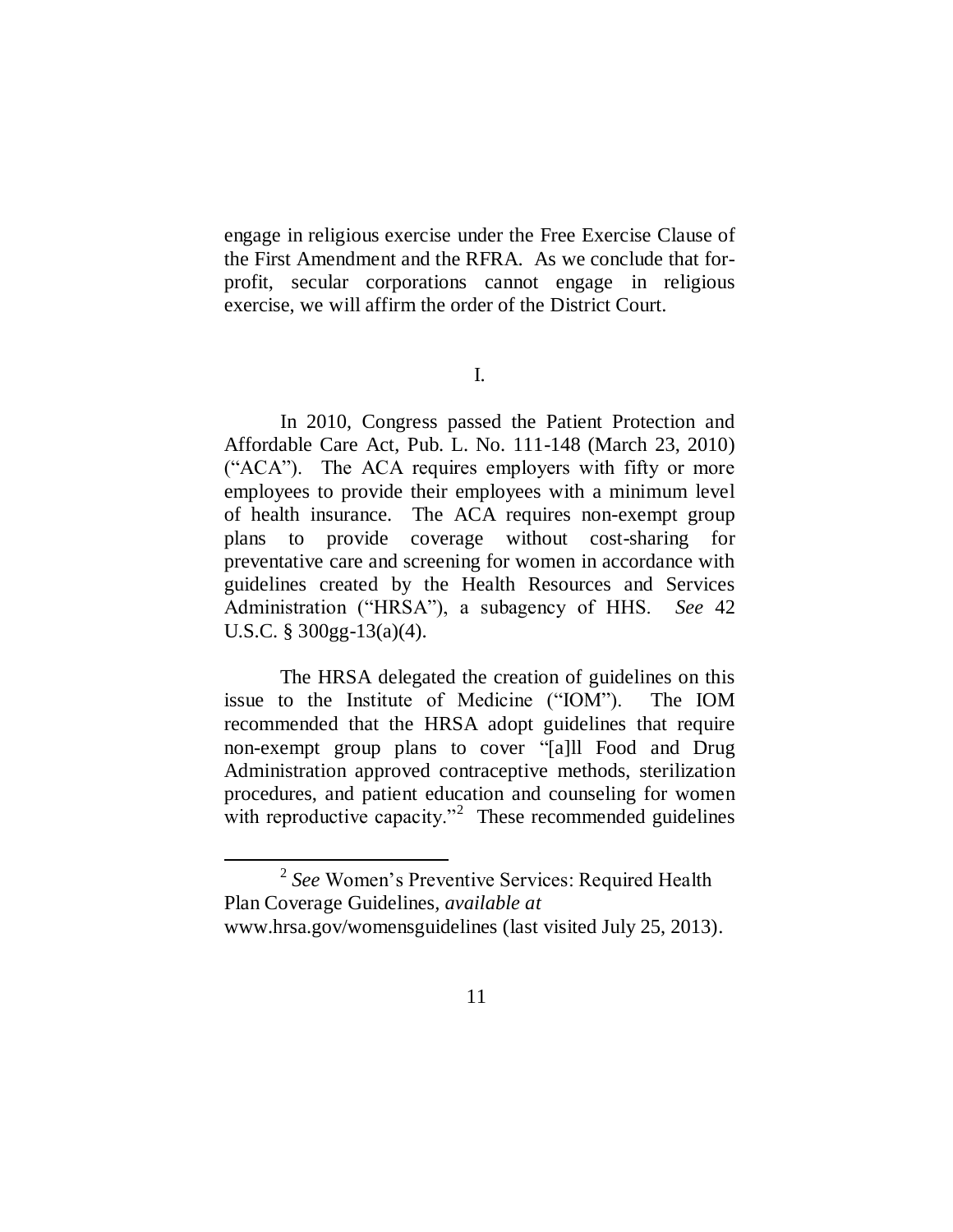were approved by the HRSA. On February 15, 2012, HHS, the Department of the Treasury, and the Department of Labor published final rules memorializing the guidelines. *See* 77 Fed. Reg.  $8725$  (Feb. 15, 2012).<sup>3</sup> Under the regulations, group health plans and health insurance issuers are required to provide coverage consistent with the HRSA guidelines in plan years beginning on or after August 1, 2012, unless the employer or the plan is exempt.<sup>4</sup> Appellants refer to this requirement as the "Mandate," and we use this term throughout this opinion. Employers who fail to comply with the Mandate face a penalty of \$100 per day per offending employee. *See* 26 U.S.C. § 4980D. The Department of Labor and plan participants may also bring a suit against an employer that fails to comply with the Mandate. *See* 29 U.S.C. § 1132.

II.

 $\overline{a}$ 

3 These regulations were updated on July 2, 2013. *See*  78 Fed. Reg. 39870 (July 2, 2013). The recent changes have no impact on this litigation.

<sup>4</sup> The exemptions encompass "grandfathered" plans, which are plans that were in existence on March 23, 2010, *see*  45 C.F.R. § 147.140 and "religious employers," see 45 C.F.R.  $§$  147.130(a)(1)(iv)(B). Additionally, the ACA requirement to provide employer sponsored health insurance to employees is entirely inapplicable to employers that have fewer than 50 employees. *See* 26 U.S.C. § 4980H(a), (c)(2)(A).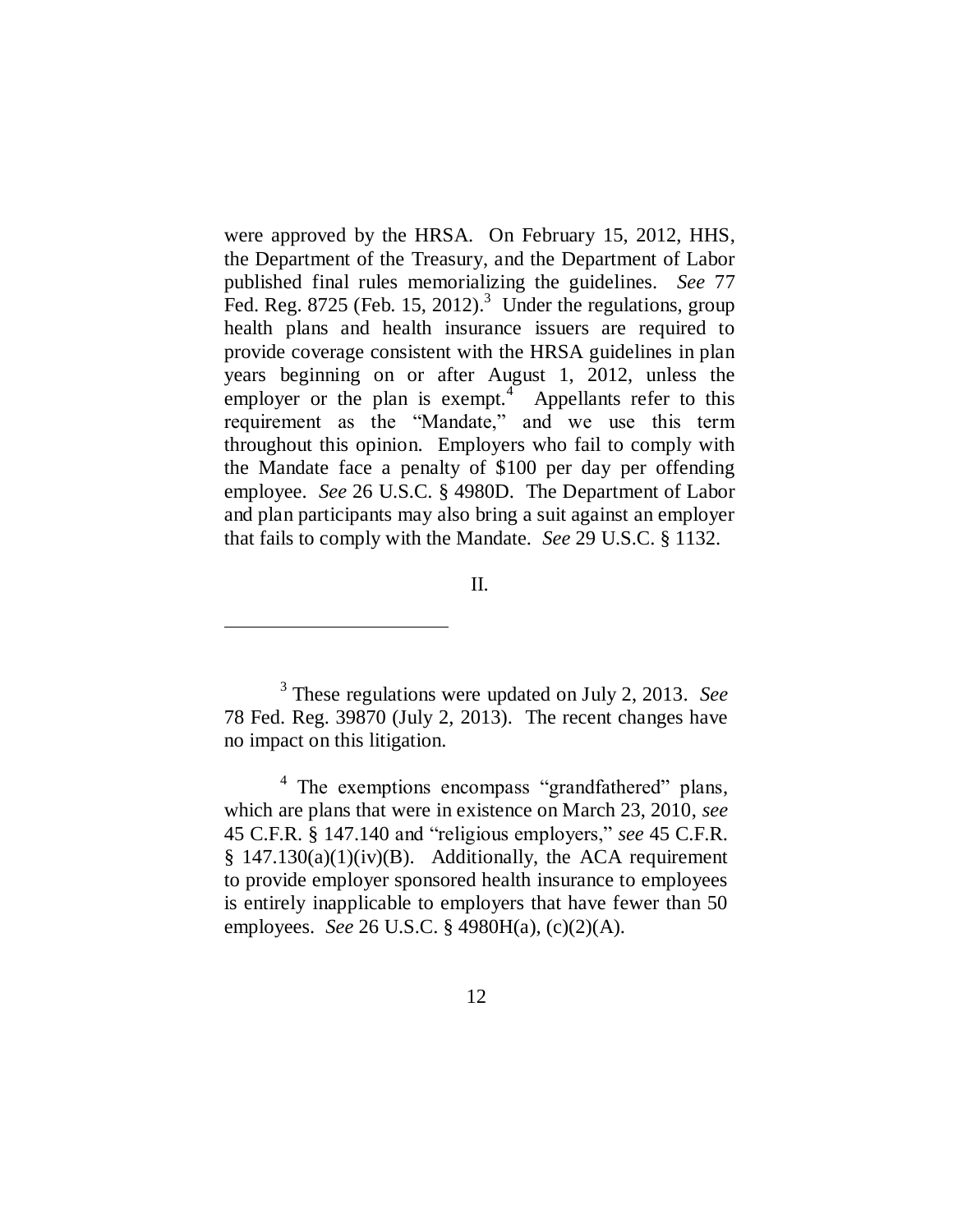The Hahns own 100 percent of the voting shares of Conestoga. Conestoga is a Pennsylvania for-profit corporation that manufactures wood cabinets and has 950 employees. The Hahns practice the Mennonite religion. According to their Amended Complaint, the Mennonite Church "teaches that taking of life which includes anything that terminates a fertilized embryo is intrinsic evil and a sin against God to which they are held accountable." (Am. Compl.  $\P$  30.)<sup>5</sup> Specifically, the Hahns object to two drugs that must be provided by group health plans under the Mandate that "may cause the demise of an already conceived but not yet attached human embryo." (*Id.* at  $\P$  45.) These are "emergency contraception" drugs such as Plan B (the "morning after pill") and *ella* (the "week after pill"). The Amended Complaint alleges that it is immoral and sinful for Appellants to intentionally participate in, pay for, facilitate, or otherwise support these drugs. (*Id.* at ¶ 32.) Conestoga has been subject to the Mandate as of January 1, 2013, when its group health plan came up for renewal. As a panel of this Court previously

 $\overline{a}$ 

<sup>&</sup>lt;sup>5</sup> In addition, on October 31, 2012, Conestoga's Board of Directors adopted "The Hahn Family Statement on the Sanctity of Human Life," which provides, amongst other things, that "The Hahn Family believes that human life begins at conception (at the point where an egg and sperm unite) and that it is a sacred gift from God and only God has the right to terminate human life. Therefore, it is against our moral conviction to be involved in the termination of human life through abortion, suicide, euthanasia, murder, or any other acts that involve the taking of human life.‖ (*Id.* at ¶ 92.)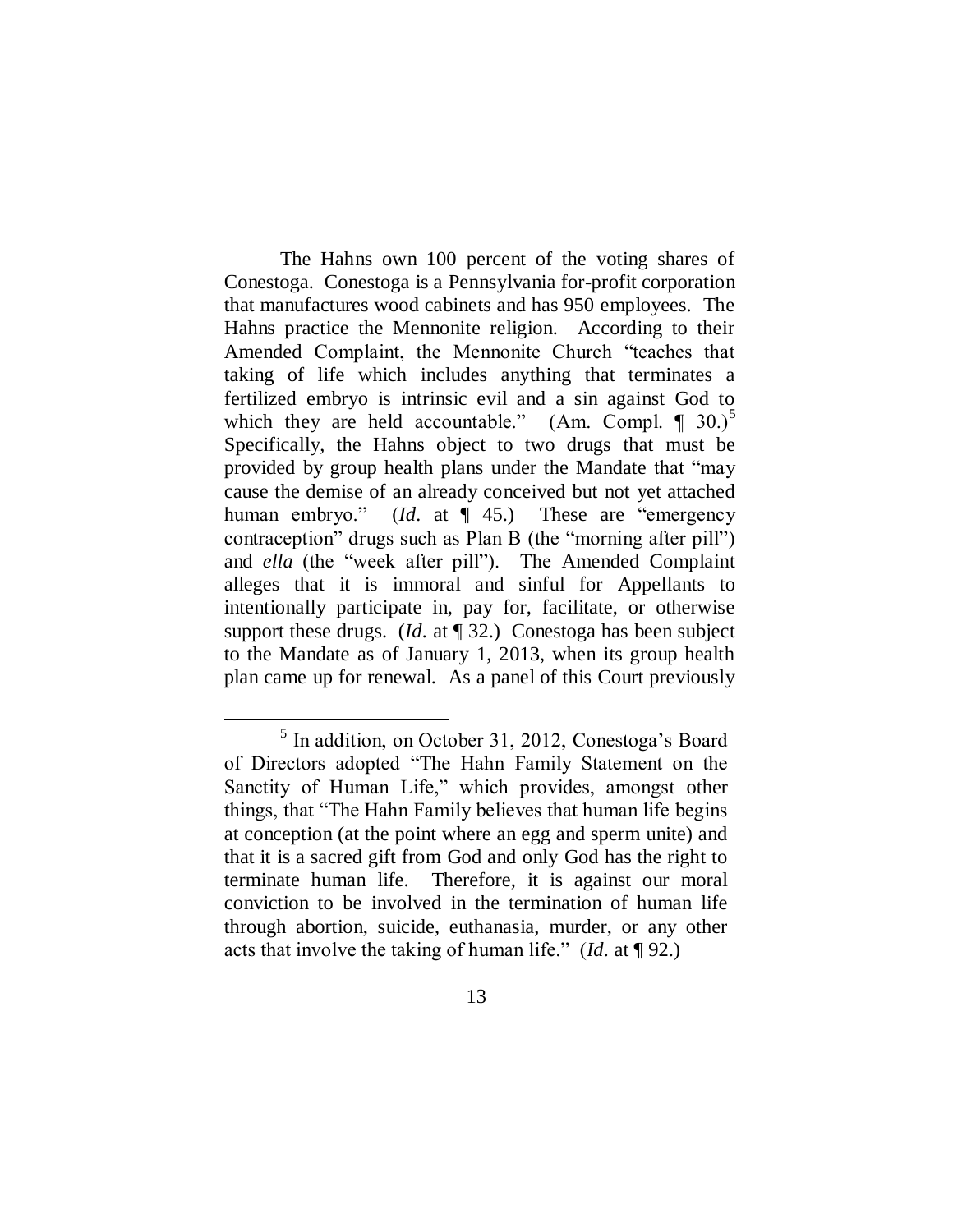denied an injunction pending appeal, Conestoga is currently subject to the Mandate, and in fact, Appellants' counsel represented during oral argument that Conestoga is currently complying with the Mandate.

#### III.

We review a district court's denial of a preliminary injunction for abuse of discretion, but review the underlying factual findings for clear error and questions of law de novo. *Am. Express Travel Related Servs. v. Sidamon-Eristoff*, 669 F.3d 359, 366 (3d Cir. 2012). The District Court had jurisdiction over this case under 28 U.S.C. § 1331. This Court has appellate jurisdiction under 28 U.S.C. § 1292(a)(1).

"A party seeking a preliminary injunction must show: (1) a likelihood of success on the merits; (2) that it will suffer irreparable harm if the injunction is denied; (3) that granting preliminary relief will not result in even greater harm to the nonmoving party; and (4) that the public interest favors such relief.‖ *Kos Pharms, Inc. v. Andrx Corp.*, 369 F.3d 700, 708 (3d Cir. 2004). A plaintiff seeking an injunction must meet all four criteria, as "[a] plaintiff's failure to establish any element in its favor renders a preliminary injunction inappropriate." *NutraSweet Co. v. Vit-Mar Enters., Inc.*, 176 F.3d 151, 153 (3d Cir. 1999). This is the same standard applied in the District Court, and, on appeal, no party has questioned its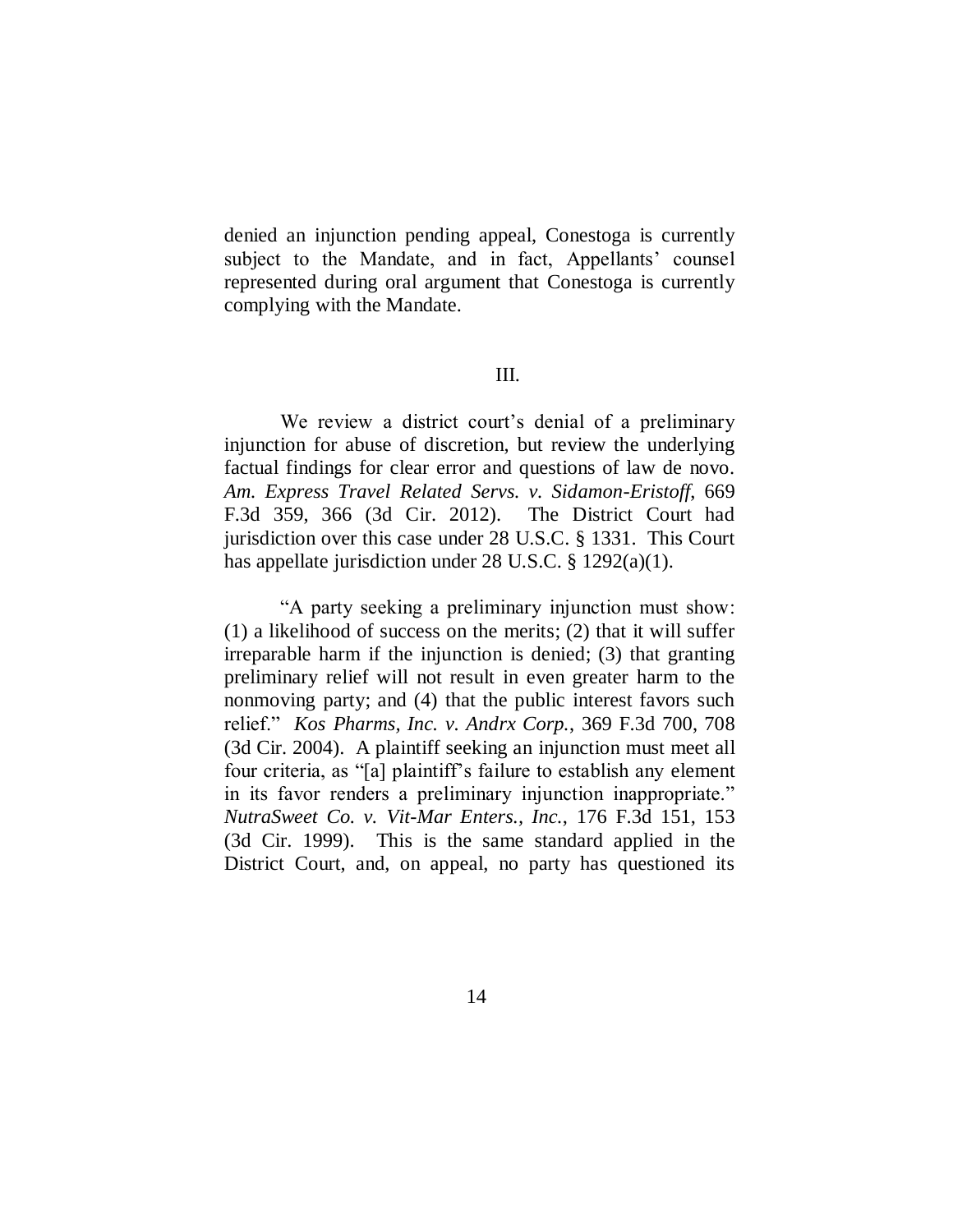accuracy. 6 We will first consider whether Appellants are likely to succeed on the merits of their claim, beginning with the claims asserted by Conestoga, a for-profit, secular corporation.

#### IV.

#### A.

First, we turn to Conestoga's claims under the First Amendment. Under the First Amendment, "Congress shall make no law respecting the establishment of religion or prohibiting the free exercise thereof.‖ The threshold question for this Court is whether Conestoga, a for-profit, secular corporation, can exercise religion. In essence, Appellants offer two theories under which we could conclude that Conestoga can exercise religion: (a) directly, under the Supreme Court's recent decision in *Citizens United*, and (b) indirectly, under the "passed through" method that has been articulated by the Court of Appeals for the Ninth Circuit. We will discuss each theory in turn.

 $\overline{a}$ 

<sup>&</sup>lt;sup>6</sup> The dissent has undertaken a scholarly survey of the proper standard for obtaining a preliminary injunction throughout the country. However, Appellants never took an appeal of the preliminary injunction standard applied by the District Court. (*See* Appellants' Br. at 4-6 (statement of issues presented for review).) Moreover, the dissent acknowledges that it "may be true" that the plaintiff's failure to satisfy any element in its favor renders a preliminary injunction inappropriate. (Dissenting Op. at 9.)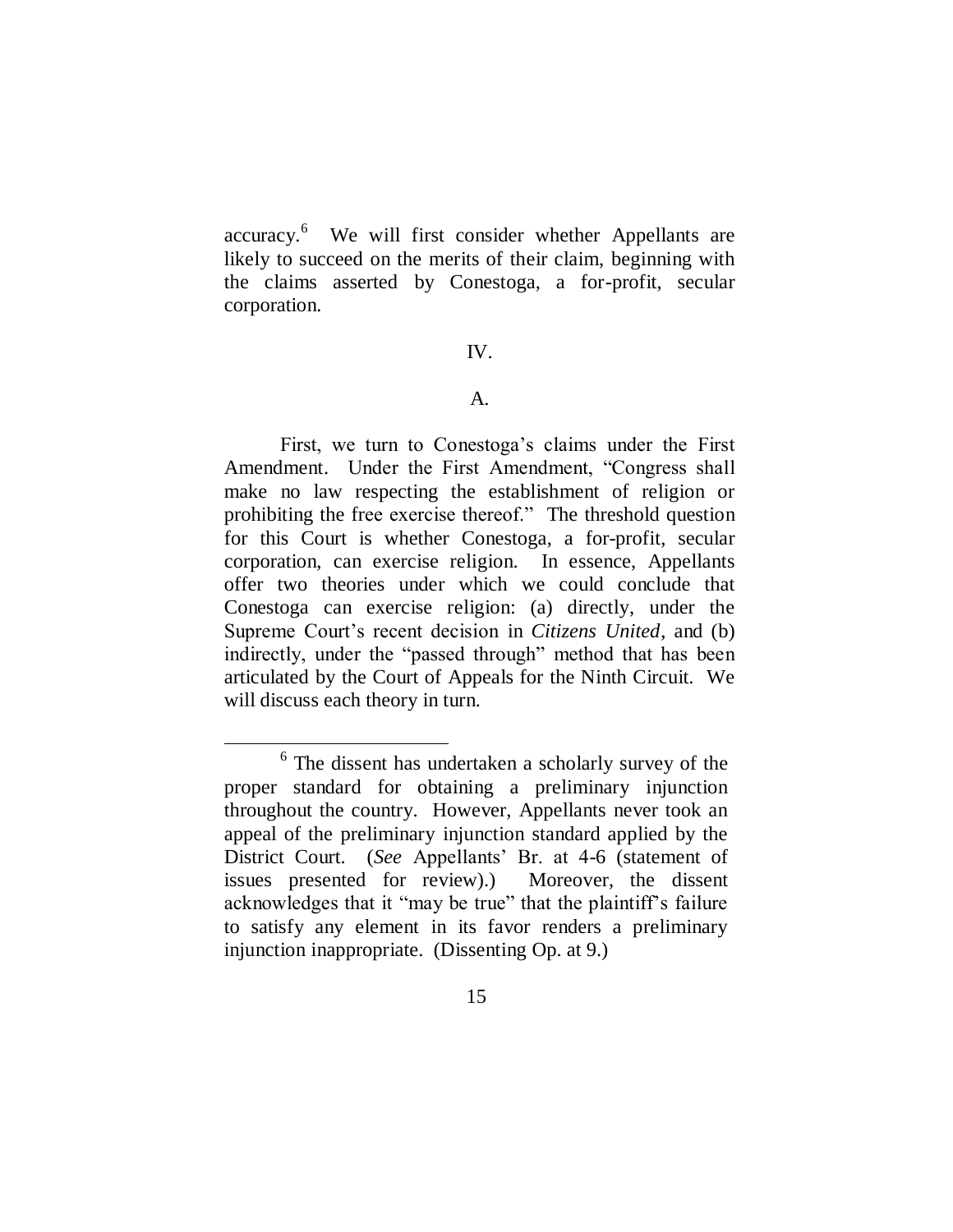In *Citizens United*, the Supreme Court held that "the Government may not suppress political speech on the basis of the speaker's corporate identity," and it accordingly struck down statutory restrictions on corporate independent expenditure. *Citizens United v. Fed. Election Comm'n*, 558 U.S. 310, 365 (2010). *Citizens United* recognizes the application of the First Amendment to corporations generally without distinguishing between the Free Exercise Clause and the Free Speech Clause, both which are contained within the First Amendment. Accordingly, whether *Citizens United* is applicable to the Free Exercise Clause is a question of first impression. *See Hobby Lobby Stores, Inc. v. Sebelius*, 133 S. Ct. 641, 643 (2012) (Sotomayor, Circuit Justice) ("This court has not previously addressed similar RFRA or free exercise claims brought by closely held for-profit corporations and their controlling shareholders  $\dots$ .").

While "a corporation is 'an artificial being, invisible, intangible, and existing only in contemplation of law,' . . . a wide variety of constitutional rights may be asserted by corporations.‖ *Consol. Edison Co. of N.Y., Inc. v. Pataki*, 292 F.3d 338, 347 (2d Cir. 2002) (quoting *Dartmouth Coll. v. Woodward*, 17 U.S. (4 Wheat.) 518, 636 (1819) (Marshall, C.J.)) In analyzing whether constitutional guarantees apply to corporations, the Supreme Court has held that certain guarantees are held by corporations and that certain guarantees are "purely personal" because "the 'historic function' of the particular guarantee has been limited to the protection of individuals.‖ *First Nat'l Bank of Boston v. Bellotti*, 435 U.S. 765, 778 n.14 (1978) (internal citation omitted). The *Bellotti*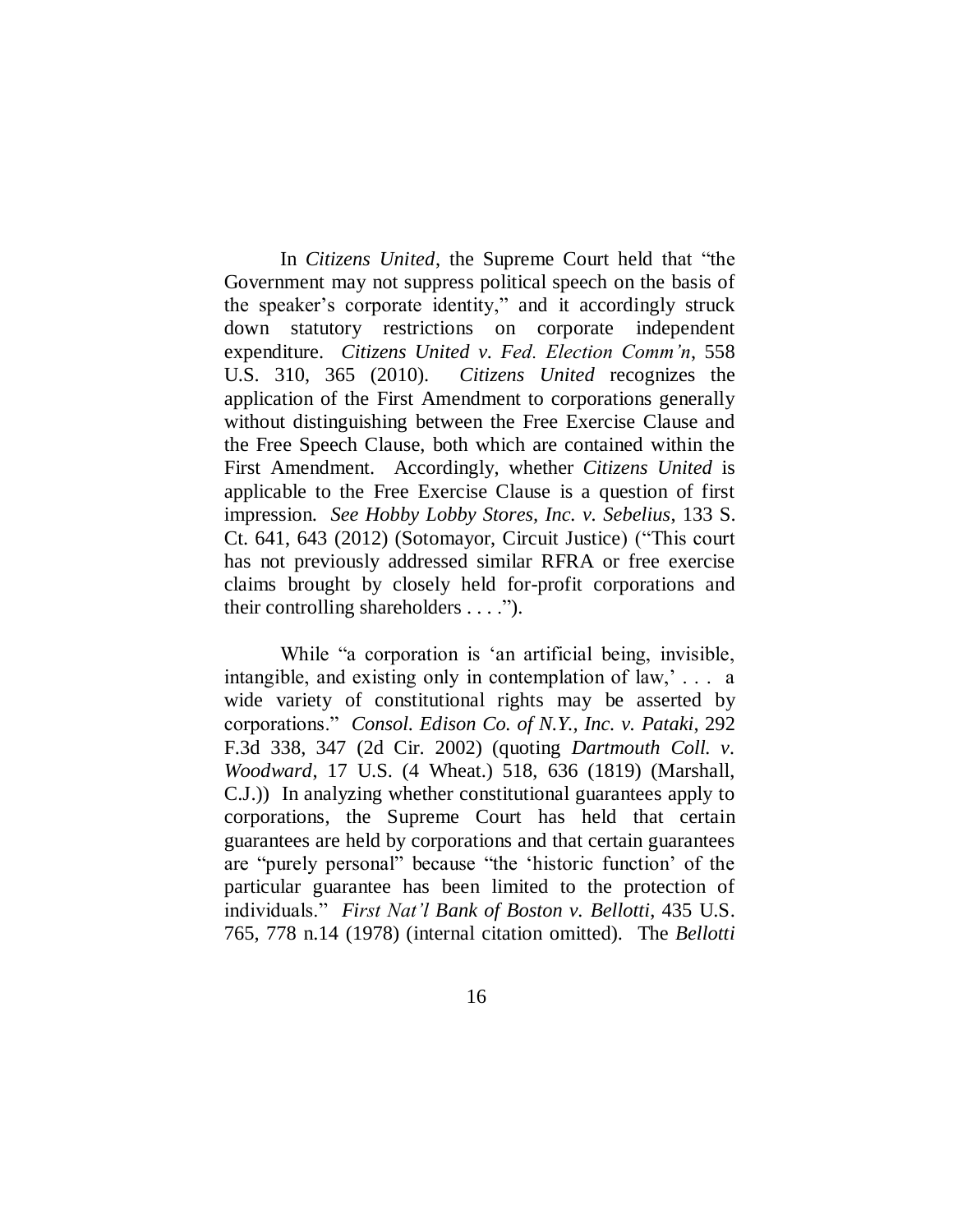Court observed:

Corporate identity has been determinative in several decisions denying corporations certain constitutional rights, such as the privilege against compulsory self-incrimination, *Wilson v. United States,* 221 U.S. 361, 382–386, 31 S. Ct. 538, 545–546, 55 L. Ed. 771 (1911), or equality with individuals in the enjoyment of a right to privacy, *California Bankers Assn. v. Shultz,* 416 U.S. 21, 65–67, 94 S. Ct. 1494, 1519–1520, 39 L. Ed. 2d 812 (1974); *United States v. Morton Salt Co.,* 338 U.S. 632, 651– 652, 70 S. Ct. 357, 368–369, 94 L. Ed. 401 (1950), but this is not because the States are free to define the rights of their creatures without constitutional limit. Otherwise, corporations could be denied the protection of all constitutional guarantees, including due process and the equal protection of the laws. Certain "purely personal" guarantees, such as the privilege against compulsory self-incrimination, are unavailable to corporations and other organizations because the "historic function" of the particular guarantee has been limited to the protection of individuals. *United States v. White,* 322 U.S. 694, 698–701, 64 S. Ct. 1248, 1251–1252, 88 L. Ed. 1542 (1944). Whether or not a particular guarantee is "purely personal" or is unavailable to corporations for some other reason depends on the nature, history, and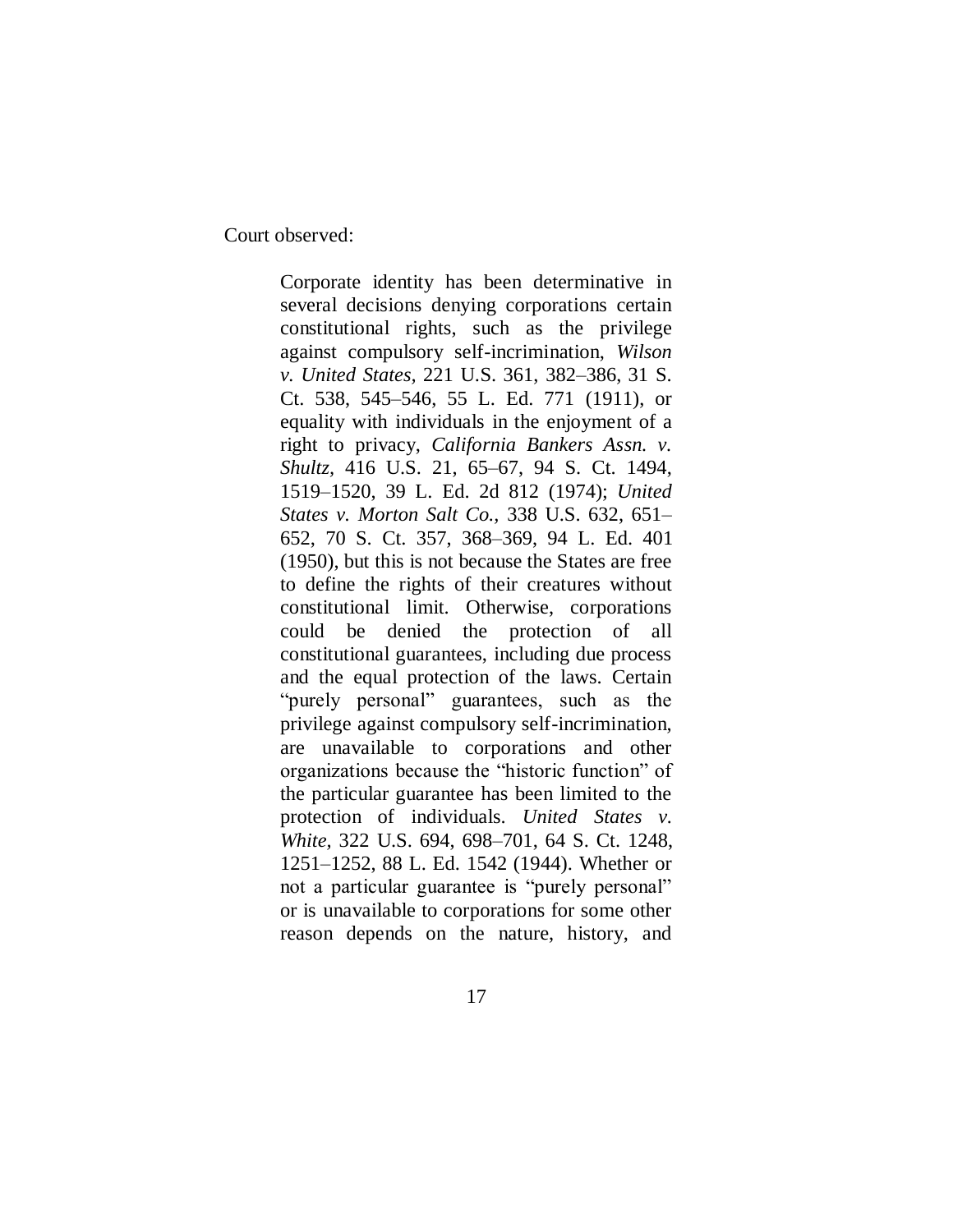purpose of the particular constitutional provision.

*Id.* Thus, we must consider whether the Free Exercise Clause has historically protected corporations, or whether the ―guarantee is ‗purely personal' or is unavailable to corporations" based on the "nature, history, and purpose of [this] particular constitutional provision." *Id.* 

In *Citizens United*, the Supreme Court pointed out that it has "recognized that First Amendment protection extends to corporations.‖ *Citizens United*, 558 U.S. at 342. It then cited to more than twenty cases, from as early as the 1950's, including landmark cases such as *New York Times Co. v. Sullivan*, 376 U.S. 254 (1964), in which the Court recognized that First Amendment free speech rights apply to corporations. *See id.* The *Citizens United* Court particularly relied on *Bellotti*, which struck down a state-law prohibition on corporate independent expenditures related to referenda issues. *Bellotti* held:

> We thus find no support in the First or Fourteenth Amendment, or in the decisions of this Court, for the proposition that speech that otherwise would be within the protection of the First Amendment loses that protection simply because its source is a corporation that cannot prove, to the satisfaction of a court, a material effect on its business or property. [That proposition] amounts to an impermissible legislative prohibition of speech based on the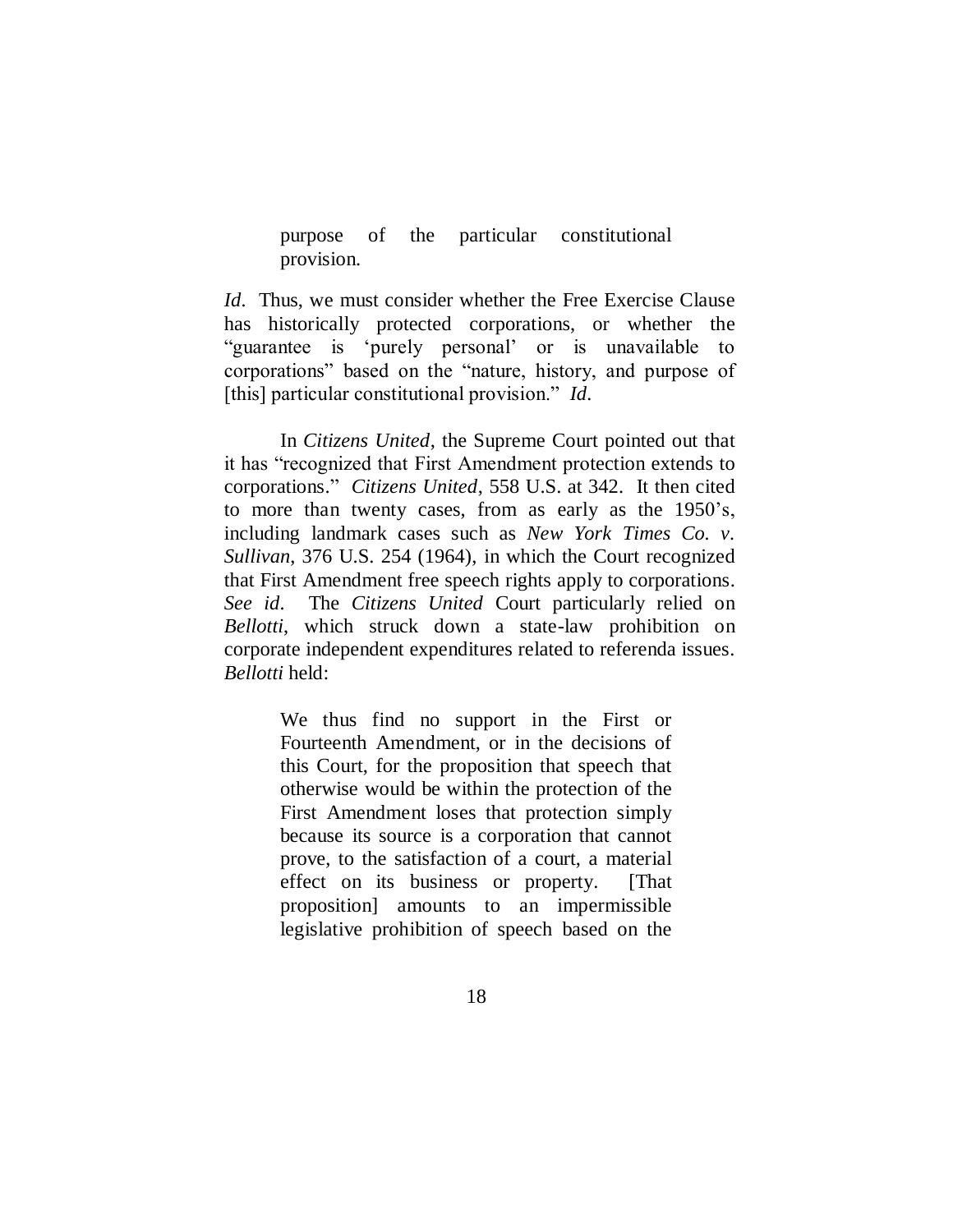identity of the interests that spokesmen may represent in public debate over controversial issues and a requirement that the speaker have a sufficiently great interest in the subject to justify communication.

*Bellotti*, 435 U.S. at 784. Discussing *Bellotti's* rationale, *Citizens United* stated that the case "rested on the principle that the Government lacks the power to ban corporations from speaking.‖ *Citizens United*, 558 U.S. at 347; *see also Pac. Gas & Elec. Co. v. Pub. Utils. Comm'n of Cal.*, 475 U.S. 1, 8  $(1986)$  ("The identity of the speaker is not decisive in determining whether speech is protected" as "[c]orporations and other associations, like individuals, contribute to the ‗discussion, debate, and the dissemination of information and ideas' that the First Amendment seeks to foster.") (quoting *Bellotti*, 435 U.S. at 795).

*Citizens United* is thus grounded in the notion that the Court has a long history of protecting corporations' rights to free speech. *Citizens United* overruled *Austin v. Michigan Chamber of Commerce*, 494 U.S. 652 (1990), a case in which the Court had "uph[eld] a direct restriction on the independent expenditure of funds for political speech for the first time in [this Court's] history." *Citizens United*, 558 U.S. at 347 (quoting *Austin*, 494 U.S. at 695 (Kennedy, J., dissenting)). The *Citizens United* Court found that it was "confronted with conflicting lines of precedent: a pre-*Austin* line that forbids restrictions on political speech based on the speaker's corporate identify and a post-*Austin* line that permits them." *Id.* at 348. Faced with this conflict, the Court decided that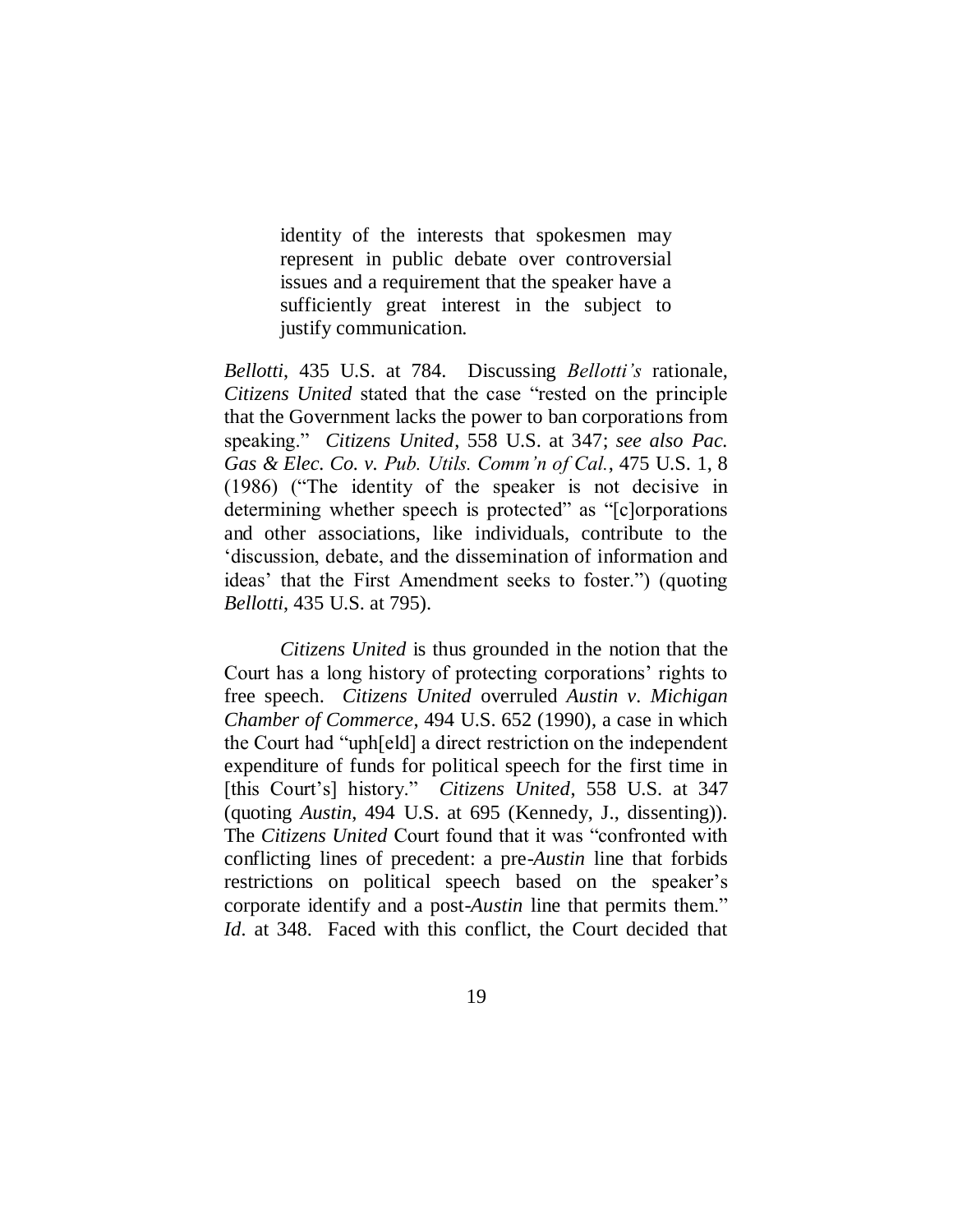*Austin* was wrongly decided, based on the otherwise consistent line of cases in which corporations were found to have free speech rights.

We must consider the history of the Free Exercise Clause and determine whether there is a similar history of courts providing free exercise protection to corporations. We conclude that there is not. In fact, we are not aware of any case preceding the commencement of litigation about the Mandate, in which a for-profit, secular corporation was itself found to have free exercise rights.<sup>7</sup> Such a total absence of caselaw takes on even greater significance when compared to the extensive list of Supreme Court cases addressing the free speech rights of corporations.

After all, as the Supreme Court observed in *Schempp*, the purpose of the Free Exercise Clause "is to secure religious liberty *in the individual* by prohibiting any invasions thereof by civil authority." *Sch. Dist. of Abington Twp. v. Schempp*, 374 U.S. 203, 223 (1963) (emphasis added). And as the District Court aptly noted in its opinion, "[r]eligious belief takes shape within the minds and hearts of individuals, and its protection is one of the more uniquely 'human' rights provided

 $\overline{a}$ 

<sup>7</sup> We acknowledge that the Court of Appeals for the Tenth Circuit, in an eight judge en banc panel, in six separate opinions, recently held that for-profit, secular corporations can assert RFRA and free exercise claims in some circumstances. *See Hobby Lobby Stores, Inc. v. Sebelius*, No. 12-6294, 2013 WL 3216103 (10th Cir. June 27, 2013). We respectfully disagree with that Court's analysis.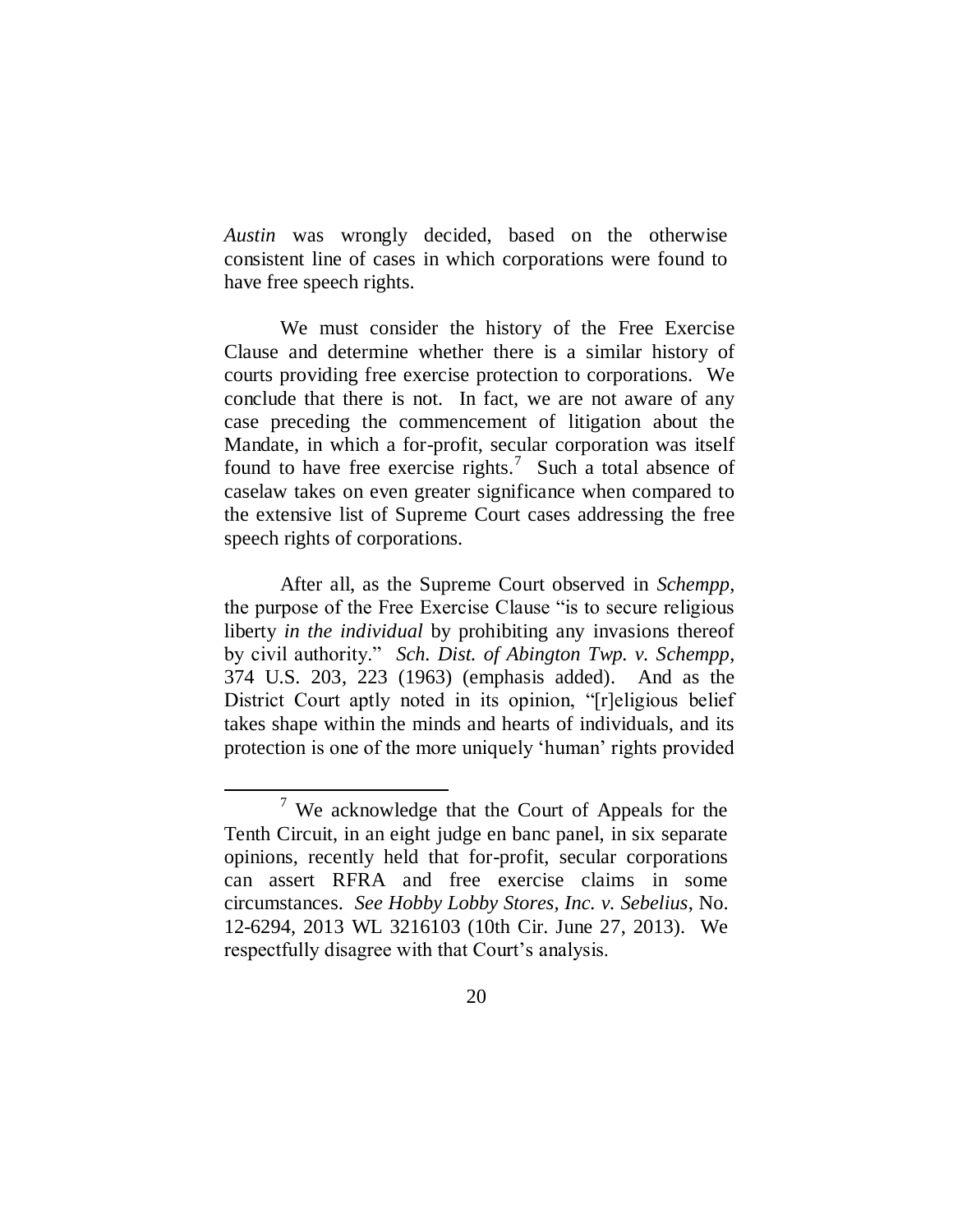by the Constitution.‖ *Conestoga*, 2013 WL 140110, at \*7. We do not see how a for-profit "artificial being, invisible, intangible, and existing only in contemplation of law," *Consol. Edison Co.*, 292 F.3d at 346 (quoting *Dartmouth Coll.*, 17 U.S. at 636 (Marshall, C.J.)), that was created to make money could exercise such an inherently "human" right.

We are unable to determine that the "nature, history, and purpose" of the Free Exercise Clause supports the conclusion that for-profit, secular corporations are protected under this particular constitutional provision. *See Bellotti*¸ 435 U.S. at 778 n.14. Even if we were to disregard the lack of historical recognition of the right, we simply cannot understand how a for-profit, secular corporation—apart from its owners—can exercise religion. As another court considering a challenge to the Mandate noted:

> General business corporations do not, separate and apart from the actions or belief systems of their individual owners or employees, exercise religion. They do not pray, worship, observe sacraments or take other religiously-motivated actions separate and apart from the intention and direction of their individual actors.

*Hobby Lobby Stores, Inc. v. Sebelius,* 870 F. Supp. 2d 1278, 1291 (W.D. Okla. 2012), *rev'd en banc*, No. 12-6294, 2013 WL 3216103 (10th Cir. June 27, 2013); *see also Hobby Lobby Stores, Inc.*, 2013 WL 3216103, at \*51 (Briscoe, C.J., concurring in part and dissenting in part) (questioning ―whether a corporation can ‗believe' at all, *see Citizens*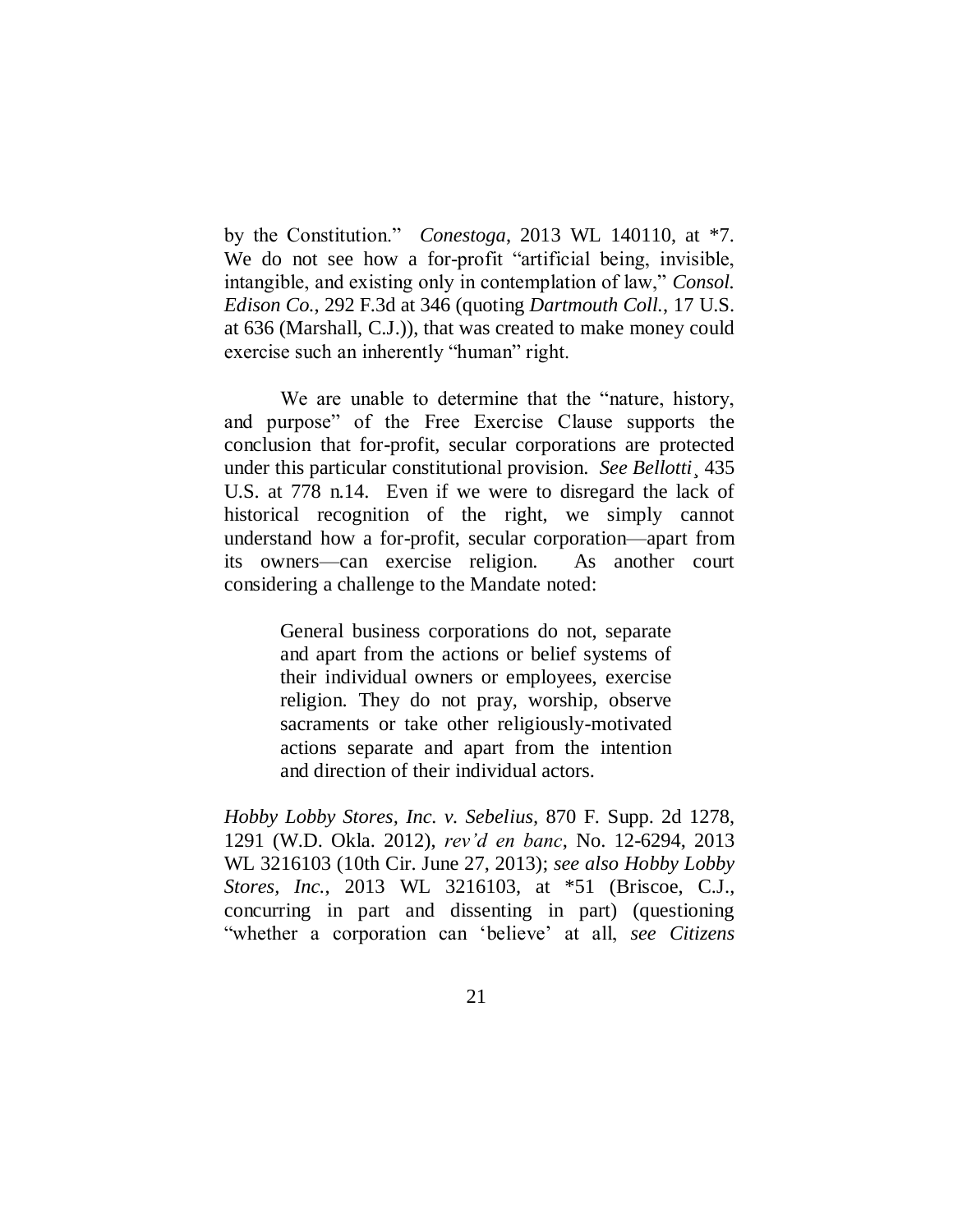*United*, 130 S.Ct. at 972 (‗It might also be added that corporations have no consciences, no beliefs, no feelings, no thoughts, no desires.') (Stevens, J., concurring in part and dissenting in part).").

In urging us to hold that for-profit, secular corporations can exercise religion, Appellants, as well as the dissent, cite to cases in which courts have ruled in favor of free exercise claims advanced by religious organizations. *See, e.g.*, *Gonzalez v. O Centro Espirita Beneficente Uniao Do Vegetal*, 546 U.S. 418 (2006); *Church of the Lukumi Babalu Aye, Inc. v. Hialeah*, 508 U.S. 520 (1993). None of the cases relied on by the dissent involve secular, for-profit corporations. We will not draw the conclusion that, just because courts have recognized the free exercise rights of churches and other religious entities, it necessarily follows that for-profit, secular corporations can exercise religion. As the Supreme Court recently noted, "the text of the First Amendment . . . gives special solicitude to the rights of religious organizations." *Hosanna-Tabor Evangelical Lutheran Church & Sch. v. EEOC*, 132 S. Ct. 694, 706 (2012). That churches—as means by which individuals practice religion—have long enjoyed the protections of the Free Exercise Clause is not determinative of the question of whether for-profit, secular corporations should be granted these same protections.

Appellants also argue that *Citizens United* is applicable to the Free Exercise Clause because "the authors of the First Amendment only separated the Free Exercise Clause and the Free Speech Clause by a semi-colon, thus showing the continuation of intent between the two." (Appellants' Br. at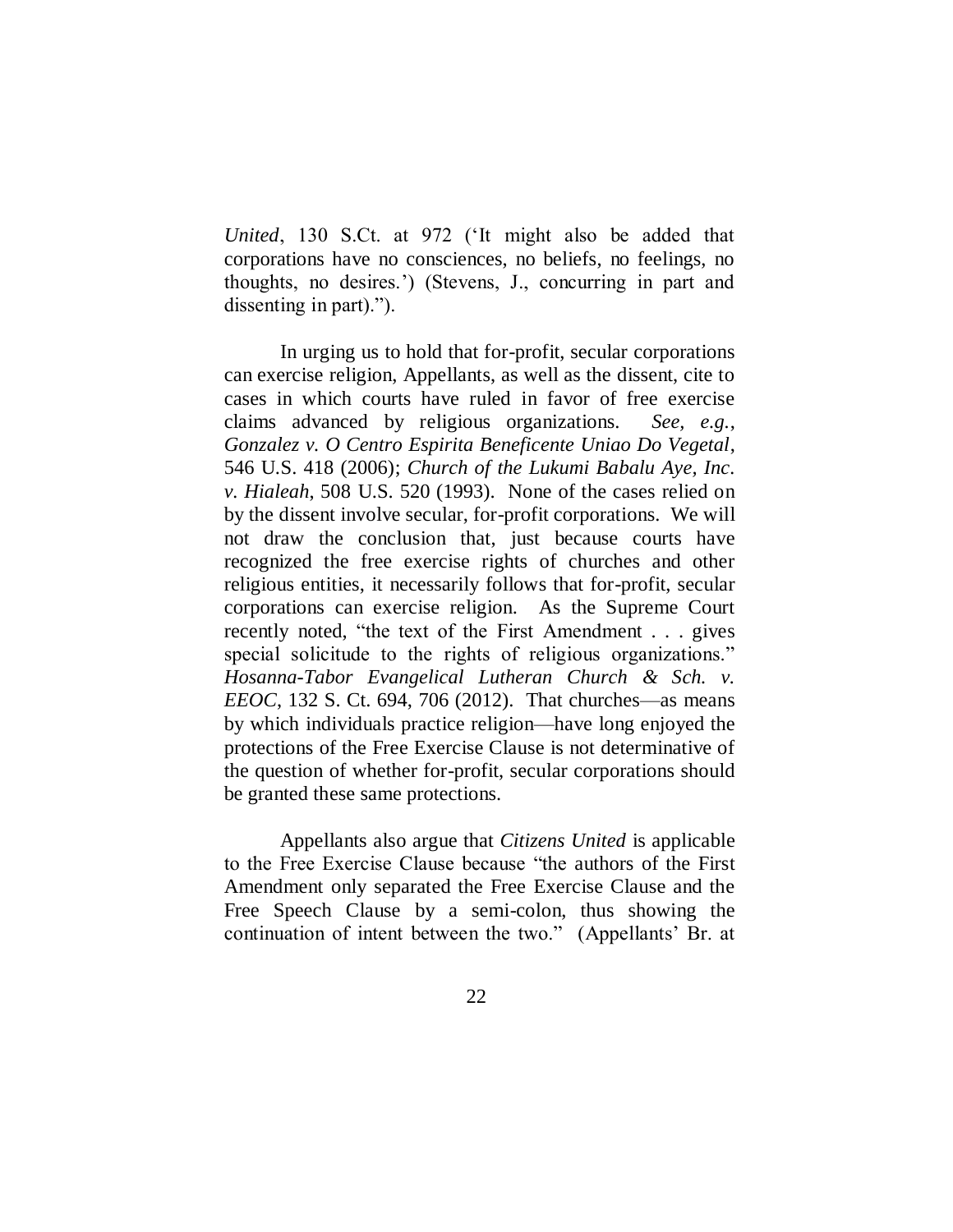34.) We are not persuaded that the use of a semi-colon means that each clause of the First Amendment must be interpreted jointly.

In fact, historically, each clause has been interpreted separately. Accordingly, the courts have developed different tests in an effort to apply these clauses. For example, while the various clauses of the First Amendment have been incorporated and made applicable to the states by the Due Process Clause of the Fourteenth Amendment, the Supreme Court did so at different times. Incorporation of the clauses of the First Amendment began with *Gitlow v. New York*, 268 U.S. 652, 666 (1925), where the Court noted that "we may and do assume that freedom of speech and of the press—which are protected by the First Amendment from abridgment by Congress—are among the fundamental rights and 'liberties' protected by the due process clause of the Fourteenth Amendment from impairment by the States." More than ten years later, in *De Jonge v. Oregon*, 299 U.S. 353 (1937), the Court incorporated the right of peaceable assembly. In doing so, the Court cited to *Gitlow*, and noted that "[t]he right of peaceable assembly is a right cognate to those of free speech and free press and is equally fundamental." *Id.* at 364. The language is important—even though the Free Speech Clause and the Petition Clause appear next to one another in the First Amendment, the Court did not find that *Gitlow* had already decided that the Petition Clause was incorporated, but rather cited *Gitlow* as precedent to expand the incorporation doctrine to cover the Petition Clause.

Several years later, in *Cantwell v. Connecticut*, 310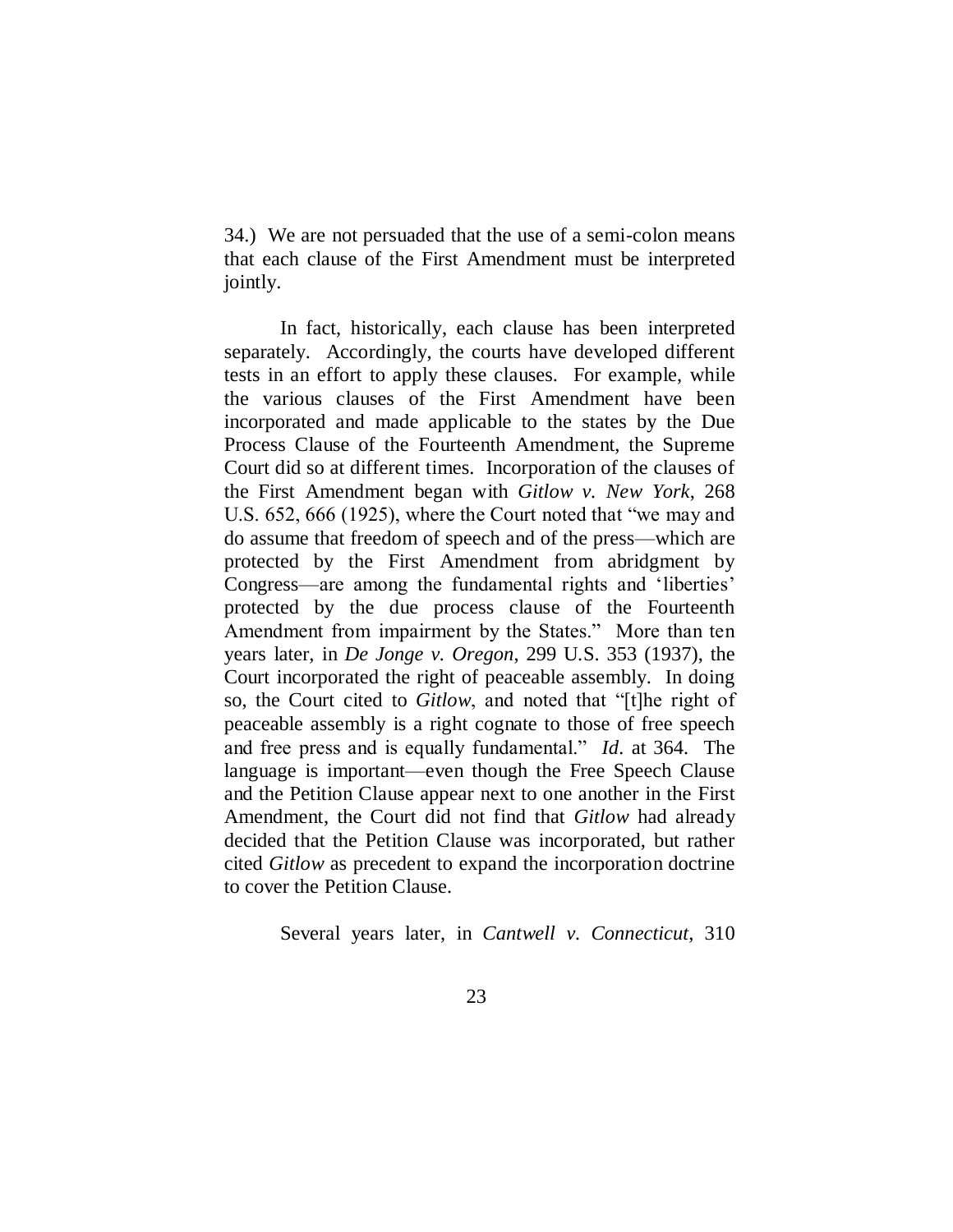U.S. 296 (1940), the Supreme Court incorporated the Free Exercise Clause. The *Cantwell* Court did not cite to *Gitlow* as authority for incorporating the Free Exercise Clause; in other words, it did not automatically follow that the Free Exercise Clause was incorporated just because the Free Speech Clause was incorporated. Seven years after *Cantwell*, in *Everson v. Board of Education*, 330 U.S. 1 (1947), the Court incorporated the Establishment Clause. In *Everson*, the Court cited to *Cantwell* and noted that the Court's interpretation of the Free Exercise Clause should be applied to the Establishment Clause. *Id.* at 15. But notably, it took seven years for the Court to hold this; and following the same pattern, *Cantwell*  did not automatically incorporate the Establishment Clause. Thus, it does not automatically follow that all clauses of the First Amendment must be interpreted identically.

Second, Appellants argue that Conestoga can exercise religion under a "passed through" theory, which was first developed by the Court of Appeals for the Ninth Circuit in *EEOC v. Townley Engineering & Manufacturing Company*, 859 F.2d 610 (9th Cir. 1988), and affirmed in *Stormans, Inc. v. Selecky*, 586 F.3d 1109 (9th Cir. 2009). In *Townley* and *Stormans*, the Ninth Circuit held that for-profit corporations can assert the free exercise claims of their owners.

In *Townley*, the plaintiff was a closely-held manufacturing company whose owners made a "covenant" with God requir[ing] them to share the Gospel with all of their employees.‖ *Townley,* 859 F.2d at 620. Townley, the plaintiff corporation, sought an exemption, on free exercise grounds, from a provision of Title VII of the Civil Rights Act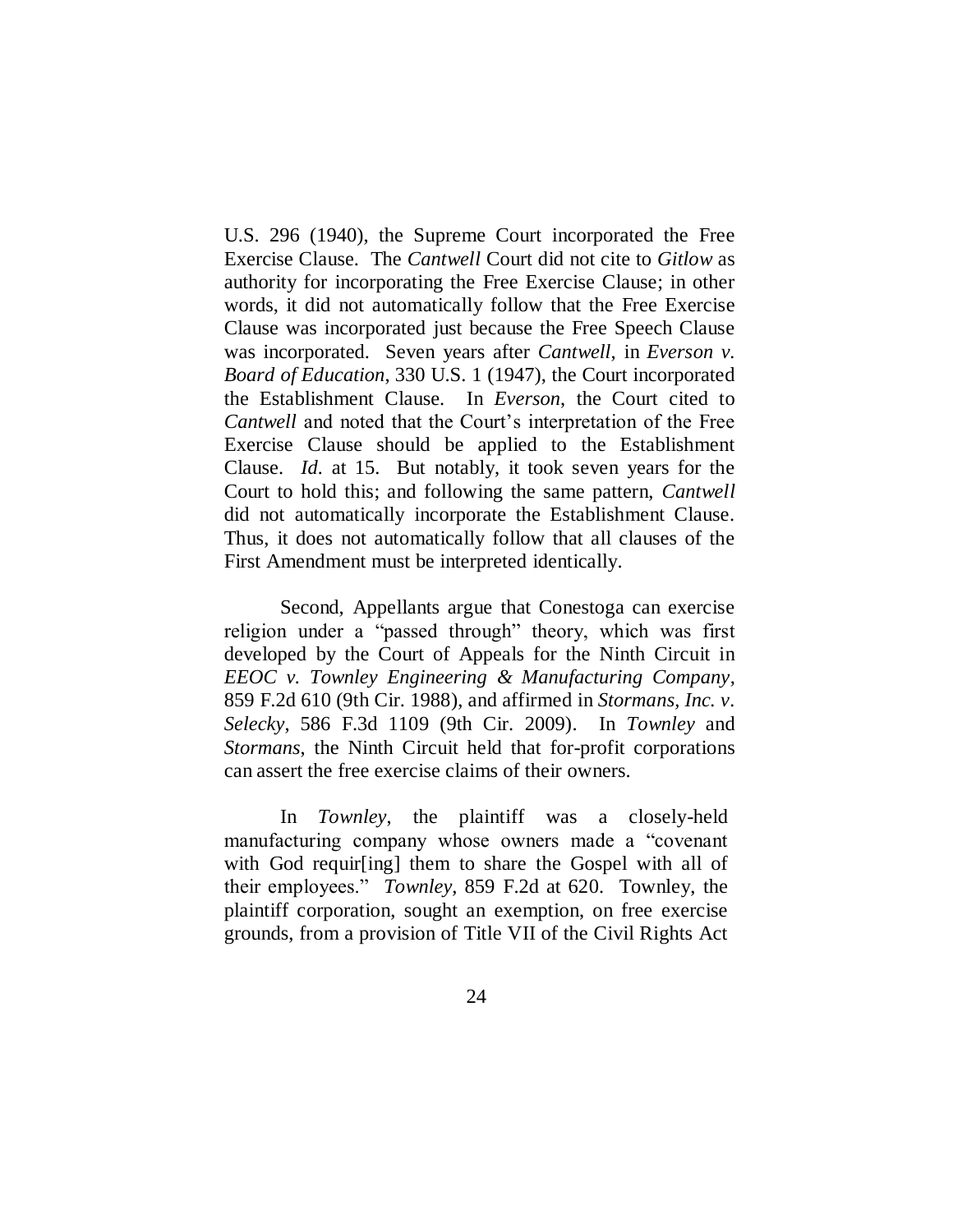that required it to accommodate employees asserting religious objections to attending the company's mandatory devotional services. Although the plaintiff urged the "court to hold that it is entitled to invoke the Free Exercise Clause on its own behalf," the Ninth Circuit deemed it "unnecessary to address the abstract issue whether a for profit corporation has rights under the Free Exercise Clause independent of those of its shareholders and officers." *Id.* at 619-20. Rather, the court concluded that, "Townley is merely the instrument through and by which Mr. and Mrs. Townley express their religious beliefs." *Id.* at 619. As "Townley presents no rights of its own different from or greater than its owners' rights," the Ninth Circuit held that "the rights at issue are those of Jake" and Helen Townley." *Id.* at 620. The court then examined the rights at issue as those of the corporation's owners, ultimately concluding that Title VII's requirement of religious accommodation did not violate the Townleys' free exercise rights. *Id.* at 621.

The Ninth Circuit subsequently applied *Townley*'s reasoning in *Stormans.* There, a pharmacy brought a Free Exercise Clause challenge to a state regulation requiring it to dispense Plan B, an emergency contraceptive drug. *Stormans,* 586 F.3d at 1117. In analyzing whether the pharmacy had standing to assert the free exercise rights of its owners, the court emphasized that the pharmacy was a "fourth-generation, family-owned business whose shareholders and directors are made up entirely of members of the Stormans family.‖ *Id.* at 1120. As in *Townley*, it "decline[d] to decide whether a for-profit corporation can assert its own rights under the Free Exercise Clause and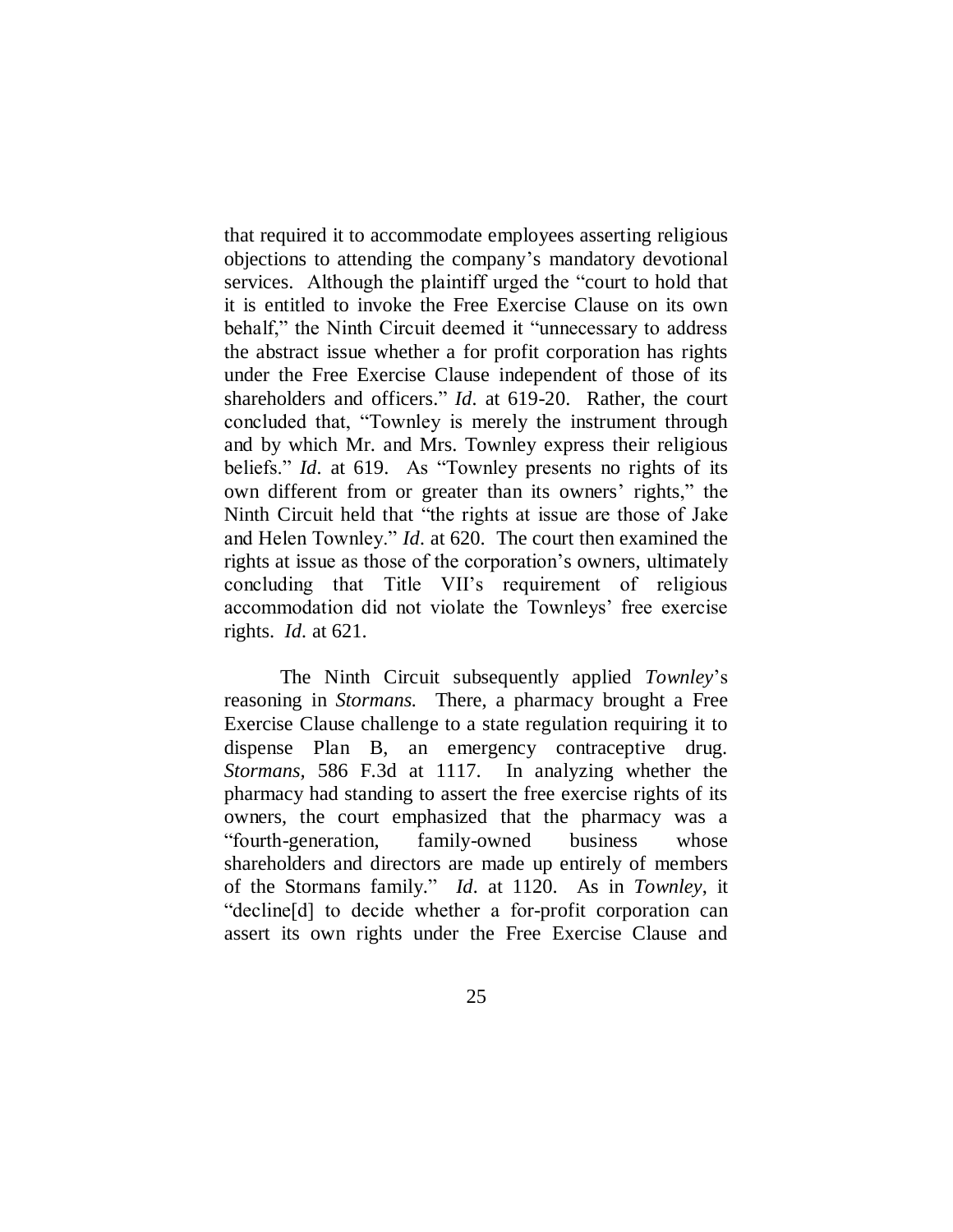instead examine[d] the rights at issue as those of the corporate owners." *Id.* at 1119. The court concluded that the pharmacy was "an extension of the beliefs of members of the Stormans" family, and that the beliefs of the Stormans family are the beliefs of" the pharmacy. *Id.* at 1120. Because the pharmacy did "not present any free exercise rights of its own different from or greater than its owners' rights," the Ninth Circuit held, as it had in *Townley*, that the company had "standing to assert the free exercise rights of its owners." *Id.* 

Appellants argue that Conestoga is permitted to assert the free exercise claims of the Hahns, its owners, under the *Townley/Stormans* "passed through" theory. After carefully considering the Ninth Circuit's reasoning, we are not persuaded. We decline to adopt the *Townley/Stormans* theory, as we believe that it rests on erroneous assumptions regarding the very nature of the corporate form. In fact, the Ninth Circuit did not mention certain basic legal principles governing the status of a corporation and its relationship with the individuals who create and own the entity. It is a fundamental principle that "incorporation's basic purpose is to create a distinct legal entity, with legal rights, obligations, powers, and privileges different from those of the natural individuals who created" the corporation. *Cedric Kushner Promotions, Ltd. v. King*, 533 U.S. 158, 163 (2001). The "passed through" doctrine fails to acknowledge that, by incorporating their business, the Hahns themselves created a distinct legal entity that has legally distinct rights and responsibilities from the Hahns, as the owners of the corporation. *See Barium Steel Corp. v. Wiley*, 108 A.2d 336, 341 (Pa. 1954) ("It is well established [under Pennsylvania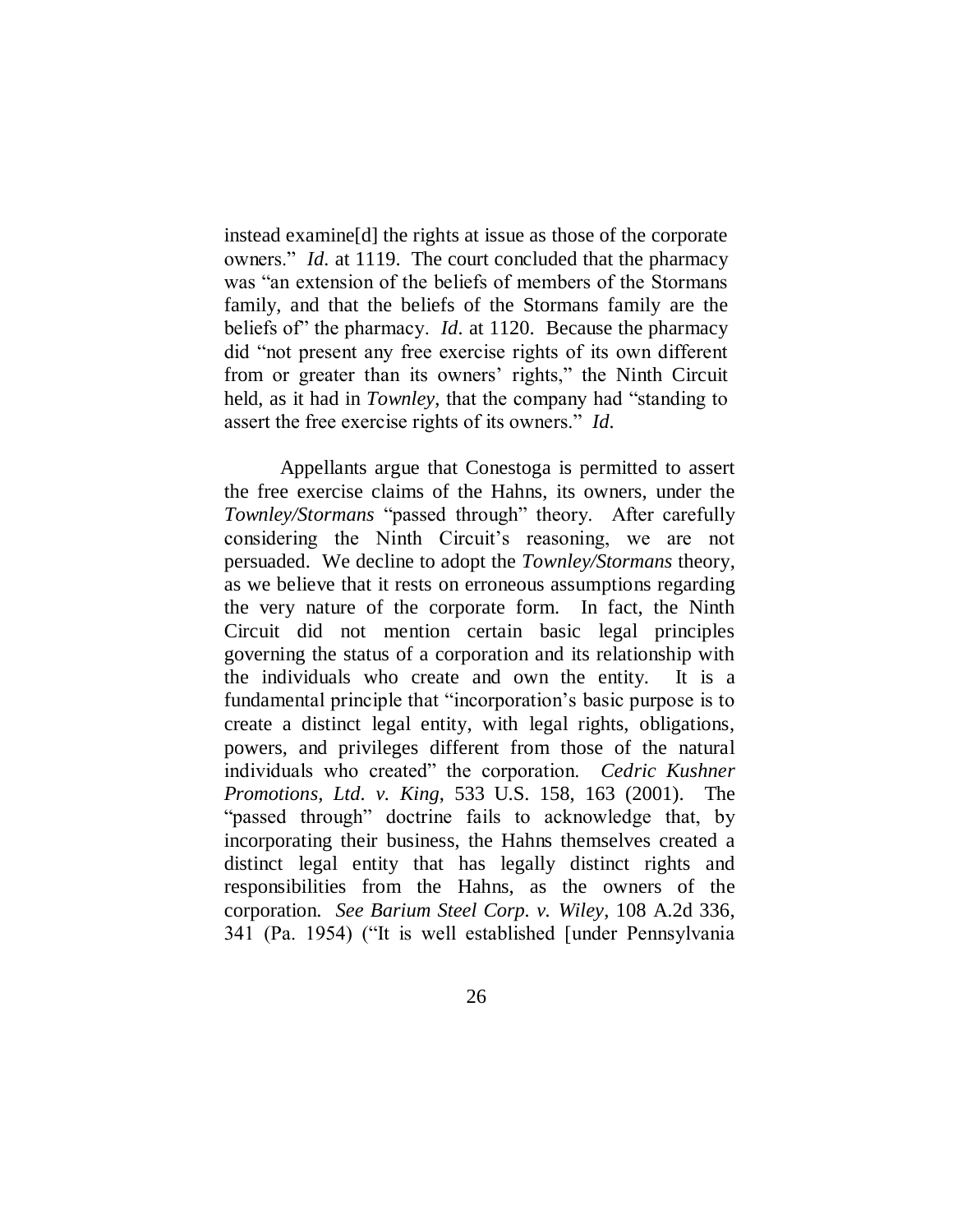law] that a corporation is a distinct and separate entity, irrespective of the persons who own all its stock.‖). The corporate form offers several advantages "not the least of which was limitation of liability," but in return, the shareholder must give up some prerogatives, "including that of direct legal action to redress an injury to him as primary stockholder in the business.‖ *Kush v. Am. States Ins. Co.*, 853 F.2d 1380, 1384 (7th Cir. 1988). Thus, under Pennsylvania law—where Conestoga is incorporated—"[e]ven when a corporation is owned by one person or family, the corporate form shields the individual members of the corporation from personal liability.‖ *Kellytown Co. v. Williams*, 426 A.2d 663, 668 (Pa. Super. Ct. 1981).

Since Conestoga is distinct from the Hahns, the Mandate does not actually require *the Hahns* to do anything. All responsibility for complying with the Mandate falls on *Conestoga.* Conestoga "is a closely-held, family-owned firm, and [we] suspect there is a natural inclination for the owners of such companies to elide the distinction between themselves and the companies they own." *Grote v. Sebelius*, 708 F.3d 850, 857 (7th Cir. 2013) (Rovner, J., dissenting). But, it is Conestoga that must provide the funds to comply with the Mandate—not the Hahns. We recognize that, as the sole shareholders of Conestoga, ultimately the corporation's profits will flow to the Hahns. But, "[t]he owners of an LLC or corporation, even a closely-held one, have an obligation to respect the corporate form, on pain of losing the benefits of that form should they fail to do so." *Id.* at 858 (Rovner, J., dissenting). "The fact that one person owns all of the stock does not make him and the corporation one and the same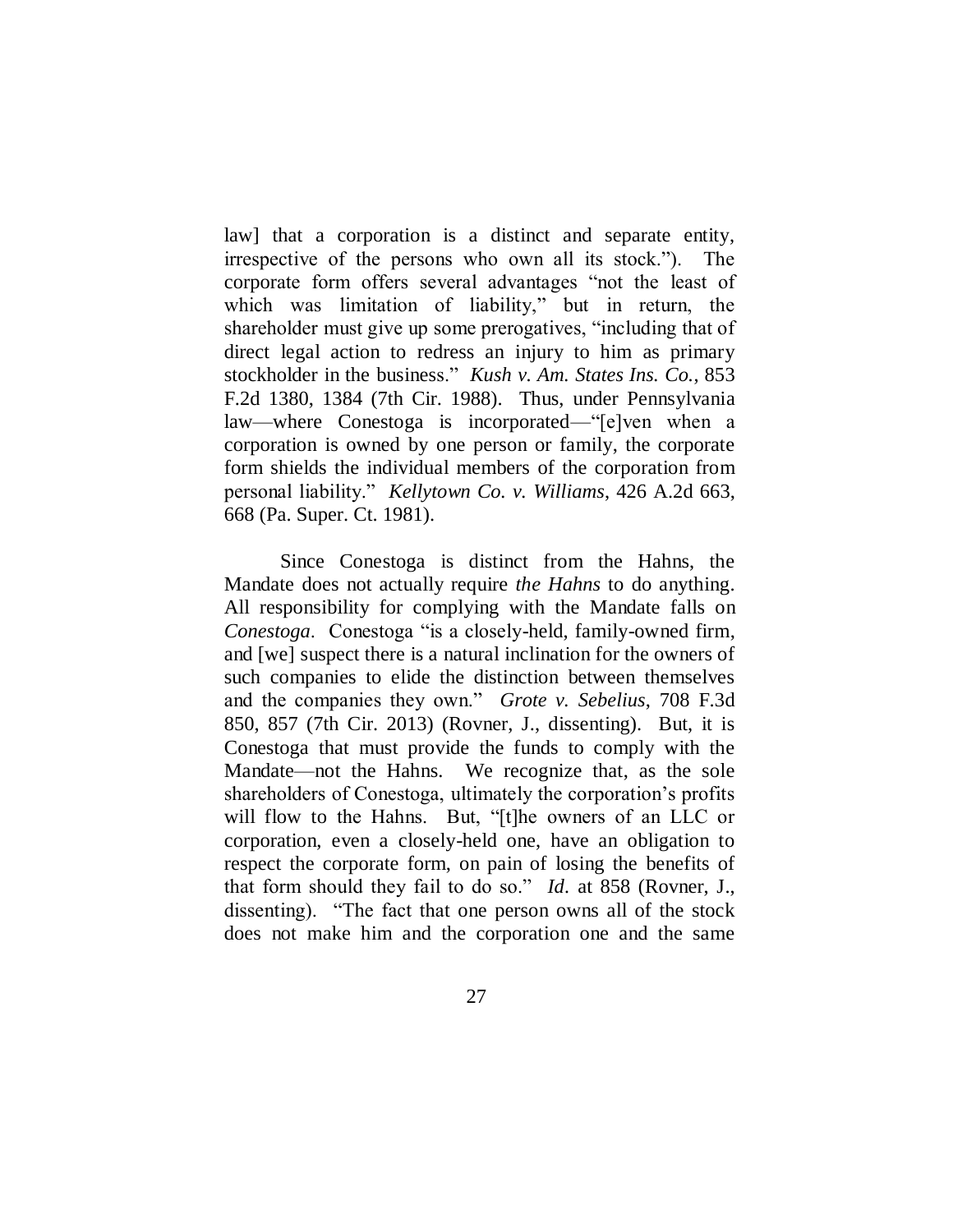person, nor does he thereby become the owner of all the property of the corporation.‖ *Wiley*, 108 A.2d at 341. The Hahn family chose to incorporate and conduct business through Conestoga, thereby obtaining both the advantages and disadvantages of the corporate form. We simply cannot ignore the distinction between Conestoga and the Hahns. We hold contrary to *Townley* and *Stormans*—that the free exercise claims of a company's owners cannot "pass through" to the corporation.

B.

Next, we consider Conestoga's RFRA claim. Under the RFRA, "[g]overnment shall not substantially burden a person's exercise of religion even if the burden results from a rule of general applicability [unless the burden] (1) is in furtherance of a compelling governmental interest; and (2) is the least restrictive means of furthering that compelling governmental interest." 42 U.S.C.  $\S$ § 2000bb-1(a)-(b). As with the inquiry under the Free Exercise Clause, our preliminary inquiry is whether a for-profit, secular corporation can assert a claim under the RFRA. Under the plain language of the statute, the RFRA only applies to a "person's exercise of religion.‖ *Id.* at § 2000bb-1(a).

Our conclusion that a for-profit, secular corporation cannot assert a claim under the Free Exercise Clause necessitates the conclusion that a for-profit, secular corporation cannot engage in the exercise of religion. Since Conestoga cannot exercise religion, it cannot assert a RFRA claim. We thus need not decide whether such a corporation is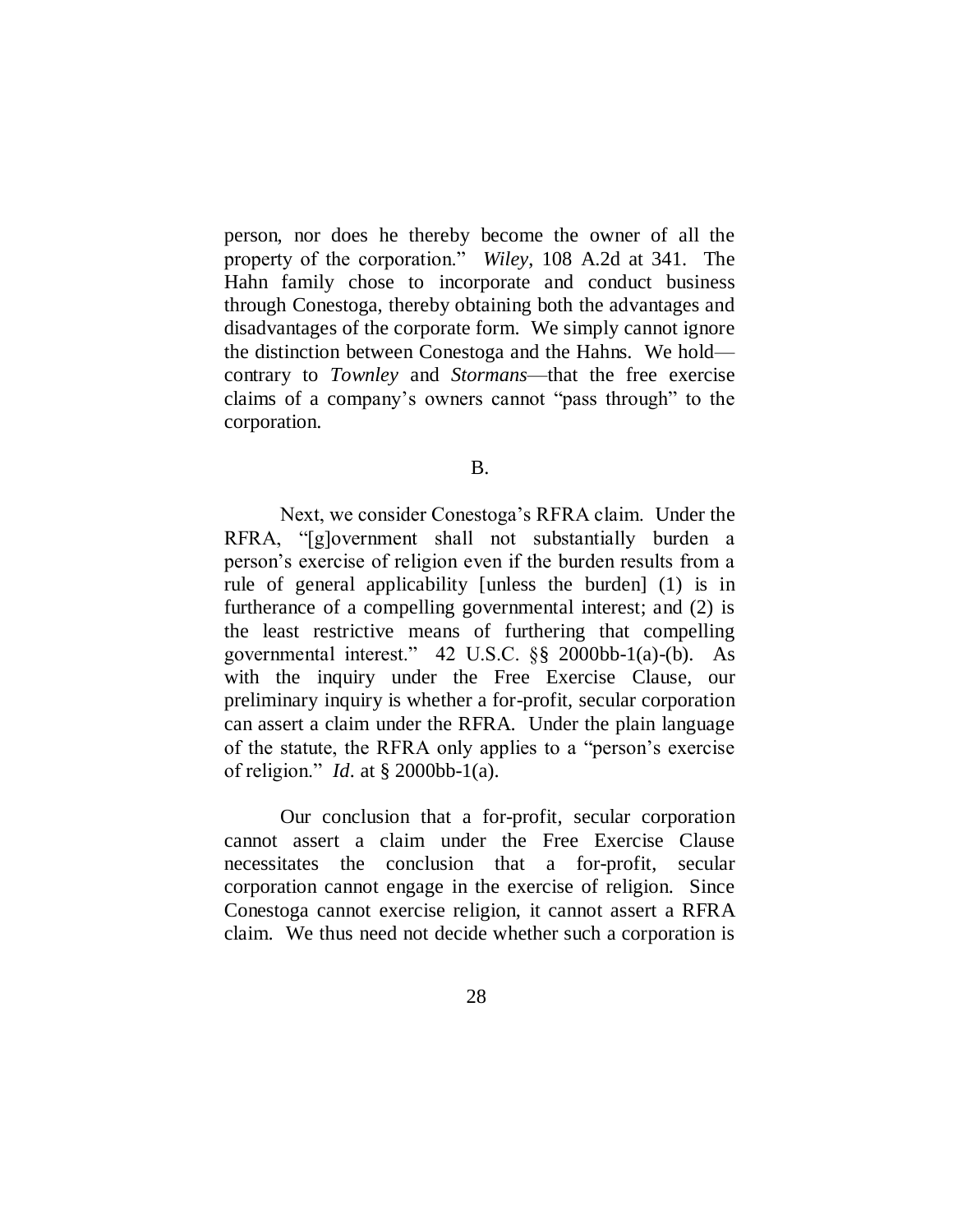a "person" under the RFRA.

Finally, we consider whether the Hahns, as the owners of Conestoga, have viable Free Exercise Clause and RFRA claims on their own. For the same reasons that we concluded that the Hahns' claims cannot "pass through" Conestoga, we hold that the Hahns do not have viable claims. The Mandate does not impose any requirements on the Hahns. Rather, compliance is placed squarely on Conestoga. If Conestoga fails to comply with the Mandate, the penalties—including fines, *see* 26 U.S.C. § 4980D, and civil enforcement, *see* 29 U.S.C. § 1132—would be brought against Conestoga, not the Hahns. As the Hahns have decided to utilize the corporate form, they cannot "move freely between corporate and individual status to gain the advantages and avoid the disadvantages of the respective forms." *Potthoff v. Morin*, 245 F.3d 710, 717 (8th Cir. 2001) (quoting *Kush*, 853 F.2d at 1384). Thus, we conclude that the Hahns are not likely to succeed on their free exercise and RFRA claims.

#### VI.

As Appellants have failed to show that they are likely to succeed on the merits of their Free Exercise Clause and RFRA claims, we need not decide whether Appellants have shown that they will suffer irreparable harm, that granting preliminary relief will not result in even greater harm to the Government, and that the public interest favors the relief of a preliminary injunction. *See NutraSweet Co.*, 176 F.3d at 153 ("A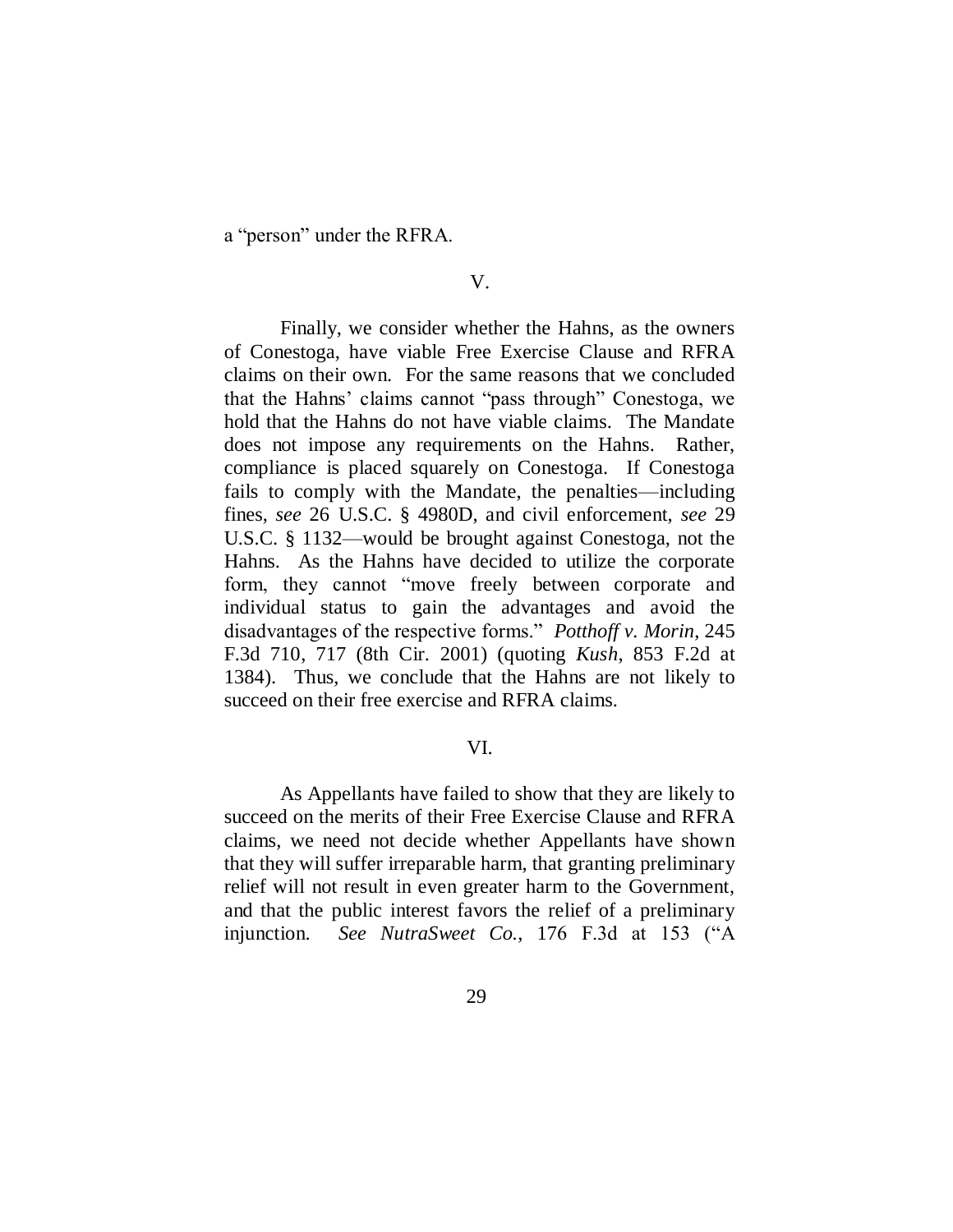plaintiff's failure to establish any element in its favor renders a preliminary injunction inappropriate."). Therefore, we will affirm the District Court's order denying Appellants' motion for a preliminary injunction.

\* \* \*

We recognize the fundamental importance of the free exercise of religion. As Congress stated, in passing the RFRA and restoring the compelling interest test to laws that substantially burden religion, "the framers of the Constitution, recognizing free exercise of religion as an unalienable right, secured its protection in the First Amendment to the Constitution." 42 U.S.C.  $\S$  2000bb(a). Thus, our decision here is in no way intended to marginalize the Hahns' commitment to the Mennonite faith. We accept that the Hahns sincerely believe that the termination of a fertilized embryo constitutes an "intrinsic evil and a sin against God to which they are held accountable," (Compl.  $\P$  30), and that it would be a sin to pay for or contribute to the use of contraceptives which may have such a result. We simply conclude that the law has long recognized the distinction between the owners of a corporation and the corporation itself. A holding to the contrary—that a for-profit corporation can engage in religious exercise—would eviscerate the fundamental principle that a corporation is a legally distinct entity from its owners.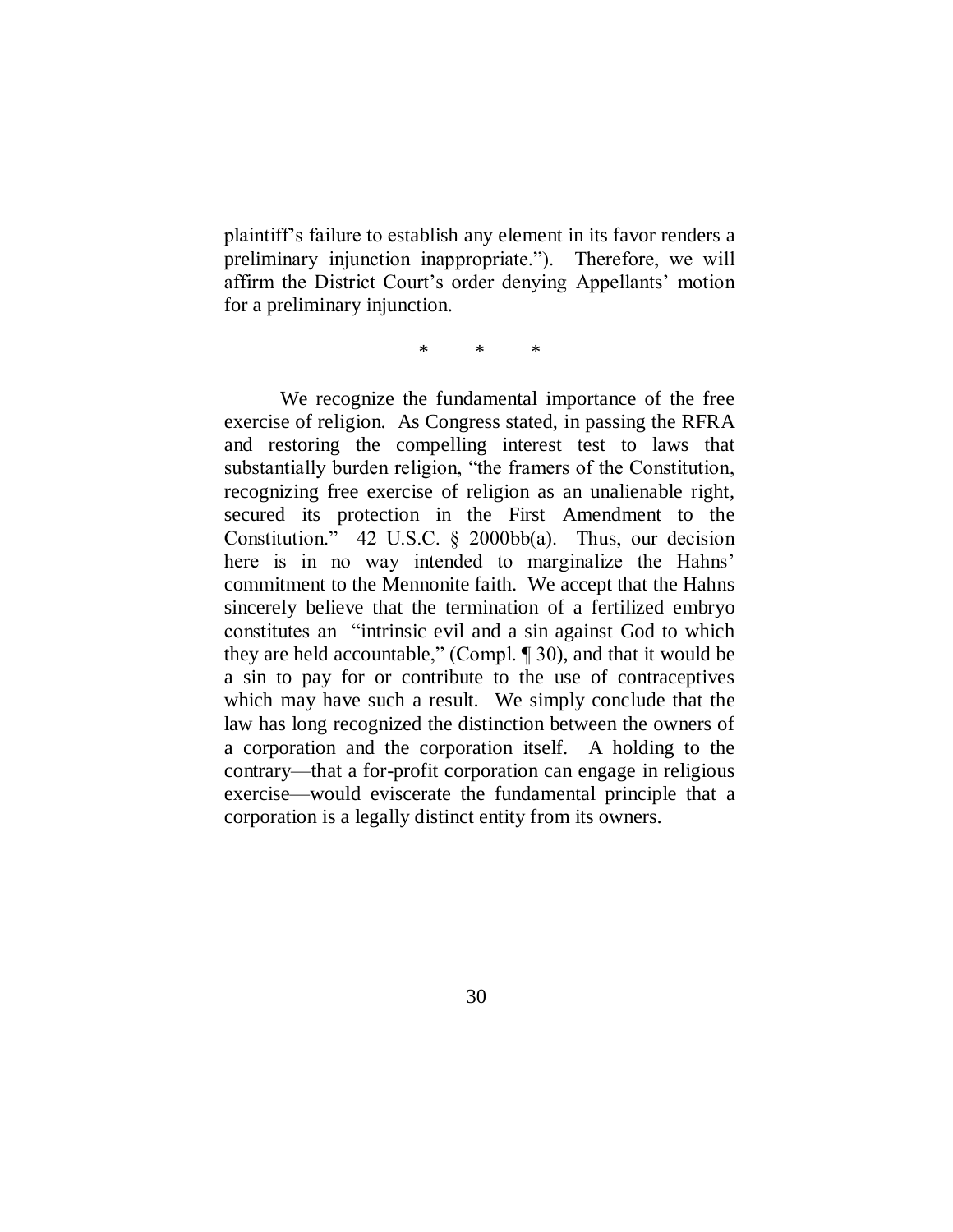*Conestoga Wood Specialties Corp., et al. v. U.S. Dep't of Health & Human Servs., et al.*, (No. 13-1144)

JORDAN, *Circuit Judge*, dissenting.

Having previously dissented from the denial of a stay pending appeal in this case, I now have a second opportunity to consider the government"s violation of the religious freedoms of Conestoga Wood Specialties Corporation ("Conestoga") and its owners, the Hahns, a family of devout Mennonite Christians who believe in the sanctity of human life. The Hahns do not want to be forced to pay for other people to obtain contraceptives and sterilization services, particularly the drugs known as "Plan B" (or the "morning after pill") and "Ella" (or the "week after pill"), which they view as chemical killers of actual lives in being. Sadly, the outcome for the Hahns and their business is the same this time as it was the last time they were before us. My colleagues, at the government"s urging, are willing to say that the Hahns" choice to operate their business as a corporation carries with it the consequence that their rights of conscience are forfeit.

That deeply disappointing ruling rests on a cramped and confused understanding of the religious rights preserved by Congressional action and the Constitution. The government takes us down a rabbit hole where religious rights are determined by the tax code, with non-profit corporations able to express religious sentiments while for-profit corporations and their owners are told that business is business and faith is irrelevant. Meanwhile, up on the surface, where people try to live lives of integrity and purpose, that kind of division sounds as hollow as it truly is. I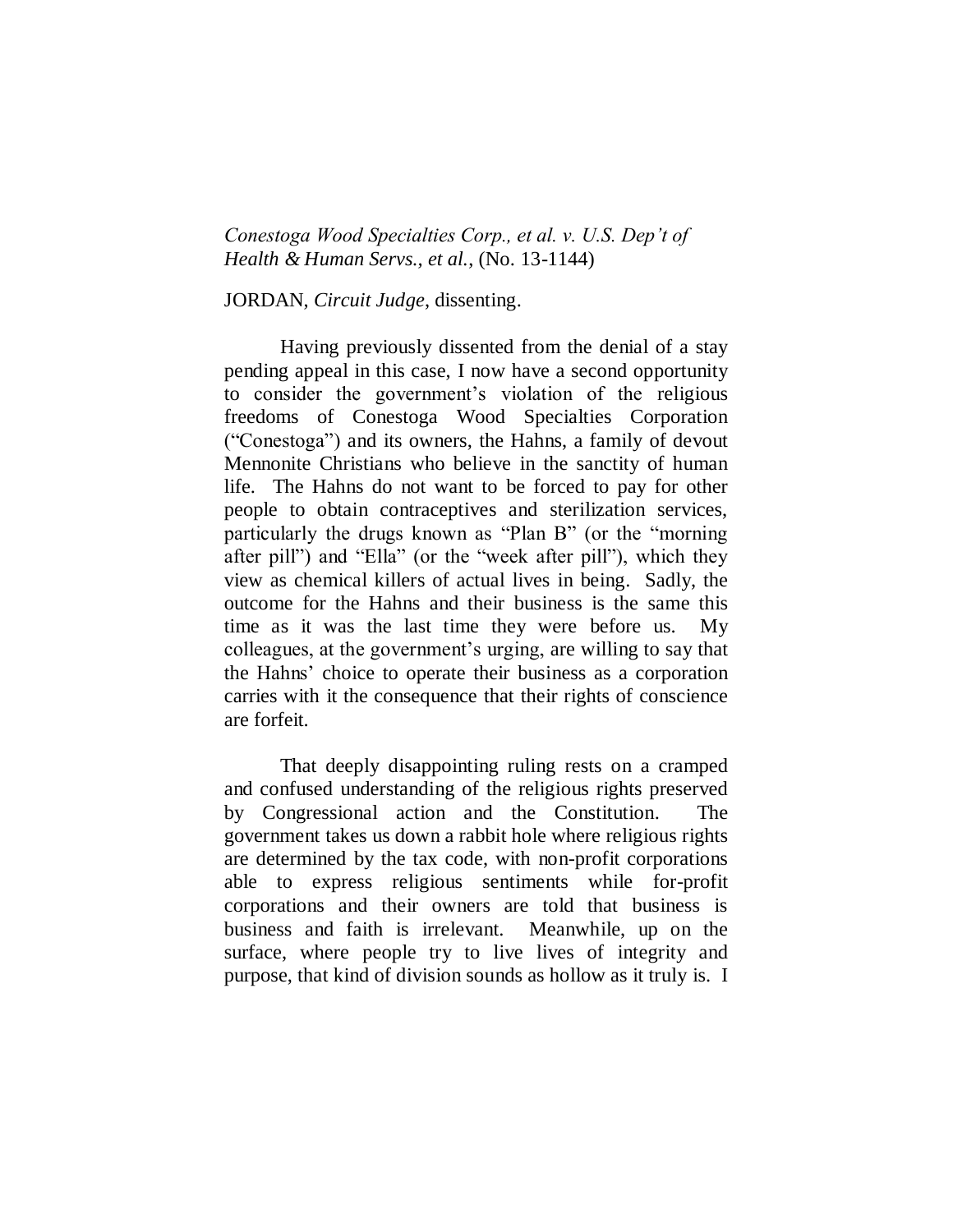do not believe my colleagues or the District Court judge whose opinion we are reviewing are ill-motivated in the least, but the outcome of their shared reasoning is genuinely tragic, and one need not have looked past the first row of the gallery during the oral argument of this appeal, where the Hahns were seated and listening intently, to see the real human suffering occasioned by the government's determination to either make the Hahns bury their religious scruples or watch while their business gets buried. So, as I did the last time this case was before us, I respectfully dissent.

## **I. Background**

Five members of the Hahn family – Norman, Elizabeth, Norman Lemar, Anthony, and Kevin – own 100 percent of Conestoga, which Norman founded nearly fifty years ago and which, as noted by the Majority, is a Pennsylvania corporation that manufactures wood cabinets. (Maj. Op. at 12.) The Hahns are hands-on owners. They manage their business and try to turn a profit, with the help of Conestoga"s 950 full-time employees. It is undisputed that the Hahns are entirely committed to their faith, which influences all aspects of their lives. They feel bound, as the District Court observed, "to operate Conestoga in accordance with their religious beliefs and moral principles." *Conestoga Wood Specialties Corp. v. Sebelius*, No. 12-6744, 2013 WL 140110, at \*3 (E.D. Pa. Jan. ll, 2013). One manifestation of that commitment is the "Statement on the Sanctity of Human Life" adopted by Conestoga"s Board of Directors on October 31, 2012, proclaiming that

> [t]he Hahn Family believes that human life begins at conception (at the point where an egg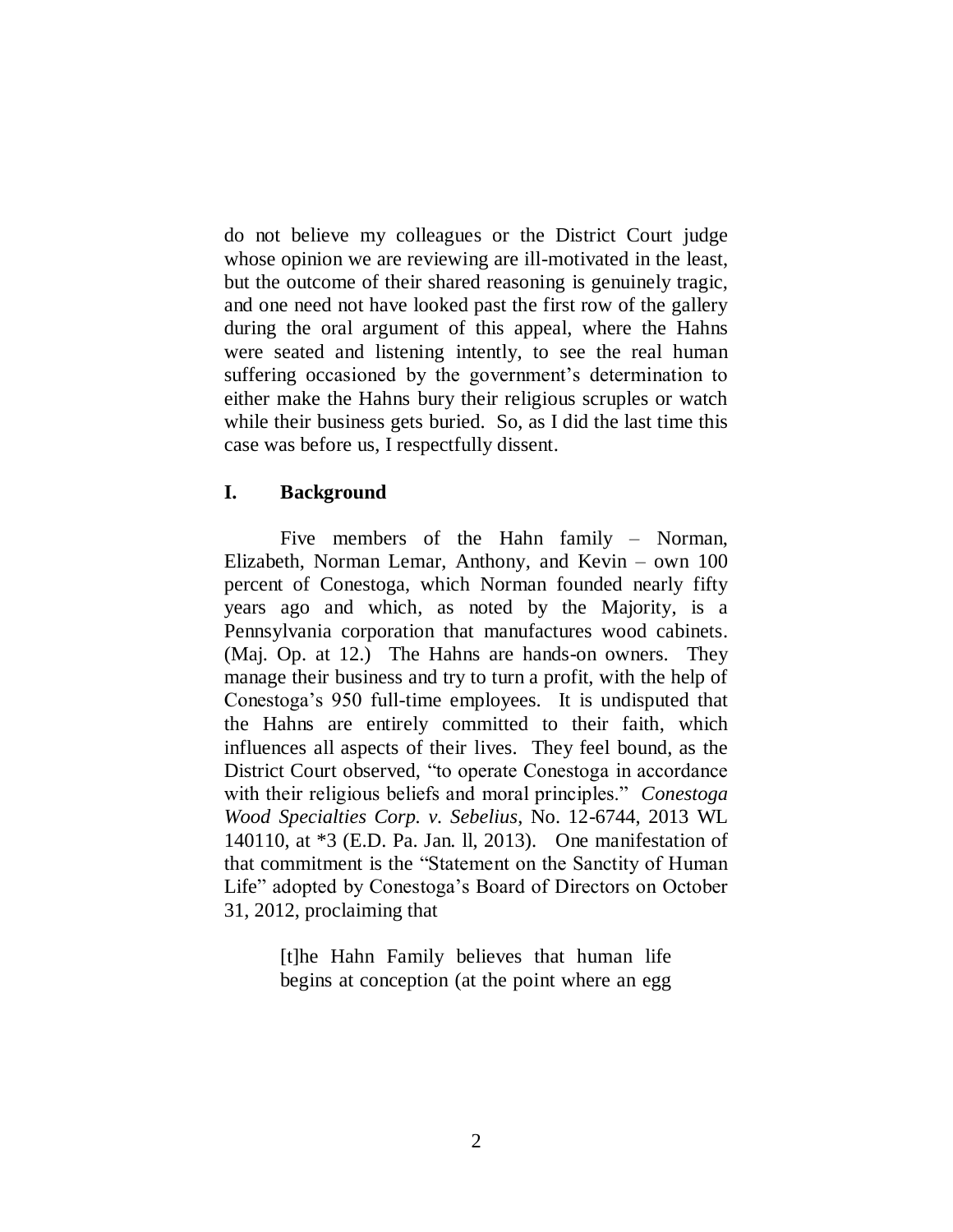and sperm unite) and that it is a sacred gift from God and only God has the right to terminate human life. Therefore it is against our moral conviction to be involved in the termination of human life through abortion, suicide, euthanasia, murder, or any other acts that involve the deliberate taking of human life.

*Id.* at \*18 n.5.

 $\overline{a}$ 

Accordingly, the Hahns believe that facilitating the use of contraceptives, especially ones that destroy a fertilized ovum,<sup>1</sup> is a violation of their core religious beliefs. (Am.

<sup>1</sup> Their concern seems aimed particularly at contraceptives that work after conception (*see* Am. Compl. at 9 (noting concern over mandated "drugs or devices that may cause the demise of an already conceived but not yet attached human embryo, such as 'emergency contraception' or 'Plan B' drugs (the so called 'morning after' pill)"), and the concern apparently increases the further along in the development of the fertilized egg that the contraceptive action of a drug or device takes place (*see id.* at 10 (discussing objections to "a drug called "ella" (the so called "week after" pill), which studies show can function to kill embryos even after they have attached to the uterus, by a mechanism similar to the abortion drug RU-486"). Being forced to assist in the acquisition and use of abortifacients is obviously of great concern to them. (*See* Appellants" Opening Br. at 10-11 ("[T]he Hahns believe that it would be sinful and immoral for them to intentionally participate in, pay for, facilitate, or otherwise support any contraception with an abortifacient effect through health insurance coverage they offer at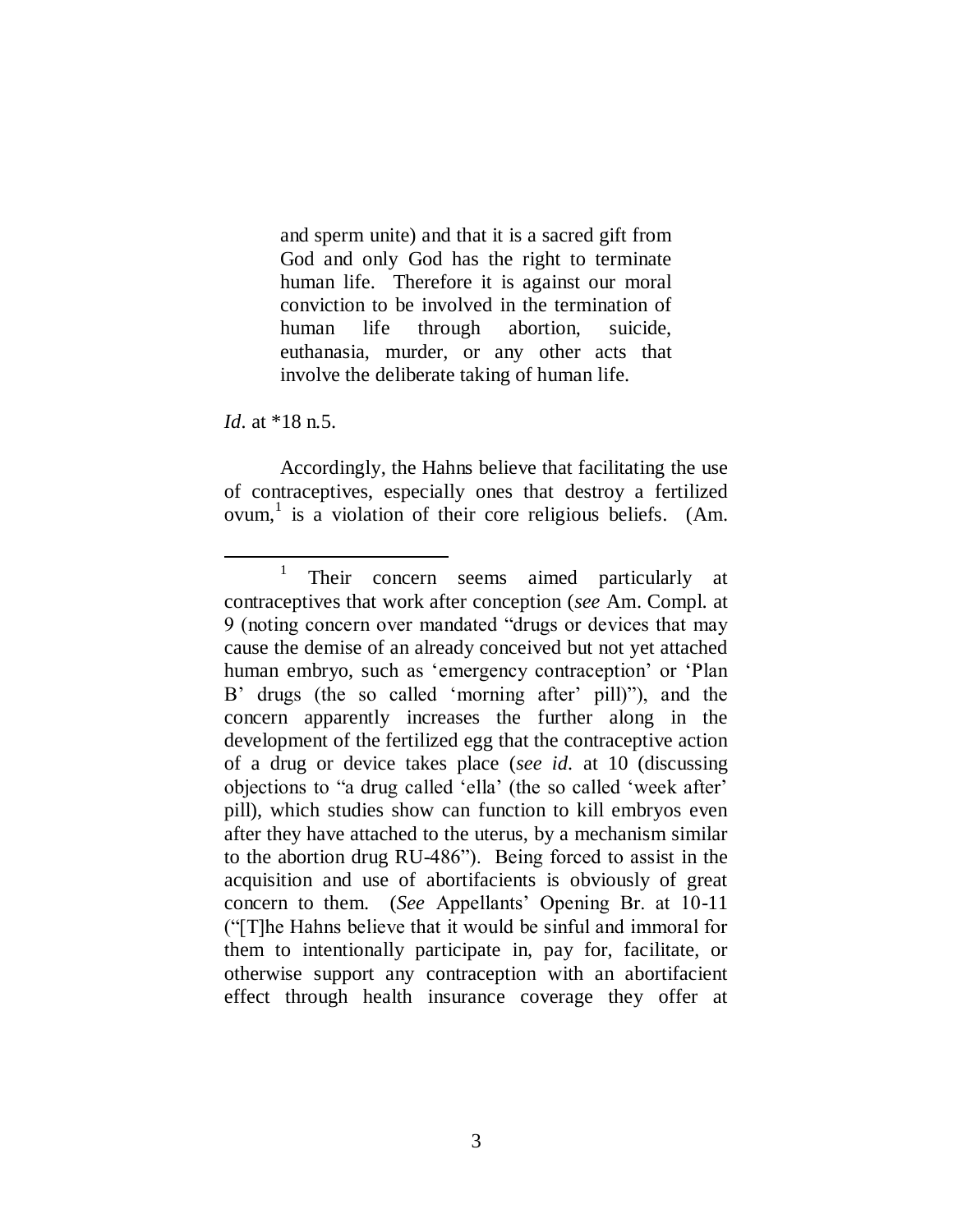Conestoga.").)

 $\overline{a}$ 

At oral argument, counsel for the government insisted that "abortifacient" is a "theological term," and that, "for federal law purposes, a device that prevents a fertilized egg from implanting in the uterus," like Plan B and Ella, "is not an abortifacient." (Oral Arg. at 37:13-37:45.) There was something telling in that lecture, and not what counsel intended. One might set aside the highly questionable assertion that "abortifacient" is a "theological" and not a scientific medical term, which must come as a surprise to the editors of dictionaries that include entries like the following: "abortifacient [MED] Any agent that induces abortion." McGraw-Hill Dictionary of Scientific and Technical Terms, 6th ed. (2003). And one could further ignore what appears to be an ongoing debate on whether drugs like Ella are technically abortifacients. (*See Amicus* Br. of Ass"n of Am. Physicians & Surgeons at 11 (arguing that "the low pregnancy rate for women who take *ella* four or five days after intercourse suggests that the drug *must* have an 'abortifacient' quality"); D.J. Harrison & J.G. Mitroka, *Defining Reality: The Potential Role of Pharmacists in Assessing the Impact of Progesterone Receptor Modulators and Misoprostol in Reproductive Health*, 45 Annals Pharmacotherapy 115, 116 (Jan. 2011) (cited in Ass'n of Am. Physicians & Surgeons et al. Amicus Br. at 10 n.15) (concluding that, based on data, "it can be reasonably expected that the [FDA-approved] dose of ulipristal [Ella] will have an abortive effect on early pregnancy in humans". Though the Hahns' objections to contraception may be more intense as a zygote matures and implants, the point of this case, after all, is not who among contending doctors and scientists may be correct about the abortion-inducing qualities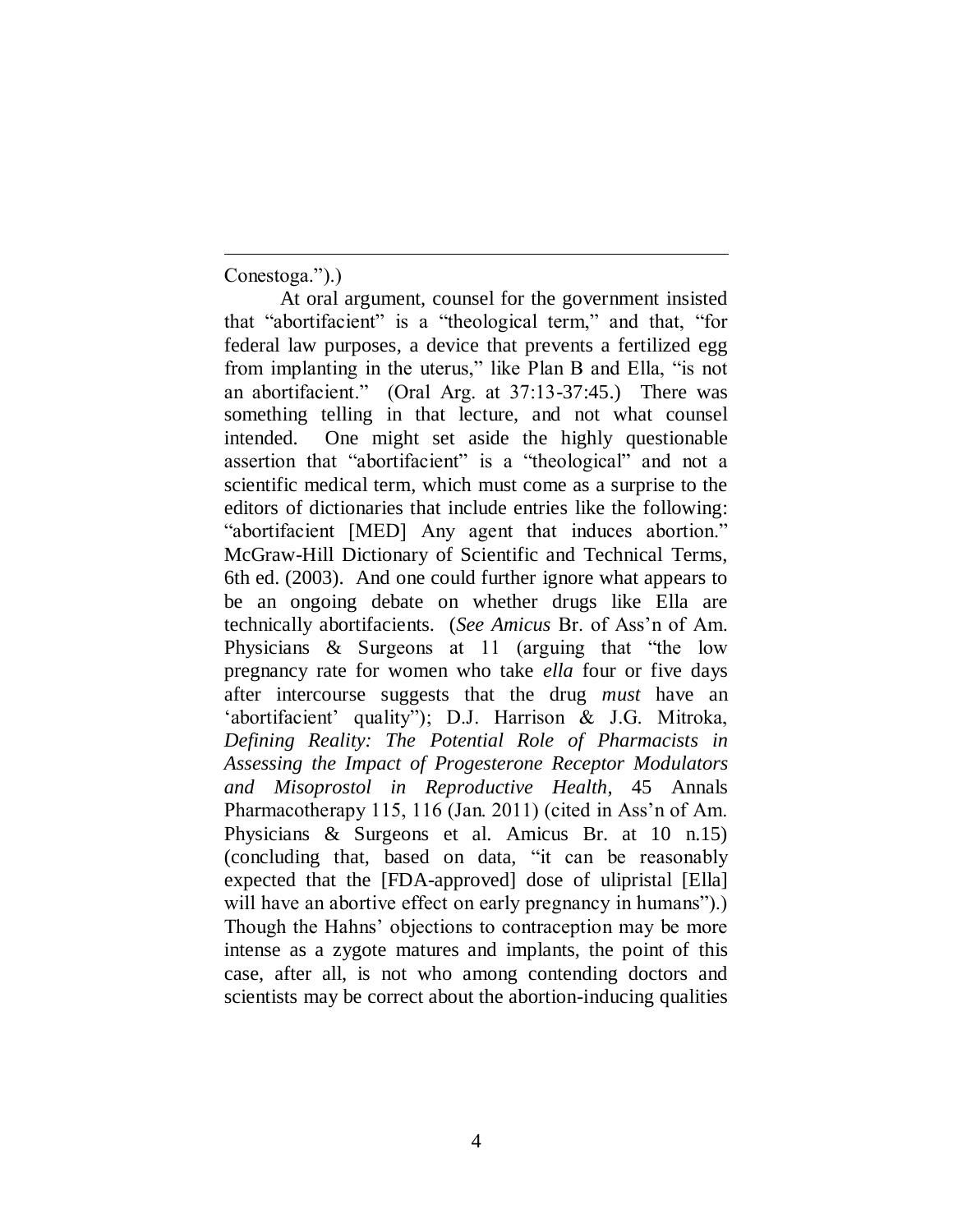Compl. ¶ 30, 32.) Conestoga, at the Hahns" direction, had previously provided health insurance that omitted coverage for contraception. (Am. Compl. ¶ 3.) Then came the Patient

 $\overline{a}$ 

of Ella or other drugs that the government wants to make the Hahns and their business buy for employees through forced insurance coverage. Whether a fertilized egg, being acted upon by a drug or device, is aborted after implantation or is never implanted at all is not pertinent to the Hahns" belief that a human life comes into being at conception and therefore the destruction of that entity is the taking of a human life. That belief is the point of this case, and the government is in no position to say anything meaningful about the Hahns" perspective on when life begins. But counsel"s comment during argument does say something meaningful about the government"s desire to avoid anything that might smack of religion in this case involving questions of religious freedom. The government evidently would like to drain the debate of language that might indicate the depth of feeling the Hahns have about what they are being coerced to do. "Keep the conversation as dry and colorless as possible," is the message. Don"t let anything that sounds like "abortion" come up, lest the weight of that word disturb a happily bland consideration of corporate veils and insurance contracts. Like it or not, however, big issues – life and death, personal conscience, religious devotion, the role of government, and liberty – are in play here, and the government's effort to downplay the stakes is of no help. It does, however, highlight the continuing importance of the First Amendment, which "is an effort, not entirely forlorn, to interpose a bulwark between the prejudices of any official, legislator or judge and the stirrings of the spirit." *EEOC v. Townley Eng'g & Mfg. Co.*, 859 F.2d 610, 624 (9th Cir. 1988) (Noonan, J., dissenting).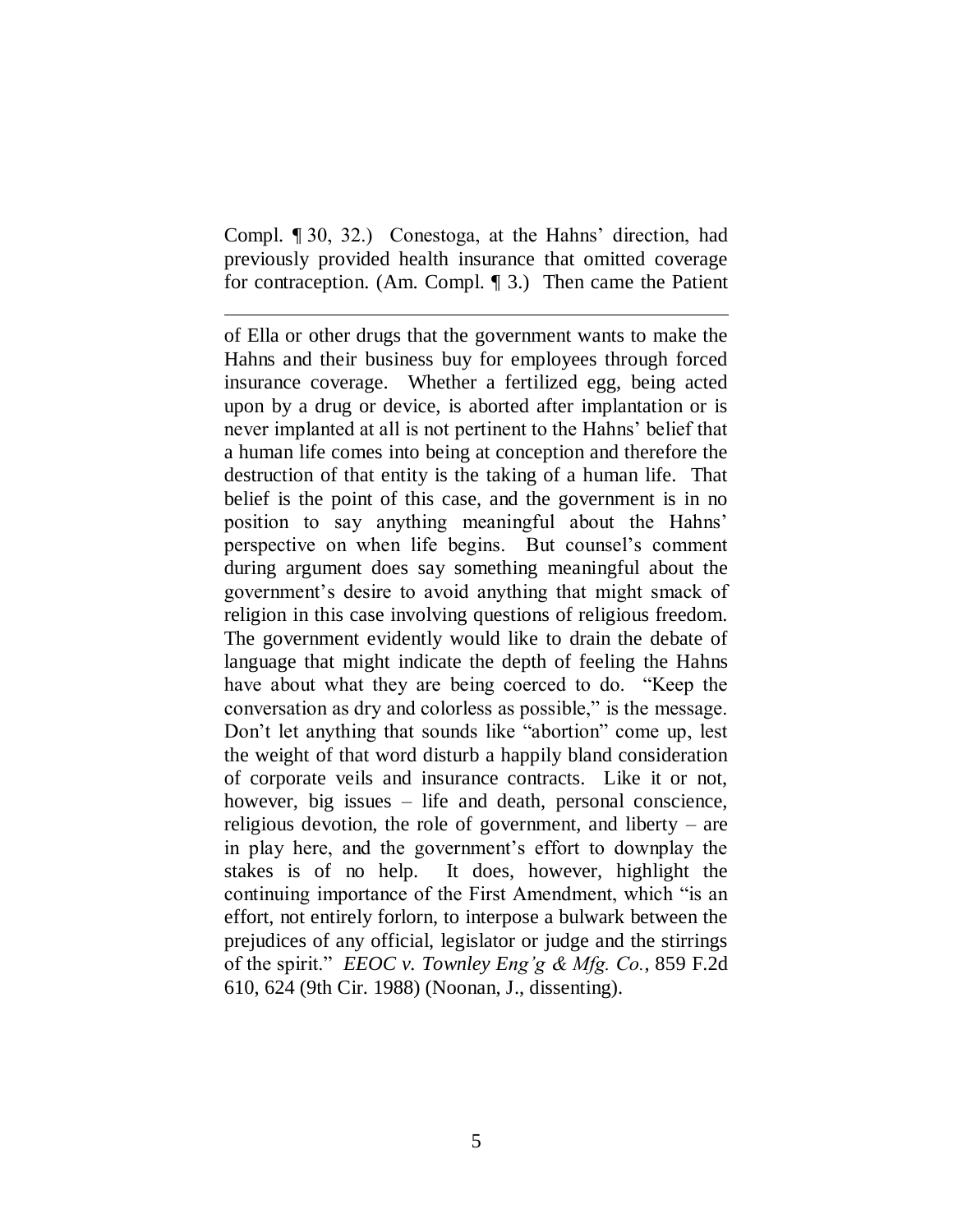Protection and Affordable Care Act (the "ACA") and related regulations, and the Hahns" previous decisions about employee benefits were no longer something the government would tolerate. Under rules effectively written by an entity called the "Institute of Medicine," corporations like Conestoga must purchase employee health insurance plans

 $\overline{a}$  $2^2$  To attribute the rules to government personnel is unduly generous. As the Majority obliquely observes (*see*  Maj. Op. at 11), the rules in question here are not the product of any legislative debate, with elected representatives considering the political sensitivities and constitutional ramifications of telling devout Mennonites to fund the destruction of what they believe to be human lives. They are not even the result of work within an administrative agency of the United States. They are instead the result of the ACA assigning regulatory authority to a subunit of the Department of Health and Human Services ("HHS") known as the Health Resources and Services Administration, 42 U.S.C. § 300gg- $13(a)(4)$ , which in turn turned the drafting over to the Institute of Medicine. (*See* Maj. Op. at 11.) What the Majority does not do is identify what the Institute of Medicine is. It is not an agency of the United States government, or of any other public entity. It is a private organization that, according to its website, "works outside of government to provide unbiased and authoritative advice to decision makers and the public." *See* About the IOM, http://www.iom.edu/About-IOM.aspx (last visited July 25, 2013). That self-serving declaration of its qualifications will not be of much comfort to those who wonder how a private organization, not answerable to the public, has ended up dictating regulations that the government insists overrides the Appellants" constitutional rights to religious liberty.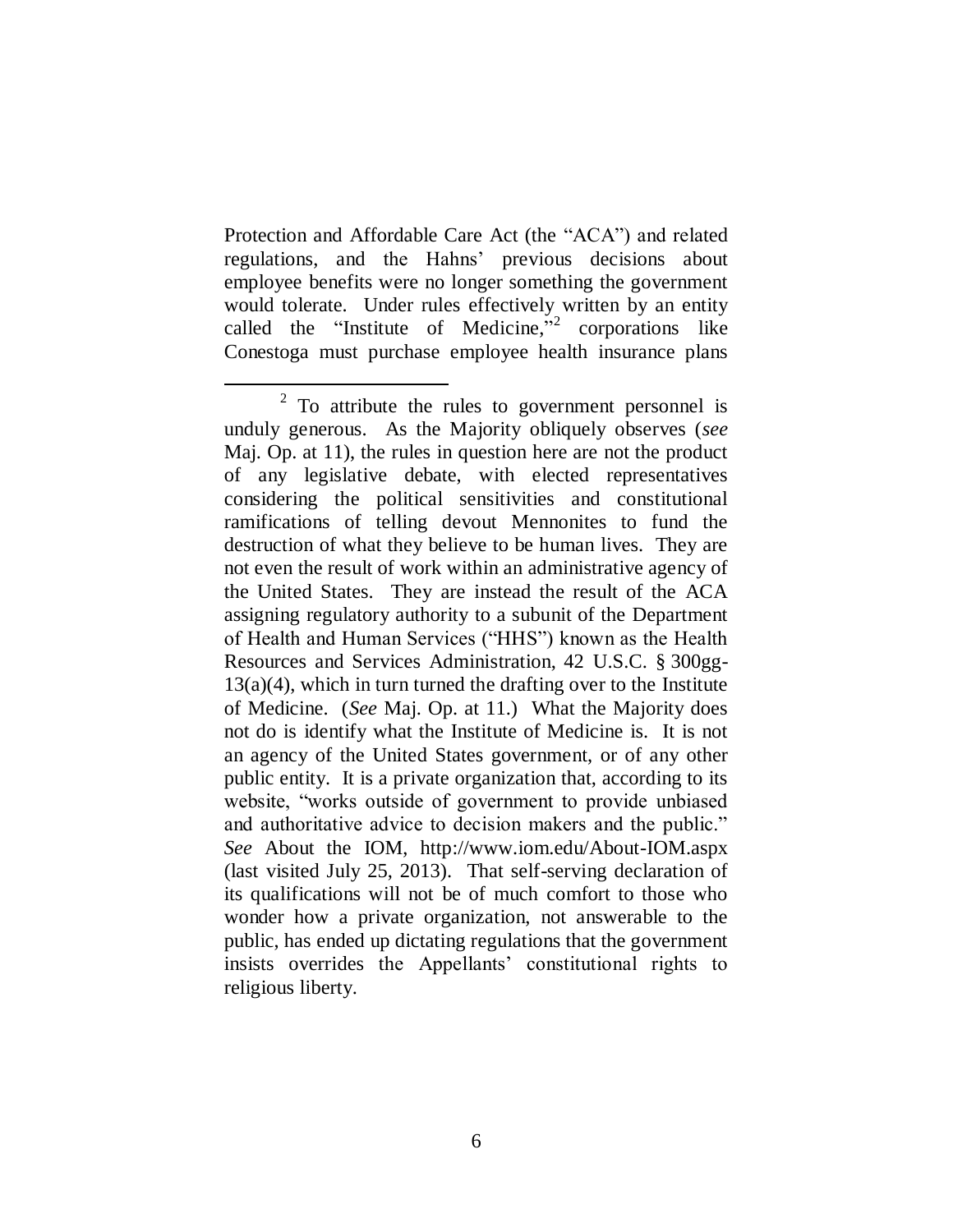that include coverage for "[a]ll Food and Drug Administration [("FDA")] approved contraceptive methods, sterilization procedures, and patient education and counseling" – including so-called emergency contraceptives such as Plan B and Ella – "for all women with reproductive capacity, as prescribed by a provider." 77 Fed. Reg. 8725, 8725 (Feb. 15, 2012) (alterations in original) (internal quotation marks omitted). This is what has been dubbed the "contraception mandate" (the "Mandate"), and it brooks no exception for those, like the Appellants, who believe that supporting the use of certain contraceptives is morally reprehensible and contrary to God's word. $3$  If the Hahns fail to have Conestoga submit to the offending regulations, the company will be subject to a "regulatory tax" – a penalty or fine – that will amount to about \$95,000 per day and will rapidly destroy the business and the 950 jobs that go with it.<sup>4</sup>

 $3$  There are plenty of other exceptions, however, as I will discuss later. *See infra* Part III.A.2.b.i.

<sup>&</sup>lt;sup>4</sup> According to 26 U.S.C. § 4980D(a), "[t]here is ... a tax on any failure of a group health plan to meet the requirements of chapter 100 (relating to group health plan requirements)." The \$95,000 estimate of the penalty takes account only of Conestoga"s 950 employees. The actual penalty could amount to much more, given that the statute subjects noncompliant companies to a \$100 per-day penalty for "any failure" to provide the mandated coverage "with respect to each individual to whom such failure relates." *Id.* § 4980D(b)(1). Presumably, ""individual" means each individual insured" by the company, *Hobby Lobby Stores, Inc. v. Sebelius*, \_\_ F.3d \_\_, 2013 WL 3216103, at \*5 (10th Cir. 2013) (en banc), including employees' family members. Regardless, dead is dead, and Conestoga would as surely die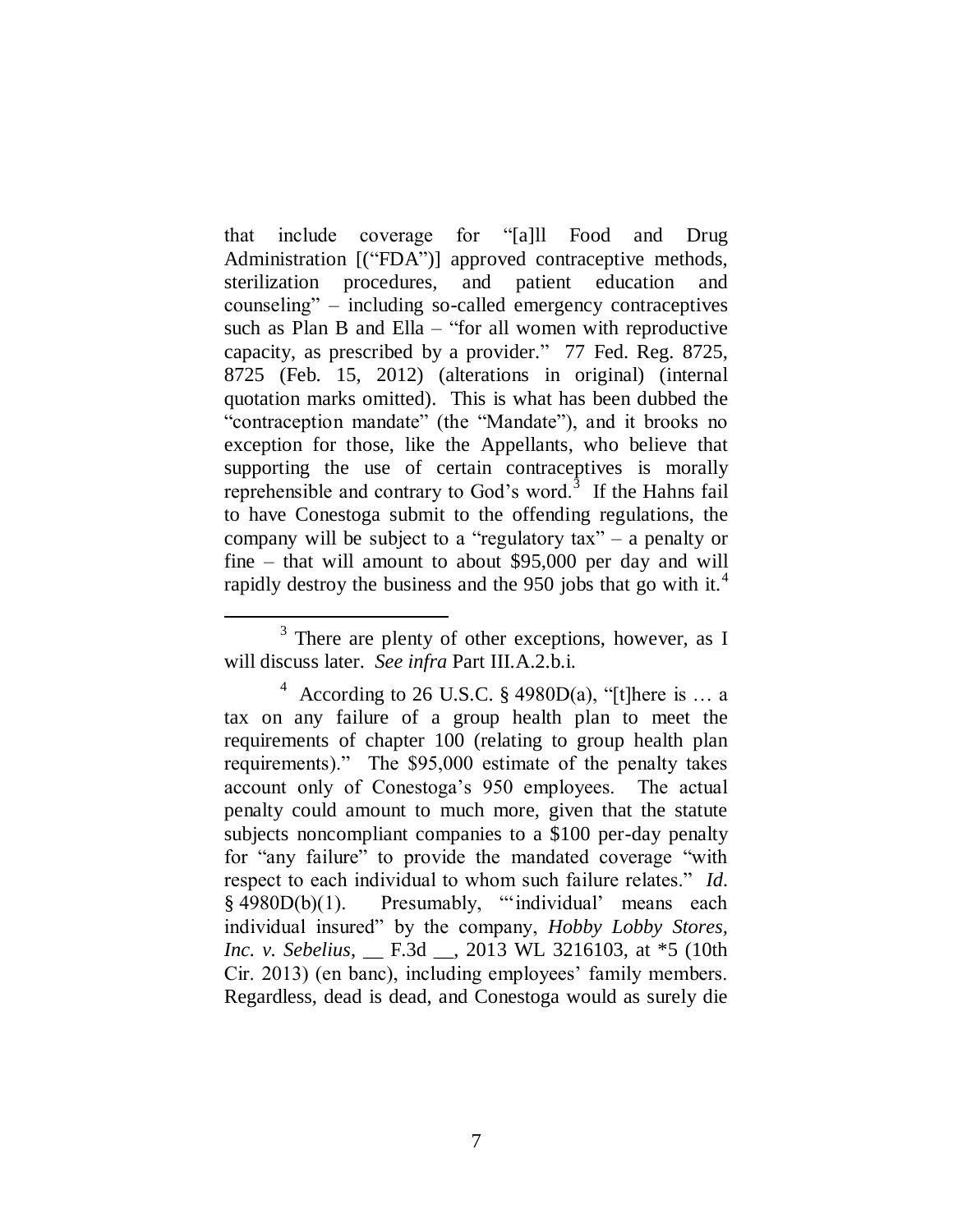(*See* Maj. Op. at 13 (noting that "Conestoga is currently complying with the Mandate").)

Conestoga and the Hahns now argue that the Mandate is forcing them, day by day, to either disobey their religious convictions or to incur ruinous fines. That Hobson"s choice, they say, violates both the First Amendment and the Religious Freedom Restoration Act of 1993 ("RFRA"), 42 U.S.C. § 2000bb-1. I agree.

#### **II. Standard of Review**

 $\overline{a}$ 

To qualify for preliminary injunctive relief, a litigant must demonstrate "(1) a likelihood of success on the merits; (2) that it will suffer irreparable harm if the injunction is denied; (3) that granting preliminary relief will not result in even greater harm to the nonmoving party; and (4) that the public interest favors such relief." *Kos Pharm., Inc. v. Andrx Corp.*, 369 F.3d 700, 708 (3d Cir. 2004). "We review the denial of a preliminary injunction for an abuse of discretion, an error of law, or a clear mistake in the consideration of proof," and "any determination that is a prerequisite to the issuance of an injunction is reviewed according to the

In the alternative, Conestoga presumably could drop employee health insurance altogether, and it would then face a reduced fine of \$2,000 per full-time employee per year (totaling \$1.9 million). *See* 26 U.S.C. § 4980H. Neither party has briefed that option, and it is unclear what additional consequences might follow from such action, including upward pressure on wages, etc.

a rapid death under the weight of \$95,000 per-day fines as it would under even higher fines.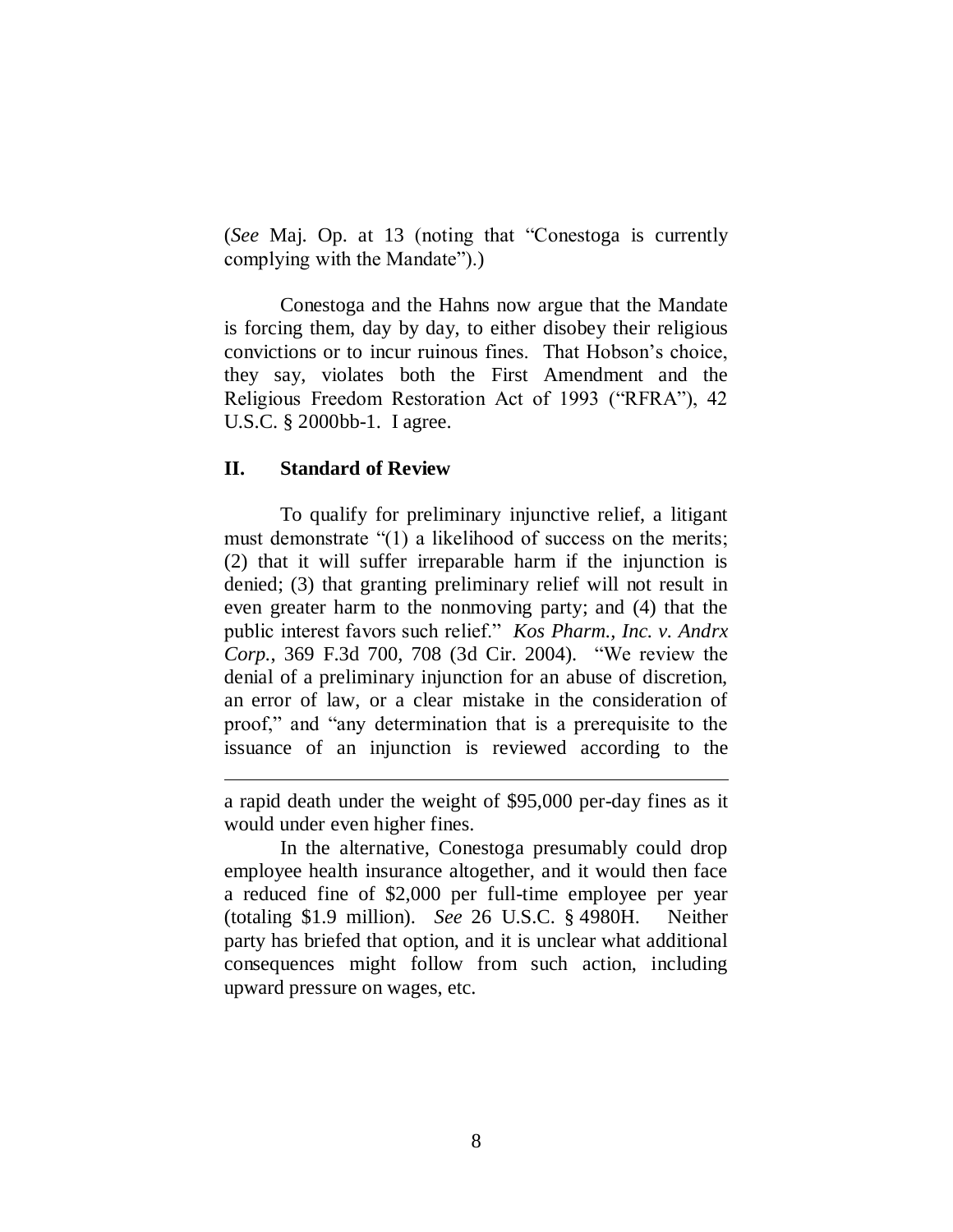standard applicable to that particular determination." *Id.* (alterations and internal quotation marks omitted). We therefore "exercise plenary review over the district court"s conclusions of law and its application of law to the facts … ." *Id.* (internal quotation marks omitted). Highly relevant to this case, "a court of appeals must reverse if the district court has proceeded on the basis of an erroneous view of the applicable law." *Id.* (internal quotation marks omitted).

The Majority gives short shrift to the dispute over the standard of review that emerged during the earlier appeal in this case. My colleagues say simply that "[a] plaintiff"s failure to establish any element in its favor renders a preliminary injunction inappropriate." (Maj. Op. at 14 (quoting *NutraSweet Co. v. Vit-Mar Enters., Inc.*, 176 F.3d 151, 153 (3d Cir. 1999)) (alteration in original) (internal quotation marks omitted)). That may be true, but it fails to address the problem that arose from the District Court"s erroneous application of a more rigid standard than our case law requires. In explaining away the numerous decisions around the country that have decided that the government should be preliminarily enjoined from enforcing the Mandate, the Court claimed that those other decisions were the result of "a less rigorous standard" for the granting of preliminary injunctive relief than the standard in this Circuit. *Conestoga Wood Specialties Corp.*, 2013 WL 140110, at \*4. More specifically, the Court said that those decisions "applied a sliding scale approach,' whereby an unusually strong showing of one factor lessens a plaintiff's burden in demonstrating a different factor."<sup>5</sup> *Id.* It then contrasted that

<sup>5</sup> *See Korte v. Sebelius*, No. 12-3841, 2012 WL 6757353, at \*2 (7th Cir. Dec. 28, 2012) (noting that "[t]he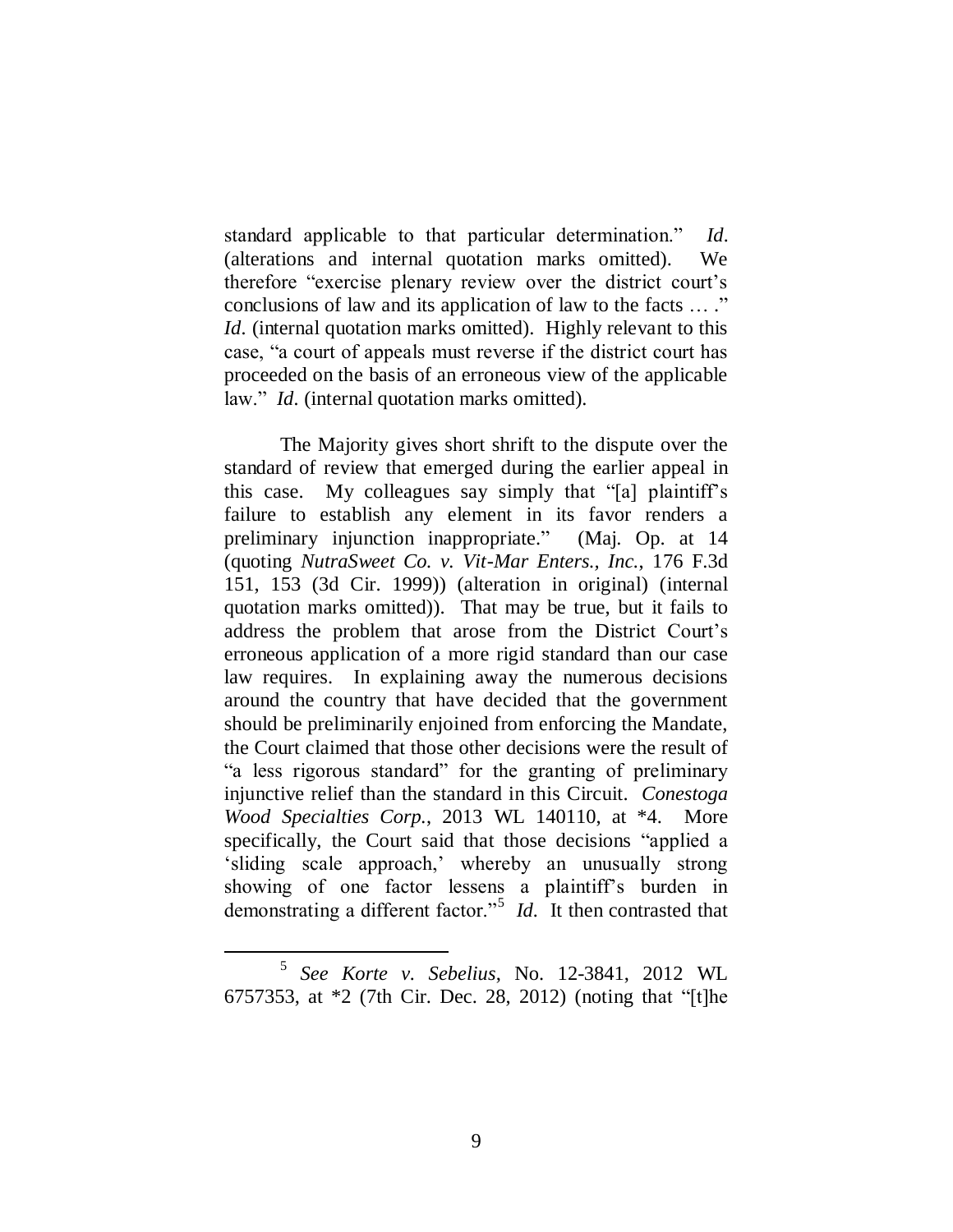approach with what it characterized as this Court's approach, saying, "the Third Circuit ... has no such 'sliding scale' standard, and Plaintiffs must show that all four factors favor preliminary relief." *Id.* The Majority hardly mentions the District Court's mistaken belief that our standard is more

l more the balance of harms tips in favor of an injunction, the lighter the burden on the party seeking the injunction to demonstrate that it will ultimately prevail," and granting preliminary injunction pending appeal); *Grote v. Sebelius*, 708 F.3d 850, 853 n.2 (7th Cir. 2013) (adopting the reasoning of *Korte* and applying the same "sliding scale" standard); *Monaghan v. Sebelius*, \_\_ F. Supp. 2d \_\_, 2012 WL 6738476, at \*3 (E.D. Mich. Dec. 30, 2012) ("Courts ... may grant a preliminary injunction even where the plaintiff fails to show a strong or substantial probability of success on the merits, but where he at least shows serious questions going to the merits and irreparable harm which decidedly outweighs any potential harm to the defendant if the injunction is issued."); *Am. Pulverizer Co. v. U.S. Dep't of Health & Human Servs.*, No. 12-3459, 2012 WL 6951316, at \*5 (W.D. Mo. Dec. 20, 2012) (applying a sliding scale standard and concluding that "the balance of equities tip strongly in favor of injunctive relief in this case and that Plaintiffs have raised questions concerning their likelihood of success on the merits that are so serious and difficult as to call for more deliberate investigation"); *Tyndale House Publishers, Inc. v. Sebelius*, 904 F. Supp. 2d 106, 113 (D.D.C. 2012) (applying a sliding scale standard by which, "[i]f the movant makes an unusually strong showing on one of the factors, then it does not necessarily have to make as strong a showing on another factor" (alteration in original) (internal quotation marks omitted)).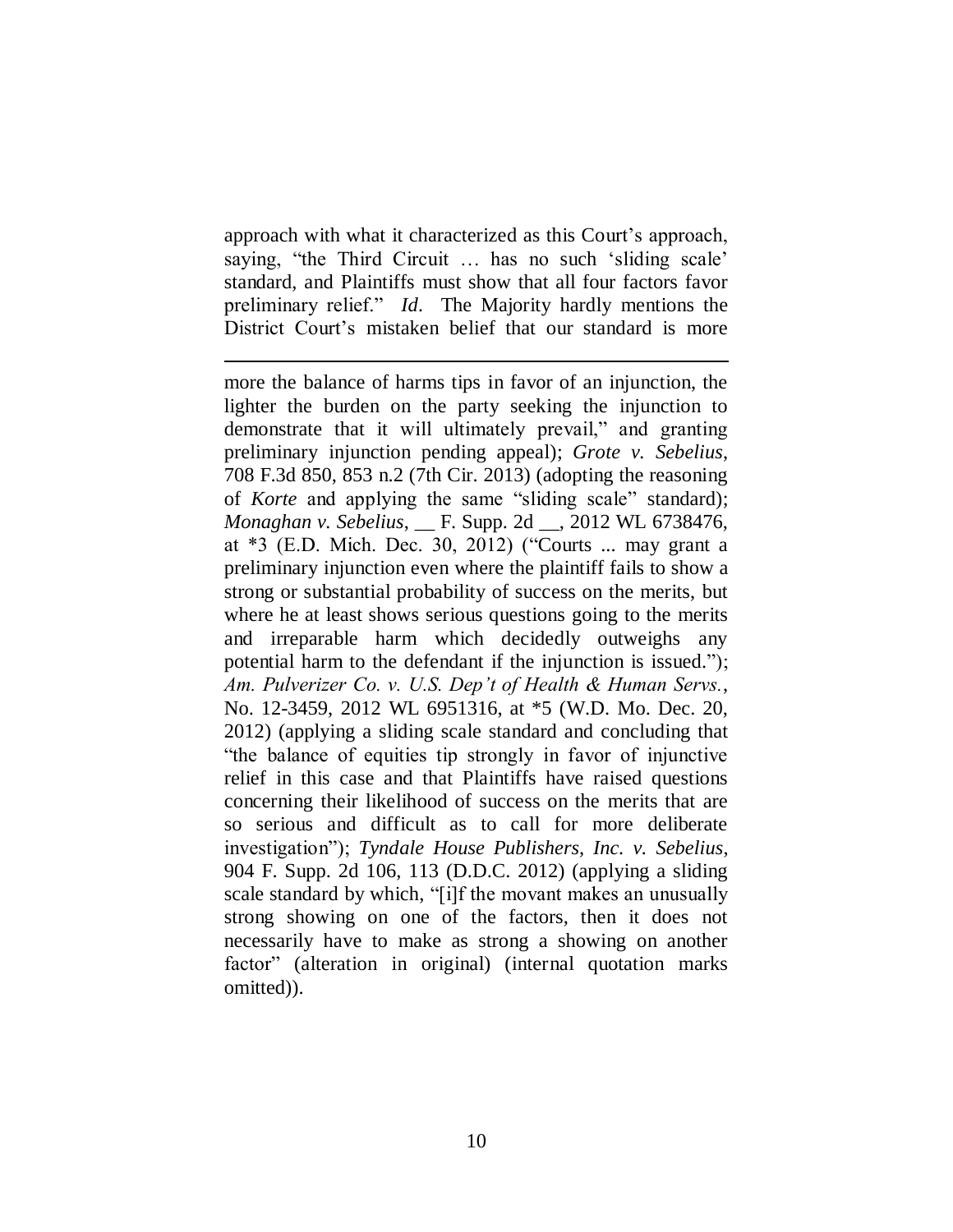daunting than the standard employed by other courts, nor that the District Court failed to apply binding precedent in which we have adopted the functional equivalent of a sliding scale standard.

It is true that we have not used the label "sliding scale" to describe our standard for preliminary injunctions, as numerous other circuit courts of appeals have.<sup>6</sup> But we have

 $\overline{a}$ <sup>6</sup> At least six circuits have explicitly adopted a "sliding" scale" approach for evaluating a motion for a preliminary injunction. *See McCormack v. Hiedeman*, 694 F.3d 1004, 1016 n.7 (9th Cir. 2012) ("[T]he "sliding scale" approach to preliminary injunctions remains valid: A preliminary injunction is appropriate when a plaintiff demonstrates that serious questions going to the merits were raised and the balance of hardships tips sharply in the plaintiff's favor." (alteration and internal quotation marks omitted)); *Davis v. Pension Benefit Guar. Corp.*, 571 F.3d 1288, 1291-92 (D.C. Cir. 2009) ("The four factors have typically been evaluated on a "sliding scale." If the movant makes an unusually strong showing on one of the factors, then it does not necessarily have to make as strong a showing on another factor."); *Cavel Int'l, Inc. v. Madigan*, 500 F.3d 544, 547 (7th Cir. 2007) (endorsing a ""sliding scale" approach" pursuant to which "if the appeal has some though not necessarily great merit, then the showing of harm of … [great] magnitude … would justify the granting of an injunction pending appeal provided … that the defendant would not suffer substantial harm from the granting of the injunction"); *In re Microsoft Corp. Antitrust Litig.*, 333 F.3d 517, 526 (4th Cir. 2003) ("In applying th[e] four-factor test, the irreparable harm to the plaintiff and the harm to the defendant are the two most important factors.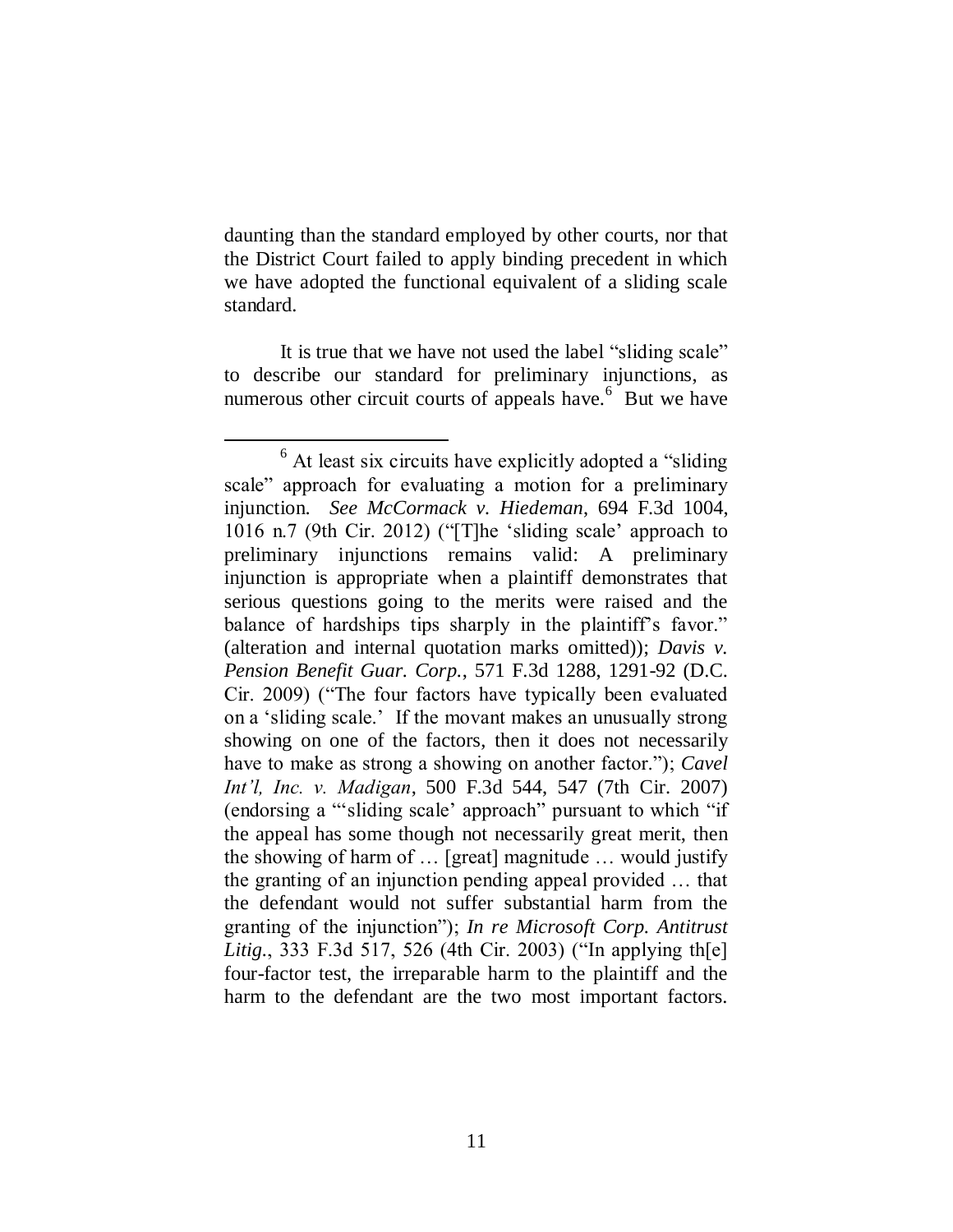said that, "in a situation where factors of irreparable harm, interests of third parties and public considerations strongly favor the moving party, an injunction might be appropriate even though plaintiffs did not demonstrate as strong a likelihood of ultimate success as would generally be required." *Constructors Ass'n of W. Pa. v. Kreps*, 573 F.2d 811, 815 (3d Cir. 1978). On another occasion, we observed that "[a]ll of [the four preliminary injunction] factors often are weighed together in the final decision and the strength of the plaintiff"s showing with respect to one may affect what will suffice with respect to another." *Marxe v. Jackson*, 833 F.2d 1121, 1128 (3d Cir. 1987). And again, we have said, "proper judgment entails a "delicate balancing" of all elements." *Eli Lilly & Co. v. Premo Pharm. Labs., Inc.*, 630 F.2d 120, 136 (3d Cir. 1980) (quoting *Kreps*, 573 F.2d at 815)

 $\overline{a}$ 

Emphasis on the balance of these first two factors results in a sliding scale that demands less of a showing of likelihood of success on the merits when the balance of hardships weighs strongly in favor of the plaintiff, and vice versa." (alteration and internal quotation marks omitted)); *Gately v. Commonwealth of Massachusetts*, 2 F.3d 1221, 1232 (1st Cir. 1993) (noting "the general principle that irreparable harm is subject to a sliding scale analysis, such that the showing of irreparable harm required of a plaintiff increases in the presence of factors … which cut against a court"s traditional authority to issue equitable relief"); *Fla. Med. Ass'n, Inc. v. U.S. Dep't of Health, Educ. & Welfare*, 601 F.2d 199, 203 n.2 (5th Cir. 1979) (when evaluating a motion for a preliminary injunction, "a sliding scale can be employed, balancing the hardships associated with the issuance or denial of a preliminary injunction with the degree of likelihood of success on the merits").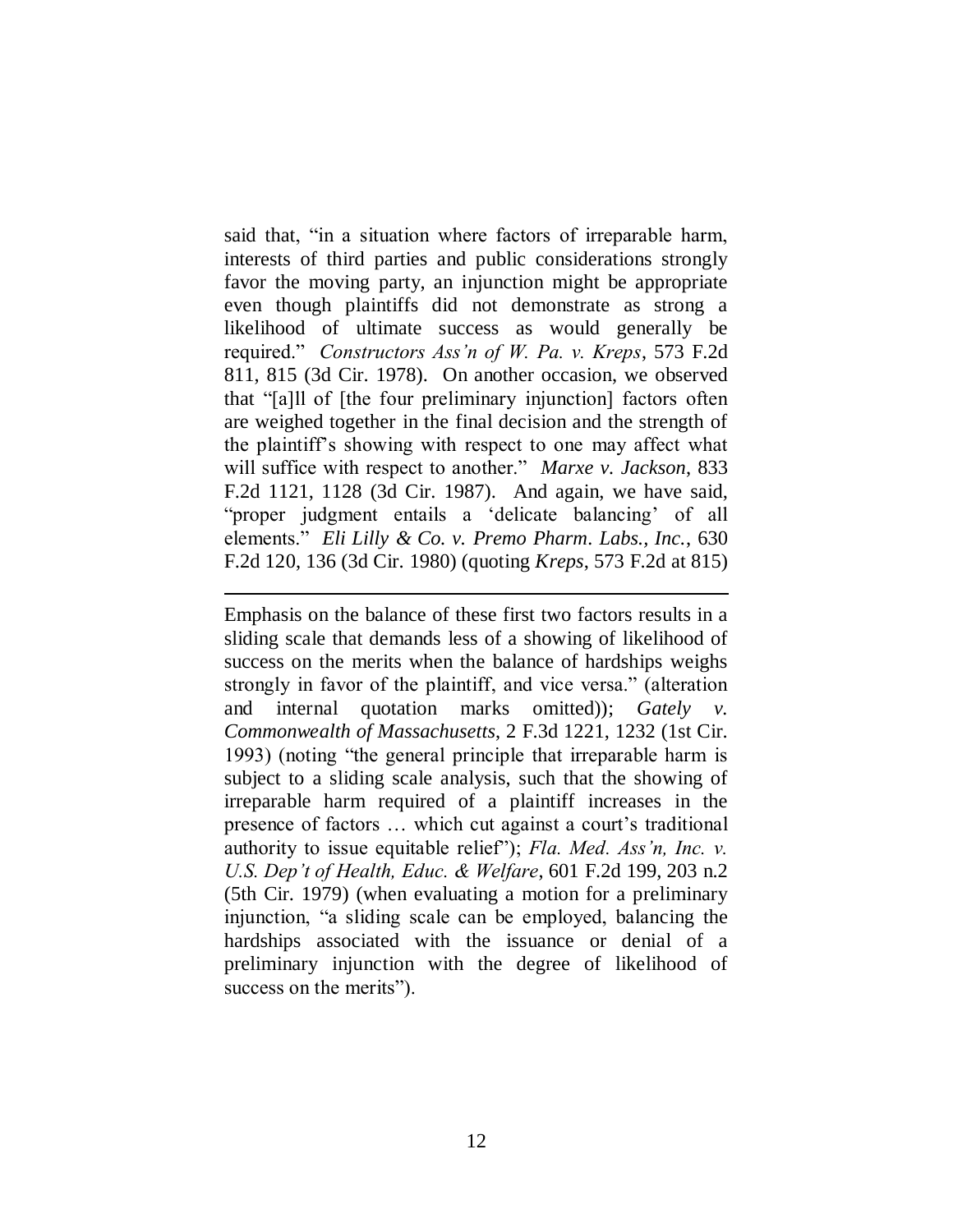(internal quotation marks omitted).<sup>7</sup> If those precedents are not the expression and application of a sliding scale, allowing

<sup>7</sup> As noted, *see supra* note 6, six circuits have used the label "sliding scale" to describe their approach to reviewing requests for preliminary injunctions. Almost all of the remaining circuits have, like us, adopted an approach that, if not in name, mirrors the so-called sliding scale approach. *See Lankford v. Sherman*, 451 F.3d 496, 503 (8th Cir. 2006) ("No single factor is dispositive, as the district court must balance all factors to determine whether the injunction should issue."); *Doe v. Sundquist*, 106 F.3d 702, 707 (6th Cir. 1997) ("We are mindful that even when a plaintiff"s probability of success on the merits of a claim is not very high, a preliminary injunction may be appropriate if the plaintiff is in serious danger of irreparable harm absent an injunction. Thus we have observed that the degree of likelihood of success that need be shown to support a preliminary injunction varies inversely with the degree of injury the plaintiff might suffer."); *Roso-Lino Beverage Distribs., Inc. v. Coca-Cola Bottling Co. of N.Y., Inc.*, 749 F.2d 124, 125 (2d Cir. 1984) (per curiam) ("In our circuit a preliminary injunction will be issued when there is a showing of (a) irreparable harm and (b) either (1) likelihood of success on the merits or (2) sufficiently serious questions going to the merits to make them a fair ground for litigation and a balance of hardships tipping decidedly toward the party requesting the preliminary relief." (internal quotation marks omitted)); *Otero Sav. & Loan Ass'n v. Fed. Reserve Bank of Kansas City, Mo.*, 665 F.2d 275, 278 (10th Cir. 1981) ("The Tenth Circuit has adopted the Second Circuit"s liberal definition of the "probability of success" requirement. When the other three requirements for a preliminary injunction are satisfied, it will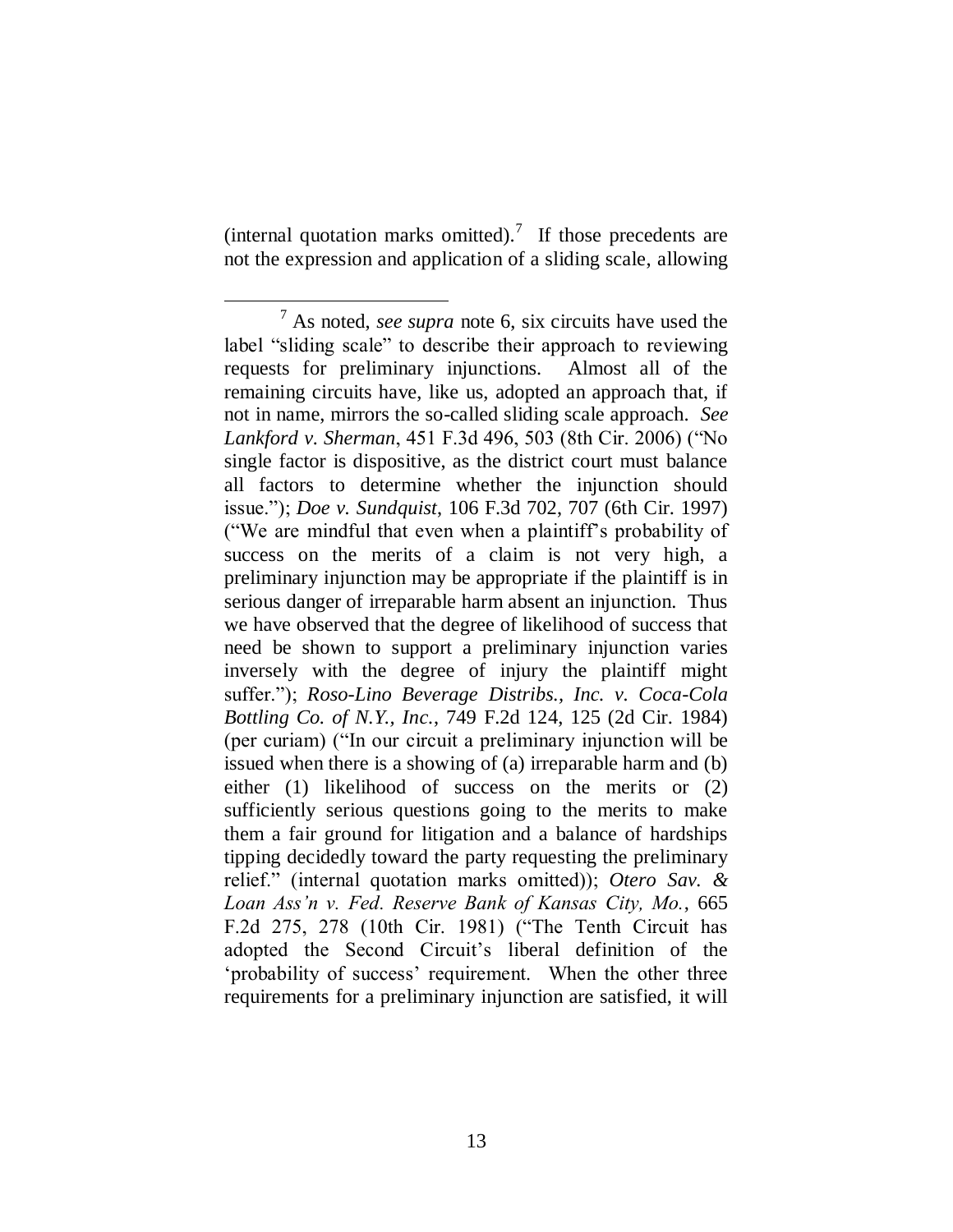the strength of a showing on one factor to compensate for a weaker but still positive showing on another, I confess I do not know what to make of them. The District Court ignored the import of *Kreps*, *Marxe*, and *Eli Lilly*, despite our saying that a party can succeed in gaining injunctive relief if the threatened harm is particularly great and offsets a showing on "likelihood of success" that is less than might ordinarily be required. The Court thus erred, and we should say so.

Unlike the Majority, which tacitly endorses the District Court"s application of an incorrect and unduly restrictive standard of review, I would apply the standard mandated by our own case law and used in the vast majority of our sister circuits. 8

ordinarily be enough that the plaintiff has raised questions going to the merits so serious, substantial, difficult and doubtful, as to make them a fair ground for litigation and thus for more deliberate investigation." (internal quotation marks omitted)).

 $\overline{a}$ 

Only one circuit appears to have rejected a balancing approach outright. The Eleventh Circuit "has not recognized" a sliding scale approach where there are "sufficiently serious questions going to the merits [that] make them a fair ground for litigation *and* [where there is] a balance of hardships tipping decidedly toward the party requesting preliminary relief." *Snook v. Trust Co. of Ga. Bank of Savannah, N.A.*, 909 F.2d 480, 483 n.3 (11th Cir. 1990) (internal quotation marks omitted).

8 I have discussed the correct standard of review at length only to emphasize that, in view of the particularly heavy and irreparable harm that the Hahns and Conestoga are now suffering and will continue to suffer as a result of the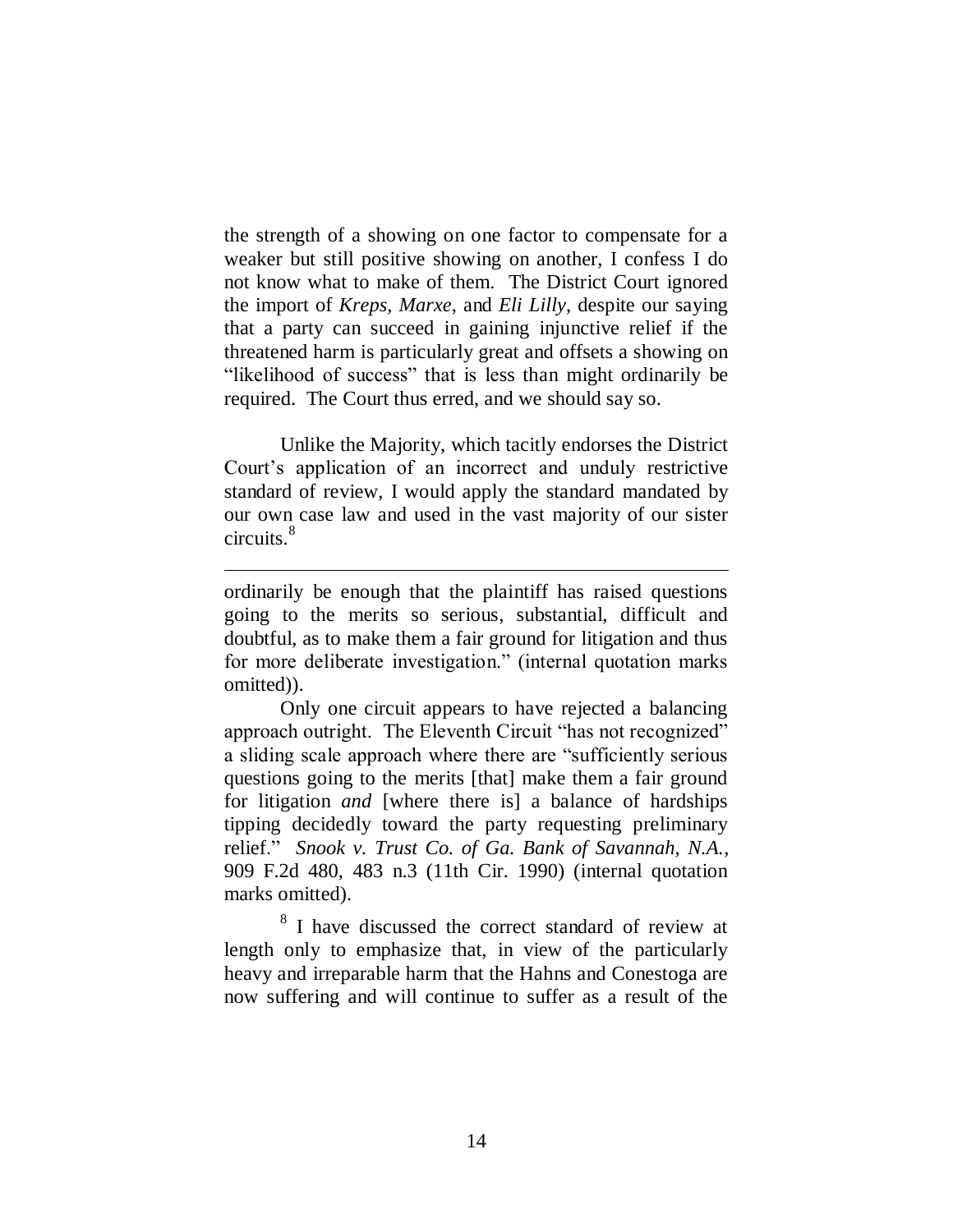### **III. Discussion**

 $\overline{a}$ 

The Majority, like the District Court, evaluates only one of the four preliminary injunction factors: the likelihood of the Hahns' and Conestoga's success on the merits.<sup>9</sup> Holding that the "Appellants have failed to show that they are

<sup>9</sup> The government has not asserted that the Anti-Injunction Act, which precludes judicial consideration of suits seeking to "restrain[] the assessment or collection of any [federal] tax," 26 U.S.C. § 7421(a), applies to this case. As a result, that line of argument is waived. *See Hobby Lobby*, 2013 WL 3216103, at \*35 (Gorsuch, J., concurring) ("[A] waivable defense … is all the [Anti-Injunction Act] provides."). At any rate, I would hold with the en banc ruling of the United States Court of Appeals for the Tenth Circuit that the Anti-Injunction Act does not apply in a case like this. *See id.* at \*7 ("[The for-profit corporate appellants] are not seeking to enjoin the collection of taxes or the execution of any IRS regulation; they are seeking to enjoin the enforcement, by whatever method, of one HHS regulation that they claim violates their RFRA rights.").

Majority"s holding, *see infra* Part III.B, this case clearly meets the requirements for a preliminary injunction. But even under the stricter standard applied by the District Court, I would still hold, for the reasons I provide in the remainder of this dissent, that the Hahns and Conestoga have made the necessary showing. *See Hobby Lobby*, 2013 WL 3216103, at \*8 ("[W]e need not resolve whether this relaxed standard would apply here, given that a majority of the court holds that Hobby Lobby and Mardel have satisfied the likelihood-ofsuccess prong under the traditional standard.").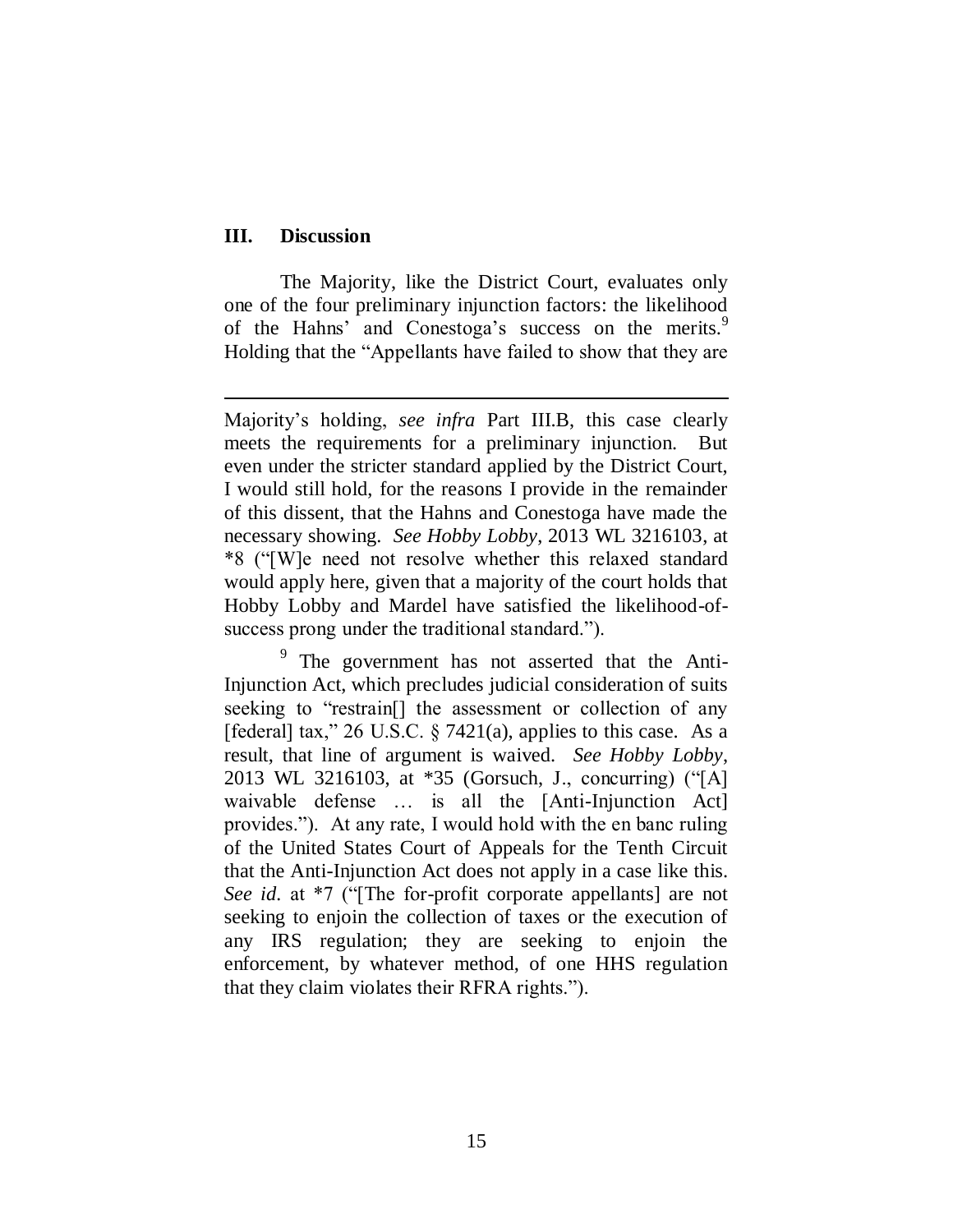likely to succeed on the merits of their Free Exercise Clause and RFRA claims," the Majority "[does] not decide whether Appellants have shown that they will suffer irreparable harm, that granting preliminary relief will not result in even greater harm to the Government, [or] that the public interest favors the relief of a preliminary injunction." (Maj. Op. at 29.) My colleagues thereby avoid addressing, let alone weighing, the additional factors. I believe that they are wrong about the likelihood of success that both the Hahns and Conestoga should be credited with, and I am further persuaded that the remaining three factors, particularly the showing of irreparable harm, weigh overwhelmingly in favor of relief, as I will endeavor to explain.

#### A. *Likelihood of Success on the Merits*

 $\overline{a}$ 

This case is one of many filed against the government in recent months by for-profit corporations and their owners seeking protection from the Mandate. *Conestoga Wood Specialties Corp.*, 2013 WL 140110, at \*5. So far, most of those cases have reached the preliminary injunction stage only, and a clear majority of courts has determined that temporary injunctive relief is in order.<sup>10</sup> I join that consensus,

<sup>10</sup> *See Gilardi v. U.S. Dep't of Health & Human Servs.*, No. 1:13-cv-00104-EGS, slip op. at 1 (D.C. Cir. Mar. 29, 2013) (granting on court"s own motion injunction pending appeal after first denying plaintiffs' motion on March 21, 2013); *Annex Med., Inc. v. Sebelius*, No. 13-1118, slip op. at 6 (8th Cir. Feb. 1, 2013) (granting injunction pending appeal); *Grote v. Sebelius*, 708 F.3d 850, 855 (7th Cir. 2013) (same); *Korte*, 2012 WL 6757353, at \*2 (granting motion for injunction pending appeal because appellants "have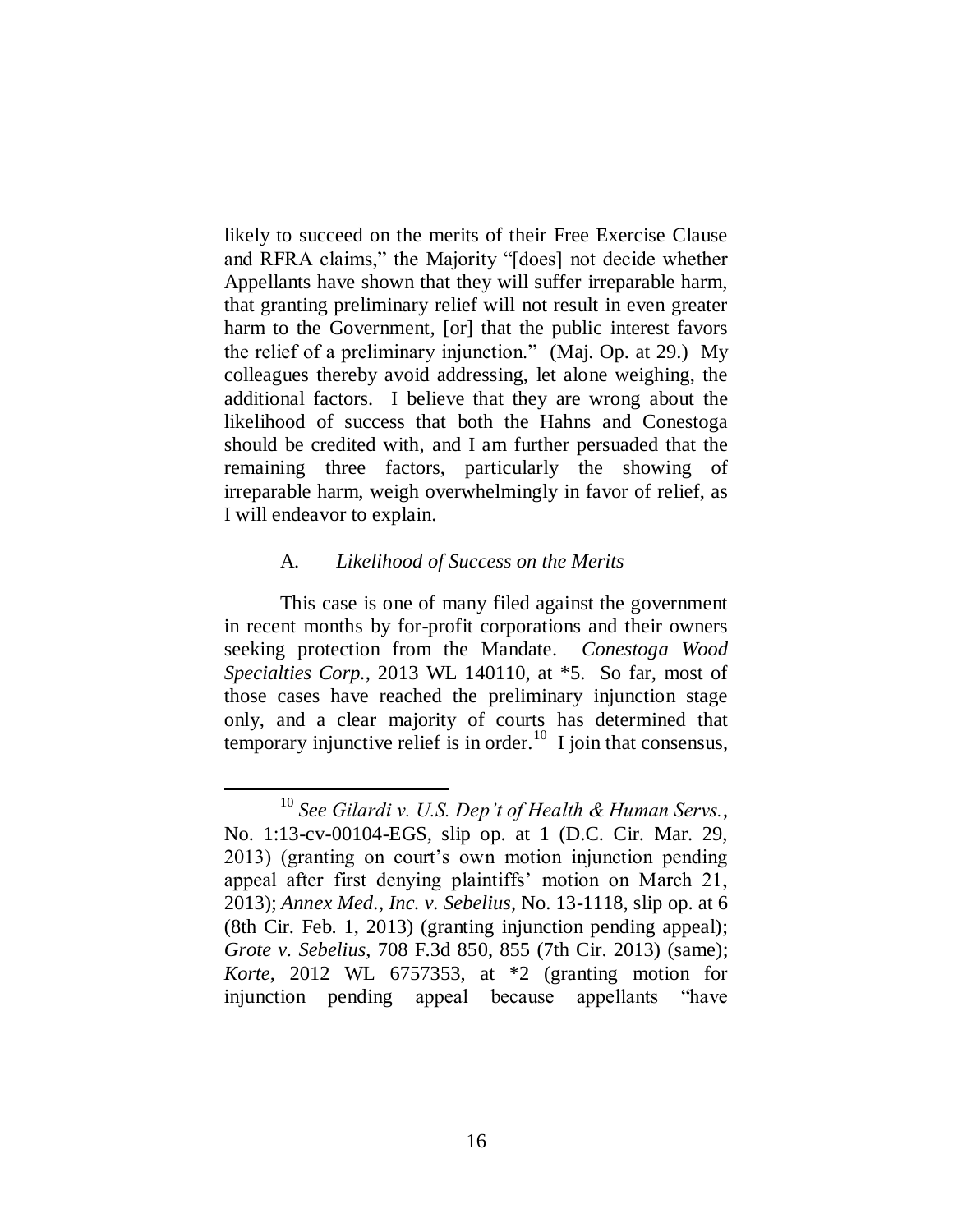$\overline{a}$ established both a reasonable likelihood of success on the merits and irreparable harm, and [because] the balance of harms tips in their favor"); *O'Brien v. U.S. Dep't of Health & Human Servs.*, No. 12-3357, slip op. at 1 (8th Cir. Nov. 28, 2012) (granting "[a]ppellants" motion for stay pending appeal," without further comment); *Hobby Lobby Stores, Inc. v. Sebelius*, No. 5:12-cv-01000-HE, slip op. at 3 (W.D. Okla. July 19, 2013) (enjoining government "from any effort to apply or enforce, as to plaintiffs, the substantive requirements imposed in 42 U.S.C.  $\S 300gg-13(a)(4)$  and at issue in this case, or the penalties related thereto"); *Beckwith Elec. Co. v. Sebelius*, No. 8:13-cv-0648, 2013 WL 3297498, at \*19 (M.D. Fla. June 25, 2013) (holding that religious rights are "not relinquished by efforts to engage in free enterprise under the corporate form," and granting motion for preliminary injunction); *Geneva Coll. v. Sebelius*, No. 2:12-cv-00207, 2013 WL 3071481, at \*12 (W.D. Pa. June 18, 2013) (granting motion for preliminary injunction); *Hartenbower v. U.S. Dep't of Health & Human Servs.*, No. 1:13-CV-02253 (N.D. Ill. Apr. 18, 2013) (granting unopposed motion for preliminary injunction); *Hall v. Sebelius*, No. 13-0295 (D. Minn. Apr. 2, 2013) (granting unopposed motion for preliminary injunction); *Tonn & Blank Constr., LLC v. Sebelius*, No. 1:12-CV-325 (N.D. Ind. Apr. 1, 2013) (granting unopposed motion for preliminary injunction); *Bick Holding, Inc. v. Sebelius*, No. 4:13-cv-00462-AGF (E.D. Mo. Apr. 1, 2013) (granting unopposed motion for preliminary injunction); *Lindsay v. U.S. Dep't of Health & Human Servs.*, No. 13-c-1210, slip op. at 1 (N.D. Ill. Mar. 20, 2013) (preliminary injunction granted with "agreement of the parties"); *Monaghan v. Sebelius*, \_\_ F. Supp. 2d \_\_, 2013 WL 1014026, at \*11 (granting preliminary injunction because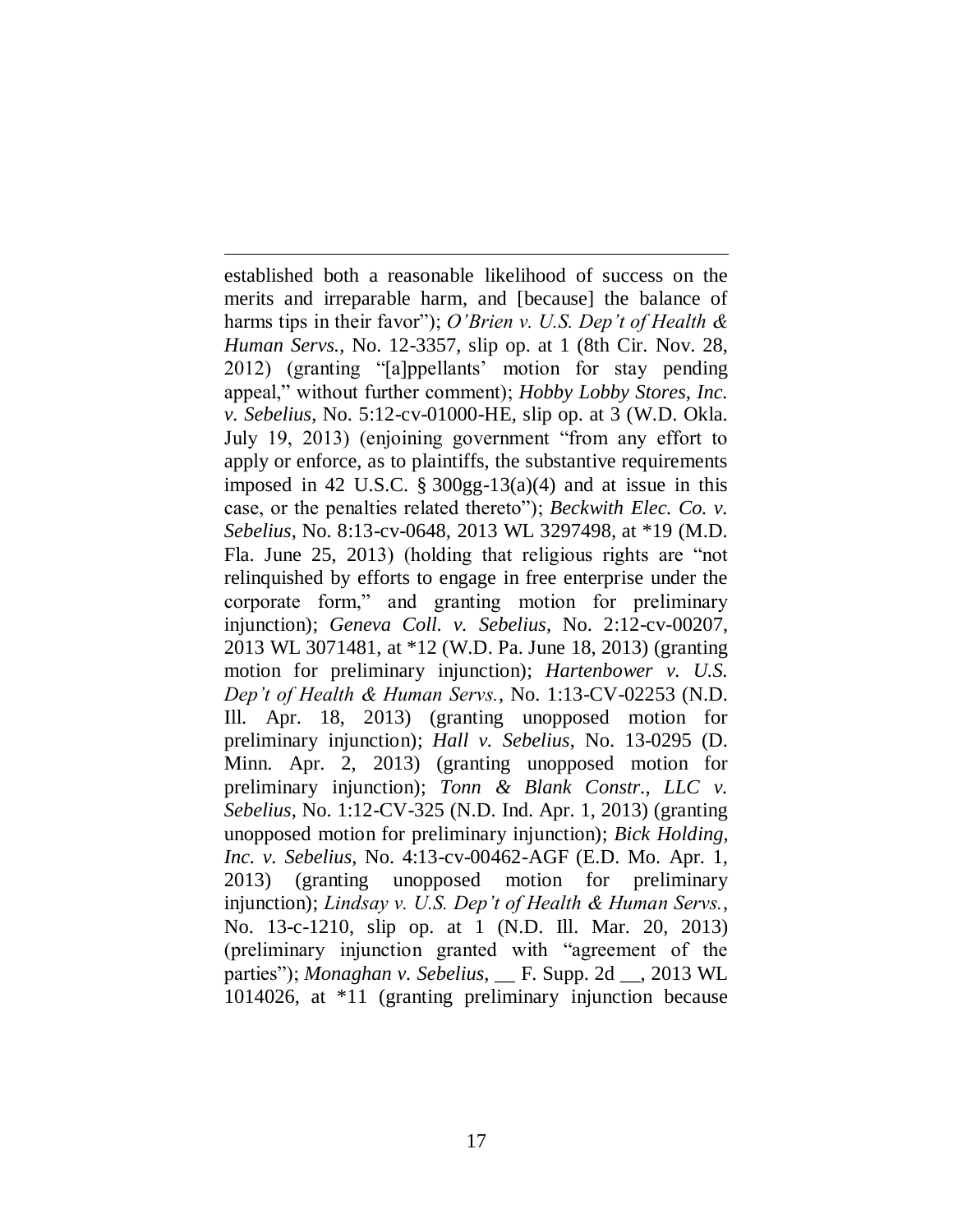"[t]he Government has failed to satisfy its burden of showing that its actions were narrowly tailored to serve a compelling interest," and plaintiffs therefore "established at least some likelihood of succeeding on the merits of their RFRA claim"); *Sioux Chief Mfg. Co. v. Sebelius*, No. 13-0036, slip op. (W.D. Mo. Feb. 28, 2013) (granting unopposed motion for preliminary injunction); *Triune Health Grp., Inc. v. U.S. Dep't of Health & Human Servs.*, No. 12-06756, slip op. at 1 (N.D. Ill. Jan. 3, 2013) (granting motion for preliminary injunction); *Sharpe Holdings, Inc. v. U.S. Dep't of Health & Human Servs.*, No. 2:12-CV-92-DDN, 2012 WL 6738489, at \*7 (E.D. Mo. Dec. 31, 2012) (holding that "plaintiffs are entitled to injunctive relief that maintains the status quo until the important relevant issues have been more fully heard"); *Am. Pulverizer*, 2012 WL 6951316, at \*5 (granting preliminary injunction because "the balance of equities tip strongly in favor of injunctive relief in this case and [because] Plaintiffs have raised questions concerning their likelihood of success on the merits that are so serious and difficult as to call for more deliberate investigation"); *Tyndale*, 904 F. Supp. 2d at 129 (granting preliminary injunction to publishing corporation and its president because they had "shown a strong likelihood of success on the merits of their RFRA claim," and because the other preliminary injunction factors favored granting the motion); *Legatus v. Sebelius*, 901 F. Supp. 2d 980, 999 (E.D. Mich. 2012) (granting preliminary injunction to for-profit, family-owned and operated corporation and holding that "[t]he harm in delaying the implementation of a statute that may later be deemed constitutional must yield to the risk presented here of substantially infringing the sincere exercise of religious beliefs"); *Newland v. Sebelius*, 881 F. Supp. 2d 1287, 1299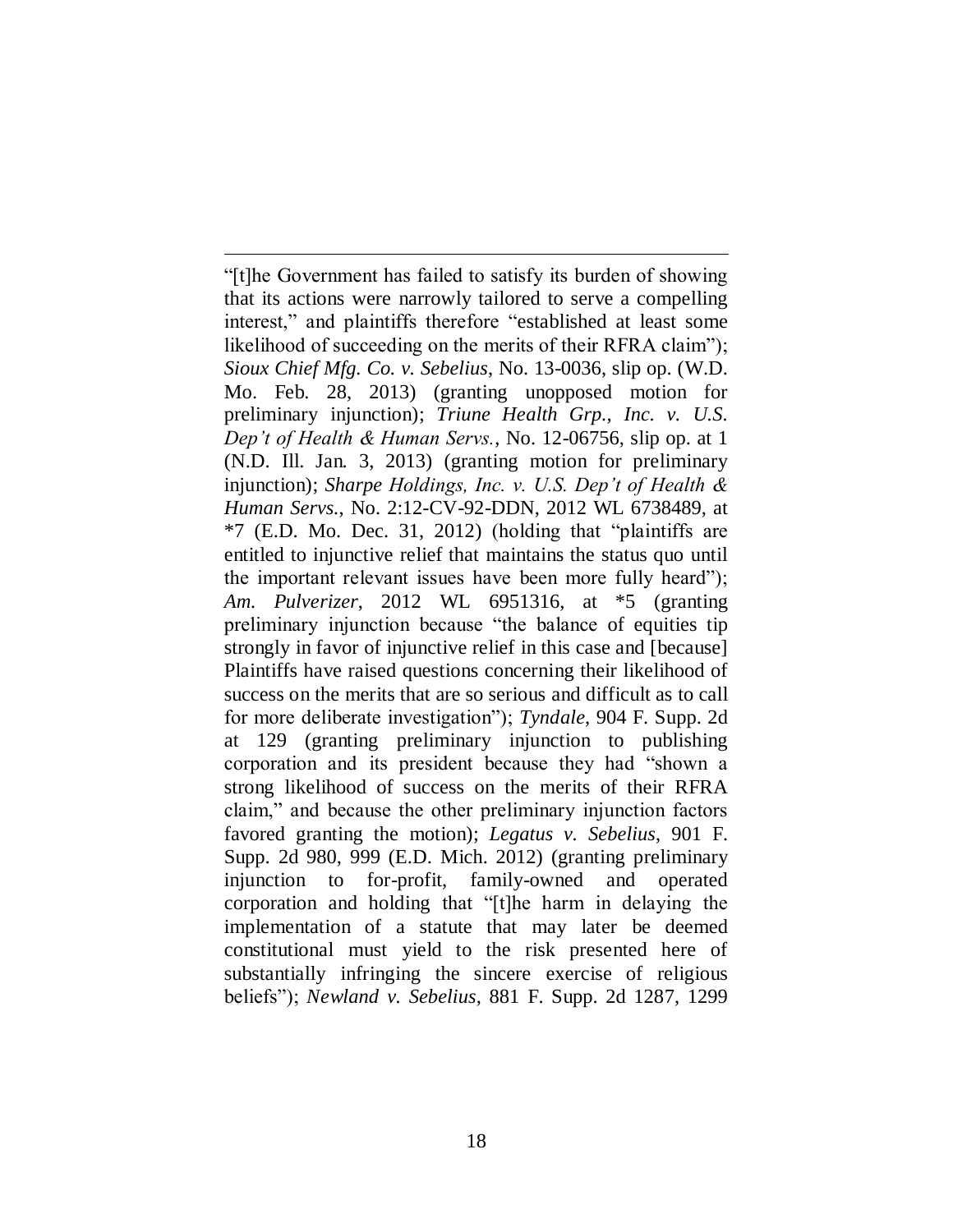(D. Colo. 2012) (granting preliminary injunction, holding that "[t]he balance of the equities tip strongly in favor of injunctive relief in this case"). *But see Eden Foods, Inc. v. Sebelius*, No. 13-1677, slip op. at 2 (6th Cir. June 28, 2013) (denying injunction pending appeal and stating that it is "not persuaded, at this stage of the proceedings, that a for-profit corporation has rights under the RFRA" and that burden to company"s owner "is too attenuated"); *Autocam Corp. v. Sebelius*, No. 12-2673, slip op. at 3 (6th Cir. Dec. 28, 2012) (denying motion for injunction pending appeal); *Mersino Mgmt. Co. v. Sebelius*, No. 13-cv-11296, slip op. at 2 (E.D. Mich. July 11, 2013) (denying motion for preliminary injunction); *Armstrong v. Sebelius*, No. 13-cv-00563 (D. Colo. May 10, 2013) (denying motion for preliminary injunction); *MK Chambers Co. v. U.S. Dep't of Health & Human Servs.*, No. 13-11379, 2013 WL 1340719, at \*7 (E.D. Mich. Apr. 3, 2013) (denying request for a temporary restraining order); *Briscoe v. Sebelius*, No. 13-00285, 2013 WL 755413, at \*5 (D. Colo. Feb. 27, 2013) (relying on recently overturned *Hobby Lobby* decisions to deny temporary restraining order).

 $\overline{a}$ 

In addition to those cases, the Fourth Circuit recently declined to rule on a challenge to the contraception Mandate in a case remanded to it by the Supreme Court, because the plaintiffs "did not challenge these regulations, or make any argument related to contraception or abortifacients, in the district court, in their first appeal … , or in their Supreme Court briefs." *Liberty Univ., Inc. v. Lew*, No. 10-2347, slip op. at 58, \_\_ F.3d \_\_ (4th Cir. July 11, 2013).

The Sixth Circuit's order denying preliminary injunctive relief in *Autocam* is of little persuasive value. In its order, the court acknowledged "conflicting decisions," but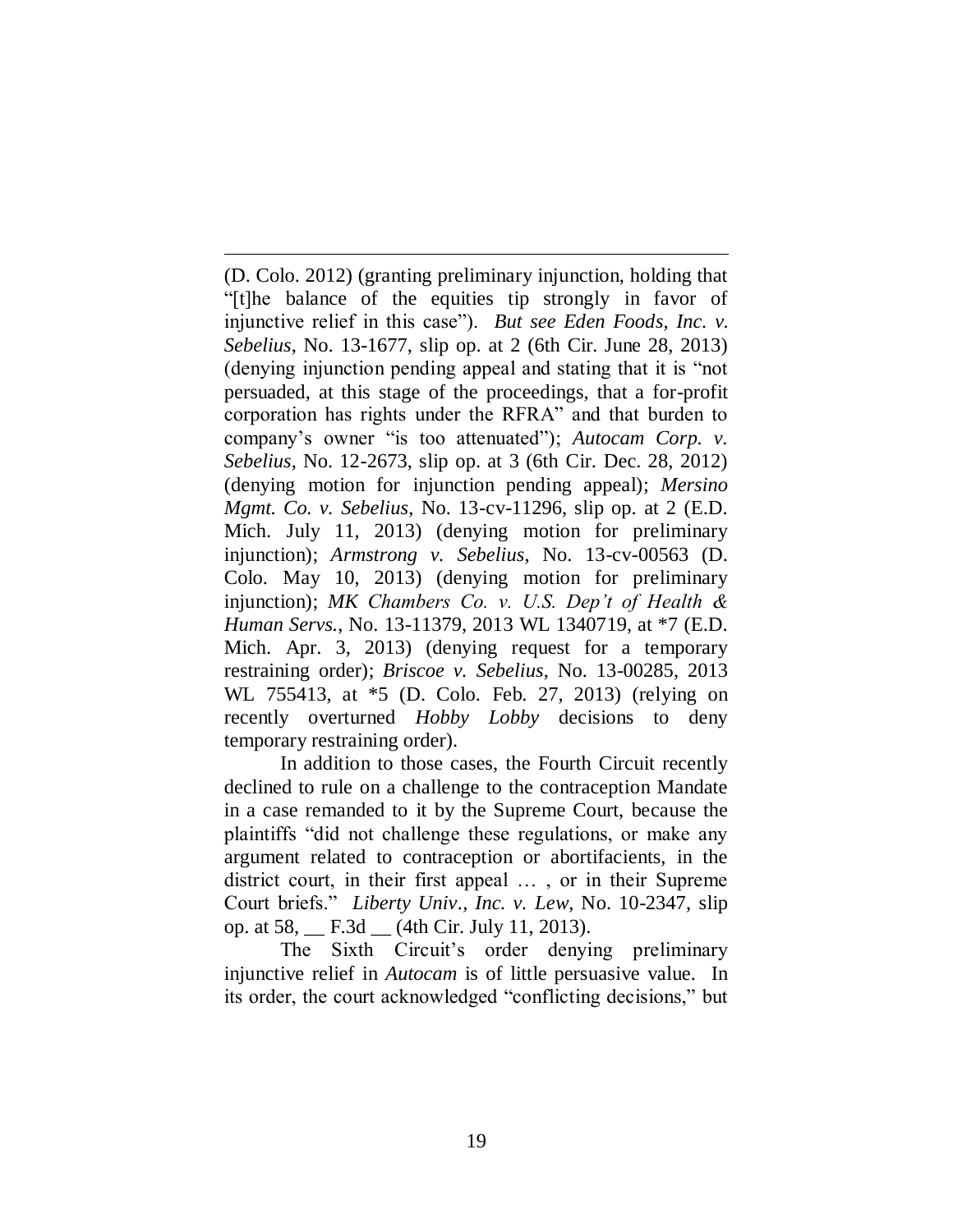and note also the recent en banc decision of the United States Court of Appeals for the Tenth Circuit holding that two forprofit companies had "established [that] they are likely to succeed on their RFRA claim" and that the Mandate threatened them with irreparable harm.<sup>11</sup> *Hobby Lobby Stores, Inc. v. Sebelius*, \_\_ F.3d \_\_, 2013 WL 3216103, at \*24 (10th Cir. June 27, 2013) (en banc).

 $\overline{a}$ 

it denied injunctive relief because the district court in that case issued a "reasoned opinion" and because "the Supreme Court[] [had] recent[ly] deni[ed] … an injunction pending appeal in *Hobby Lobby*." *Autocam*, No. 12-2673, slip op. at 2 (citing *Hobby Lobby Stores, Inc. v. Sebelius*, 133 S. Ct. 641 (Dec. 26, 2012) (Sotomayor, J., as Circuit Justice). The Supreme Court opinion the *Autocam* court referred to was an in-chambers decision by Justice Sotomayor, acting alone, denying the plaintiffs" motion for an injunction pending appellate review. *Hobby Lobby Stores*, 133 S. Ct. 641. She denied the motion under the particular standard for issuance of an extraordinary writ by the Supreme Court, *id.* at 643, which differs significantly from our standard for evaluating a motion for a preliminary injunction. Under that more demanding standard, the entitlement to relief must be ""indisputably clear."" *Id.* (quoting *Lux v. Rodrigues*, 131 S. Ct. 5, 6 (Sept. 30, 2010) (Roberts, C.J., as Circuit Justice)). The *Autocam* court's reliance on her opinion is therefore misplaced, and its decision is otherwise devoid of explanation.

<sup>11</sup> The *Hobby Lobby* court remanded the case for a determination regarding the remaining two preliminary injunction factors. *Id.* at \*26.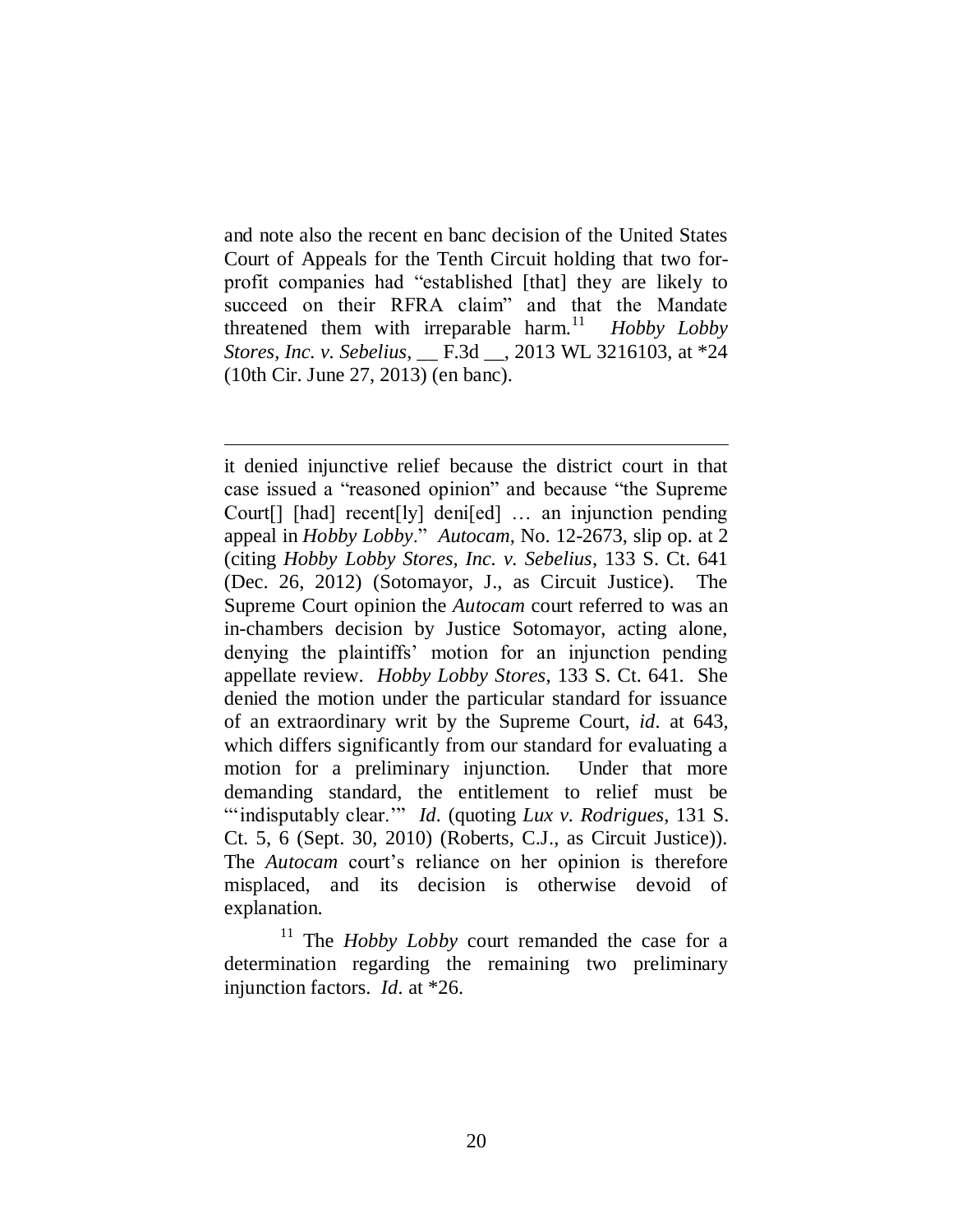To demonstrate a likelihood of success on the merits, a "plaintiff need only prove a prima facie case, not a certainty that he or she will win." *Highmark, Inc. v. UPMC Health Plan, Inc.*, 276 F.3d 160, 173 (3d Cir. 2001). "[L]ikelihood of success" means that a plaintiff has "a reasonable chance, or probability, of winning." *Singer Mgmt. Consultants, Inc. v. Milgram*, 650 F.3d 223, 229 (3d Cir. 2011) (en banc). It "does not mean more likely than not."<sup>12</sup> *Id*. In the sense pertinent here, the term "likelihood" embodies "[t]he quality of offering a *prospect* of success," or showing some promise. Oxford English Dictionary, Vol. I, at 1625 (compact ed., 1986) (emphasis added). The Appellants have shown the requisite prospect of success.

# 1. *Conestoga's Right to Assert RFRA and First Amendment Claims*

I begin where the Majority begins and ends, with the issue of Conestoga's claim to religious liberty.<sup>13</sup> This may be thought of as a question of standing, and, though it was not couched that way in the briefing or argument before us, it has been addressed as such by other courts. *E.g.*, *Hobby Lobby*,

<sup>&</sup>lt;sup>12</sup> Indeed, because the showing necessary for an injunction falls well below certainty, we have held that "this "probability" ruling" is insufficient to establish that a party has "prevail[ed]" based solely on its being awarded a preliminary injunction. *Milgram*, 650 F.3d at 229.

 $13$  As I am addressing the Majority's reasoning, I begin with this point rather than the statutory question of whether Conestoga is a "person" under RFRA. As I explain below, *see infra* note 23, I believe that it is.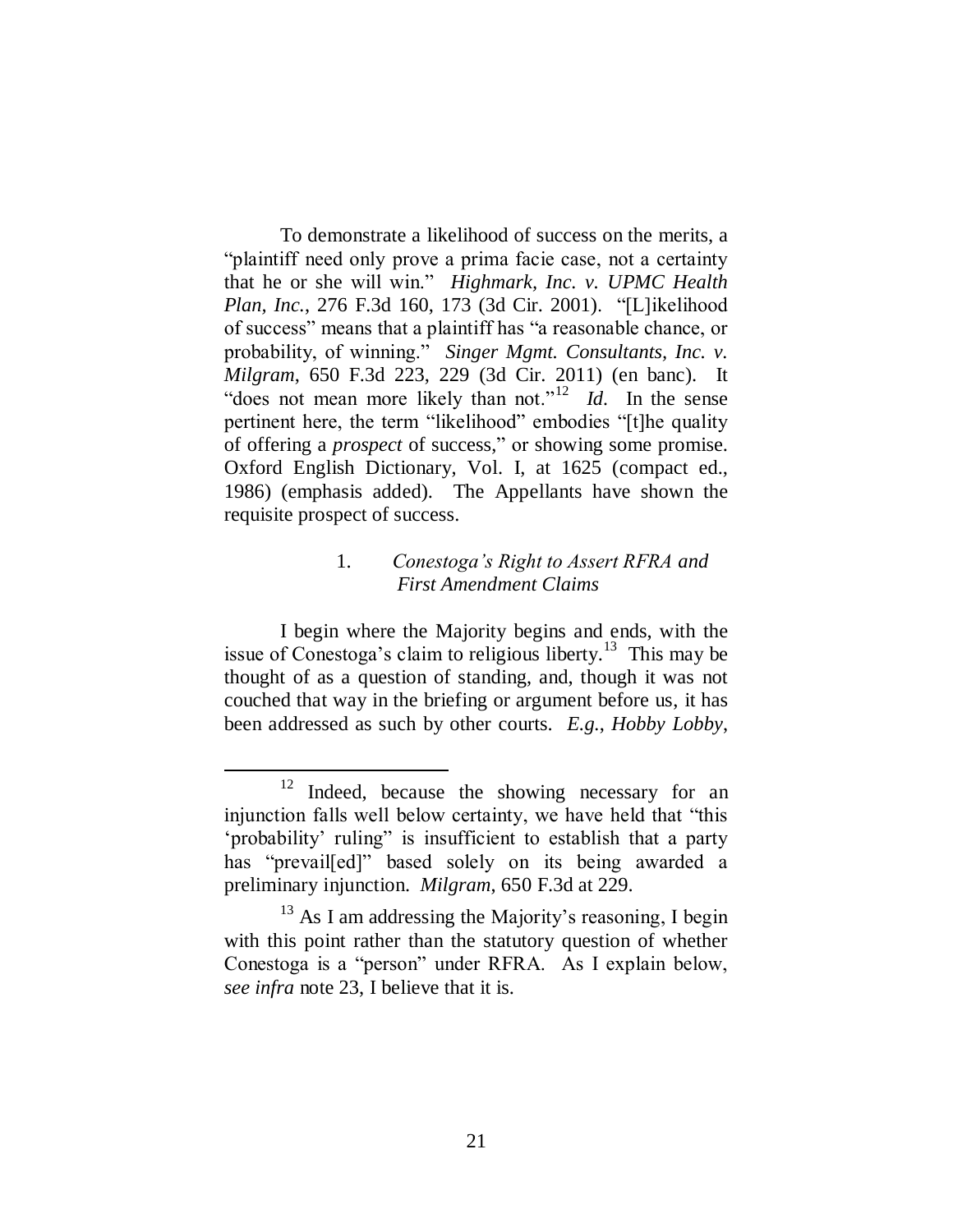2013 WL 3216103, at \*6; *Tyndale House Publishers, Inc. v. Sebelius*, 904 F. Supp. 2d 106, 114-19 (D.D.C. 2012); *Legatus v. Sebelius*, 901 F. Supp. 2d 980, 987-90 (E.D. Mich. 2012). However it may be framed, the government"s assertion and the Majority"s conclusion that Conestoga lacks any right to the free exercise of religion is flawed because the Constitution nowhere makes the "for-profit versus non-profit" distinction invented by the government, and the language and logic of Supreme Court jurisprudence justify recognizing that for-profit corporations like Conestoga are entitled to religious liberty.

The Majority declares that there is no "history of courts providing free exercise protection to corporations." (Maj. Op. at 20.) As my colleagues see it, "Treligious belief takes shape within the minds and hearts of individuals, and its protection is one of the more uniquely human rights provided by the Constitution"" (*id.* at 20-21 (quoting *Conestoga Wood Specialties Corp.*, 2013 WL 140110, at  $*7$ ), so religion must be "an inherently "human" right" that cannot be exercised by a corporation like Conestoga (*id*. at 21). That reasoning fails for several reasons. First, to the extent it depends on the assertion that collective entities, including corporations, have no religious rights, it is plainly wrong, as numerous Supreme Court decisions have recognized the right of corporations to enjoy the free exercise of religion. <sup>14</sup> *See*, *e.g.*, *Church of the* 

The Majority thinks it important that corporations lack the anthropomorphic qualities of individual religious devotion – ""[t]hey do not pray, worship, observe sacraments or take other religiously-motivated actions separate and apart from the intention and direction of their individual actors."" (Maj. Op. at 21 (quoting *Hobby Lobby Stores, Inc. v.*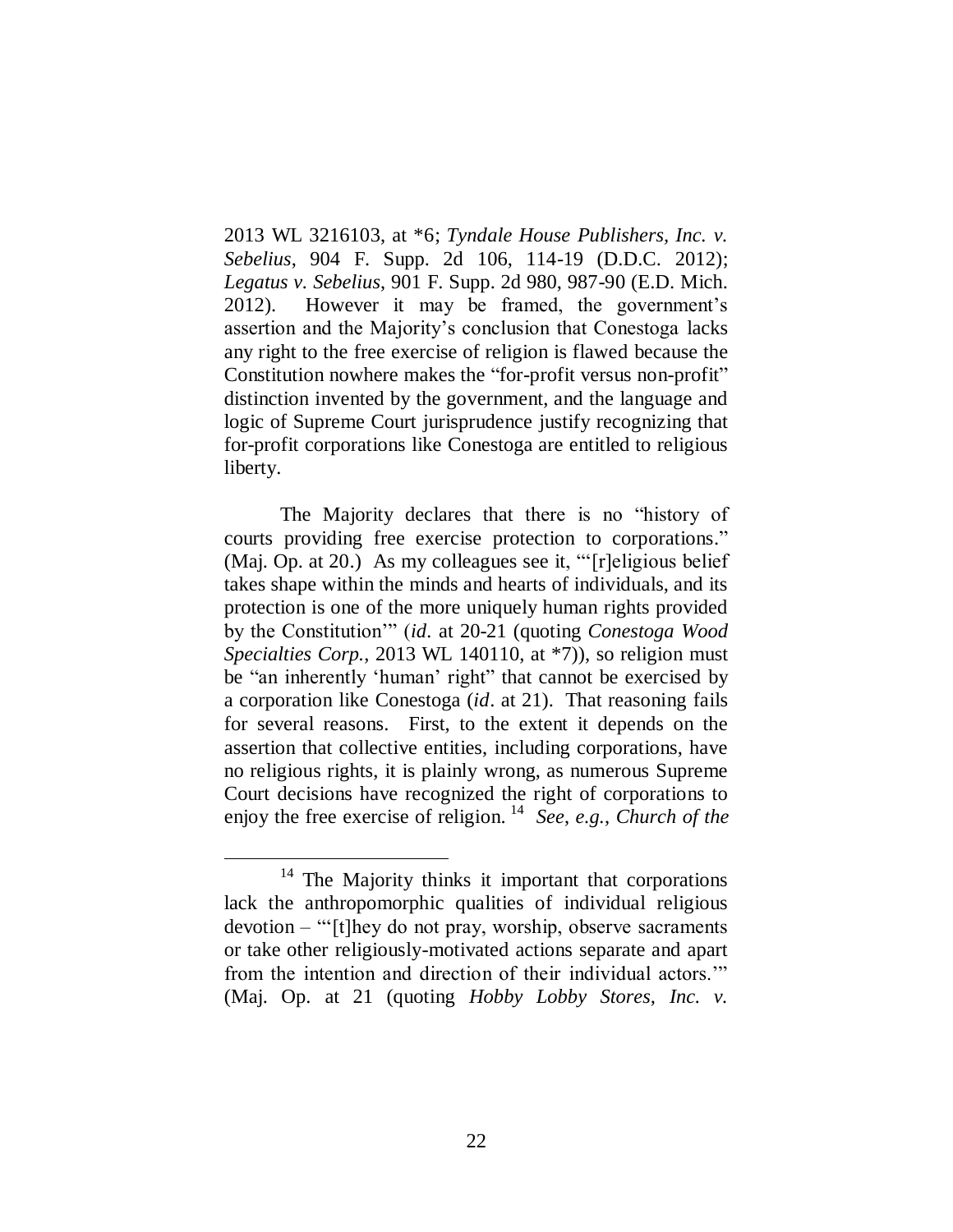*Lukumi Babalu Aye, Inc. v. City of Hialeah*, 508 U.S. 520, 525-26 (1993) (recognizing the petitioner as a corporation whose congregants practiced the Santeria religion, and concluding that city ordinances violated the corporation"s and its members" free exercise rights); *Corp. of Presiding Bishop of the Church of Jesus Christ of Latter-day Saints v. Amos*,

 $\overline{a}$ 

*Sebelius*, 870 F. Supp. 2d 1278, 1291 (W.D. Okla. 2012), *rev'd en banc*, No. 12-6294, 2013 WL 3216103 (10th Cir. June 27, 2013)); *see also id.* (citing *Hobby Lobby*, 2013 WL 3216103, at \*51 (Briscoe, C.J., concurring in part and dissenting in part) (questioning "whether a corporation can "believe" at all")); *id.* at 21-22 (citing *Citizens United v. Fed. Election Comm'n*, 558 U.S. 310, 466 (2010) (Stevens, J., concurring in part and dissenting in part) ("It might also be added that corporations have no consciences, no beliefs, no feelings, no thoughts, no desires.")).) Of course, corporations do not picket, or march on Capitol Hill, or canvas door-todoor for moral causes either, but the Majority would not claim that corporations do not have First Amendment rights to free speech or to petition the government. Corporations have those rights not because they have arms and legs but because the people who form and operate them do, and we are concerned in this case with people, even when they operate through the particular form of association called a corporation. *See infra* note 17. It is perhaps no accident that the only support my colleagues put forward to show that a corporation"s lack of body parts deprives it of religious liberty is a district court case that has been reversed, a dissent in a court of appeals case, and a dissent in a Supreme Court case. An argument that has lost three times is not necessarily wrong for that record, but maybe the record says something about the argument.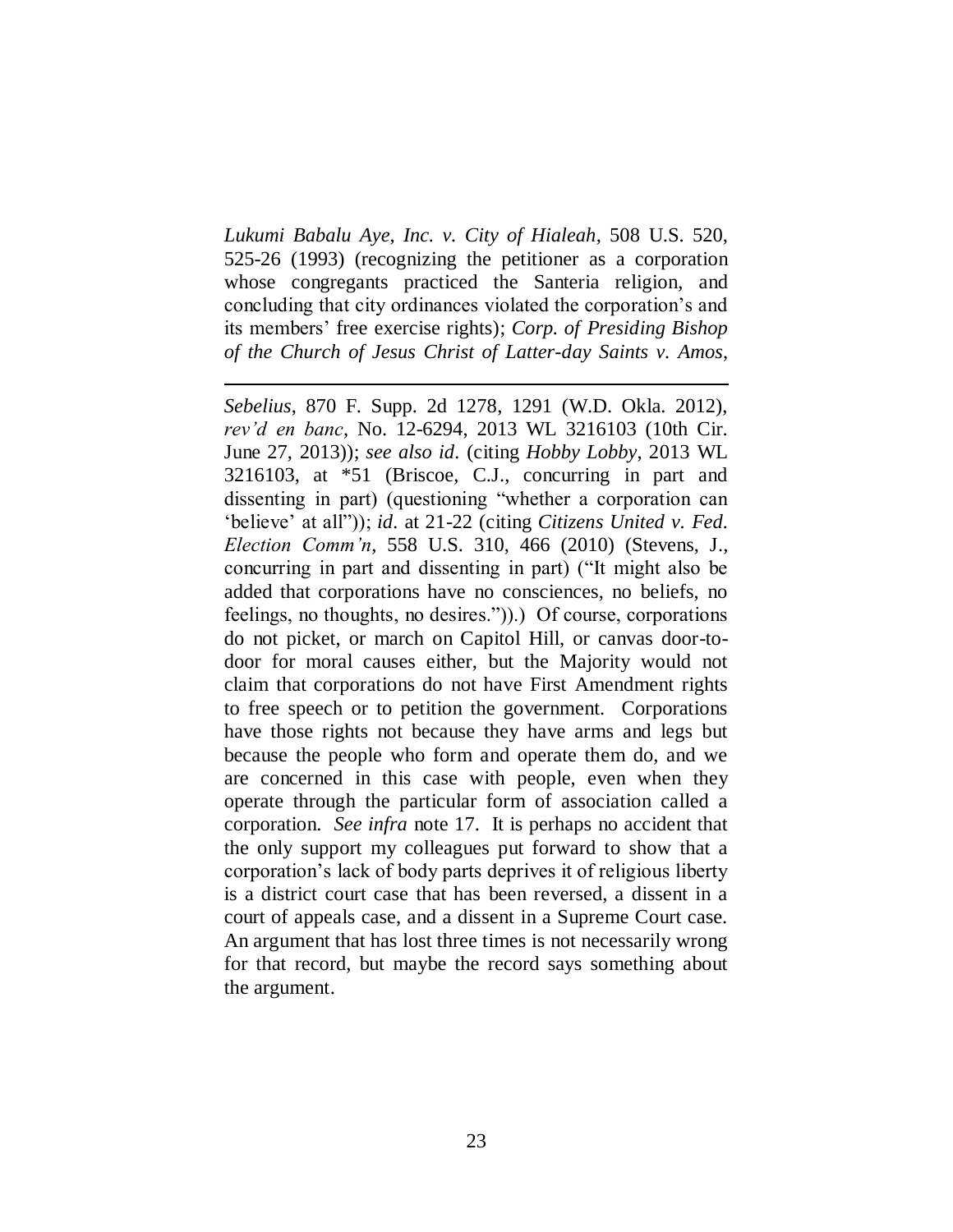483 U.S. 327, 330 (1987) (recognizing the petitioner as a corporation in a case concerning free exercise rights); *Bob Jones Univ. v. United States*, 461 U.S. 574, 604 n.29 (1983) (allowing two corporations that operated schools but could not be characterized as "churches or other purely religious institutions" to assert free exercise rights).

Taking the argument to be somewhat narrower, though – that it is only for-profit corporations that are sealed off from First Amendment religious liberty – it still fails. There is no reason to suppose that a profit motive places a corporation further away from what is "inherently human" than other sorts of motives, so the distinction the Majority draws has no intrinsic logic to recommend it. It also places far too much weight on a supposed lack of precedent. While authority is admittedly scanty, that is in all probability because there has never before been a government policy that could be perceived as intruding on religious liberty as aggressively as the Mandate, so there has been little reason to address the issue.<sup>15</sup> And, in any event, there is an obvious counterpoint to the Majority"s observation: there may not be directly supporting case law, but the "conclusory assertion that a corporation has no constitutional right to free exercise of religion is [also] unsupported by any cited authority." *McClure v. Sports & Health Club*, 370 N.W.2d 844, 850

<sup>&</sup>lt;sup>15</sup> The press reports are not in the record, but one would have to have been cut off from all media to miss the uproar created by the Mandate. *See, e.g.*, Ethan Bronner, *A Flood of Suits Fights Coverage of Birth Control*, New York Times, Jan. 26, 2013, at A1 (describing "a high-stakes clash between religious freedom and health care access that appears headed to the Supreme Court").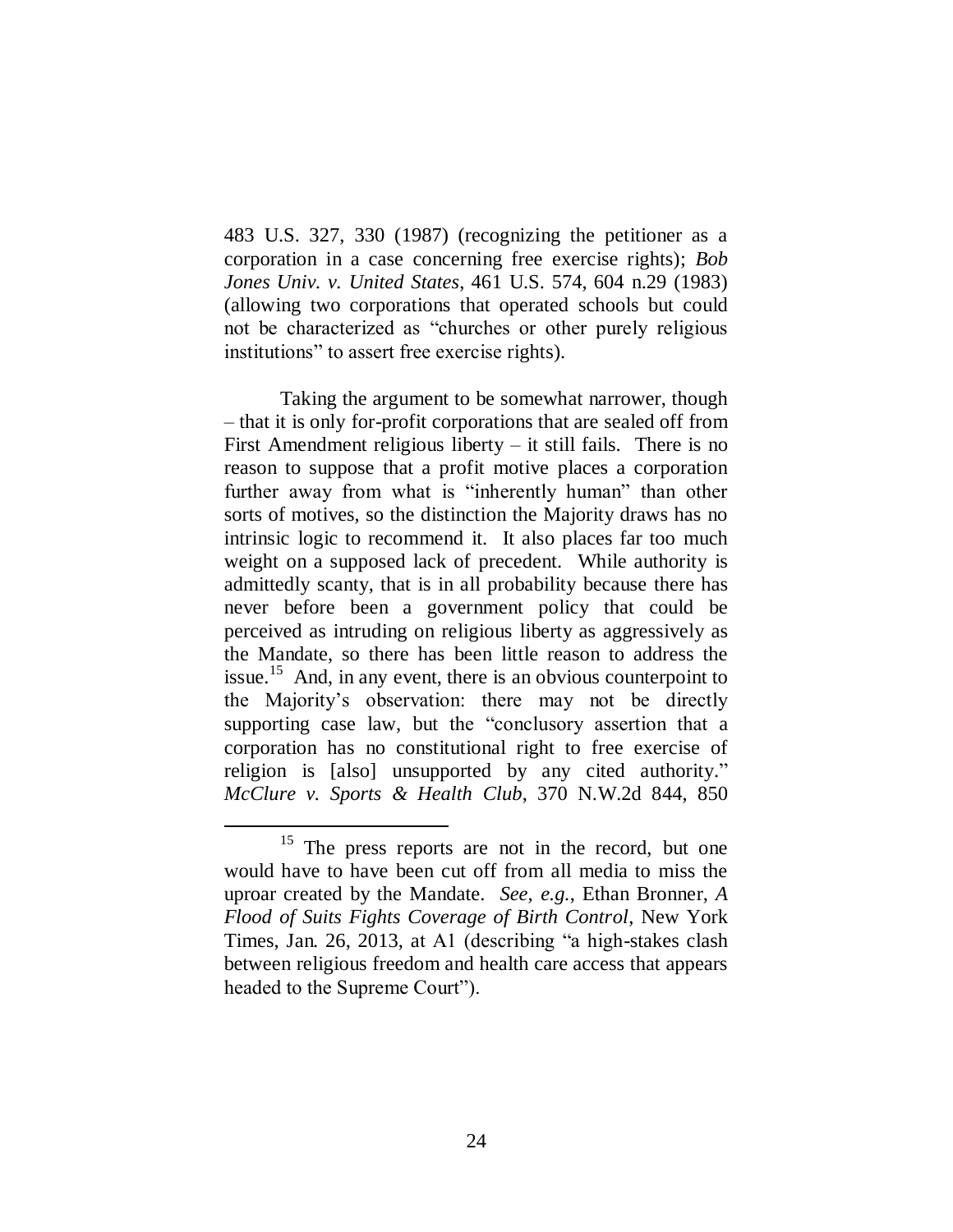(Minn. 1985). In fact, it appears that, far from rejecting the proposition that for-profit corporations may have religious liberty interests, the Supreme Court has reserved the issue for a later time. *Cf. First Nat'l Bank of Boston v. Bellotti*, 435 U.S. 765, 777 (1978) (declining to "address the abstract question whether corporations have the full measure of rights that individuals enjoy under the First Amendment"); *Amos*, 483 U.S. at 345 n.6 (Brennan, J., concurring in the judgment) (noting that "[i]t is also conceivable that some for-profit activities could have a religious character," and leaving open the issue of whether for-profit enterprises could have a religious exemption from Title VII of the Civil Rights Act of 1964); *id.* at 349 (O"Connor, J., concurring in the judgment) (expressly leaving open the same question).

The Majority slips away from its own distinction between for-profit and non-profit entities when it tries to support its holding with a citation to the Supreme Court's observation that the Free Exercise Clause ""secure[s] religious liberty in the individual by prohibiting any invasions thereof by civil authority."" (Maj. Op. at 20 (quoting *Sch. Dist. of Abington Twp. v. Schempp*, 374 U.S. 203, 223 (1963)) (emphasis omitted).) If that out-of-context clause really meant, as the Majority argues, that the right was limited to individuals, then all groups would be left in the cold, not just for-profit corporations. But that is manifestly not what the quoted language means. Not only does the Majority"s interpretation fly in the face of the already cited authority establishing that groups of people have free exercise rights as surely as each individual does, it falters simply as a matter of reason. To recognize that religious convictions are a matter of individual experience cannot and does not refute the collective character of much religious belief and observance.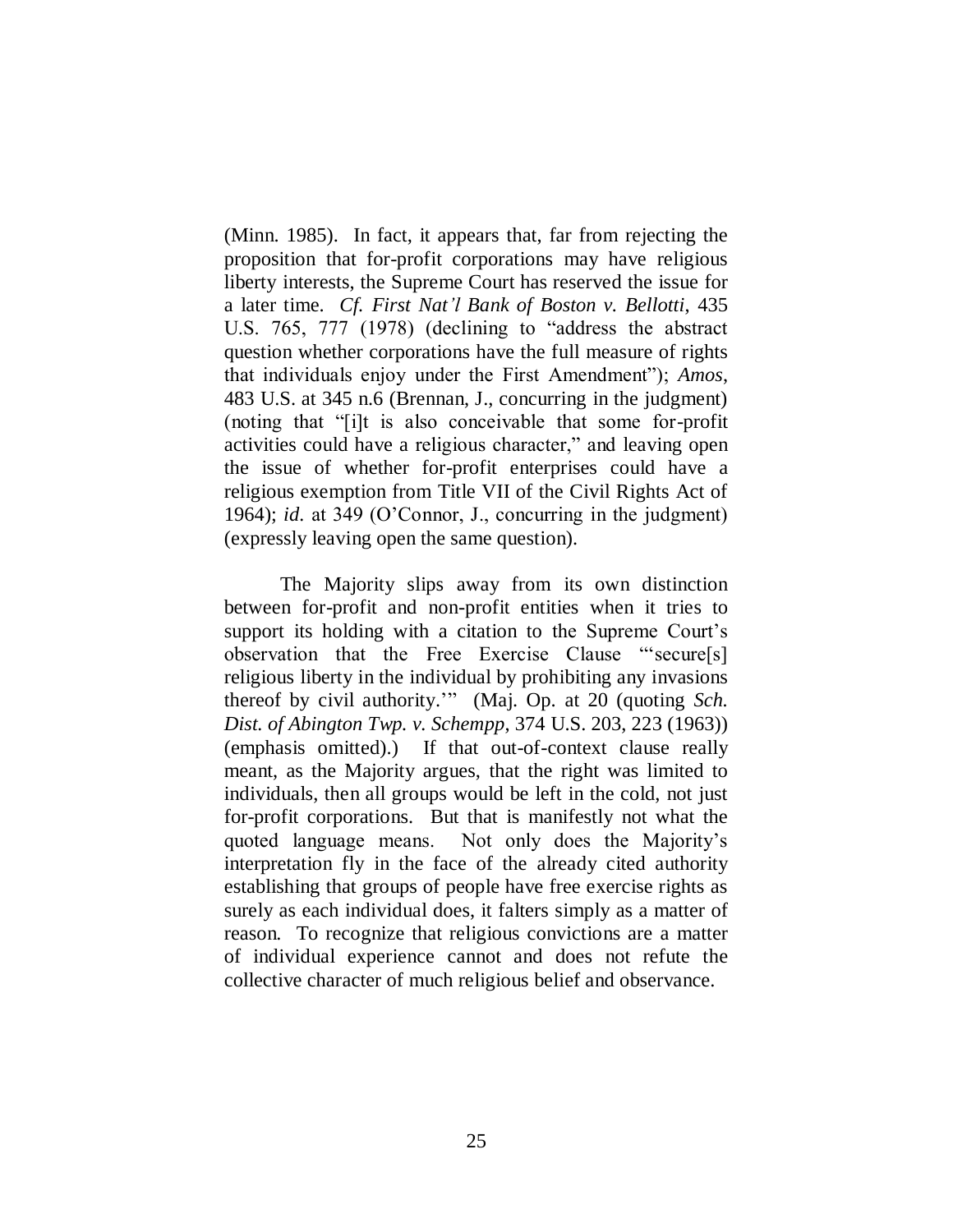Religious opinions and faith are in this respect akin to political opinions and passions, which are held and exercised both individually and collectively. "An individual's freedom to speak, to worship, and to petition the government for the redress of grievances could not be vigorously protected from interference by the State unless a correlative freedom to engage in group effort toward those ends were not also guaranteed." *Roberts v. U.S. Jaycees*, 468 U.S. 609, 622 (1984). And just as the Supreme Court has described the free exercise of religion as an "individual" right, *see Schempp*, 374 U.S. at 223, it has previously said the same thing of the freedom of speech, *see Gitlow v. New York*, 268 U.S. 652, 666 (1925) (calling freedom of speech a "fundamental personal right[]"), and still, notwithstanding that occasional characterization, there are a multitude of cases upholding the free speech rights of corporations. *E.g.*, *Citizens United v. Fed. Election Comm'n*, 558 U.S. 310, 342 (2010) (recognizing that "First Amendment protection extends to corporations" and listing cases to that effect). Indeed, the Supreme Court has specifically "rejected the argument that political speech of corporations or other associations should be treated differently under the First Amendment simply because such associations are not "natural persons."" *Id.* at 343 (quoting *Bellotti*, 435 U.S. at 776). It thus does nothing to advance the discussion to say that the Free Exercise Clause secures religious liberty to individuals. Of course it does. That does not mean that associations of individuals, including corporations, lack free exercise rights.

I am not suggesting that corporations enjoy all of the same constitutionally grounded rights as individuals do. They do not, as the Supreme Court noted in *First National Bank of Boston v. Bellotti*, saying, "[c]ertain purely personal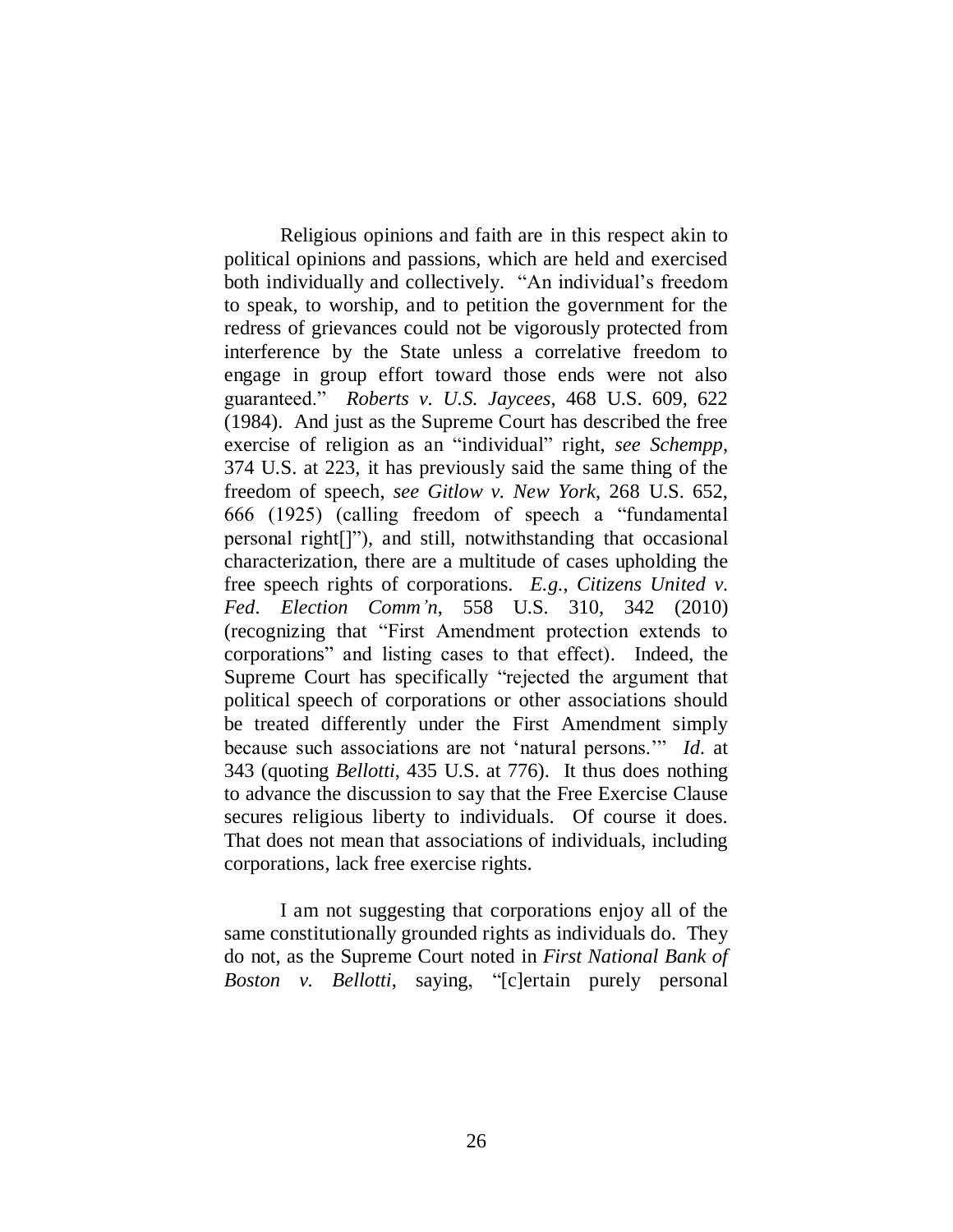guarantees … are unavailable to corporations and other organizations because the historic function of the particular guarantee has been limited to the protection of individuals." 435 U.S. at 778 n.14 (internal quotation marks omitted); *see Cal. Bankers Ass'n v. Shultz*, 416 U.S. 21, 65-67 (1974) (declining to extend to a corporation the right to privacy to the same extent as individuals); *Wilson v. United States*, 221 U.S. 361, 382-86 (1911) (finding that the privilege against self-incrimination does not apply to corporations). The question in a case like this thus becomes "[w]hether or not a particular guarantee is "purely personal."" *Bellotti*, 435 U.S. at 778 n.14. And that, in turn, "depends on the nature, history, and purpose of the particular constitutional provision." *Id.*

Contrary to the Majority"s conclusion, there is nothing about the "nature, history, and purpose" of religious exercise that limits it to individuals. Quite the opposite; believers have from time immemorial sought strength in numbers. They lift one another"s faith and, through their combined efforts, increase their capacity to meet the demands of their doctrine. The use of the word "congregation" for religious groups developed for a reason. Christians, for example, may rightly understand the Lord"s statement that, "where two or three are gathered together in my name, there am I in the midst of them," Matt. 18:20, to be not only a promise of spiritual outpouring but also an organizational directive. It thus cannot be said that religious exercise is a purely personal right, one that "cannot be utilized by or on behalf of any organization, such as a corporation." *United States v. White*, 322 U.S. 694, 699 (1944). It is exercised by organizations all the time.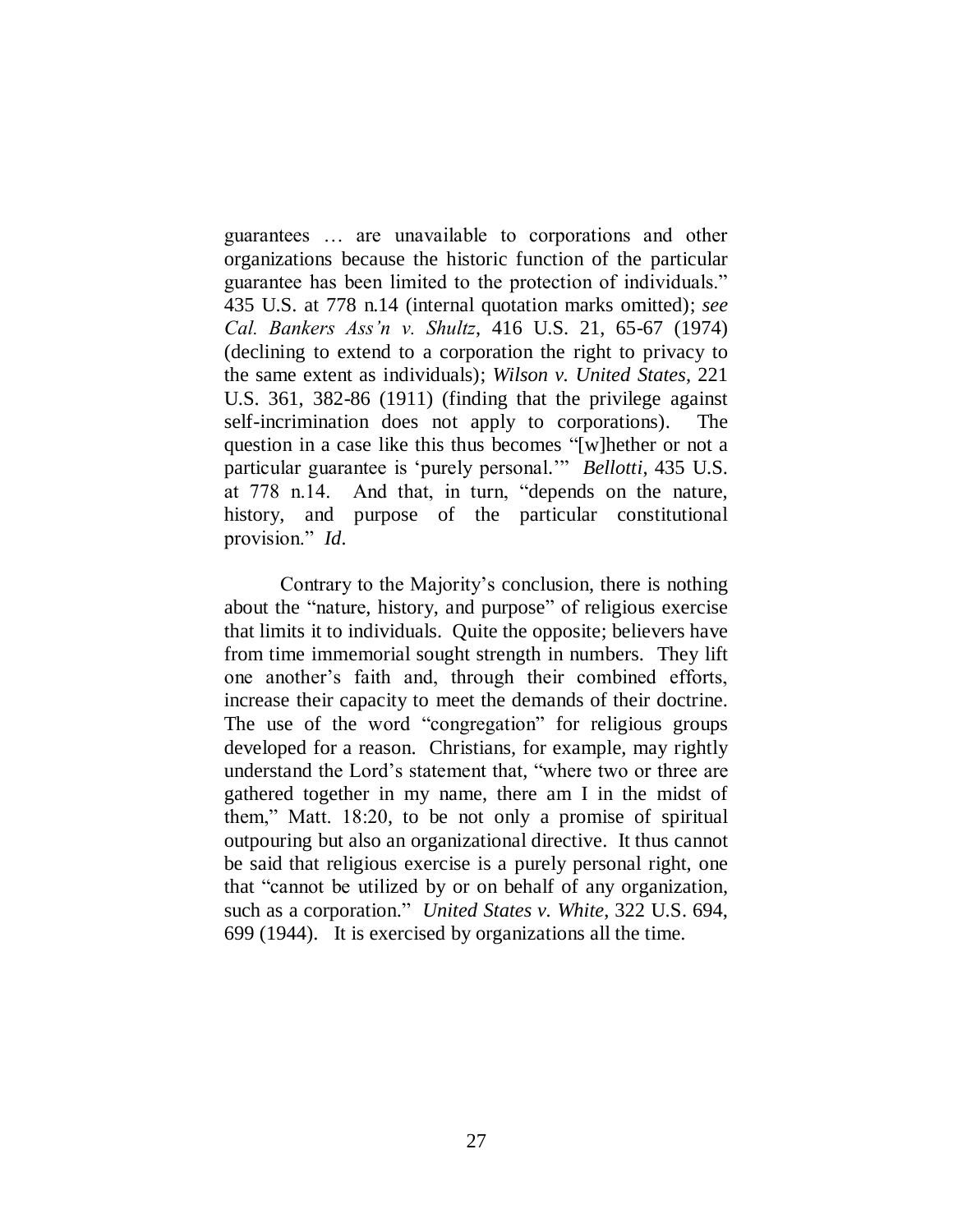Wait, says the government in response to such reasoning; don't get carried away by facts; any collective right to religious exercise must be limited to organizations that are specifically and exclusively dedicated to religious ends. As the government and the Majority see it, religious rights are more limited than other kinds of First Amendment rights. All groups can enjoy secular free expression and rights to assembly, but only "religious organizations" have a right to religious liberty. (*See* Appellee"s Br. at 17 ("[W]hereas the First Amendment freedoms of speech and association are "right[s] enjoyed by religious and secular groups alike,' the First Amendment's Free Exercise Clause "gives special solicitude to the rights of religious organizations."" (quoting *Hosanna-Tabor Evangelical Lutheran Church & Sch. v. EEOC*, 132 S. Ct. 694, 706, 713  $(2012))$ ; Maj. Op. at 18, 22 (acknowledging that "First" Amendment free speech rights apply to corporations," but declining to "draw the conclusion that, just because courts have recognized the free exercise rights of churches and other religious entities, it necessarily follows that for-profit, secular corporations can exercise religion").) Of course, that view leaves it to the government to decide what qualifies as a "religious organization," which ought to give people serious pause since one of the central purposes of the First Amendment is to keep the government out of the sphere of religion entirely. *Cf. Illinois ex rel. McCollum v. Bd. of Educ. of Sch. Dist. No. 71*, 333 U.S. 203, 212 (1948) ("[T]he First Amendment rests upon the premise that both religion and government can best work to achieve their lofty aims if each is left free from the other within its respective sphere.").

Assuming, however, that the government had the competence to decide who is religious enough to qualify as a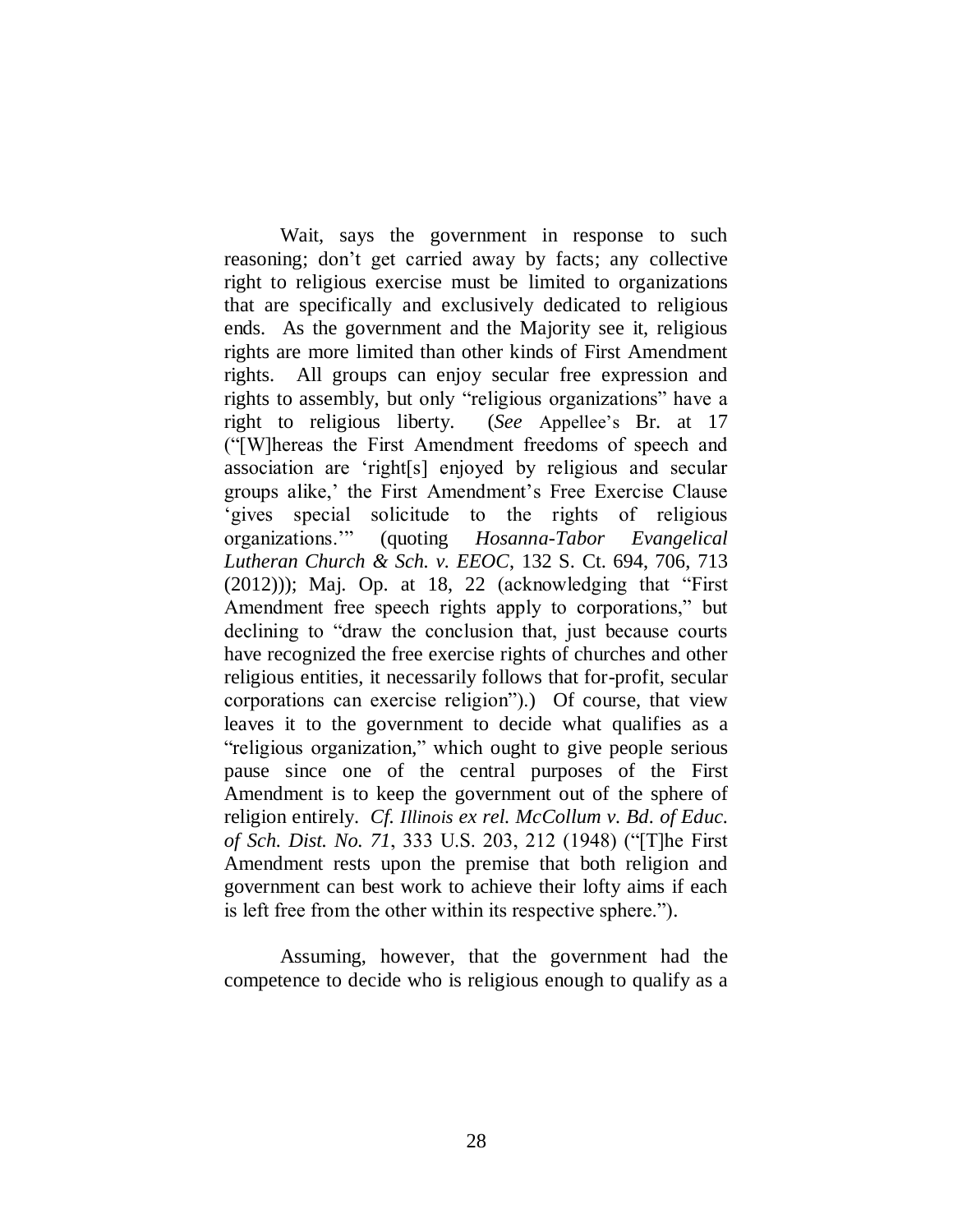"religious organization,"<sup>16</sup> there is no reason to suppose that the Free Exercise guarantee is as limited as the government

In contrast to that rather broad view of whether an organization qualifies for a religious exemption under Title VII, the definition of the term "religious employer" in the Mandate was notably cramped. *See* 45 C.F.R.  $§$  147.130(a)(1)(iv)(B) (defining "religious employers" as "organization[s] that meet[] all of the following criteria: (1) The inculcation of religious values is the purpose of the organization. (2) The organization primarily employs persons

 $\overline{a}$ <sup>16</sup> Some wading into those waters has become inevitable. A handful of federal statutes create exemptions for "a religious corporation, association, educational institution, or society."  $42 \text{ U.S.C. }$  § 2000e-1(a) (Title VII); *see also id.* § 12113(d)(1), (2) (similar language in the Americans with Disabilities Act). In *LeBoon v. Lancaster Jewish Community Center Ass'n*, 503 F.3d 217 (3d Cir. 2007), we examined whether a Jewish community center qualified as a "religious organization" for purposes of Title VII to determine whether it was exempt from compliance with the religious discrimination provisions of Title VII's Section 702. Under a multi-factor test, we determined that the community center qualified as a "religious corporation, organization, or institution," because (1) "religious organizations may engage in secular activities without forfeiting protection under Section 702"; (2) "religious organizations need not adhere absolutely to the strictest tenets of their faiths to qualify for Section 702 protection"; (3) "religious organizations may declare their intention not to discriminate … without losing the protection of Section 702"; and (4) "the organization need not enforce an across-theboard policy of hiring only coreligionists." *Id.* at 229-30.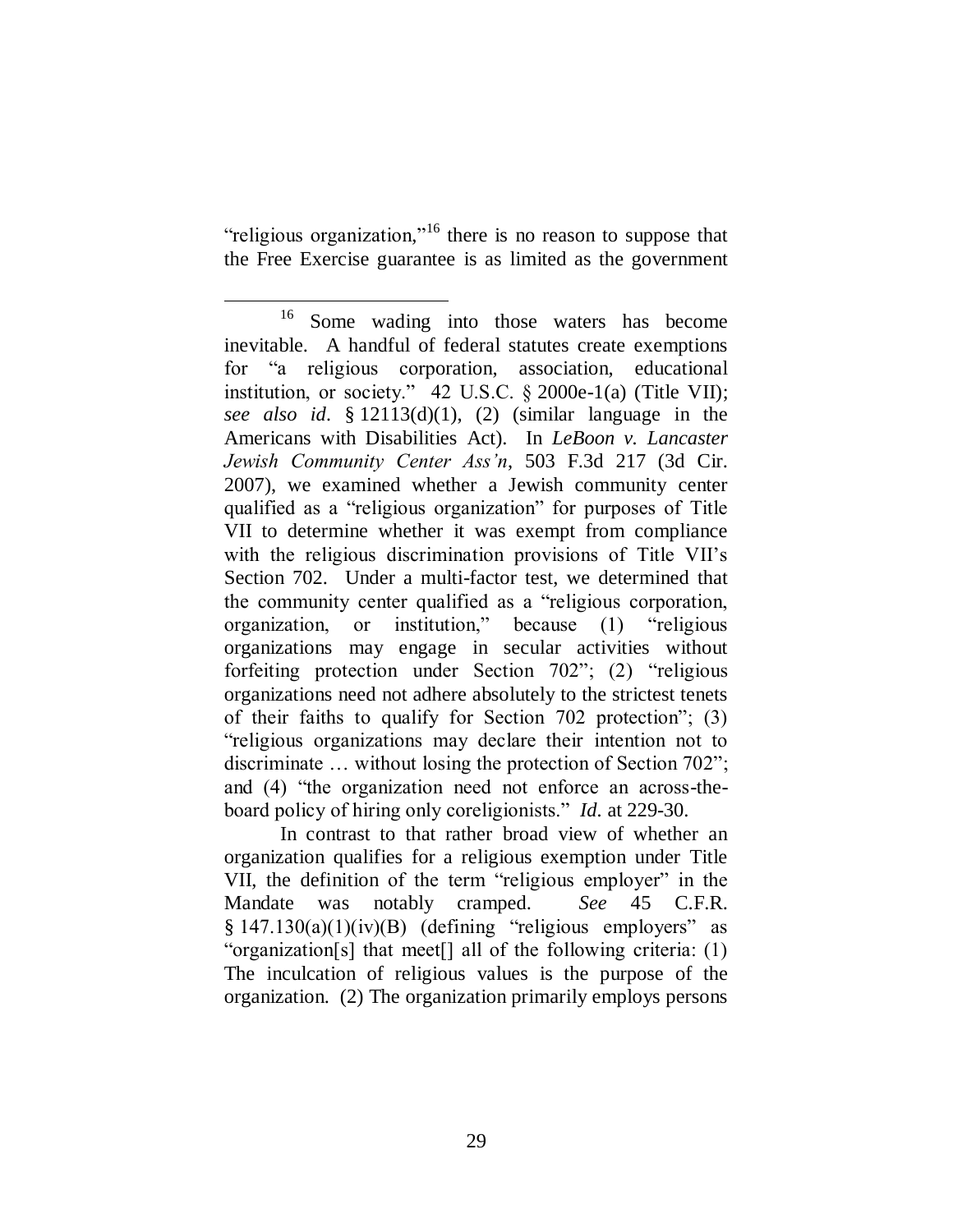claims or the Majority accepts. Our Constitution recognizes the free exercise of religion as something in addition to other kinds of expression, not because it requires less deference, but arguably because it requires more. At the very least, it stands on an equal footing with the other protections of the First Amendment. *See Prince v. Massachusetts*, 321 U.S. 158, 164 (1944) ("[I]t may be doubted that any of the great liberties insured by the First Article can be given higher place than the others. All have preferred position in our basic scheme. All are interwoven there together."); *Cantwell v. Connecticut*, 310 U.S. 296, 310 (1940) ("[T]he people of this nation have ordained in the light of history, that … these liberties [religious faith and political belief] are, in the long view, essential to enlightened opinion and right conduct on the part of the citizens of a democracy. The essential characteristic of these liberties is, that under their shield many types of life, character, opinion and belief can develop unmolested and unobstructed."). The values protected by the religious freedom clauses of the First Amendment "have been zealously protected, sometimes even at the expense of other interests of admittedly high social importance." *Wisconsin v. Yoder*, 406 U.S. 205, 214 (1972).

who share the religious tenets of the organization. (3) The organization serves primarily persons who share the religious tenets of the organization. (4) The organization is a nonprofit organization as described in section 6033(a)(1) and section  $6033(a)(3)(A)(i)$  or (iii) of the Internal Revenue Code of 1986, as amended."). HHS recently promulgated a new rule which purports to broaden the definition of "religious employer" to some extent. *See* 78 F.R. 39870-01.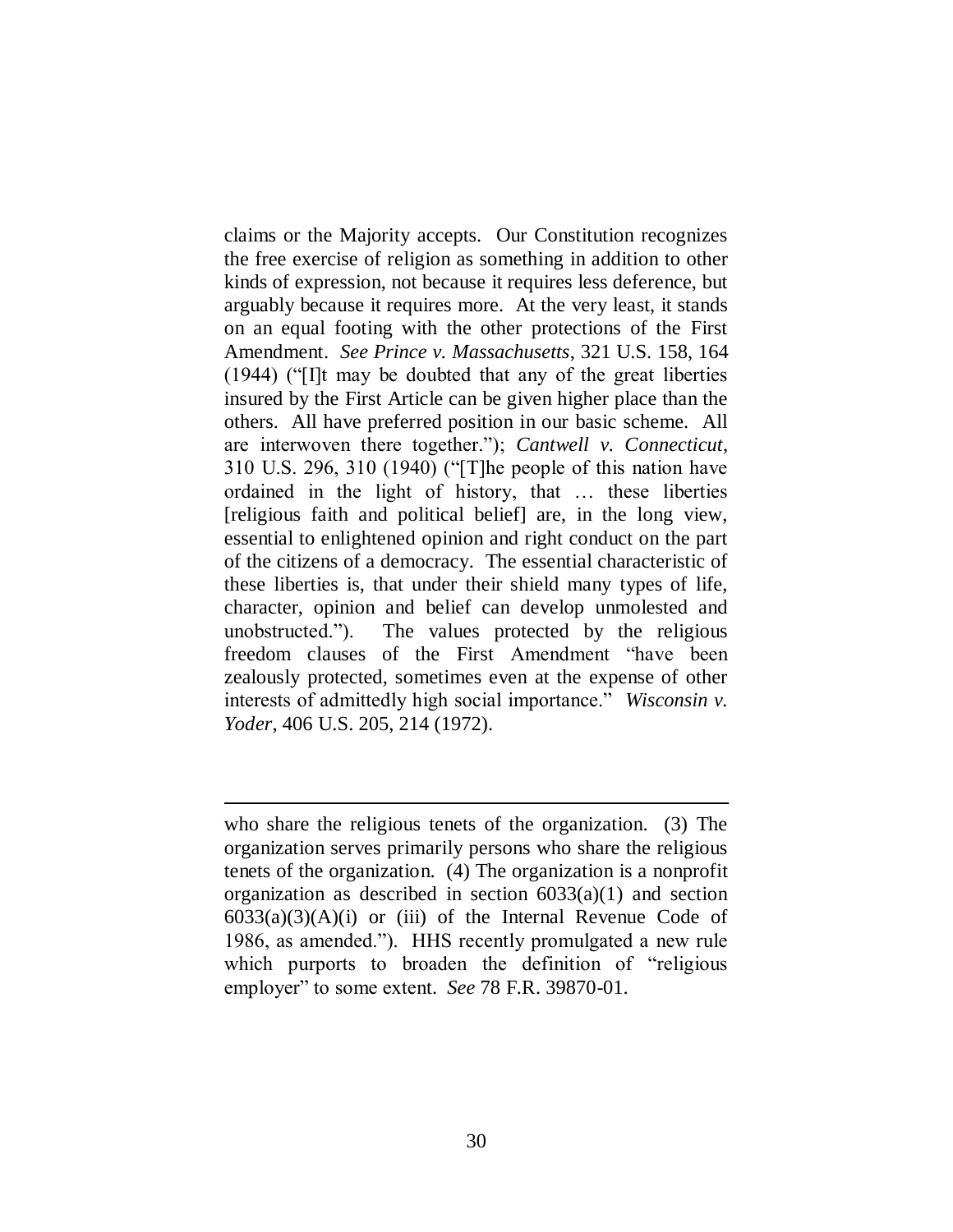In spite of that history of zealous protection, the Majority relegates religious liberty to second-class status, saying that, because Supreme Court case law incorporated the Free Exercise and Free Speech Clauses into the Fourteenth Amendment's Due Process clause at different times, "it does not automatically follow that all clauses of the First Amendment must be interpreted identically." (Maj. Op. at 24.) Implicit in the Majority"s position is that the Free Exercise Clause may be afforded less protection than the Free Speech Clause, and that is indeed the effect of the Majority"s ruling. I wholeheartedly disagree with that inversion of the special solicitude historically shown for the free exercise of religion. And to any who might try to obfuscate what has happened today by saying, "different doesn't mean worse," please note: courts in this Circuit and elsewhere have never questioned the First Amendment rights of corporations advancing abortion rights, *Planned Parenthood of Se. Pa. v. Casey*, 947 F.2d 682, 705-06 (3d Cir. 1991) (considering whether a statute requiring physicians to disclose certain information to women seeking abortions violated the First Amendment rights of Planned Parenthood, a corporation), *rev'd in part on other grounds*, 505 U.S. 833 (1992); *Planned Parenthood Ass'n of Hidalgo Cnty. Tex., Inc. v. Suehs*, 692 F.3d 343, 349 (5th Cir. 2012) (considering whether a state "restriction on promoting elective abortions" violated Planned Parenthood's First Amendment rights), while today's ruling denies First Amendment protection to one opposed to abortifacients, because that opposition is grounded in religious conviction.

Given the special place the First Amendment plays in our free society, the Supreme Court in *Bellotti* instructed that, instead of focusing on "whether corporations "have" First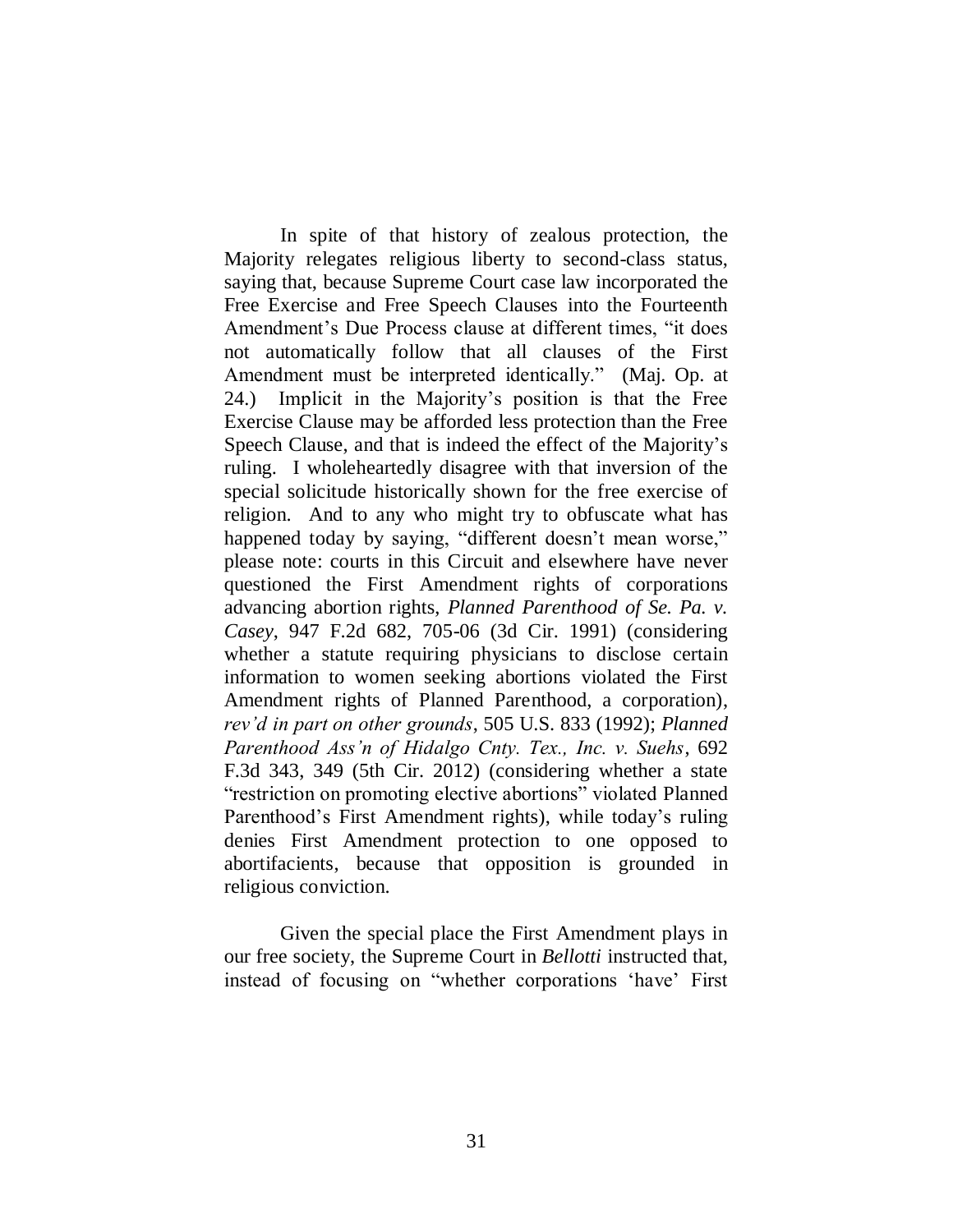Amendment rights and, if so, whether they are coextensive with those of natural persons," "the question must be whether" the activity at issue falls within an area "the First" Amendment was meant to protect." 435 U.S. at 776. In other words, the operative question under the First Amendment is what is being done – whether there is an infringement on speech or the exercise of religion – not on who is speaking or exercising religion. Hence, in the political speech context that it then faced, the *Bellotti* Court emphasized that, "[i]f the speakers here were not corporations, no one would suggest that the State could silence their proposed speech. It is the type of speech indispensable to decisionmaking in a democracy, and this is no less true because the speech comes from a corporation rather than an individual." *Id.* at 777. Likewise here, the right to object on religious grounds to funding someone else"s reproductive choices is no less legitimate because the objector is a corporation rather than an individual.

But even if it were appropriate to ignore the Supreme Court"s advice and focus on the person asserting the right rather than on the right at stake, there is a blindness to the idea that an organization like a closely held corporation is something other than the united voices of its individual members. The Majority detects no irony in its adoption of the District Court"s comment that ""[r]eligious belief takes shape within the minds and hearts of individuals, and its protection is one of the more uniquely human rights provided by the Constitution"" (Maj. Op. at 20-21 (quoting *Conestoga Wood Specialties Corp.*, 213 WL 140110, at \*7)), while it is simultaneously denying religious liberty to Conestoga, an entity that is nothing more than the common vision of five individuals from one family who are of one heart and mind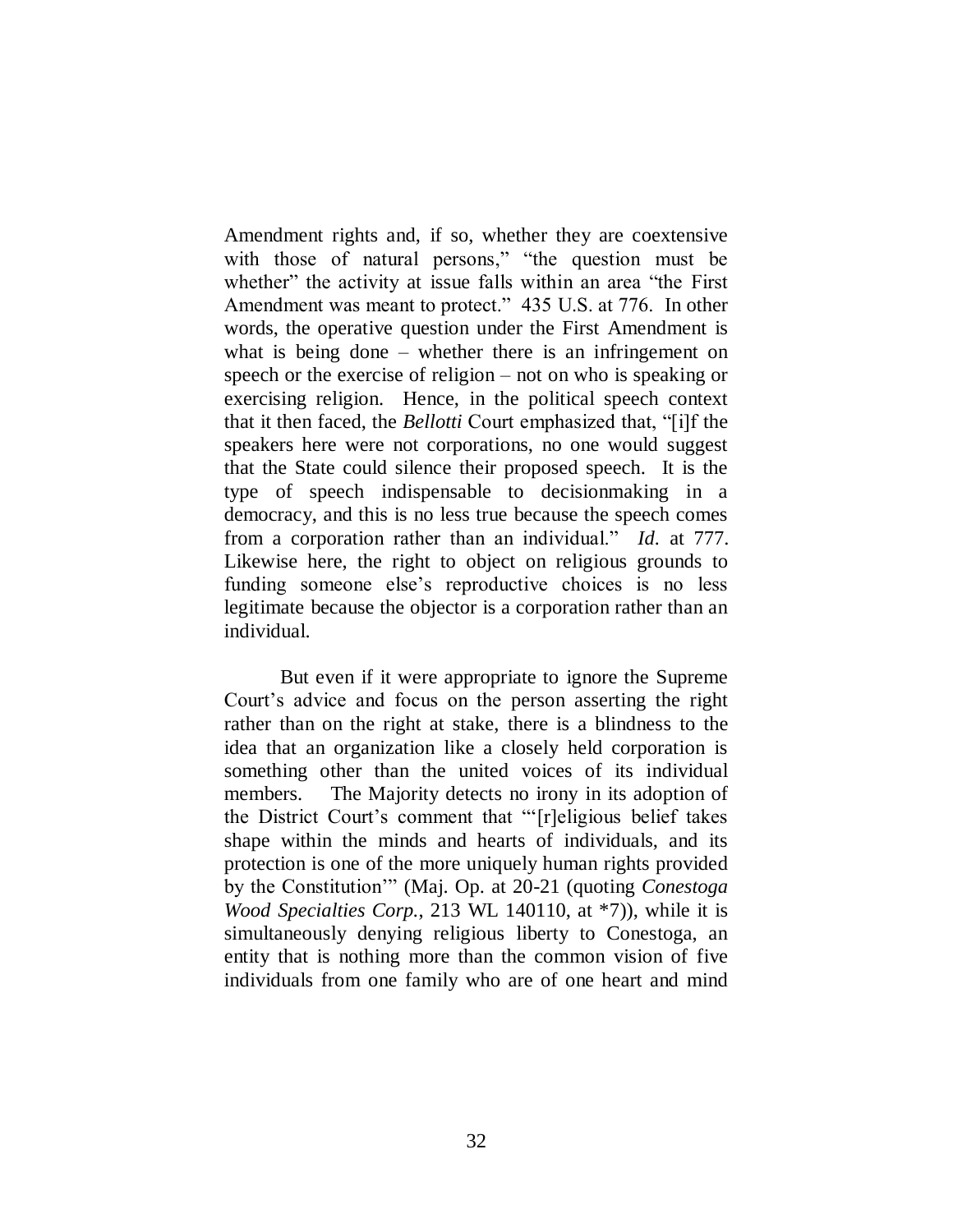about their religious belief.<sup>17</sup> Acknowledging "the Hahns" commitment to the Mennonite faith" (*id.* at 30), on one hand, while on the other acting as if the Hahns do not even exist and are not having their "uniquely human rights" trampled on is more than a little jarring.

And what is the rationale for this "I can't see you" analysis? It is that for-profit corporations like Conestoga were "created to make money." (*Id.* at 21.) It is the profitmaking character of the corporation, not the corporate form itself, that the Majority treats as decisively disqualifying Conestoga from seeking the protections of the First Amendment or RFRA. (*See id.* at 22 ("We will not draw the conclusion that, just because courts have recognized the free exercise rights of churches and other religious entities, it necessarily follows that for-profit, secular corporations can exercise religion.").) That argument treats the line between profit-motivated and non-profit entities as much brighter than it actually is, since for-profit corporations pursue non-profit goals on a regular basis.<sup>18</sup> More important for present

 $17$  We are dealing here with a closely held corporation, and we need not determine whether or how a publicly traded corporation, with widely distributed ownership, might endeavor to exercise religion. Those issues can be left for another day.

<sup>&</sup>lt;sup>18</sup> It is commonplace for corporations to have mission statements and credos that go beyond profit maximization. When people speak of "good corporate citizens" they are typically referring to community support and involvement, among other things. Beyond that, recent developments in corporate law regarding "Benefit" or "B" corporations significantly undermine the narrow view that all for-profit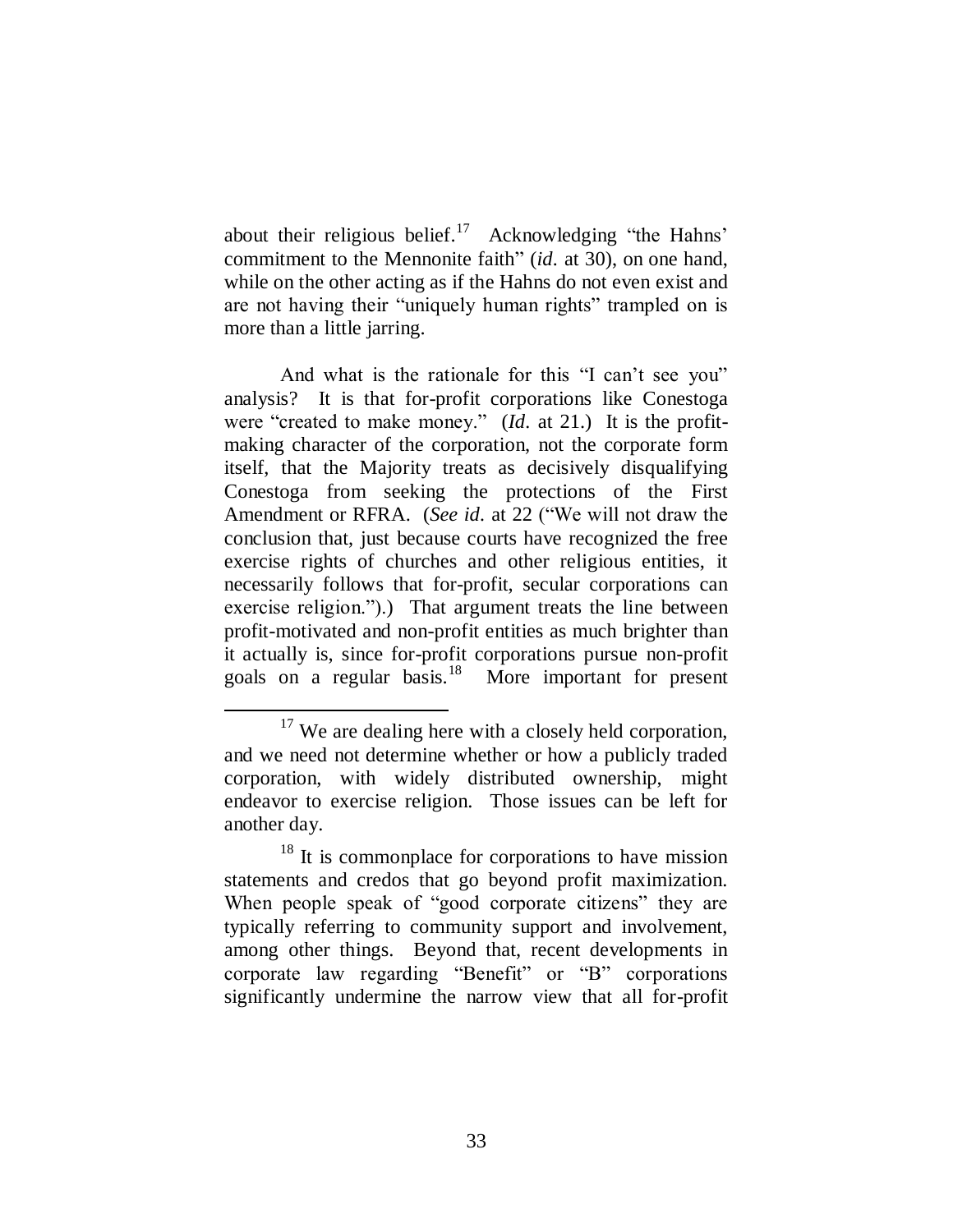$\overline{a}$ corporations are concerned with profit maximization alone. As one academic has said, "[o]n a secular level, society appears to have already recognized this, giving form to the yearning of investors, customers, employees, and officers to combine and form businesses consistent with their particular values and convictions. This is evidenced by developments both in the marketplace and in state legislatures, such as the promulgation of "Benefit Corporation" statutes and the "B Corporation" movement." Ronald J. Colombo, *The Naked Private Square* at 57-58, 51 Houston L. Rev. (forthcoming 2013), *available* http://papers.ssrn.com/sol3/papers.cfm?abstract\_id=2173801 &download=yes; *see also* Margaret Blair, *The Four Functions of Corporate Personhood* at 31, Public Law & Legal Theory, Working Paper No. 12-15, *available at*  http://ssrn.com/abstract=2037356 (noting that corporations "support the building, preserving, and sustaining of *human institutions*. … [L]arge corporations nearly always have broader purposes than just the enrichment of shareholders, purposes such as providing safe and reliable products, good jobs for employees, new treatments for diseases, investment options for small investors, financing for housing or college, or access to communication networks that link individuals around the globe, make vast amounts of information available to them, and give them an outlet for self-expression. While investors in these institutions expect, and deserve, to get a return on their investment, profits for shareholders are clearly not the only value being created by such enterprises."); Christopher Lacovara, *Strange Creatures: A Hybrid Approach to Fiduciary Duty in Benefit Corporations*, 2011 Colum. Bus. L. Rev. 815 (discussing "[b]enefit corporations, or "B-Corps," [which] represent a new corporate legal form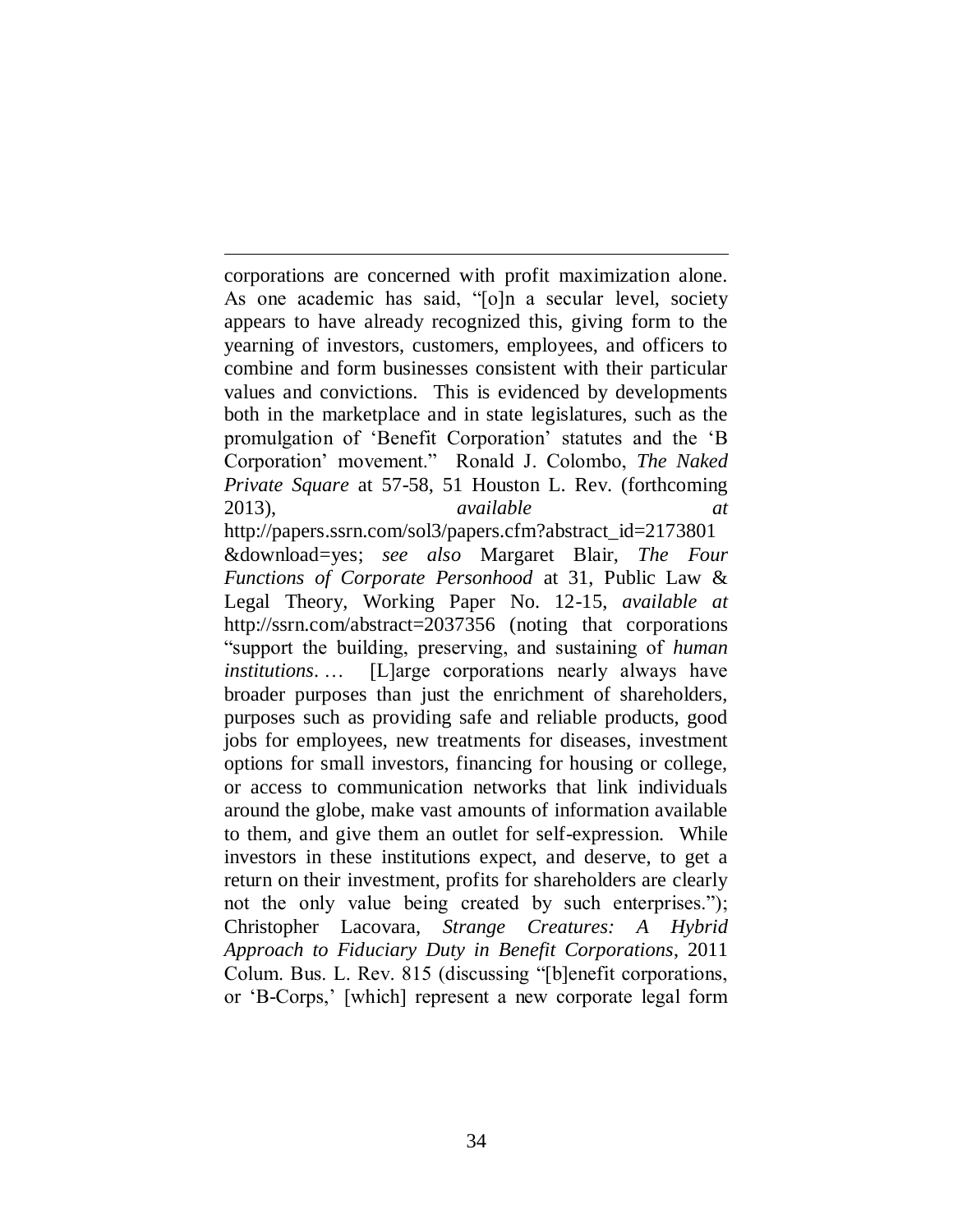purposes, however, the kind of distinction the majority draws between for-profit corporations and non-profit corporations has been considered and expressly rejected in other First Amendment cases.

In *Citizens United v. Federal Election Commission*, for example, the Supreme Court said, "[b]y suppressing the speech of manifold corporations, *both for-profit and nonprofit*, the Government prevents their voices and viewpoints from reaching the public and advising voters on which persons or entities are hostile to their interests." 558 U.S. at 354 (emphasis added); *see also Perry v. Los Angeles Police Dep't*, 121 F.3d 1365, 1371 (9th Cir. 1997) ("Once it is decided that the activity here is expressive activity, fully protected by the First Amendment, the fact that plaintiffs are not nonprofit organizations does not affect the level of protection accorded to their speech."); *Transp. Alts., Inc. v. City of New York*, 218 F. Supp. 2d 423, 444 (S.D.N.Y. 2002) ("[D]rawing distinctions between organizations based on forprofit or non-profit sponsorship in determining how much to charge to hold an event [in a public park] runs afoul of the First Amendment."). Because the First Amendment protects speech and religious activity generally, an entity's profitseeking motive is not sufficient to defeat its speech or free exercise claims. *See Hobby Lobby*, 2013 WL 3216103, at

designed to accommodate the dual profit-making and public benefit goals of the social enterprise movement"). There is absolutely no evidence that Conestoga exists solely to make money. It is operated, rather, to accomplish the specific vision of its deeply religious owners. While making money is part of that vision, the government has effectively conceded that Conestoga has more than profit on its corporate agenda.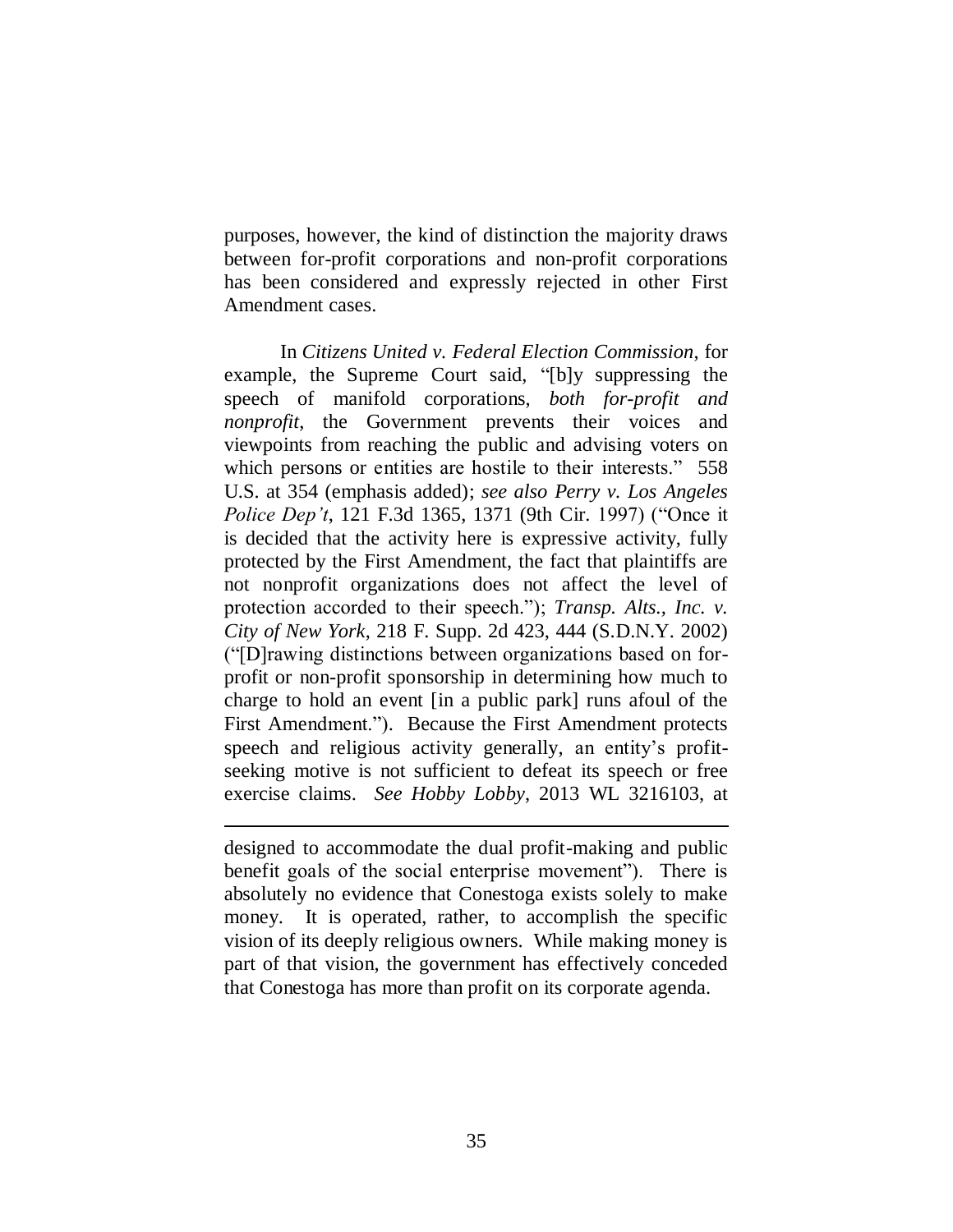\*15 ("We see no reason the Supreme Court would recognize constitutional protection for a corporation"s political expression but not its religious expression.").

The forceful dissent of Judge John T. Noonan, Jr., in *EEOC v. Townley Eng'g & Mfg. Co.*, 859 F.2d 610 (9th Cir. 1988), put the point plainly:

> The First Amendment, guaranteeing the free exercise of religion to every person within the nation, is a guarantee that [for-profit corporations may] rightly invoke[]. Nothing in the broad sweep of the amendment puts corporations outside its scope. Repeatedly and successfully, corporations have appealed to the protection the Religious Clauses afford or authorize. Just as a corporation enjoys the right of free speech guaranteed by the First Amendment, so a corporation enjoys the right guaranteed by the First Amendment to exercise religion.

> The First Amendment does not say that only one kind of corporation enjoys this right. The First Amendment does not say that only religious corporations or only not-for-profit corporations are protected. The First Amendment does not authorize Congress to pick and choose the persons or the entities or the organizational forms that are free to exercise their religion. All persons – and under our Constitution all corporations are persons – are free. A statute cannot subtract from their freedom.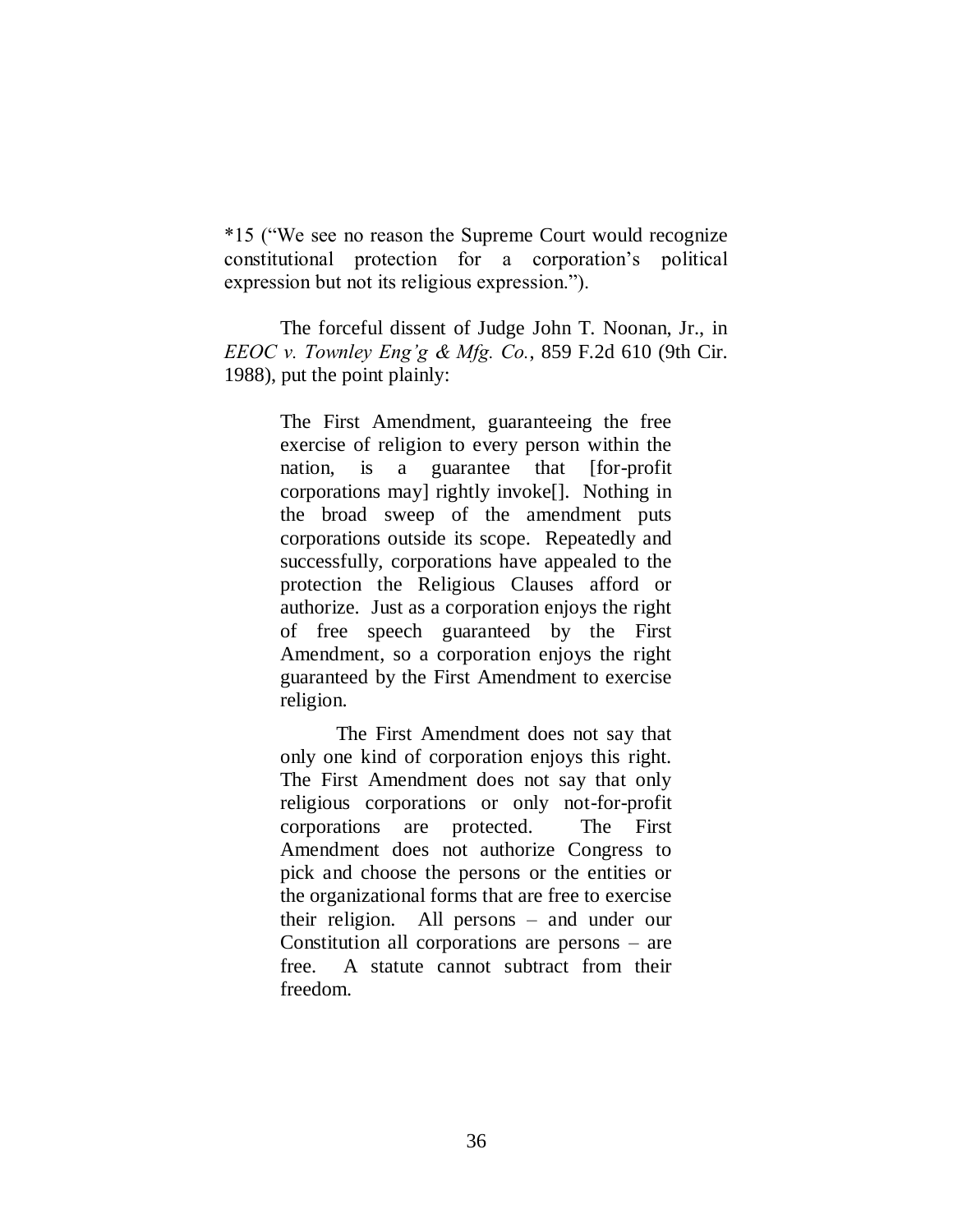*Id.* at 623 (Noonan, J., dissenting) (internal citation omitted).

Oddly, the government"s opposing view, adopted by the Majority, appears to be itself a species of religion, based on the idea that seeking after filthy lucre is sin enough to deprive one of constitutional protection, and taking "[t]he theological position … that human beings should worship God on Sundays or some other chosen day and go about their business without reference to God the rest of the time." *Id.* at 625. There is certainly in the text of the Constitution no support for this peculiar doctrine, and what precedent there is on the role of religion in the world of commerce is to the contrary. *See United States v. Lee*, 455 U.S. 252, 254 (1982) (allowing Amish business owner to raise a free exercise defense to his alleged failure to pay social security taxes for his employees); *Braunfeld v. Brown*, 366 U.S. 599, 601 (1961) (allowing Jewish "merchants" in Philadelphia to challenge the city"s Sunday-closing laws because the laws allegedly infringed on their free exercise of religion). As the Tenth Circuit sitting en banc noted in *Hobby Lobby*, the Supreme Court"s decisions establish that Free Exercise rights do not evaporate when one is involved in a for-profit business. *Hobby Lobby*, 2013 WL 3216103, at \*14 (citing *Lee* and *Braunfeld*). 19

 $\overline{a}$ <sup>19</sup> The government emphasizes that, in *Amos*, "the Supreme Court held that a gymnasium run by the Mormon Church was free to discharge a building engineer who failed to observe the Church"s standards," but that, in so doing, "the Court stressed that the Church did not operate the gym on a for-profit basis." (Appellee"s Br. at 18.) During oral argument, counsel for the government relied on that characterization of *Amos* to imply for the first time that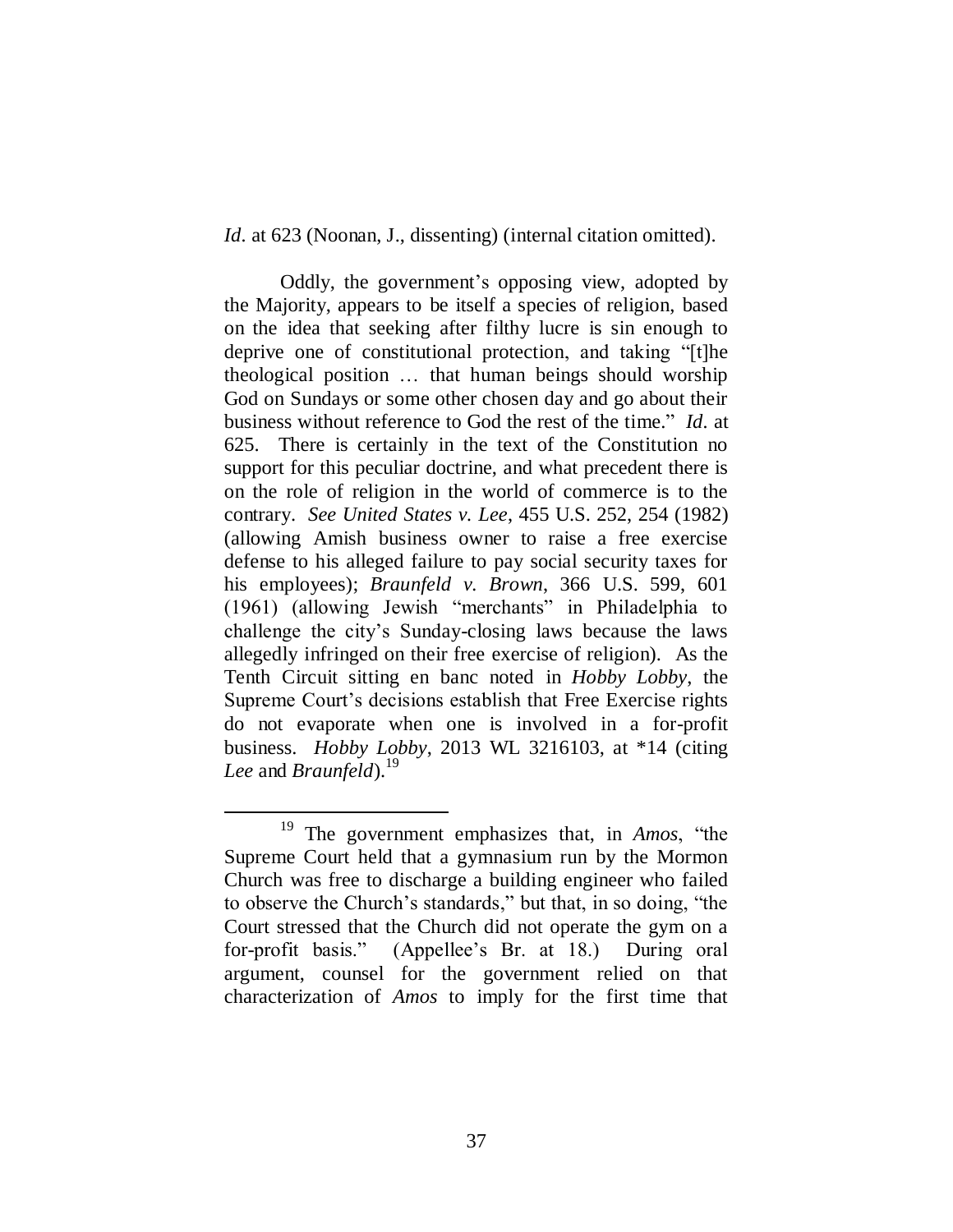granting any free exercise rights to a for-profit corporation would inevitably trigger Establishment Clause problems, as any accommodation to the corporation would come at the expense of similarly situated corporations that had not received a religious exemption. As I have already noted, *see supra* Part III.A.1, *Amos* did not turn on a for-profit versus non-profit distinction, and, in fact, the Court left open any question regarding the Establishment Clause impact of granting a religious exemption to a for-profit corporation.

 $\overline{a}$ 

More fundamentally, the government mistakes the scope of the Establishment Clause. Under the so-called "endorsement" test for evaluating Establishment Clause challenges, courts look to "whether the challenged governmental practice either has the purpose or effect of "endorsing" religion." *Cnty. of Allegheny v. ACLU*, 492 U.S. 573, 592 (1989). "Of course, the word "endorsement" is not self-defining," *id.* at 593, but the Supreme Court "has long recognized that the government may (and sometimes must) accommodate religious practices and that it may do so without violating the Establishment Clause," *Hobbie v. Unemployment Appeals Comm'n of Fla.*, 480 U.S. 136, 144- 45 (1987); *see also Lee v. Weisman*, 505 U.S. 577, 627-28 (Souter, J., concurring) (arguing that government "may "accommodate" the free exercise of religion by relieving people from generally applicable rules that interfere with their religious callings," without "necessarily signify[ing] an official endorsement of religious observance over disbelief"). Otherwise, the enforcement of laws that "cut[] across religious sensibilities, as [they] often do[]," would "put[] those affected to the choice of taking sides between God and government," *id.*, a choice that will often place a substantial burden on religious devotion, *see infra* Part III.A.2.a. "In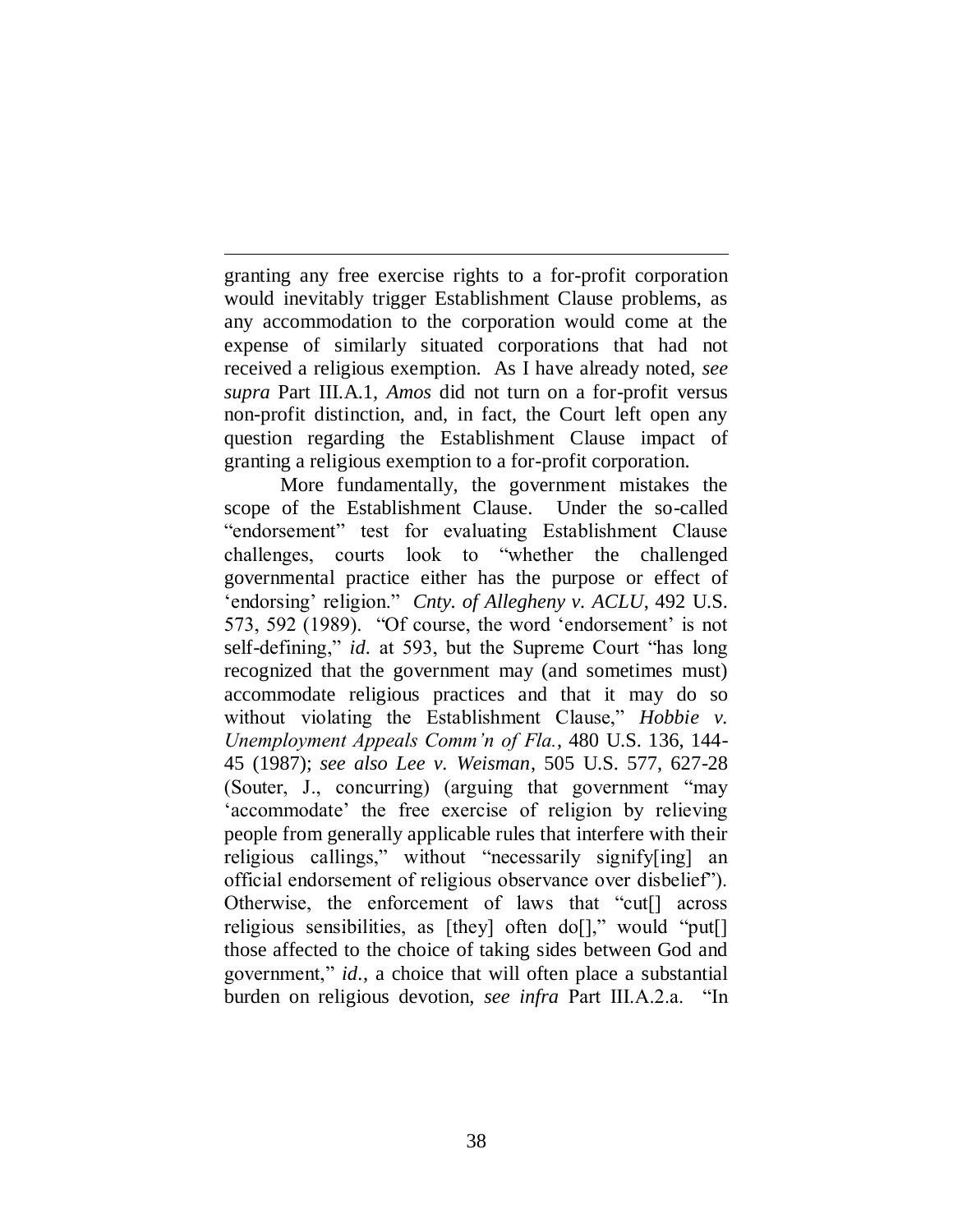So, to recap, it is not the corporate form itself that can justify discriminating against Conestoga, and it is not the pursuit of profits that can justify it. Yet somehow, by the miracle-math employed by HHS and its lawyers, those two negatives add up to a positive right in the government to discriminate against a for-profit corporation. Thus, despite the Supreme Court"s insistence that "no official, high or petty,

l

such circumstances, accommodating religion reveals nothing beyond a recognition that general rules can unnecessarily offend the religious conscience when they offend the conscience of secular society not at all." *Weisman*, 505 U.S. at 628. If the Supreme Court were of a contrary mind, then *Amos*, *Yoder*, *Sherbert*, and a host of other cases in which the Court granted exemptions under the Free Exercise Clause would have been decided differently.

Thus, it cannot be, as the government seems to suggest, that a decision to accommodate the Hahns' and Conestoga"s constitutionally protected religious liberties would result in an impermissible endorsement of their religion. The Establishment Clause does not prohibit what the Free Exercise Clause demands. To be sure, the government may, under certain circumstances, "cross[] the line from permissible accommodation to unconstitutional establishment." *Id.* at 629 (concurring in majority holding that school-mandated prayer at graduation ceremony violated the Establishment Clause). But granting an exemption to Conestoga and the Hahns in this case would do nothing more than "lift a discernible burden on the[ir] free exercise of religion," *id.*, and "Government efforts to accommodate religion are permissible when they remove burdens on the free exercise of religion," *Cnty. of Allegheny*, 492 U.S. at 601 n.51.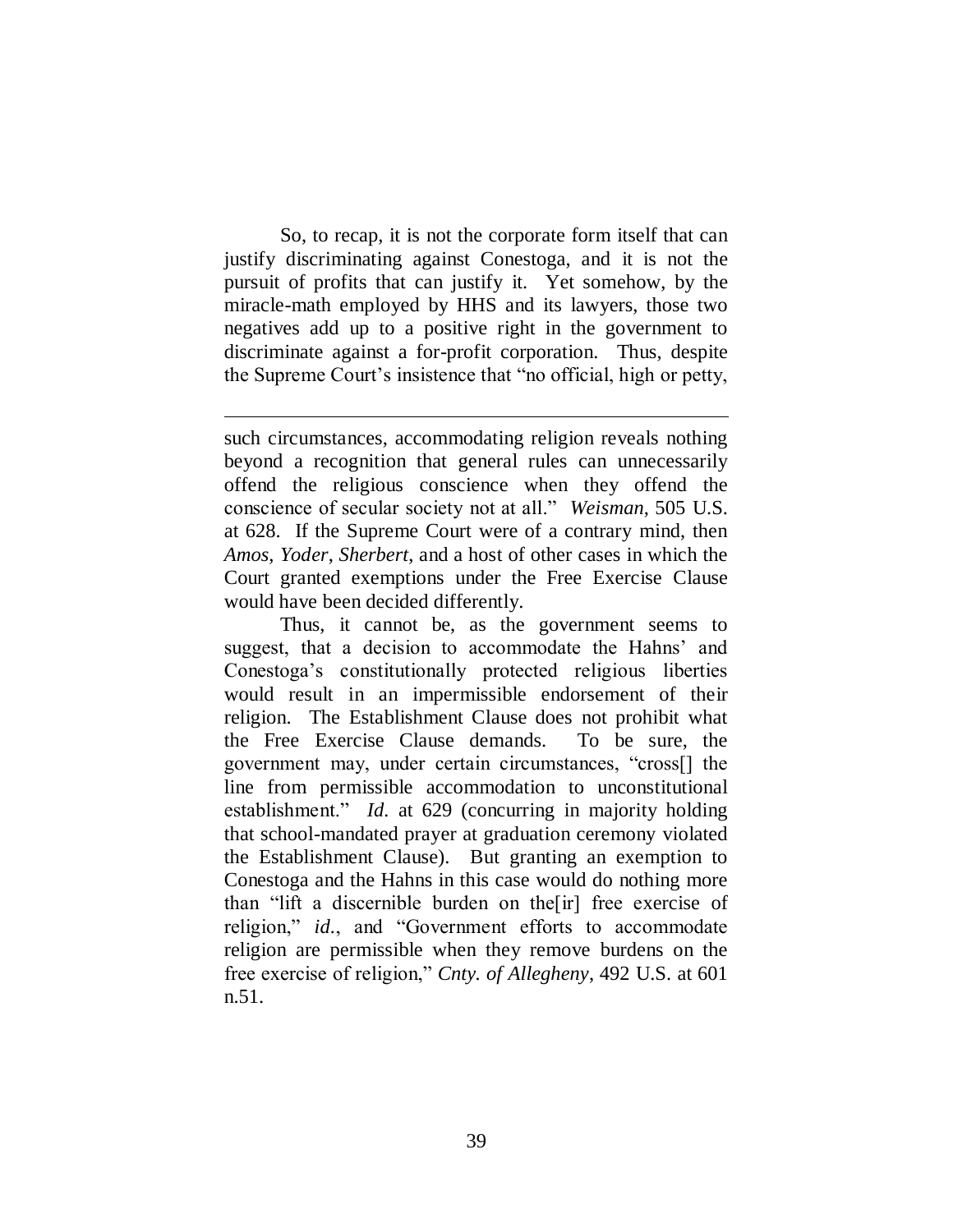can prescribe what shall be orthodox in politics, nationalism, religion, or other matters of opinion or force citizens to confess by word or act their faith therein," *W. Va. Bd. of Educ. v. Barnette*, 319 U.S. 624, 642 (1943), the government claims the right to force Conestoga and its owners to facilitate the purchase and use of contraceptive drugs and devices, including abortifacients, all the while telling them that they do not even have a basis to speak up in opposition.<sup>20</sup> Remarkable.

I reject that power grab and would hold that Conestoga may invoke the right to religious liberty on its own behalf. $^{21}$ 

<sup>20</sup> Conestoga is silenced because it is a for-profit corporation, and the Hahns must likewise sit down and be quiet because, by the government's reasoning, the Mandate really does not affect them. (*See* Appellee"s Br. at 22 (arguing that "[t]he contraceptive-coverage requirement does not compel the [Hahns] as individuals to do anything," but, rather, "[i]t is only the legally separate corporation that has any obligation under the mandate" (internal quotation marks omitted) (third alteration in original)).)

 $21$  Because of that conclusion, I need not consider at length the alternative argument that, even if Conestoga itself is without First Amendment protection, it may assert the free exercise claims of its owners, the Hahns. Suffice it to say that there is persuasive precedent for that approach in the context of close corporations. *See Commack Self-Serv. Kosher Meats, Inc. v. Hooker*, 680 F.3d 194, 200 (2d Cir. 2012) (allowing a kosher deli to press Free Exercise and Establishment Clause claims on behalf of its owners); *Stormans Inc. v. Selecky*, 586 F.3d 1109, 1120 & 1120 n.9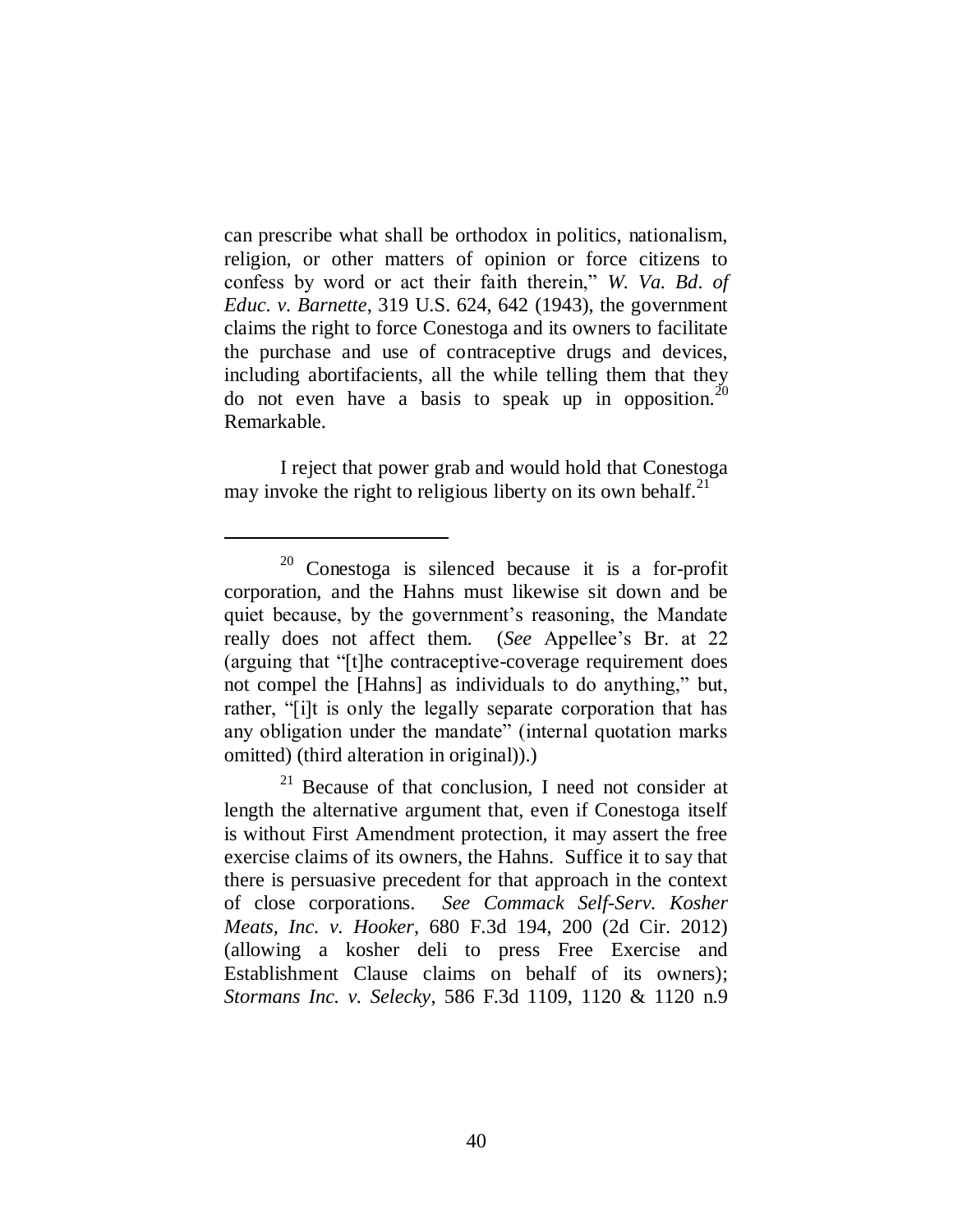(9th Cir. 2009) ("We have held that a corporation has standing to assert the free exercise right of its owners. … [A]n organization that asserts the free exercise rights of its owners need not be primarily religious … ."); *Townley*, 859 F.2d at 620 n.15 (holding that "it is unnecessary to address the abstract issue whether a for profit corporation has rights under the Free Exercise Clause independent of those of its shareholders and officers" because the corporation in question "presents no rights of its own different from or greater than its owners" rights," and allowing the corporation "standing to assert [its owners"] Free Exercise rights"); *Tyndale House Publishers, Inc. v. Sebelius*, 504 F. Supp. 2d 106, 116 (D.D.C. 2012) ("[T]he beliefs of Tyndale and its owners are indistinguishable."); *Legatus v. Sebelius*, 901 F. Supp. 2d 980, 988 (E.D. Mich. 2012) ("For the purposes of the pending motion, however, Weingartz Supply Co. may exercise standing in order to assert the free exercise rights of its president, Daniel Weingartz, being identified as "his company.""); *State ex rel. McClure v. Sports & Health Club, Inc.*, 370 N.W.2d 844, 850-51 (Minn. 1985) (holding that a "conclusory assertion that a corporation has no constitutional right to free exercise of religion is unsupported," and allowing a free exercise claim because the corporation"s owners "are the ones asserting the first amendment right to the free exercise of religion").

 $\overline{a}$ 

The Majority forecloses that line of argument, insisting that, although "[t]he corporate form offers several advantages "not the least of which was limitation of liability," ... the shareholder must give up some prerogatives" in return (Maj. Op. at 27), including, apparently, his religious convictions. That conclusion rests on a mistaken idea that the business purposes for which corporate law has developed and that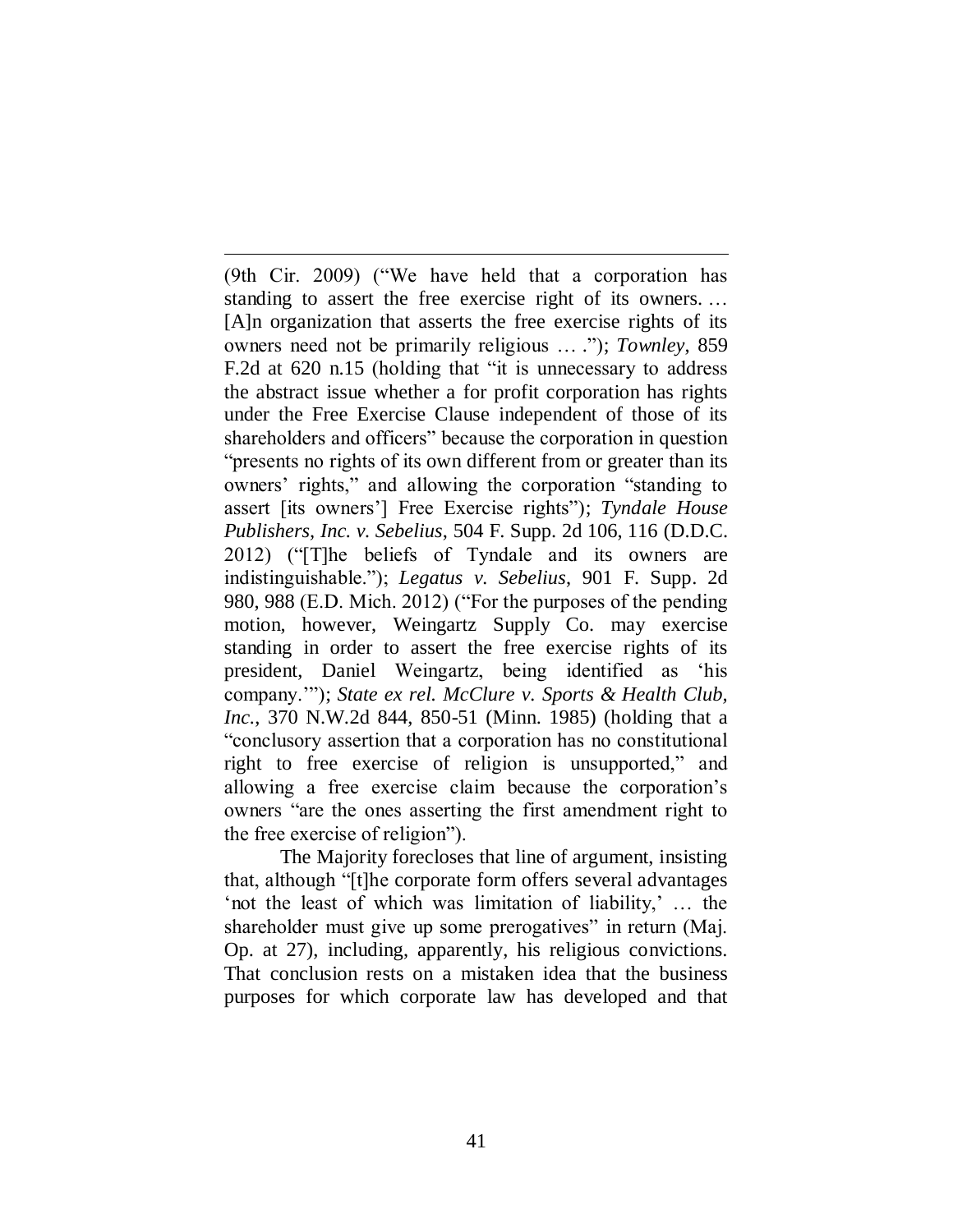## 2. *The Appellants' RFRA Claim*

Turning to the merits of the Appellants" RFRA claim, I am satisfied that both Conestoga and the Hahns have shown a likelihood of success. RFRA has been called the "most important congressional action with respect to religion since the First Congress proposed the First Amendment," Douglas Laycock & Oliver S. Thomas, *Interpreting the Religious Freedom Restoration Act*, 73 Tex. L. Rev. 209, 243 (1994), and it exists specifically to provide heightened protection to the free exercise of religion. The statute was produced by an "extraordinary ecumenical coalition in the Congress of liberals and conservatives, Republicans and Democrats, Northerners and Southerners, and in the country as a whole, a very broad coalition of groups that have traditionally defended … the various religious faiths … as well as those who champion the cause of civil liberties." *Religious Freedom Restoration Act of 1990: Hearing Before the* 

underpin the legal fiction of a corporation being separate from its owners must mean that the people behind the corporate veil are to be ignored for all purposes. That notion breezes past the very specific business objectives for which the corporate veil exists, namely, "to facilitate aggregations of capital," *Entel v. Guilden*, 223 F. Supp. 129, 131 (S.D.N.Y. 1963), and "to limit or eliminate the personal liability of corporate principals," *Goldman v. Chapman*, 844 N.Y.S.2d 126, 127 (N.Y. App. Div. 2007). Nothing in the history of the important doctrine of a corporation"s separate identity justifies the limitation on civil rights that the Majority endorses. *See Hobby Lobby*, 2013 WL 3216103, at \*27 (Hartz, J., concurring) ("What does limiting financial risk have to do with choosing to live a religious life?").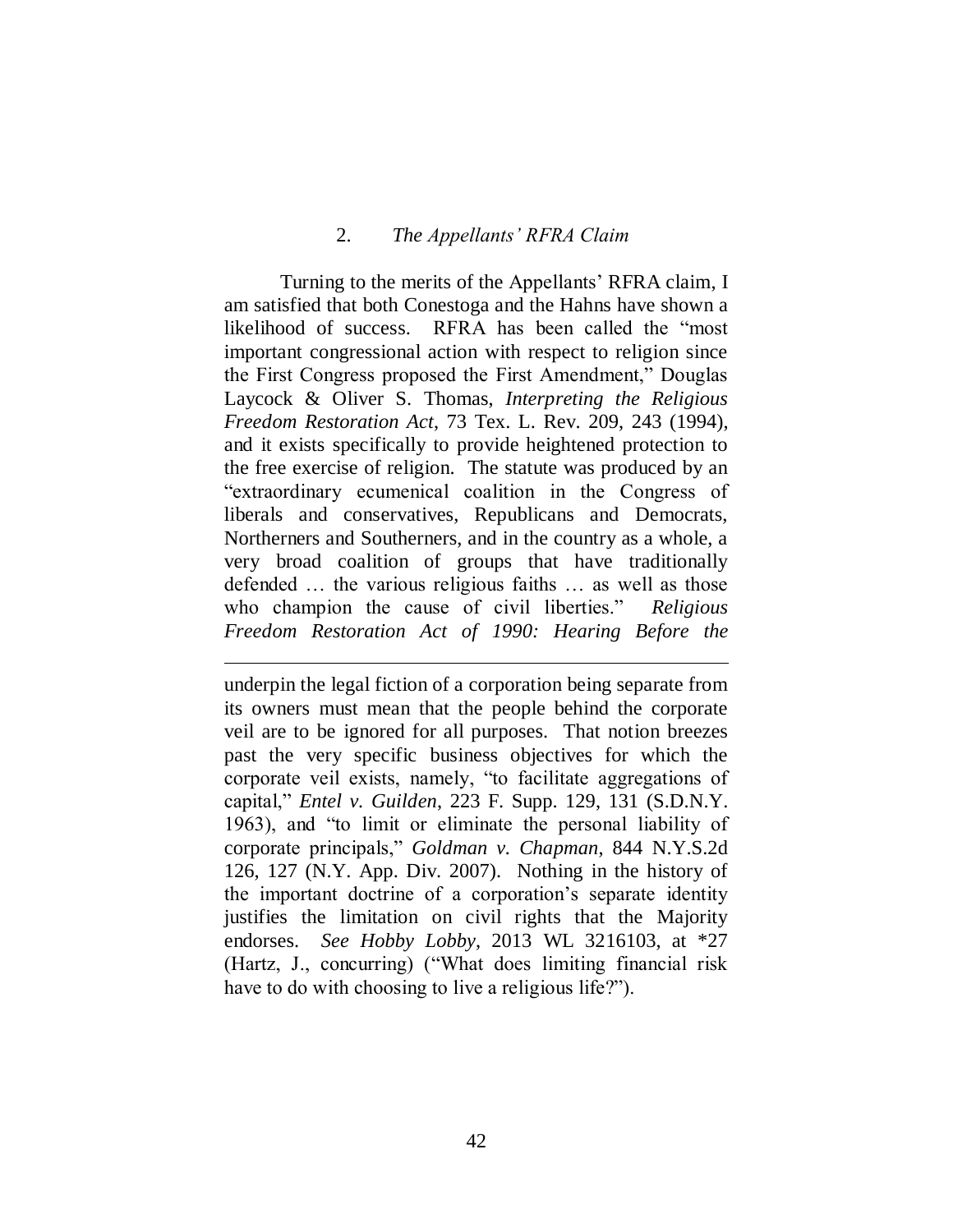*Subcomm. On Civil & Constitutional Rights of the H. Comm. on the Judiciary*, 101st Cong. 13 (1991) (statement of Rep. Solarz, chief sponsor of H.R. 5377).

Those diverse voices came together in response to the Supreme Court"s decision in *Employment Division, Department of Human Resources of Oregon v. Smith*, 494 U.S. 872 (1990), in which, while upholding a law that banned the use of peyote even for sacramental purposes, the Court held that the First Amendment's Free Exercise Clause does not require judges to engage in a case-by-case assessment of the religious burdens imposed by facially constitutional laws. *Id.* at 883-90. Congress quickly decried *Smith* as having "virtually eliminated the requirement that the government justify burdens on religious exercise imposed by laws neutral toward religion." 42 U.S.C.  $\S$  2000bb(a)(4). The stringent standard of review imposed by RFRA on government action reflects Congress"s judgment that "governments should not substantially burden religious exercise without compelling justification." *Id.* § 2000bb(a)(3). It is intended "to restore the compelling interest test as set forth in *Sherbert v. Verner*, 374 U.S. 398 (1963) and *Wisconsin v. Yoder*, 406 U.S. 205 (1972) … in all cases where free exercise of religion is substantially burdened" by the Federal government, *id.*  $§ 2000bb(b)(1),<sup>22</sup>$  and we are to look to pre-*Smith* free

 $22$  Although the Supreme Court held RFRA unconstitutional as applied to state and local governments because it exceeded Congress' power under  $§ 5$  of the Fourteenth Amendment, *see City of Boerne v. Flores*, 521 U.S. 507 (1997), it "continues to apply to the Federal Government," *Sossamon v. Texas*, \_\_ U.S. \_\_, 131 S. Ct. 1651, 1656 (2011).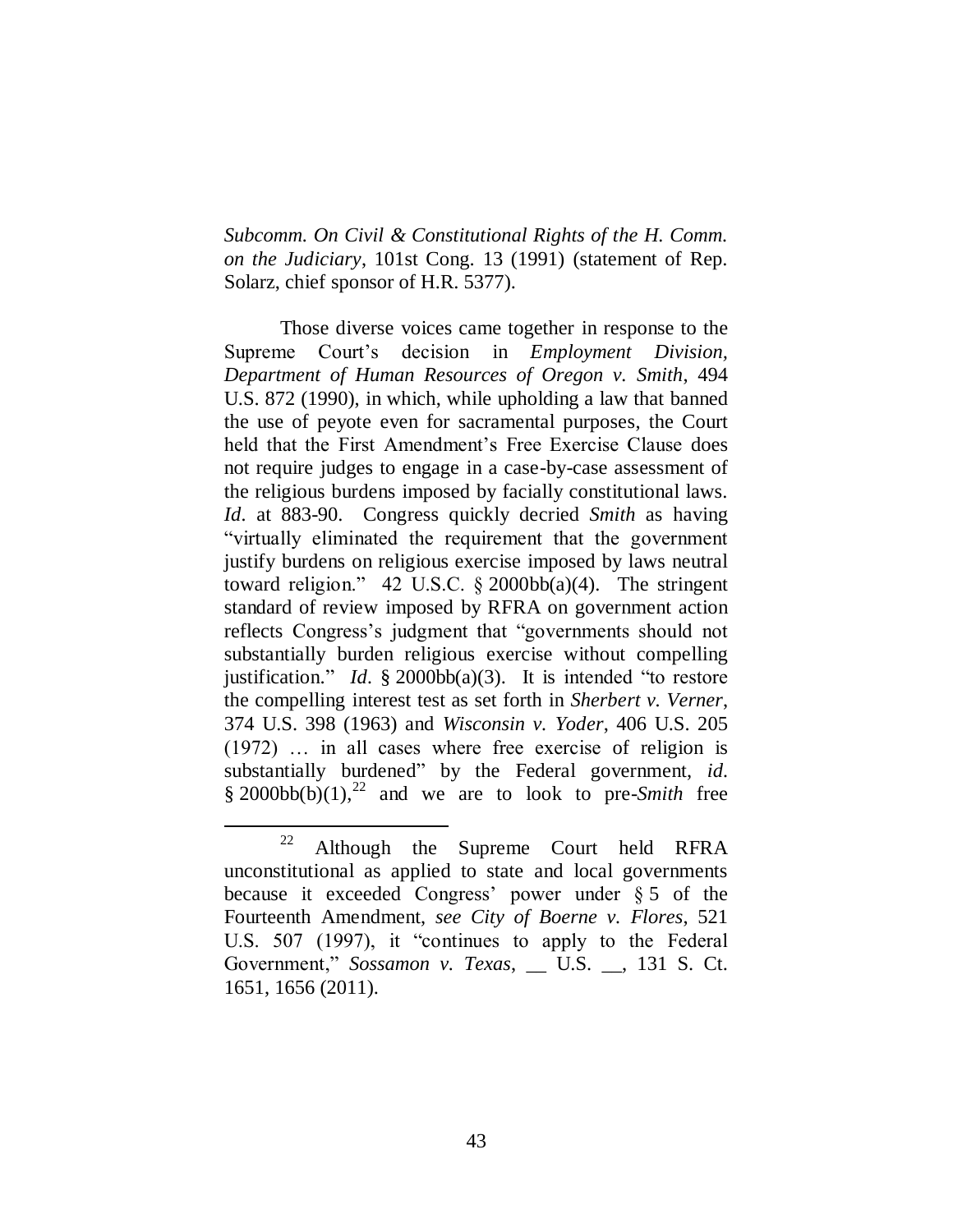exercise jurisprudence in assessing RFRA claims, *see Vill. of Bensenville v. FAA*, 457 F.3d 52, 62 (D.C. Cir. 2006).

In short, RFRA restores the judicial standard of review known as "strict scrutiny," which is "the most demanding test known to constitutional law." *City of Boerne v. Flores*, 521 U.S. 507, 534 (1997).The statute prohibits the Federal government from "substantially burden[ing] a person"s exercise of religion even if the burden results from a rule of general applicability,"<sup>23</sup> *id.* § 2000bb-1(a), except when the

 $23$  Having determined (erroneously) that corporations, even closely held ones, do not enjoy religious liberty, the Majority declined to "decide whether such a corporation is a "person" under the RFRA." (Maj. Op. at 28-29.) I believe that it is. Although the statute itself does not define "person," the fallback definition section in the United States Code provides that "unless the context indicates otherwise … the word[] "person" ... include[s] corporations, companies, associations, firms, partnerships, societies, and joint stock companies, as well as individuals … ." 1 U.S.C. § 1; *see also Mohamad v. Palestinian Auth.*, 132 S. Ct. 1702, 1707 (2012) (explaining that the word "person" often includes corporations, and that Congress and the Supreme Court often use the word "individual" "to distinguish between a natural person and a corporation"); *Monell v. Dep't of Soc. Servs.*, 436 U.S. 658, 687 (1978) ("[B]y 1871, it was well understood that corporations should be treated as natural persons for virtually all purposes of constitutional and statutory analysis."). Given that corporations can assert religious exercise claims, *see supra* Part III.A.1, the District Court erred in concluding that "context indicates" that a for-profit corporation is not a "person" for purposes of RFRA.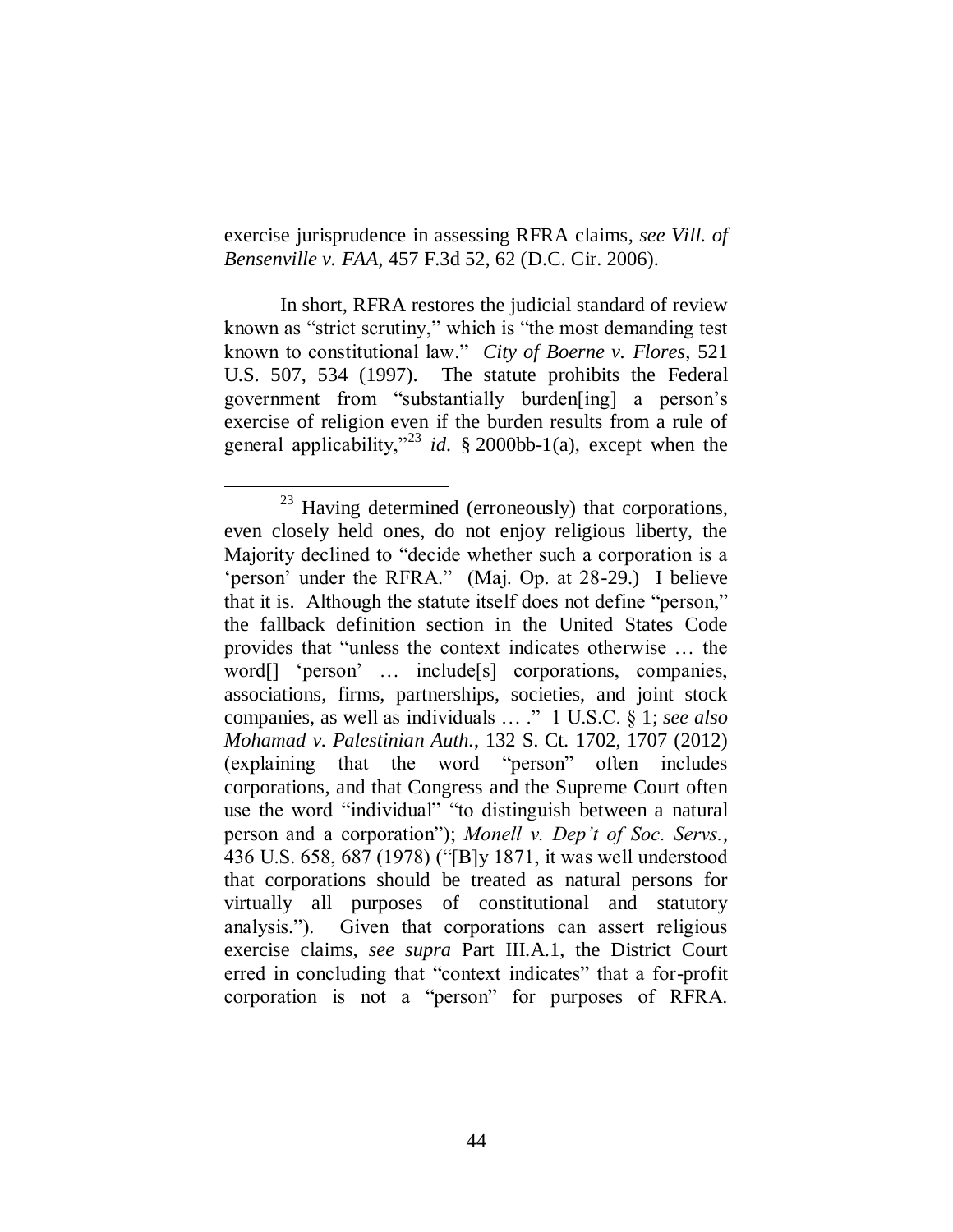government can "demonstrat[e] that application of the burden to the person  $-$  (1) is in furtherance of a compelling governmental interest; and (2) is the least restrictive means of furthering that compelling governmental interest," *id.* § 2000bb-1. The term "exercise of religion" "includes any exercise of religion, whether or not compelled by, or central to, a system of religious belief." *Id.* § 2000cc-5(7)(A), *incorporated by* 42 U.S.C. § 2000bb-2(4). A person whose religious practices are burdened in violation of RFRA "may assert that violation as a claim or defense in a judicial proceeding and obtain appropriate relief." *Id.* § 2000bb-1(c).

#### a. *Substantial Burden*

Under RFRA, "a rule imposes a substantial burden on the free exercise of religion if it prohibits a practice that is both sincerely held by and rooted in the religious beliefs of the party asserting the claim." *United States v. Ali*, 682 F.3d 705, 710 (8th Cir. 2012) (internal quotation marks omitted). Within the related context of the Religious Land Use and Institutionalized Persons Act of 2000, a "substantial burden" exists where: (1) "a follower is forced to choose between following the precepts of his religion and forfeiting benefits otherwise generally available to other [persons] versus abandoning one of the precepts of his religion in order to

*Conestoga Wood Specialties Corp.*, 2013 WL 140110, at \*10. *See generally Hobby Lobby*, 2013 WL 3216103, at \*12 ("[T]he government has given us no persuasive reason to think that Congress meant "person" in RFRA to mean anything other than its default meaning in the Dictionary Act – which includes corporations regardless of their profitmaking status.").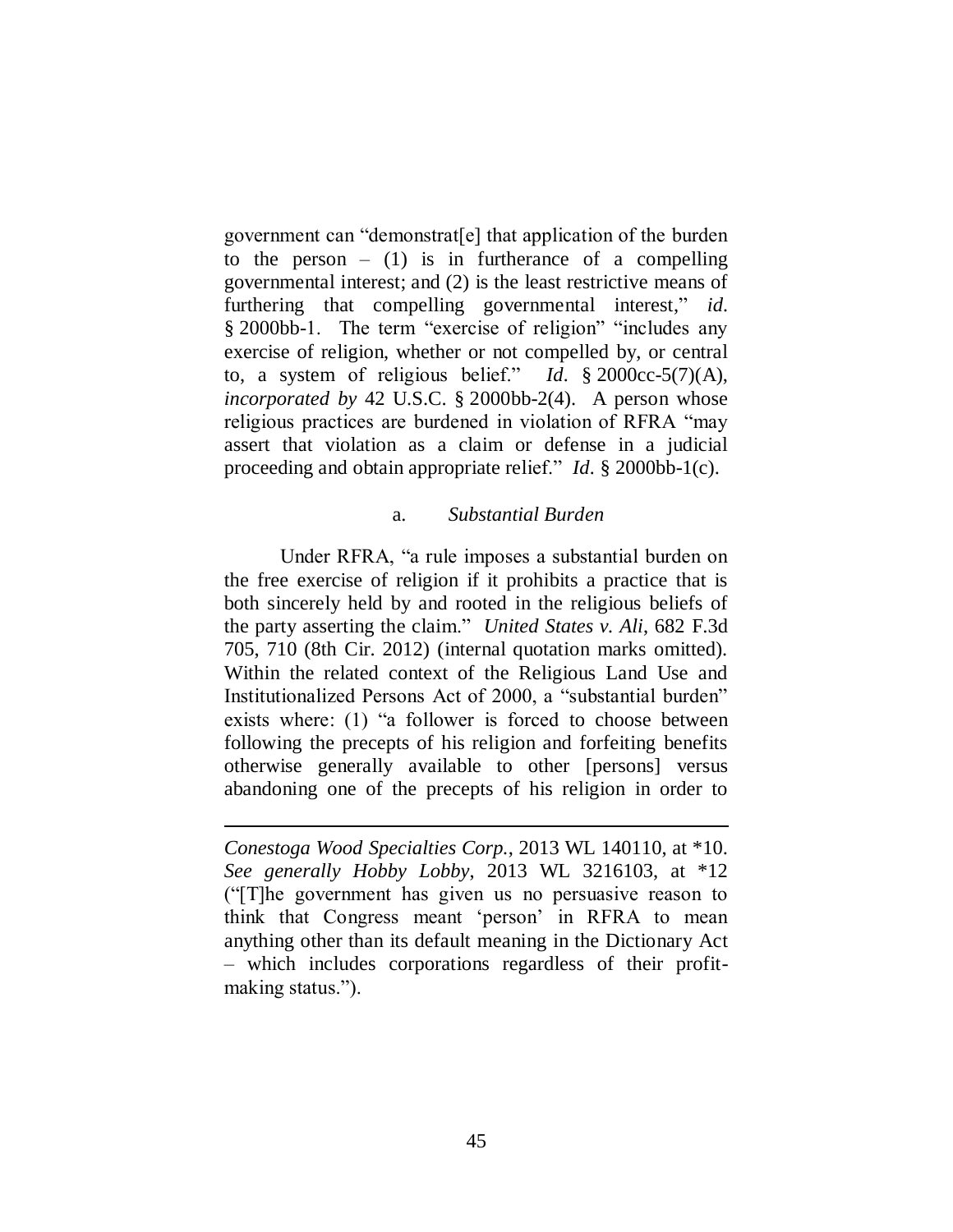receive a benefit"; or (2) "the government puts substantial pressure on an adherent to substantially modify his behavior and to violate his beliefs." *Washington v. Klem*, 497 F.3d 272, 280 (3d Cir. 2007).

The substantial burden test derives from the Supreme Court"s decisions in *Sherbert* and *Yoder*. In *Sherbert*, the Court held that a state"s denial of unemployment benefits to a Seventh-Day Adventist for refusing to work on Saturdays substantially burdened the exercise of her religious belief against working on Saturdays. The state law at issue in that case

> force[d] her to choose between following the precepts of her religion and forfeiting benefits, on the one hand, and abandoning one of the precepts of her religion in order to accept work, on the other hand. Governmental imposition of such a choice puts the same kind of burden upon the free exercise of religion as would a fine imposed against appellant for her Saturday worship.

*Sherbert*, 374 U.S. at 404. And in *Yoder* the Court held that a compulsory school attendance law substantially burdened the religious exercise of Amish parents who refused to send their children to high school. The burden in *Yoder* was a fine of between five and fifty dollars. The Court held that burden to be "not only severe, but inescapable," requiring the parents "to perform acts undeniably at odds with fundamental tenets of their religious belief." *Yoder*, 406 U.S. at 218.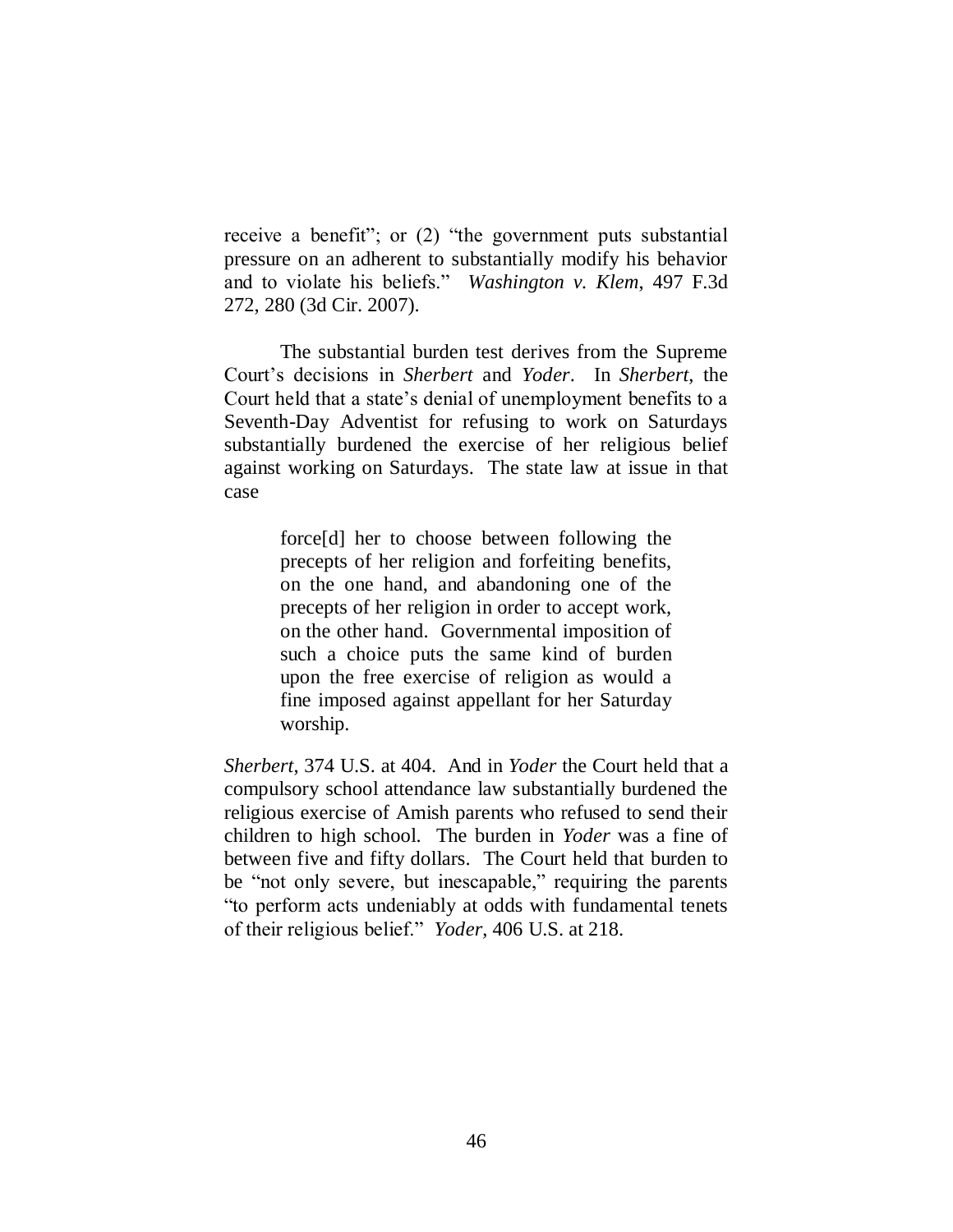The District Court here failed to appreciate the applicability of those precedents. It held, for two reasons, that the burden imposed by the Mandate on Conestoga and the Hahns was insubstantial. First, it said that Conestoga, as a for-profit corporation, lacks religious rights and so can suffer no burden on them, and, relatedly, that any harm to the Hahns' religious liberty is "too attenuated to be substantial" because it is Conestoga, not they, that must face the Mandate. *Conestoga Wood Specialties Corp.*, 2013 WL 140110, at \*12; *see also id.* at \*14 ("Conestoga"s corporate form … separates the Hahns from the requirements of the ACA, as the Women"s Preventive Healthcare regulations apply only to Conestoga, a secular corporation without free exercise rights, not the Hahns. Whatever burden the Hahns may feel from being involved with a for-profit corporation that provides health insurance that could possibly be used to pay for contraceptives, that burden is simply too indirect to be considered substantial under the RFRA."). That line of argument is fallacious, for the reasons I have just discussed and will not repeat. *See supra* Part III.A.1.

Relying on the recently reversed panel decision in *Hobby Lobby*, the District Court's second line of argument was that "the Hahns have not demonstrated that [the Mandate] constitute[s] a substantial burden upon their religion," *Conestoga Wood Specialties Corp.*, 2013 WL 140110, at \*12, because "the ultimate and deeply private choice to use an abortifacient contraceptive rests not with the Hahns, but with Conestoga's employees," *id.* at \*13. As the District Court saw it, "any burden imposed by the regulations is too attenuated to be considered substantial" because "[a] series of events must first occur before the actual use of an abortifacient would come into play," including that "the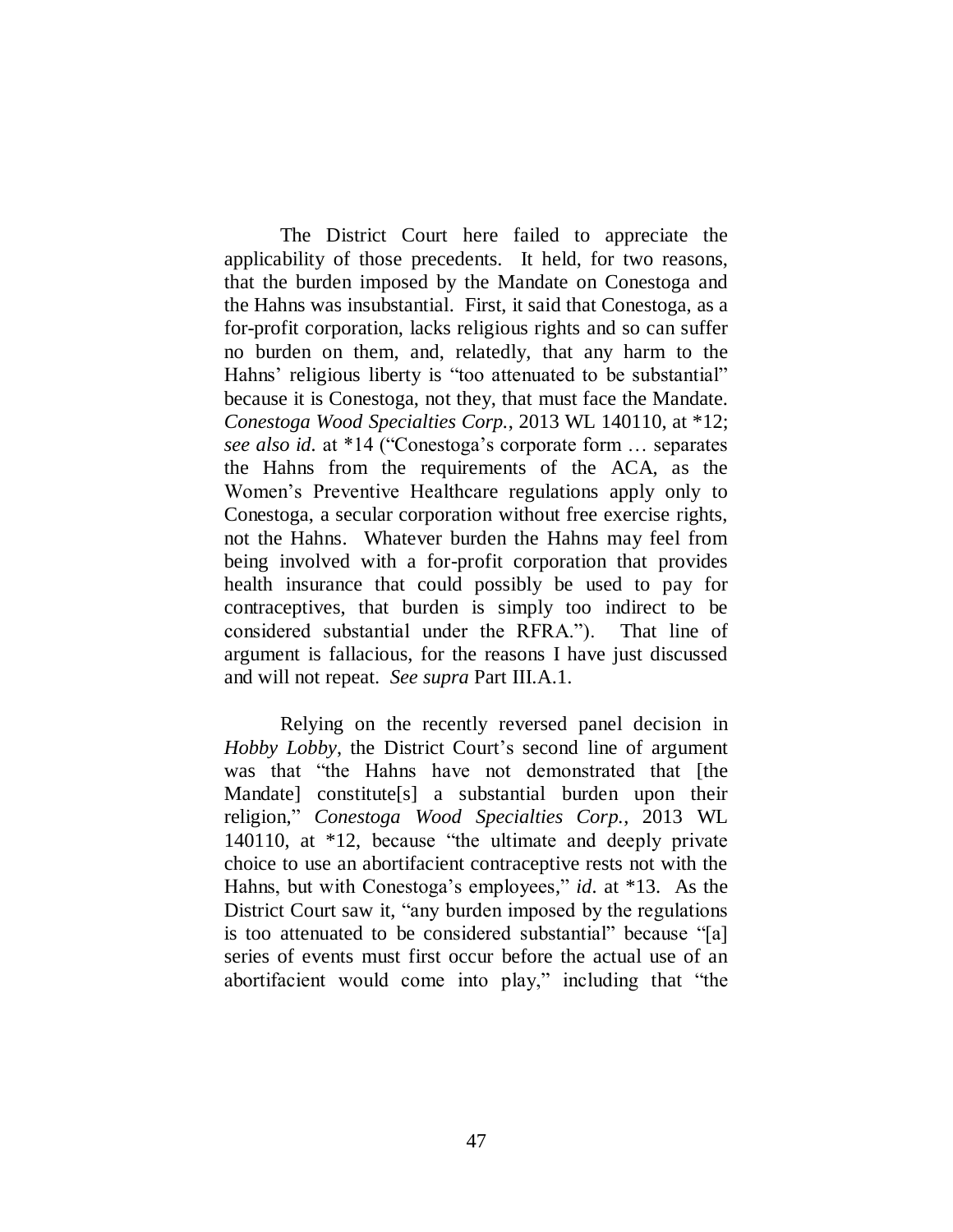payment for insurance [must be made] to a group health insurance plan that will cover contraceptive services …; the abortifacients must be made available to Conestoga employees through a pharmacy or other healthcare facility; and a decision must be made by a Conestoga employee and her doctor, who may or may not choose to avail themselves to these services." *Id.* at \*14. "Such an indirect and attenuated relationship," the Court held, "appears unlikely to establish the necessary substantial burden." *Id.* at \*12 (quoting *Hobby Lobby*, No. 12-6294, slip op. at 7, *rev'd en banc*, \_\_ F.3d \_\_, 2013 WL 3216103 (10th Cir. 2013)) (internal quotation marks omitted).

The problem with that reasoning is that it fundamentally misapprehends the substance of the Hahns' claim. As the Seventh Circuit rightly pointed out when granting an injunction in the Mandate case before it, "[t]he religious-liberty violation at issue here inheres in the *coerced coverage* of contraception, abortifacients, sterilization, and related services, *not* – or perhaps more precisely, *not only* – in the later purchase or use of contraception or related services." *Korte v. Sebelius*, No. 12-3841, 2012 WL 6757353, at \*3 (7th Cir. Dec. 28, 2012); *see also Tyndale House Publishers, Inc. v. Sebelius*, 904 F. Supp. 2d 106, 123 (D.D.C. 2012) ("Because it is the coverage, not just the use, of the contraceptives at issue to which the plaintiffs object, it is irrelevant that the use of the contraceptives depends on the independent decisions of third parties."); *Grote Indus., LLC v. Sebelius*, \_\_ F. Supp. 2d \_\_, 2012 WL 6725905, at \*6 (S.D. Ind. Dec. 27, 2012) ("We acknowledge that Plaintiffs object not just to the *use* of contraceptives, but to the *coverage* itself."). In requiring them to provide the offending insurance coverage, the Mandate requires the Hahns and Conestoga to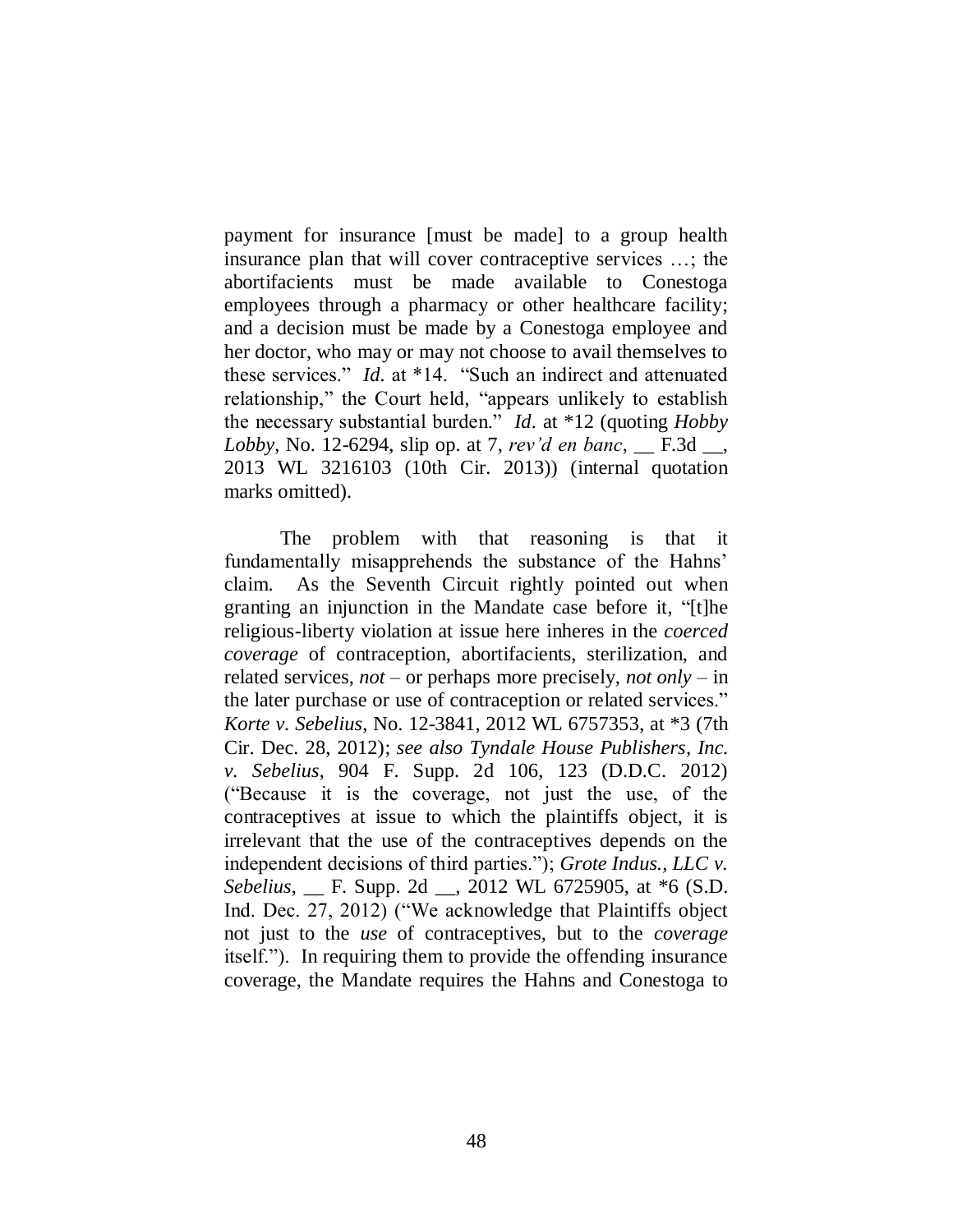take direct actions that violate the tenets of their Mennonite faith, with the threat of severe penalties for non-compliance. They face the "inescapable choice" between facilitating the provision of "drugs and services that they believe are immoral (and thereby commit[ting] an immoral act)," or "suffer[ing] severe penalties for non-compliance with the Mandate." (Appellants" Opening Br. at 26-27.) As explained in *Sherbert*  and *Yoder*, religious exercise is substantially burdened by a law that puts substantial pressure on a person to commit an act discouraged or forbidden by that person"s faith, and the Hahns" Mennonite faith forbids them not only from using certain contraceptives, but from paying for others to use them as well. *Cf. United States v. Indianapolis Baptist Temple*, 224 F.3d 627, 629 (7th Cir. 2000) ("The Free Exercise Clause … provides considerable … protection for the ability to practice (through the performance or non-performance of certain actions) one"s religion.").

Even if Conestoga's and the Hahns' only religious objection were the ultimate use of the offending contraceptives by Conestoga employees, however, the fact that the final decision on use involves a series of subdecisions does not render the burden on their religious exercise insubstantial. Nothing in RFRA suggests that indirect pressure cannot violate the statute. *See* 42 U.S.C. § 2000bb-1(a) (prohibiting not "direct" burdens, but "substantial" ones). Indeed, even though a burden may be characterized as "indirect," "the Supreme Court has indicated that indirectness is not a barrier to finding a substantial burden." *Tyndale*, 904 F. Supp. 2d at 123. The claimant in *Thomas v. Review Board of Indiana Employment Security Division*, 450 U.S. 707 (1981), quit his job because, based on his religious beliefs, he could not work in a factory that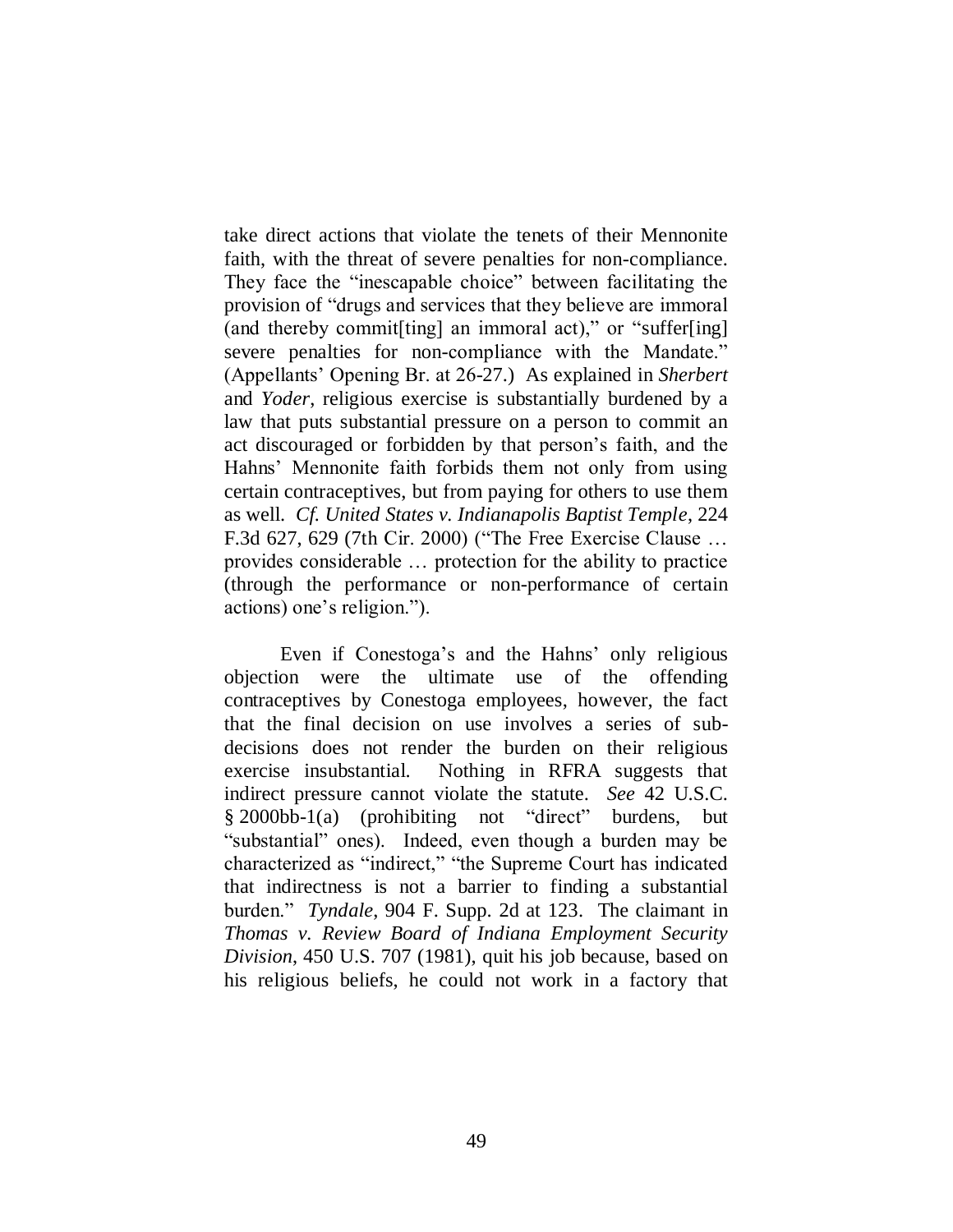produced tank turrets. The state denied him unemployment benefits and argued that his objection was unfounded because he had been willing to work in a different factory that produced materials that might be used for tanks. The Supreme Court held that, in determining whether Thomas's religious beliefs were burdened, it could not second-guess his judgment about what connection to armament production was unacceptably close for him: "Thomas drew a line, and it is not for us to say that the line he drew was an unreasonable one." *Id.* at 715. "While the compulsion may be indirect," the Court reasoned, "the infringement upon free exercise is nonetheless substantial." *Id.* at 718. The Court further instructed that "[c]ourts should not undertake to dissect religious beliefs" when analyzing substantial burden questions. *Id.* at 715. The Appellants here are entitled, just as much as Thomas was, to make judgments about when their connection with the acquisition and use of contraceptives becomes close enough to contravene their faith.

Moreover, if the indirectness of the ultimate decision to use contraceptives truly rendered insubstantial the harm to an employer, then no exemptions to the Mandate would be necessary. The harm to the Catholic Church by one of its employees' decision to use an abortifacient would be equally as indirect, and, by the District Court's logic, would pose equally as insubstantial a burden on the Church"s free exercise rights. But the Mandate does provide an exemption for so-called "religious employers," *see supra* note 16, and the regulation itself thus allows that an employee"s choice that only indirectly affects an employer can result in substantial harm to the employer. $^{24}$ 

<sup>&</sup>lt;sup>24</sup> The same logic applies to the District Court's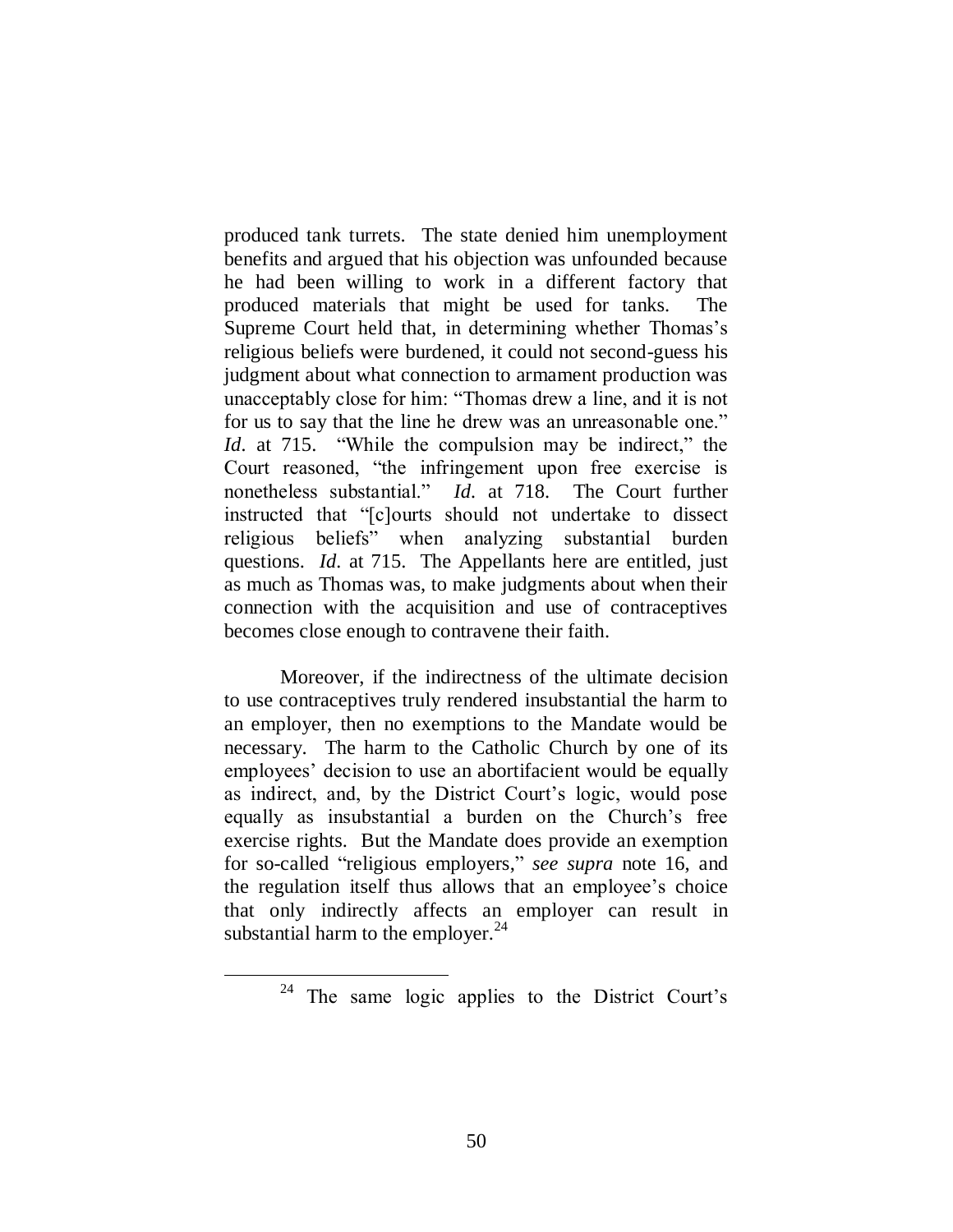It is true, as the Supreme Court cautioned in *United States v. Lee*, that "every person cannot be shielded from all the burdens incident to exercising every aspect of the right to practice religious beliefs. When followers of a particular sect enter into commercial activity as a matter of choice, the limits they accept on their own conduct as a matter of conscience and faith are not to be superimposed on the statutory schemes which are binding on others in that activity." 455 U.S. at 261. But even in *Lee*, the Court held that the requirement to pay Social Security taxes substantially burdened a for-profit Amish employer's religious exercise.<sup>25</sup> The Court held that,

 $\overline{a}$ 

statement that there is no difference to employers if, on one hand, their employees purchase contraceptives with salary or, on the other, they obtain them free of charge through company-provided health insurance. *Conestoga Wood Specialties Corp.*, 2013 WL 140110, at \*13; *see also Autocam*, No. 1:12-cv-1096, slip op. at 11 (noting that plaintiffs will be "paying indirectly for the same services through wages" that their employees may choose to use "for contraception products and services"). If that were the case, no exemptions would be required, even for religious employers. In a free society, there is a world of difference between paying money with no strings attached as compensation for an employee"s work and being forced to fund insurance coverage that expressly provides for goods and services believed to be morally reprehensible.

<sup>25</sup> The Supreme Court in *Lee* did not use the phrase "substantial burden," but, since *Lee*, the Court has consistently described its holding in that case as establishing that the government may substantially burden religious exercise only if it can show that the regulation in question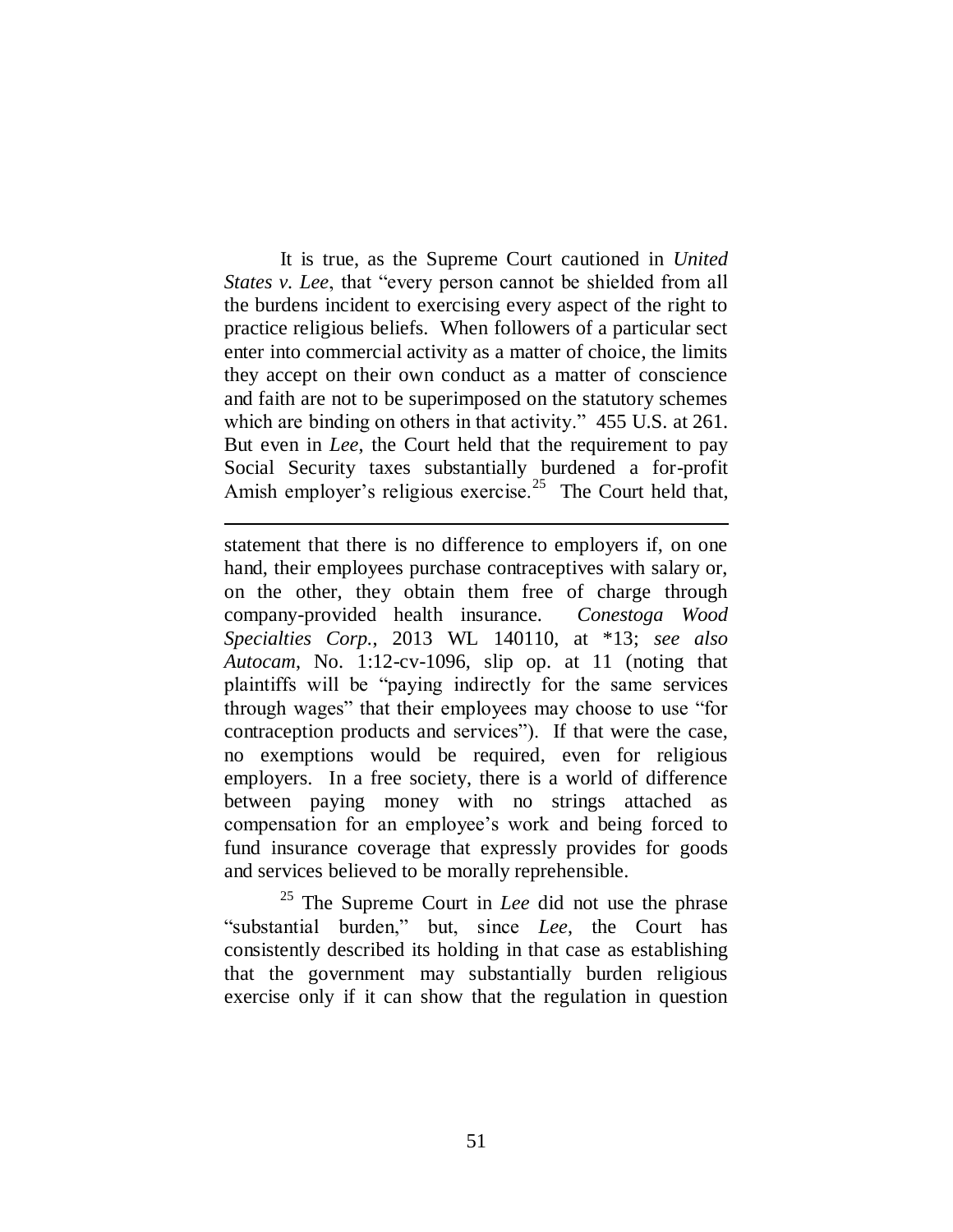"[b]ecause the payment of the taxes or receipt of benefits violates Amish religious beliefs, compulsory participation in the social security system interferes with their free exercise rights." *Id.* at 257. Although the Court held that religious adherents who enter the commercial marketplace do not have an absolute right to receive a religious exemption from all legal requirements that conflict with their faith, *id.* at 261, the fact that the Court concluded that there was a substantial burden and proceeded to apply strict scrutiny illustrates that the government does not have *carte blanche* to substantially burden the religious exercise of for-profit corporations and their owners.

Thus, I would hold that the District Court erred in concluding that the Mandate does not substantially burden Conestoga's and the Hahns' free exercise of religion.

# b. *Strict Scrutiny*

If government action "substantially burdens" religious exercise, it will be upheld under RFRA only if it "is in furtherance of a compelling governmental interest," and "is

satisfies strict scrutiny  $-$  that is, that the regulation furthers a compelling governmental interest in the least restrictive means possible. In *Hernandez v. Commissioner*, 490 U.S. 680 (1989), for example, the Court described the holding in *Lee* in the following manner: "[O]ur decision in *Lee* establishes that *even a substantial burden* would be justified by the "broad public interest in maintaining a sound tax system,' free of 'myriad exceptions flowing from a wide variety of religious beliefs."" *Id.* at 699-700 (quoting *Lee*, 455 U.S. at 260) (emphasis added).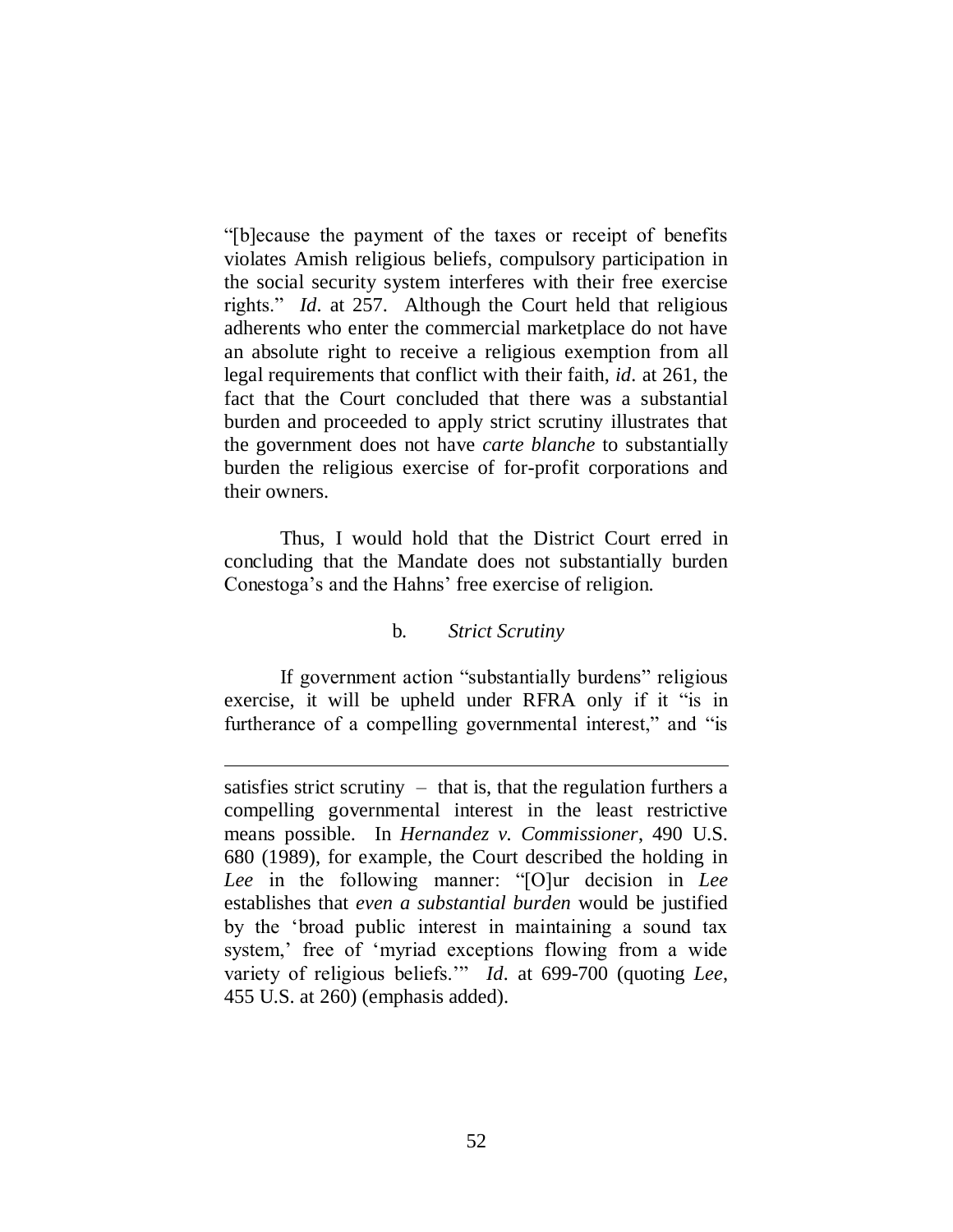the least restrictive means" of accomplishing that interest*.* 42 U.S.C. § 2000bb-1. Neither the Majority nor the District Court addressed that strict scrutiny test, because they disposed of the case on other grounds. The Supreme Court has said that strict scrutiny must not be ""strict in theory, but fatal in fact."" *Adarand Constructors, Inc. v. Pena*, 515 U.S. 200, 237 (1995). And it has recently noted that "the opposite is also true": "[s]trict scrutiny must not be strict in theory but feeble in fact." *Fisher v. Univ. of Texas at Austin*, slip op. at 13, 570 U.S. \_\_ (2013). Only the feeblest application of strict scrutiny could result in upholding the Mandate on this record.

### i. *Compelling Interest*

Compelling interests are those "of the highest order," *Church of the Lukumi Babalu Aye, Inc. v. City of Hialeah*, 508 U.S. 520, 546 (1993), or "paramount interests," *Thomas v. Collins*, 323 U.S. 516, 530 (1945). The government maintains that the Mandate advances two compelling governmental interests: "public health and gender equality." (Appellee"s Br. at 34.) In particular, it states that the "health services at issue here relate to an interest – a woman"s control over her procreation – that is so compelling as to be constitutionally protected from state interference." (Appellee"s Br. at 34-35.)

Preserving public health and ending gender discrimination are indeed of tremendous societal significance. The government can certainly claim "a compelling interest in safeguarding the public health by regulating the health care and insurance markets." *Mead v. Holder*, 766 F. Supp. 2d 16, 43 (D.D.C. 2011). And, as it is of undoubted "importance, both to the individual and to society, [to] remov[e] the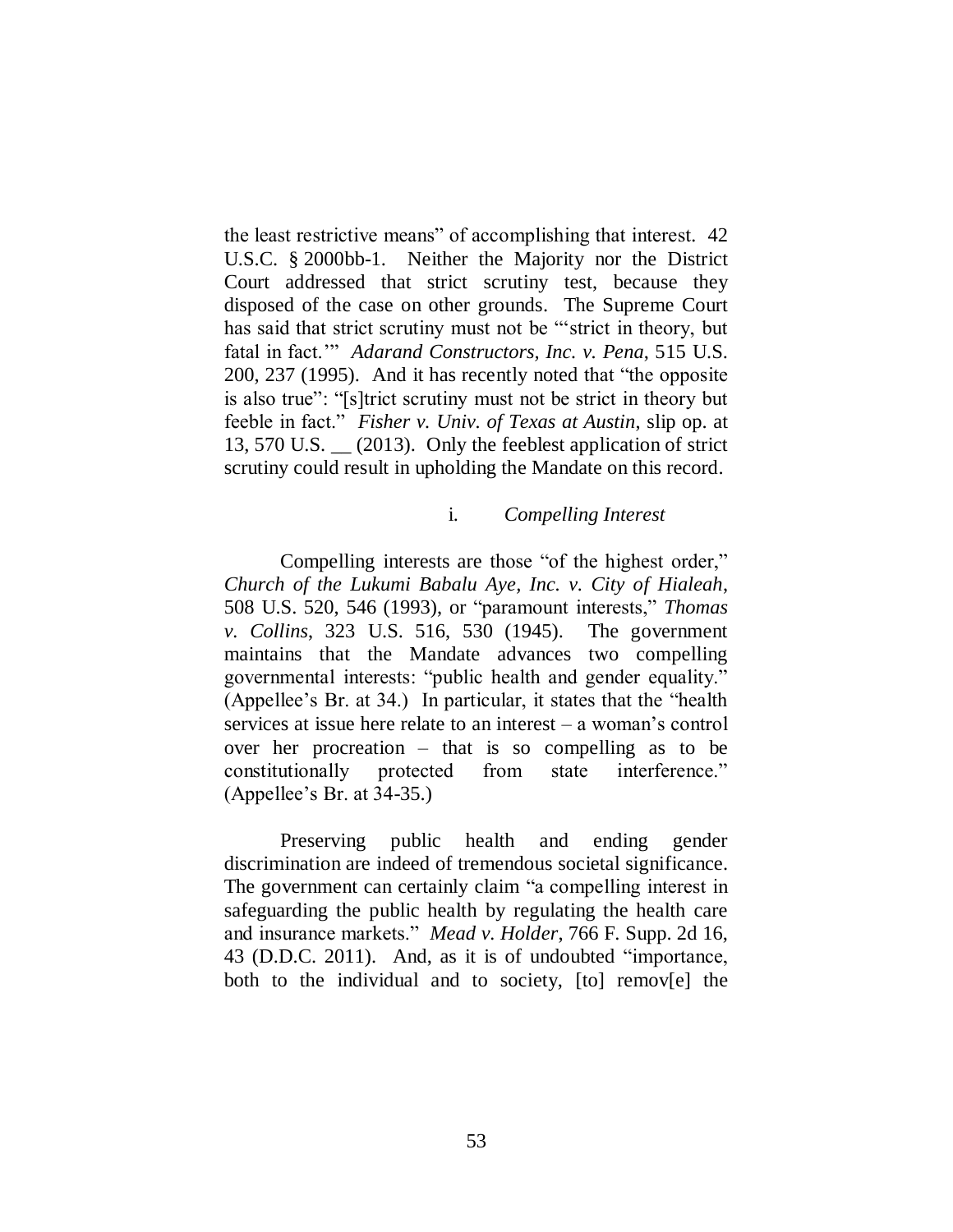barriers to economic advancement and political and social integration that have historically plagued certain disadvantaged groups, including women," *Roberts v. U.S. Jaycees*, 468 U.S. 609, 626 (1984), there is a compelling interest in "[a]ssuring women equal access to … goods, privileges, and advantages" enjoyed by men, *id.*

Assuming for the sake of discussion that the Mandate may actually advance those interests, it must nevertheless be observed that the mere "invocation" of a "general interest in promoting public health and safety [or, for that matter, gender equality] … is not enough" under RFRA. *Gonzales v. O Centro Espirita Beneficente Uniao do Vegetal*, 546 U.S. 418, 438 (2006). The government must show that the application of the Mandate to the Hahns and Conestoga in particular furthers those compelling interests. 42 U.S.C. § 2000bb-1(b)(1); *see Tyndale*, 904 F. Supp. 2d at 125 (providing that the government "must show that requiring [appellants] to provide the contraceptives to which they object … will further the government's compelling interests in promoting public health and in providing women equal access to health care"); *see also O Centro*, 546 U.S. at 430 ("RFRA requires the Government to demonstrate that the compelling interest test is satisfied through application of the challenged law "to the person" – the particular claimant whose sincere exercise of religion is being substantially burdened." (quoting 42 U.S.C.  $\S$  2000bb-1(b))). Courts are required to "look[] beyond broadly formulated interests justifying the general applicability of government mandates and scrutinize[] the asserted harm of granting specific exemptions to particular religious claimants." *Id.* at 431; *see also Yoder*, 406 U.S. at 236 ("[I]t was incumbent on the State to show with more particularity how its admittedly strong interest in compulsory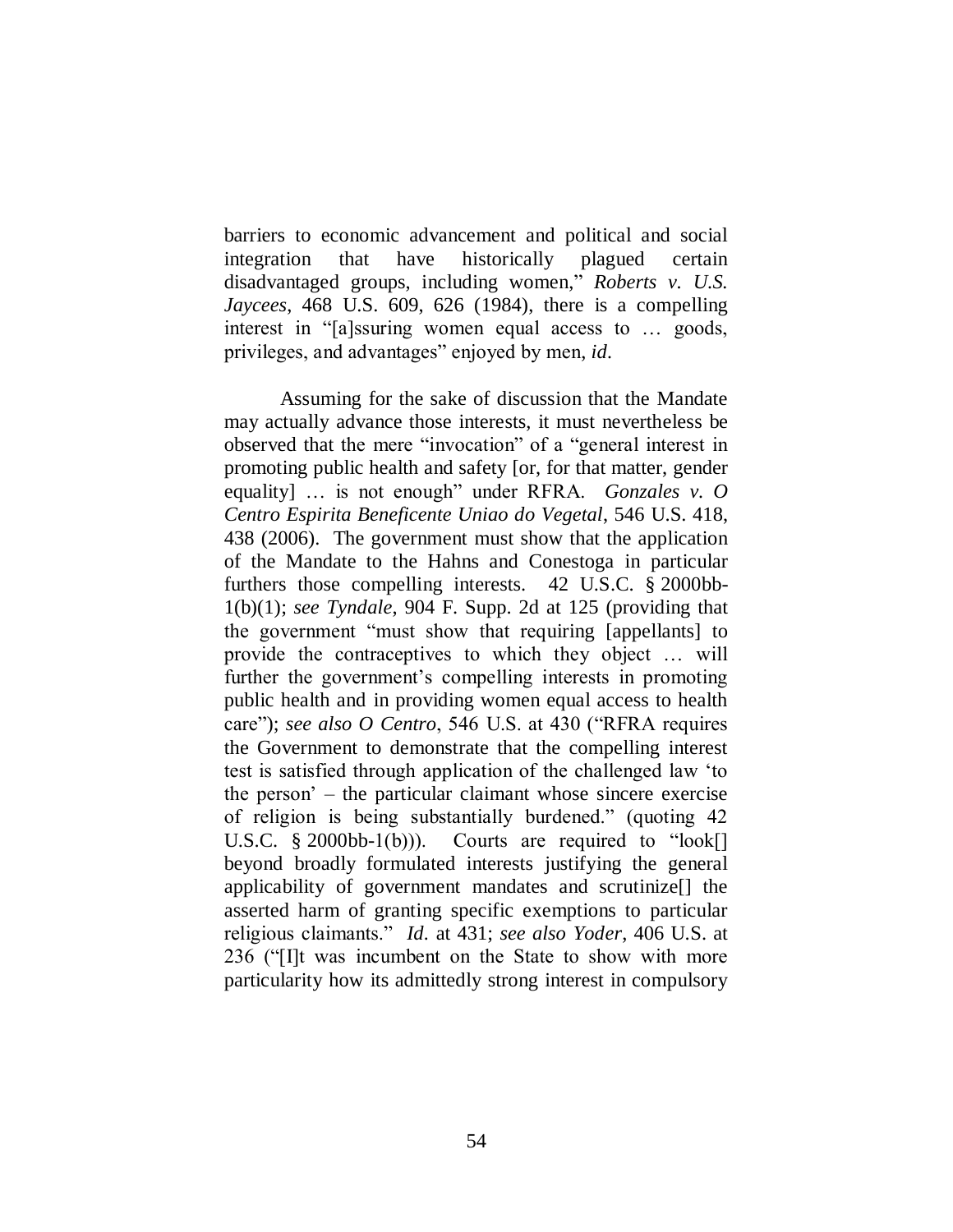education would be adversely affected by granting an exemption to the Amish."). The government must "offer[] evidence that granting the requested religious accommodations would seriously compromise its ability to administer" its contraceptive Mandate. *O Centro*, 546 U.S. at 435. It has failed to do that.

The government's arguments against accommodating the Hahns and Conestoga are "undermined by the existence of numerous exemptions [it has already made] to the ... mandate." *Newland v. Sebelius*, 881 F. Supp. 2d 1287, 1297 (D. Colo. 2012). By its own choice, the government has exempted an enormous number of employers from the Mandate, including "religious employers" who appear to share the same religious objection as Conestoga and the Hahns, leaving tens of millions of employees and their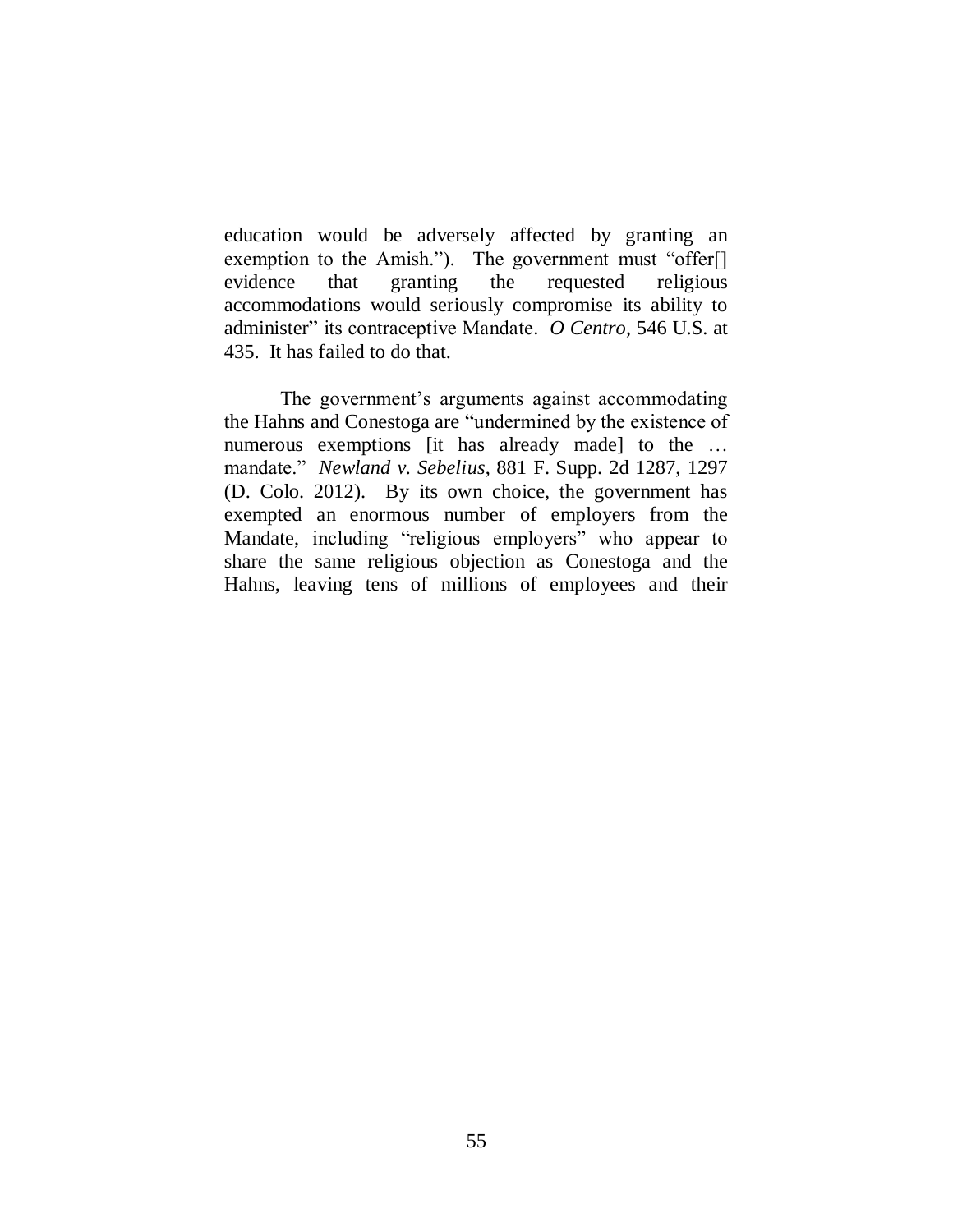families untouched by it.<sup>26</sup> "[A] law cannot be regarded as protecting an interest of the highest order when it leaves

With respect to the Mandate, as a result of the multiple and wide-reaching exemptions, millions of individuals – perhaps upwards of 190 million, *see Newland*, 881 F. Supp. 2d at 1298 ("The government has exempted over 190 million health plan participants ... from the preventive care coverage

 $\overline{a}$ <sup>26</sup> The sheer number of employers exempted from the Mandate distinguishes this case from *United States v. Lee*. In that case, the Supreme Court held that, although the "compulsory participation in the social security system interfere<sup>[d]</sup> with [the plaintiff Amish employer's] free exercise rights," 455 U.S. at 257, the social security system nonetheless satisfied strict scrutiny as applied to the Amish employer, regardless of Congress"s having exempted from social security taxes "self-employed members of other religious groups with similar beliefs," *id.* at 255 (citation omitted). As the Court described it, that provision exempted only a "narrow category" of "[s]elf-employed persons" who are members of "a religious community" that, like the Amish, "ha[s] its own 'welfare' system," *id.* at 261, a small group to say the least.

By way of comparison, the Supreme Court held in *O Centro* that the government had failed to make a showing that a ban on the use of a hallucinogenic substance served a compelling interest as applied to a Native American tribe that used the substance as part of its religious services. 546 U.S. at 439. The Court relied heavily on similar religious exemptions granted with respect to the use of peyote by "hundreds of thousands" of members of the Native American Church, and found that such broad exemptions weighed heavily against finding a compelling interest. *Id.* at 433-34.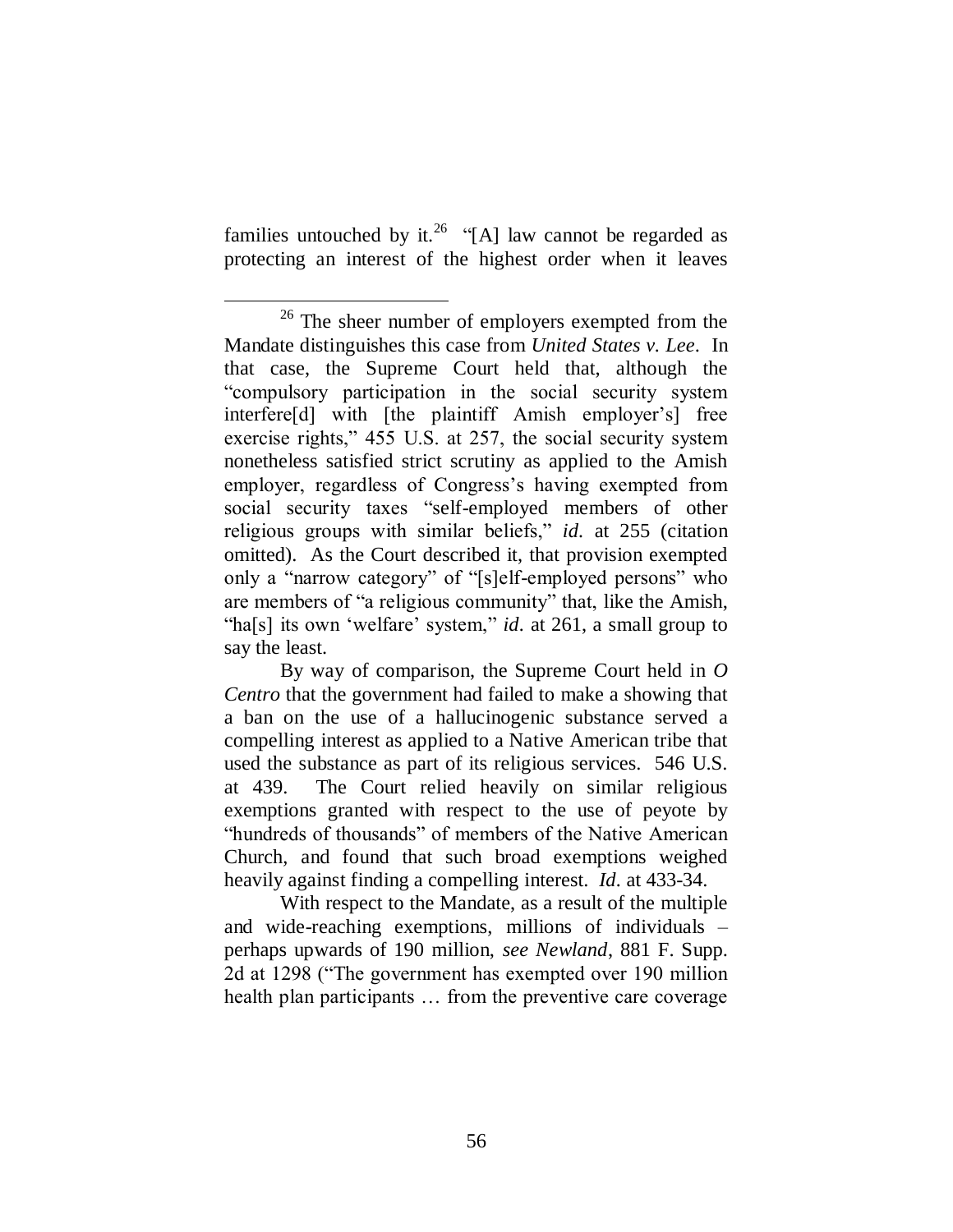appreciable damage to that supposedly vital interest unprohibited." *Church of the Lukumi Babalu Aye*, 508 U.S. at 547 (alteration and internal quotation marks omitted). So, when the government's proffered compelling interest applies equally to employers subject to a law and those exempt from it, "it is difficult to see how [the] same findings [supporting the government"s interest] alone can preclude any consideration of a similar exception" for a similarly situated plaintiff. *O Centro*, 546 U.S. at 433; *see also Republican Party of Minn. v. White*, 536 U.S. 765, 780 (2002) (noting that the purpose of a law is undermined when it is "so woefully underinclusive as to render belief in [its] purpose a challenge to the credulous"). The Mandate is a classic example of such arbitrary underinclusiveness. It cannot legitimately be said to vindicate a compelling governmental interest because the government has already exempted from its reach grandfathered plans, employers with under 50 employees, and what it defines as "religious employers" (*see*  Maj. Op. at 12 n.4), thus voluntarily allowing millions upon millions of people – by some estimates  $190$  million – to be covered by insurance plans that do not satisfy the supposedly vital interest of providing the public with free contraceptives. *See Geneva Coll. v. Sebelius*, No. 12-cv-00207, 2013 WL 3071481, at \*10 (W.D. Pa. June 18, 2013) ("In light of the myriad exemptions to the mandate's requirements already granted, the requirement is woefully underinclusive and therefore does not serve a compelling government interest." (internal quotation marks omitted)).

mandate.") – will fall outside the government's interest in increasing access to contraceptives. This case is thus even further removed than *O Centro* from the narrow exemption involved in *Lee*.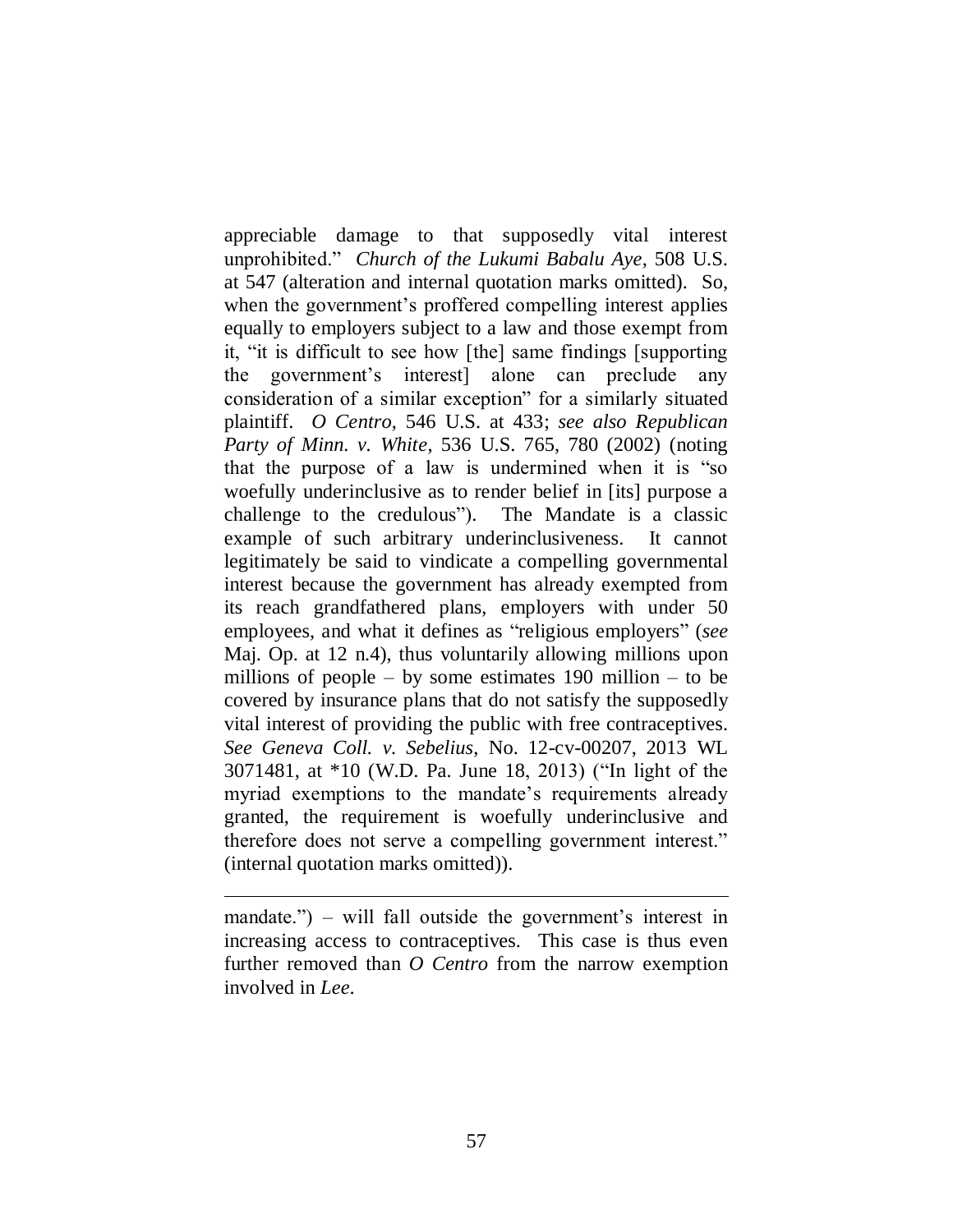### ii. *Least Restrictive Means*

Nor can the government affirmatively establish that the Mandate is the least restrictive means of advancing its interests in health and gender equality. Statutes fail the "least restrictive means" test when they are "overbroad" or "underinclusive." *Church of the Lukumi Babalu Aye*, 508 U.S. at 546. The underinclusiveness here is manifest, as just described. Moreover, the least restrictive means test is aimed at uncovering "the extent to which accommodation of the [plaintiff] would impede the state's objectives," and "[w]hether the state has made this showing depends on a comparison of the cost to the government of altering its activity to allow the religious practice to continue unimpeded versus the cost to the religious interest imposed by the government activity." *S. Ridge Baptist Church v. Indus. Comm'n*, 911 F.2d 1203, 1206 (6th Cir. 1990) (internal quotation marks omitted). If the government "has open to it a less drastic way of satisfying its legitimate interests, it may not choose a [regulatory] scheme that broadly stifles the exercise of fundamental personal liberties." *Anderson v. Celebrezze*, 460 U.S. 780, 806 (1983) (internal quotation marks omitted).

The Hahns and Conestoga argue that the government could directly further its interest in providing greater access to contraception without violating their religious exercise by, for example,

> (1) offer[ing] tax deductions or credits for the purchase of contraceptive services; (2) expand[ing] eligibility for already existing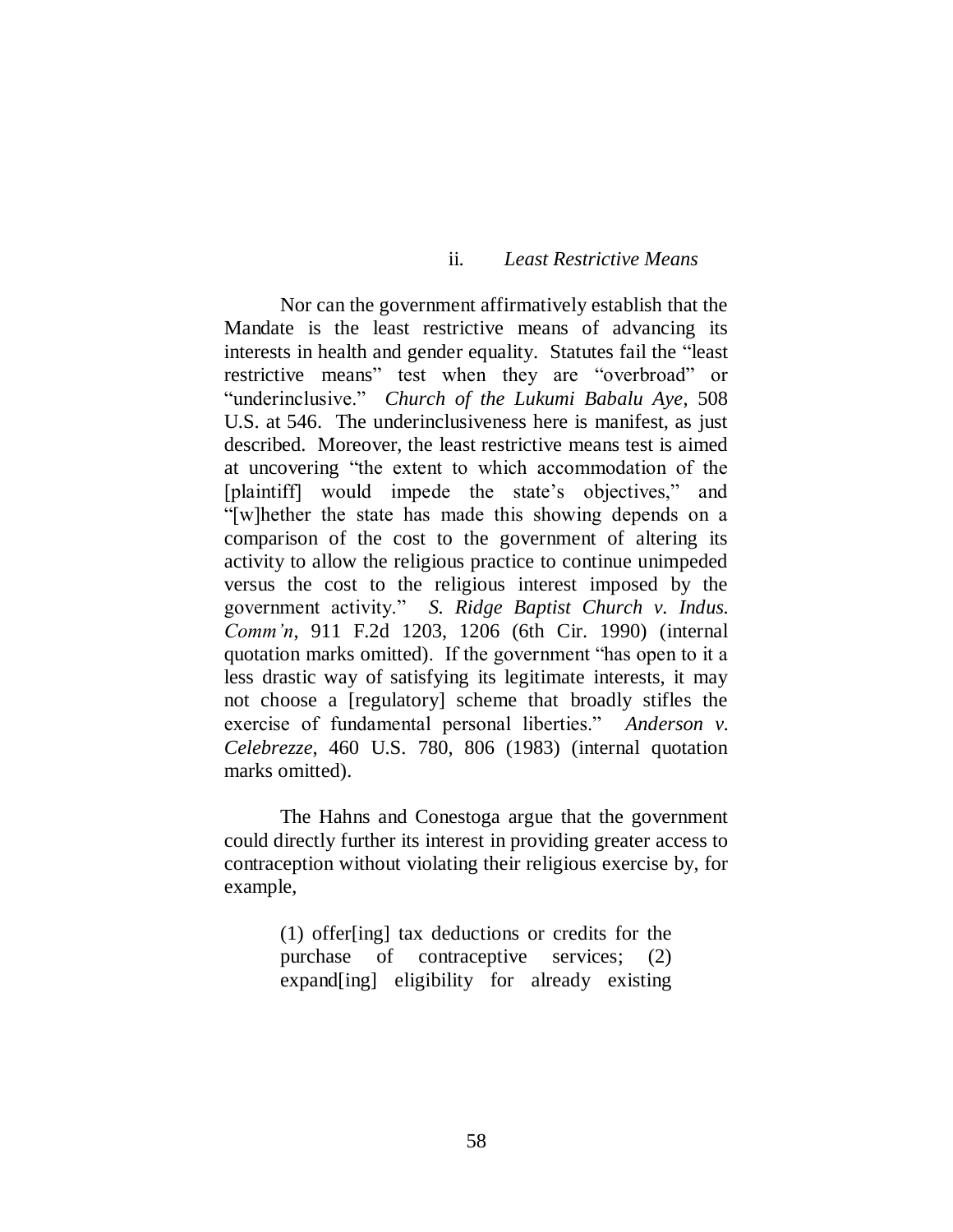federal programs that provide free contraception; (3) allow[ing] citizens who pay to use contraceptives to submit receipts to the government for reimbursement; or (4) provid[ing] incentives for pharmaceutical companies that manufacture contraceptives to provide such products to pharmacies, doctor's offices, and health clinics free of charge.

(Appellants" Opening Br. at 51.) In response, the government argues that the Appellants misunderstand the least-restrictivemeans test and that their proposed alternatives "would require federal taxpayers to pay the cost of contraceptive services for the employees of for-profit, secular companies." (Appellees" Br. at 40.)

It is the government that evidently misunderstands the test, for while the government need not address every conceivable alternative, it "must refute the alternative schemes offered by the challenger," *United States v. Wilgus*, 638 F.3d 1274, 1288-89 (10th Cir. 2011),<sup>27</sup> ultimately settling on a policy that is "necessary" to achieving its compelling goals, *Fisher*, slip op. at 10, 570 U.S. \_\_. And it must seek out religiously neutral alternatives before choosing policies that impinge on religious liberty. *Cf. Thompson v. W. States Med. Ctr.*, 535 U.S. 357, 373 (2002) ("The Government

<sup>27</sup> As the Tenth Circuit said in *Wilgus*, the government need not "refute each and every conceivable alternative regulation scheme." *Wilgus*, 638 F.3d at 1289. But it "must support its choice of regulation, and it must refute the alternative schemes offered by the challenger" – "both through the evidence presented in the record." *Id.*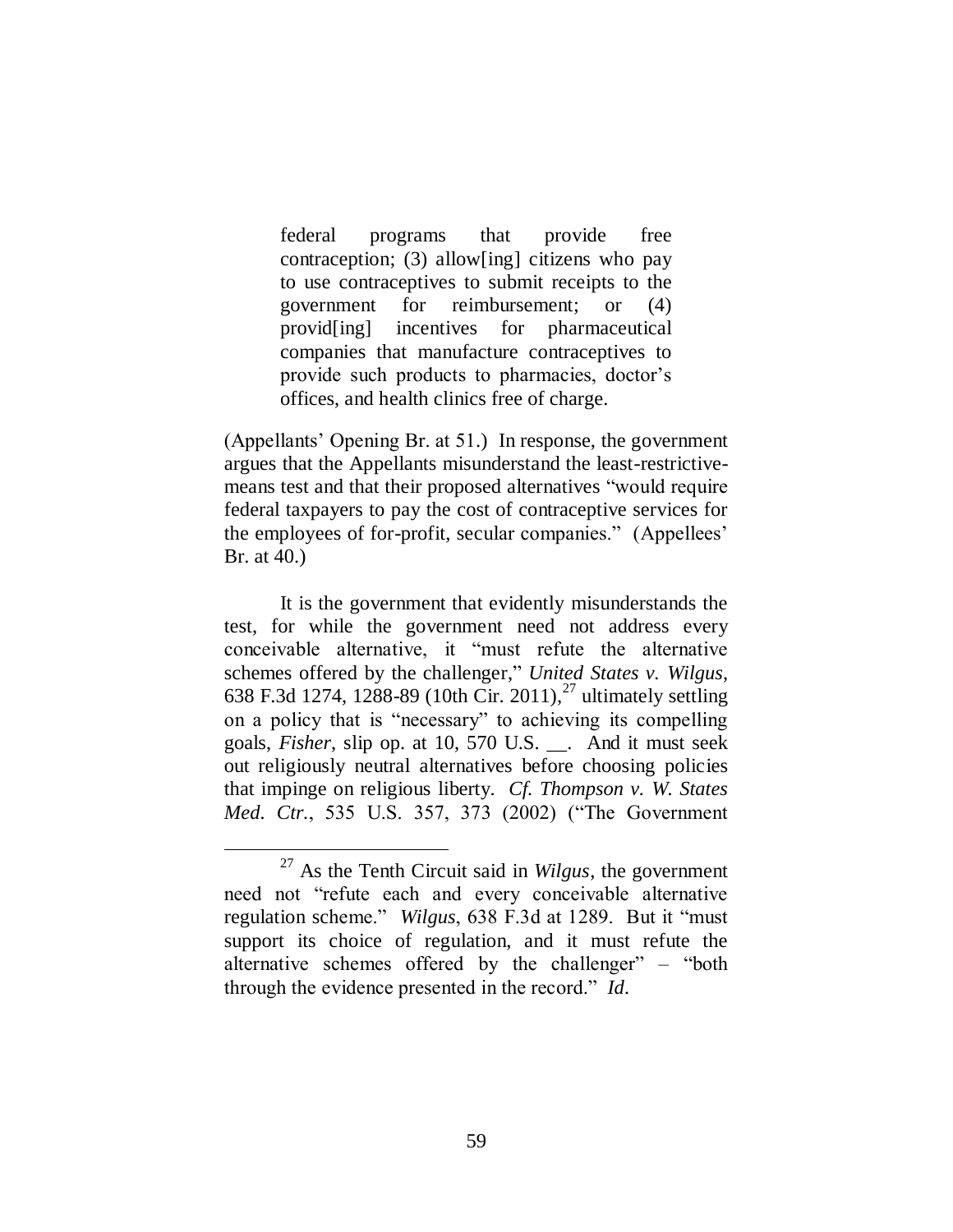simply has not provided sufficient justification here. If the First Amendment means anything, it means that regulating speech must be a last – not first – resort. Yet here it seems to have been the first strategy the Government thought to try."). In those responsibilities, the government has utterly failed. It has made no showing that any of the Appellants' alternative ideas would be unworkable. *Cf. Fisher*, slip op. at 11, 570 U.S. \_\_ (stating, in the context of racial preferences, that "[t]he reviewing court must ultimately be satisfied that no workable race-neutral alternatives would produce the … benefits" sought). In fact, the government already provides free contraception to some women, and there has been no showing that increasing the distribution of it would not achieve the government's goals. Because the government has not refuted that it could satisfy its interests in the wider distribution of contraception through any or all of the means suggested by Conestoga and the Hahns, without burdening their rights to religious liberty, the government has not shown that the Mandate is the least restrictive means of addressing those interests. It may be that the government"s political interests are better satisfied by forcing the Hahns to the pharmacy counter than by trying to persuade voters to support other means to fund free contraceptives, but political expediency is not synonymous with "least restrictive means."

Accordingly, the government has not met the burdens of strict scrutiny, and I would hold that Conestoga and the Hahns have established a likelihood of succeeding on the merits of their RFRA claim.

# 3. *The Appellants' First Amendment Claim*

Conestoga and the Hahns also bring a separate claim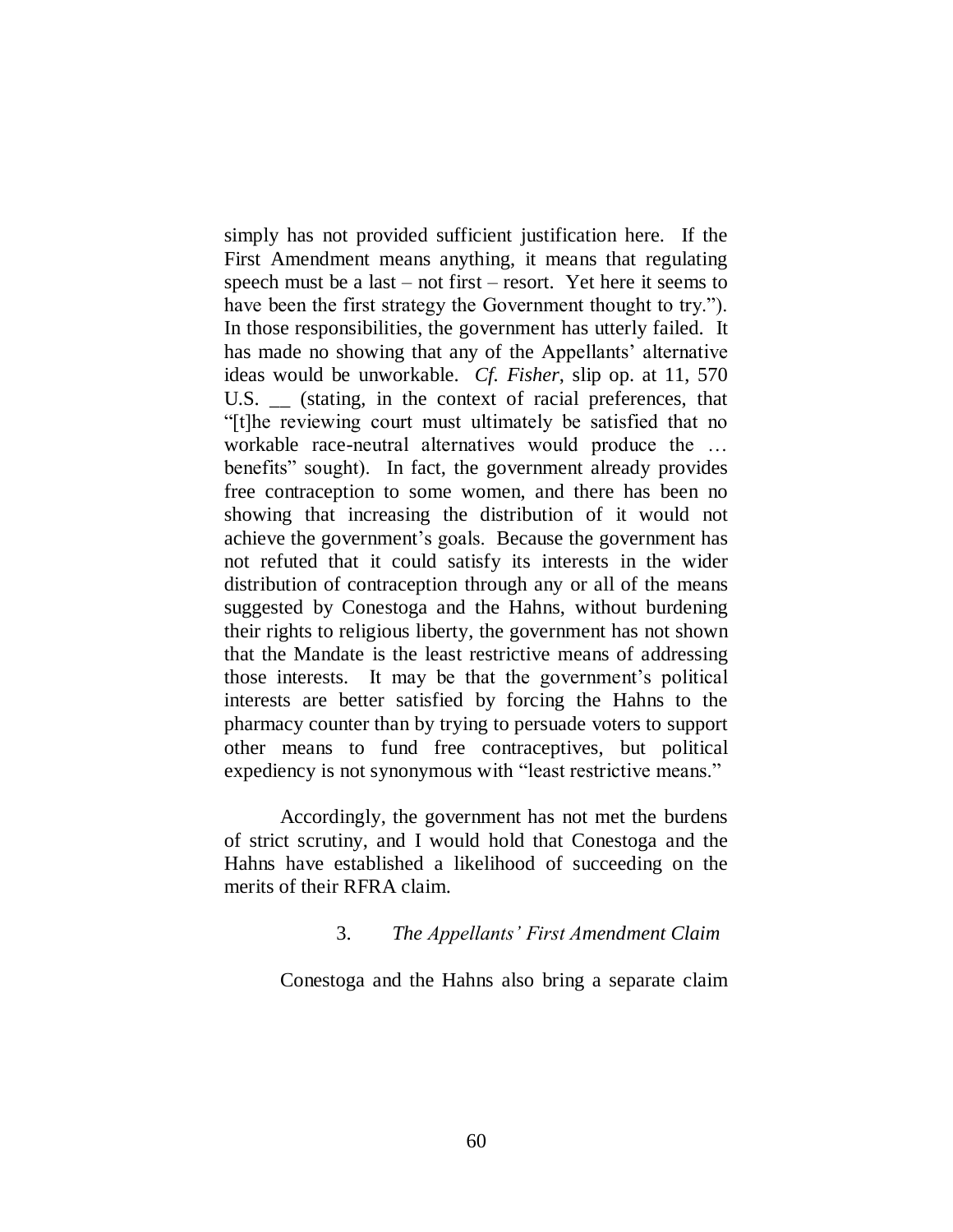under the First Amendment. As previously discussed, the Supreme Court in *Smith* held that the Free Exercise Clause is not implicated when the government burdens a person"s religious exercise through laws that are neutral and generally applicable. 494 U.S. at 879. In contrast, "[a] law burdening religious practice that is not neutral or not of general application must undergo the most rigorous of scrutiny." *Church of the Lukumi Babalu Aye*, 508 U.S. at 546. "Neutrality and general applicability are interrelated, and … failure to satisfy one requirement is a likely indication that the other has not been satisfied." *Id.* at 531.

In my view, the Mandate is not generally applicable, and it is not neutral. "A law fails the general applicability requirement if it burdens a category of religiously motivated conduct but exempts or does not reach a substantial category of conduct that is not religiously motivated and that undermines the purposes of the law to at least the same degree as the covered conduct that is religiously motivated." *Blackhawk v. Pennsylvania*, 381 F.3d 202, 209 (3d Cir. 2004). Here, as already noted, the government has provided numerous exemptions, large categories of which are unrelated to religious objections, namely, the exemption for grandfathered plans and the exemption for employers with less than 50 employees. And it seems less than neutral to say that some religiously motivated employers – the ones picked by the government – are exempt while others are not.<sup>28</sup> Finally, it is utterly arbitrary to say that religious liberties depend on whether a company hires 49 or 50 employees.

<sup>28</sup> Because I have already discussed the "non-profit versus for-profit" distinction at length, *see supra* Part III.A.1, I will not repeat my reasons for rejecting it in this context.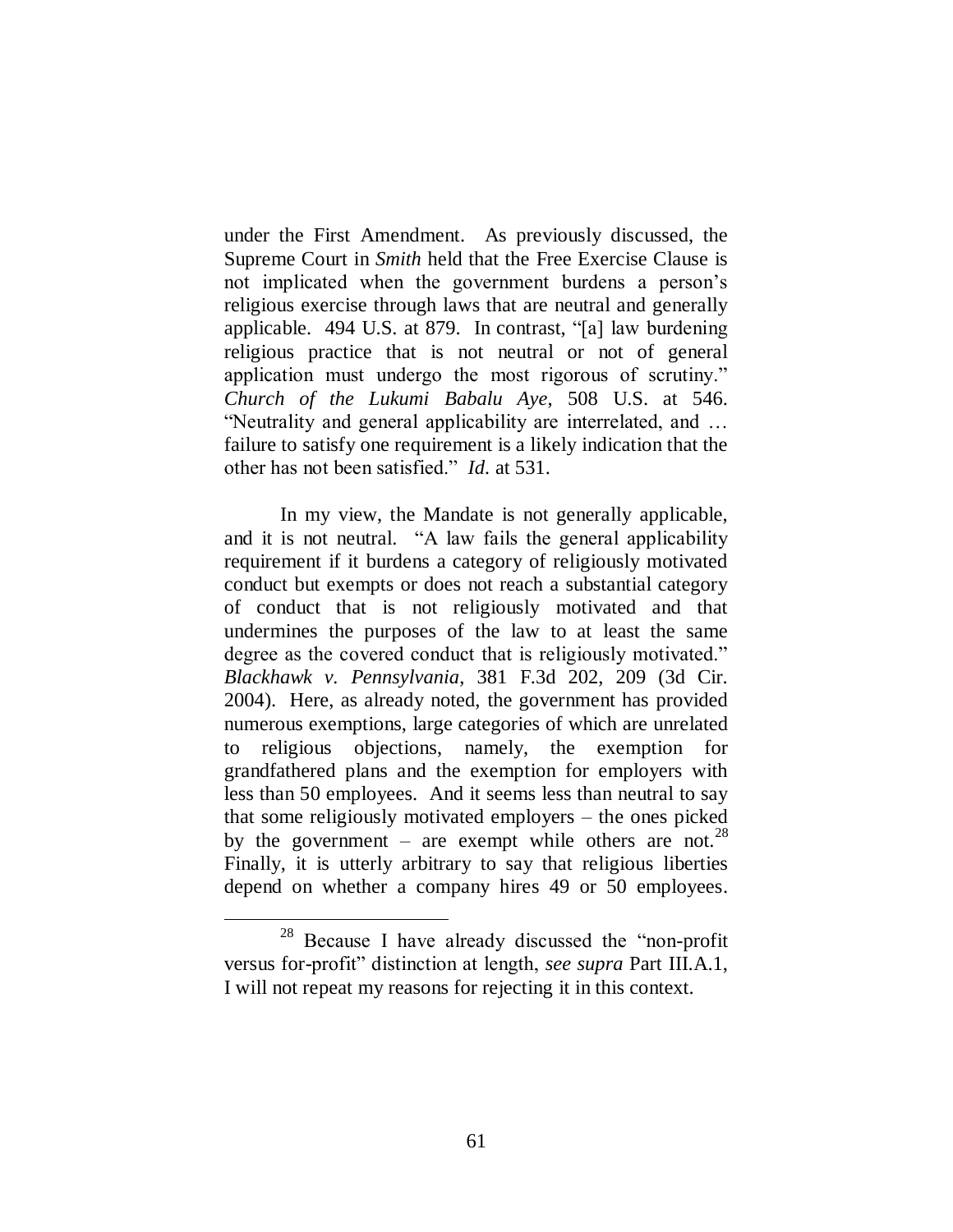Under the First Amendment, therefore, the Mandate is to be subjected to strict scrutiny. As discussed above in relation to the RFRA claim brought by Conestoga and the Hahns, *see supra* Part III.A.2.b, the Mandate does not pass that daunting test, and, accordingly, they have demonstrated a reasonable likelihood of succeeding on their First Amendment claim.

### B. *Irreparable Harm*

Focusing only on the question of likelihood of success on the merits, neither the District Court nor the Majority evaluated whether Conestoga and the Hahns have demonstrated irreparable harm. It is a painful topic to confront, as it brings to the fore the immediate and unconscionable consequences of the government"s overreaching.

"Irreparable harm is injury for which a monetary award cannot be adequate compensation." *Int'l Dairy Foods Ass'n v. Amestoy*, 92 F.3d 67, 71 (2d Cir. 1996) (internal quotation marks omitted). "It is well-established that "[t]he loss of First Amendment freedoms, for even minimal periods of time, unquestionably constitutes irreparable injury."" *Hohe v. Casey*, 868 F.2d 69, 72 (3d Cir. 1989) (quoting *Elrod v. Burns*, 427 U.S. 347, 373 (1976)) (alteration in original). In fact, "[w]hen an alleged deprivation of a constitutional right is involved, most courts hold that no further showing of irreparable injury is necessary." 11A Charles Alan Wright, Arthur R. Miller & Mary Kay Kane, *Federal Practice and Procedure* § 2948.1 (2d ed. 1995). That principle applies with equal force to a violation of RFRA because RFRA enforces First Amendment freedoms. *See Kikumura v. Hurley*, 242 F.3d 950, 963 (10th Cir. 2001) ("[C]ourts have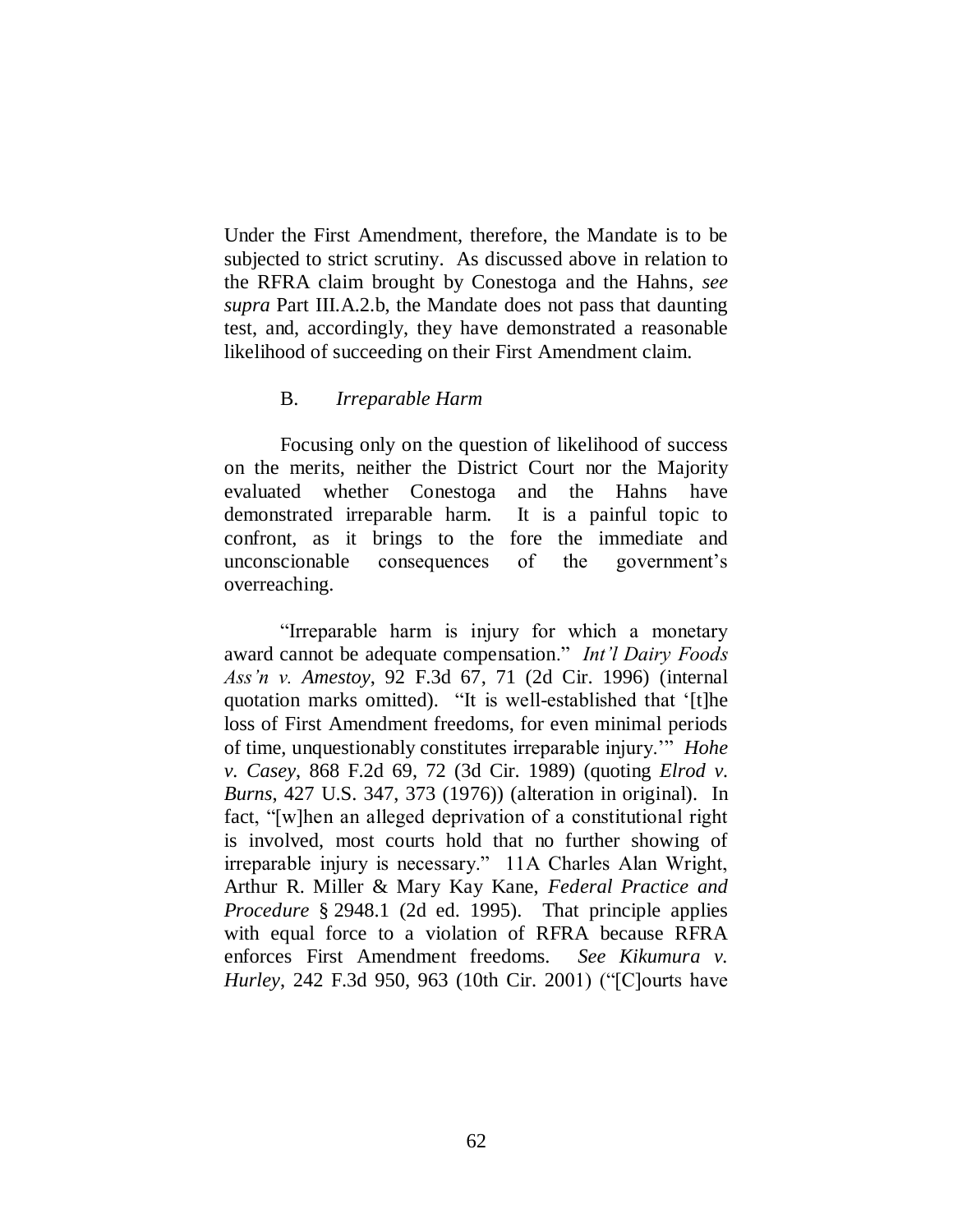held that a plaintiff satisfies the irreparable harm analysis by alleging a violation of RFRA."); *Jolly v. Coughlin*, 76 F.3d 468, 482 (2d Cir. 1996) ("Courts have persuasively found that irreparable harm accompanies a substantial burden on an individual"s rights to the free exercise of religion under RFRA." (citations omitted)). Threats to First Amendment rights are often seen as so potentially harmful that they justify a lower threshold of proof to show a likelihood of success on the merits. *Playboy Entm't Grp., Inc. v. United States*, 945 F. Supp. 772, 783 (D. Del. 1996) ("In a case … in which the alleged injury is a threat to First Amendment interests, the finding of irreparable injury is often tied to the likelihood of success on the merits."), *aff'd*, 520 U.S. 1141 (1997).

Because the government demanded that the Hahns and Conestoga capitulate before their appeal was even heard,<sup>29</sup> and because the District Court denied preliminary injunctive relief, the severe hardship has begun. (*See* Maj. Op. at 13 (noting that "Conestoga is currently complying with the Mandate").) Faced with ruinous fines, the Hahns and Conestoga are being forced to pay for the offending

 $29$  Given the government's recent decision to delay the implementation of other aspects of the ACA, *see* Zachary A. Goldfarb & Sandhya Somashekhar, *White House Delays Health-Care Rule that Businesses Provide Insurance to Workers*, Washington Post, July 2, 2013, *available at*  http://www.washingtonpost.com/politics/white-house-delayshealth-care-rule-that-businesses-provide-insurance-toworkers/2013/07/02/f87e7892-e360-11e2-aef3-

<sup>339619</sup>eab080\_story.html, one wonders why it could not give religious believers some breathing room during court consideration of the Mandate.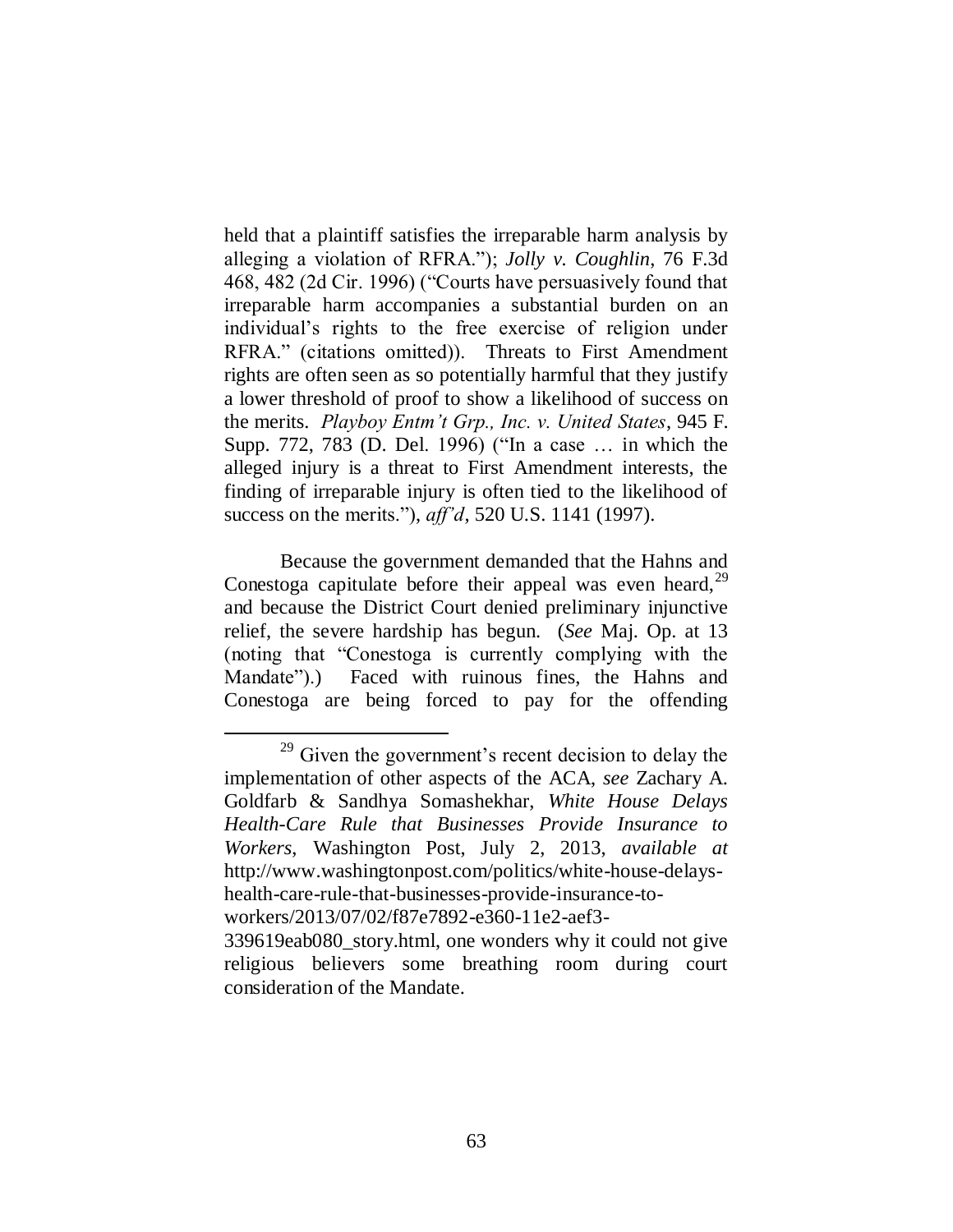contraceptives, including abortifacients, in violation of their religious convictions, and every day that passes under those conditions is a day in which irreparable harm is inflicted. *See Elrod*, 427 U.S. at 373 ("The loss of First Amendment freedoms, for even minimal periods of time, unquestionably constitutes irreparable injury."). The Majority"s ruling guarantees that grievous harm will go on and, as the days pile up, worsen. *See Conestoga Wood Specialties Corp. v. U.S. Dep't of Health & Human Servs.*, No. 13-1144, 2013 WL 1277419, at \*6-\*11 (3d Cir. Jan. 29, 2013) (Jordan, J., dissenting).

### C. *The Remaining Injunction Factors*

Conestoga and the Hahns have also met the remaining preliminary injunction factors. A preliminary injunction would not result in greater harm to the government but would merely restore the status quo between the parties. "One of the goals of the preliminary injunction analysis is to maintain that status quo, defined as the last, peaceable, noncontested status of the parties." *Kos Pharm., Inc. v. Andrx Corp.*, 369 F.3d 700, 708 (3d Cir. 2004) (alteration and internal quotation marks omitted). The last uncontested status between the parties was prior to January 1, 2013, the date the Mandate became effective against the Appellants. "Granting an injunction would restore that state of affairs." *Opticians Ass'n of Am. v. Indep. Opticians of Am.*, 920 F.2d 187, 197 (3d Cir. 1990). Moreover, the harm to Conestoga and the Hahns caused by the denial of the preliminary injunction vastly outweighs the harm to the government were an injunction to be granted. Again, any infringement on a person"s First Amendment rights – even if only for a short time – constitutes irreparable injury. *See Elrod*, 427 U.S. at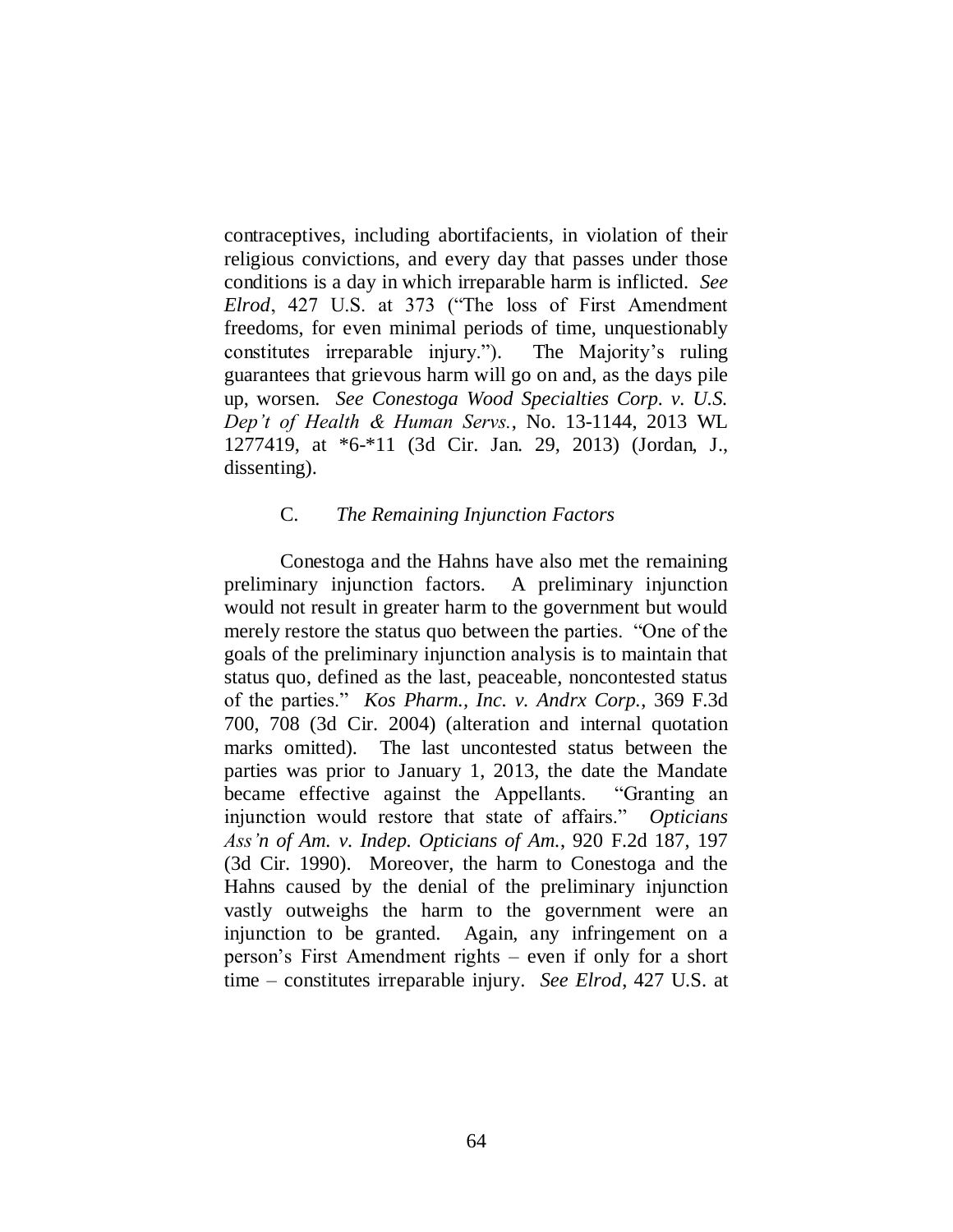373. Although a preliminary injunction in this case might "temporarily interfere[] with the government"s goal of increasing cost-free access to contraception and sterilization," that interest "is outweighed by the harm to the substantial religious-liberty interests on the other side." *Korte v. Sebelius*, No. 12-3841, 2012 WL 6757353, at \*5 (7th Cir. Dec. 28, 2013); *see also Monaghan v. Sebelius*, \_\_ F. Supp. 2d \_\_, 2012 WL 6738476, at \*8 (E.D. Mich. Dec. 30, 2012) ("The harm of delaying the implementation of a statute that may later be deemed constitutional is outweighed by the risk of substantially burdening the free exercise of religion.").

In addition, a preliminary injunction would not harm the public interest. On the contrary, "[a]s a practical matter, if a plaintiff demonstrates both a likelihood of success on the merits and irreparable injury, it almost always will be the case that the public interest will favor the plaintiff." *Am. Tel. & Tel. Co. v. Winback & Conserve Program, Inc.*, 42 F.3d 1421, 1427 n.8 (3d Cir. 1994). And "[t]he public as a whole has a significant interest in ensuring … [the] protection of First Amendment liberties." *Jones v. Caruso*, 569 F.3d 258, 278 (6th Cir. 2009). An injunction would simply put Conestoga"s employees in the same position as the tens of millions of employees and their families whose employers have already been exempted from the Mandate.

### **IV. Conclusion**

This is a controversial and, in some ways, complex case, but in the final analysis it should not be hard for us to join the many courts across the country that have looked at the Mandate and its implementation and concluded that the government should be enjoined from telling sincere believers